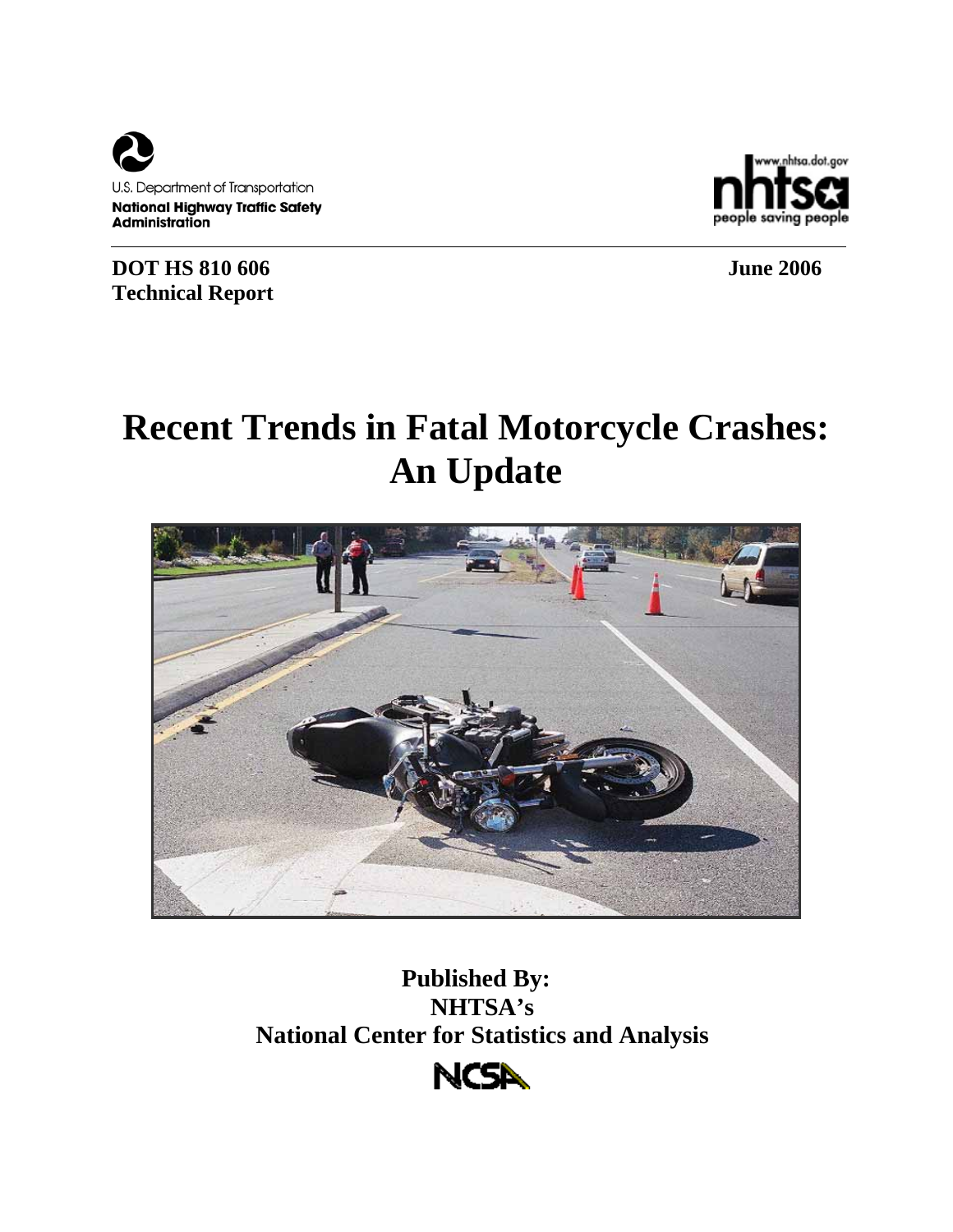This publication is distributed by the U.S. Department of Transportation, National Highway Traffic Safety Administration, in the interest of information exchange. The opinions, findings and conclusions expressed in this publication are those of the author(s) and not necessarily those of the Department of Transportation or the National Highway Traffic Safety Administration. The United States Government assumes no liability for its contents or use thereof. If trade or manufacturers' names are mentioned, it is only because they are considered essential to the object of the publication and should not be construed as an endorsement. The United States Government does not endorse products or manufacturers.

Cover Photo-Courtesy of Detective Elizabeth Keevil of the Fairfax County Police Crash Reconstruction Section.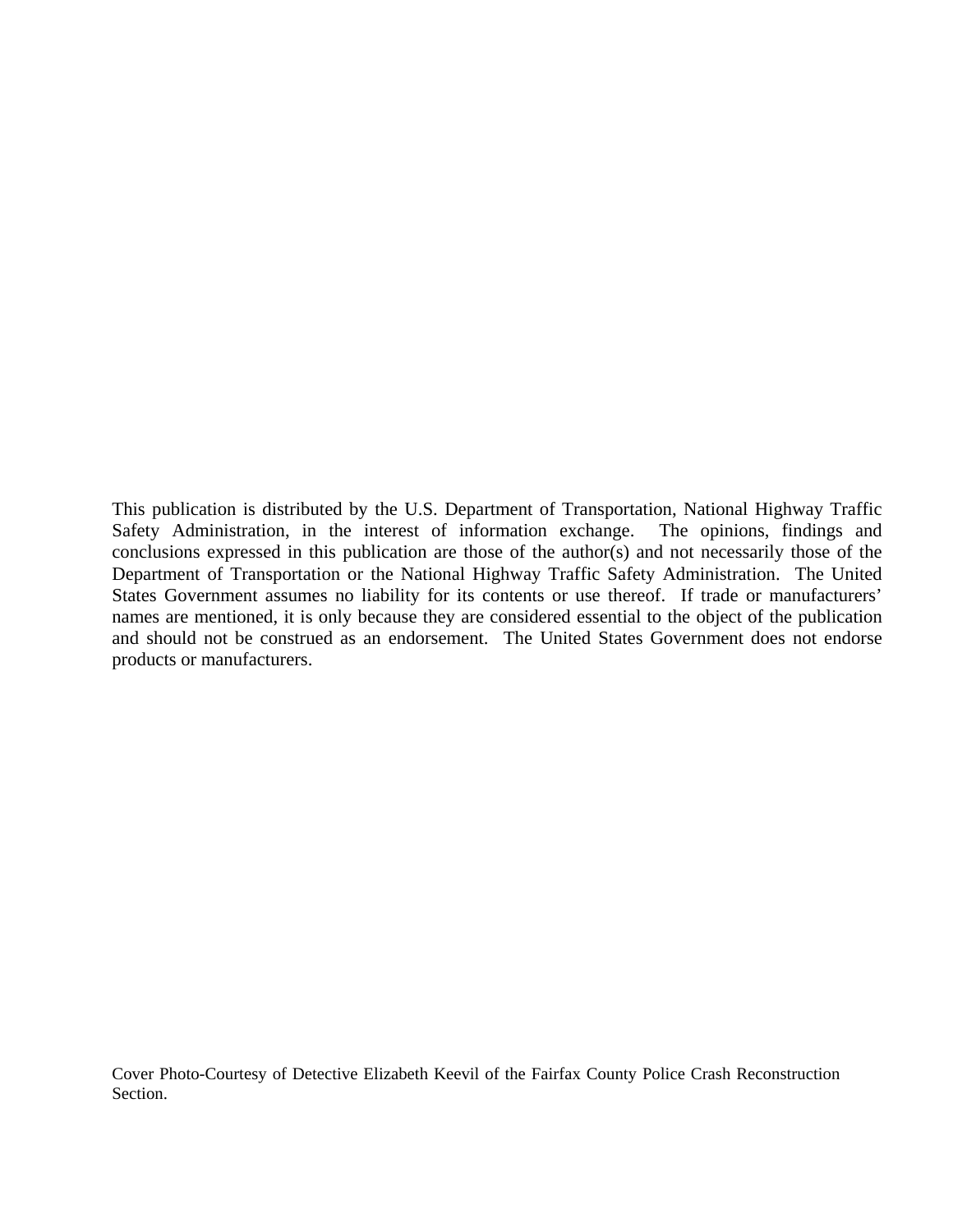|                                                                                                                                                                         |                                            |                                             | <b>Technical Report Documentation Page</b> |           |
|-------------------------------------------------------------------------------------------------------------------------------------------------------------------------|--------------------------------------------|---------------------------------------------|--------------------------------------------|-----------|
| 1. Report No.                                                                                                                                                           | 2. Government Accession No.                |                                             | 3. Recipient's Catalog No.                 |           |
| <b>DOT HS 810 606</b>                                                                                                                                                   |                                            |                                             |                                            |           |
| 4. Title and Subtitle                                                                                                                                                   |                                            |                                             | 5. Report Date                             |           |
| Recent Trends in Fatal Motorcycle Crashes: An Update                                                                                                                    |                                            |                                             | <b>June 2006</b>                           |           |
|                                                                                                                                                                         |                                            |                                             | 6. Performing Organization Code            |           |
|                                                                                                                                                                         |                                            |                                             | <b>NPO - 121</b>                           |           |
| 7. Author(s)                                                                                                                                                            |                                            |                                             | 8. Performing Organization Report No.      |           |
| Umesh Shankar <sup>1</sup> and Cherian Varghese <sup>2</sup>                                                                                                            |                                            |                                             |                                            |           |
| 9. Performing Organization Name and Address                                                                                                                             |                                            |                                             | 10. Work Unit No. (TRAIS)                  |           |
| Mathematical Analysis Division, Office of Traffic Records and Analysis                                                                                                  |                                            |                                             |                                            |           |
| National Center for Statistics and Analysis                                                                                                                             |                                            |                                             | 11. Contract or Grant No.                  |           |
| National Highway Traffic Safety Administration<br>U.S. Department of Transportation                                                                                     |                                            |                                             |                                            |           |
| NPO-121, 400 Seventh Street SW.                                                                                                                                         |                                            |                                             |                                            |           |
| Washington, DC 20590                                                                                                                                                    |                                            |                                             |                                            |           |
| 12. Sponsoring Agency Name and Address                                                                                                                                  |                                            |                                             | 13. Type of Report and Period Covered      |           |
| Mathematical Analysis Division, Office of Traffic Records and Analysis                                                                                                  |                                            |                                             | <b>NHTSA</b> Technical                     |           |
| National Center for Statistics and Analysis                                                                                                                             |                                            |                                             | Report                                     |           |
| National Highway Traffic Safety Administration                                                                                                                          |                                            |                                             |                                            |           |
| U.S. Department of Transportation<br>NPO-121, 400 Seventh Street SW.                                                                                                    |                                            |                                             |                                            |           |
| Washington, DC 20590                                                                                                                                                    |                                            |                                             | 14. Sponsoring Agency Code                 |           |
| 15. Supplementary Notes                                                                                                                                                 |                                            |                                             |                                            |           |
| <sup>1</sup> Team Leader, Data Reporting Branch, Mathematical Analysis Division, Office of Traffic Records<br>and Analysis, National Center for Statistics and Analysis |                                            |                                             |                                            |           |
| <sup>2</sup> Programmer Analyst (contractor) for the Mathematical Analysis Division of the National Center for                                                          |                                            |                                             |                                            |           |
| Statistics and Analysis.                                                                                                                                                |                                            |                                             |                                            |           |
| 16. Abstract                                                                                                                                                            |                                            |                                             |                                            |           |
|                                                                                                                                                                         |                                            |                                             |                                            |           |
| Motorcycle rider fatalities decreased each year from 1995 to 1997, reaching a historic low of 2,116 in                                                                  |                                            |                                             |                                            |           |
| Beginning in 1998 motorcycle rider fatalities started to increase each year. Since 1997<br>1997.                                                                        |                                            |                                             |                                            |           |
| motorcycle rider fatalities have increased by 89 percent. NHTSA released a comprehensive report in                                                                      |                                            |                                             |                                            |           |
| 2001 based on increases in motorcycle rider fatalities for two consecutive years (1998 and 1999). The                                                                   |                                            |                                             |                                            |           |
| latest 2004 data show that motorcycle rider fatalities increased for the seventh year in a row since                                                                    |                                            |                                             |                                            |           |
| 1997. This report is an update to the 2001 report and was written to provide insight and update into the                                                                |                                            |                                             |                                            |           |
| continued increasing trend in motorcycle rider fatalities in the recent years.                                                                                          |                                            |                                             |                                            |           |
|                                                                                                                                                                         |                                            |                                             |                                            |           |
| The analysis was based on 1995-2004 data from the Fatality Analysis Reporting System (FARS) along                                                                       |                                            |                                             |                                            |           |
| with data from Motorcycle Industry Council (MIC), Federal Highway Administration (FHWA), and<br>the United States Census Bureau.                                        |                                            |                                             |                                            |           |
|                                                                                                                                                                         |                                            |                                             |                                            |           |
|                                                                                                                                                                         |                                            |                                             |                                            |           |
| 17. Key Words                                                                                                                                                           |                                            | 18. Distribution Statement                  |                                            |           |
| motorcycle, motorcycle rider, fatalities, fatal                                                                                                                         |                                            | Document is available to the public through |                                            |           |
| crashes, recent trends, engine displacement, age                                                                                                                        |                                            | the National Technical Information Service, |                                            |           |
| group, land use                                                                                                                                                         |                                            | Springfield, VA 22161                       |                                            |           |
|                                                                                                                                                                         |                                            | www.ntis.gov                                |                                            |           |
| 19. Security Classification (of this report)                                                                                                                            | 20. Security Classification (of this page) |                                             | 21. No. of Pages                           | 22. Price |
| Unclassified                                                                                                                                                            | Unclassified                               |                                             | 69                                         |           |
| Form DOT F1700.7 (8-72)                                                                                                                                                 |                                            |                                             | Reproduction of completed page authorized  |           |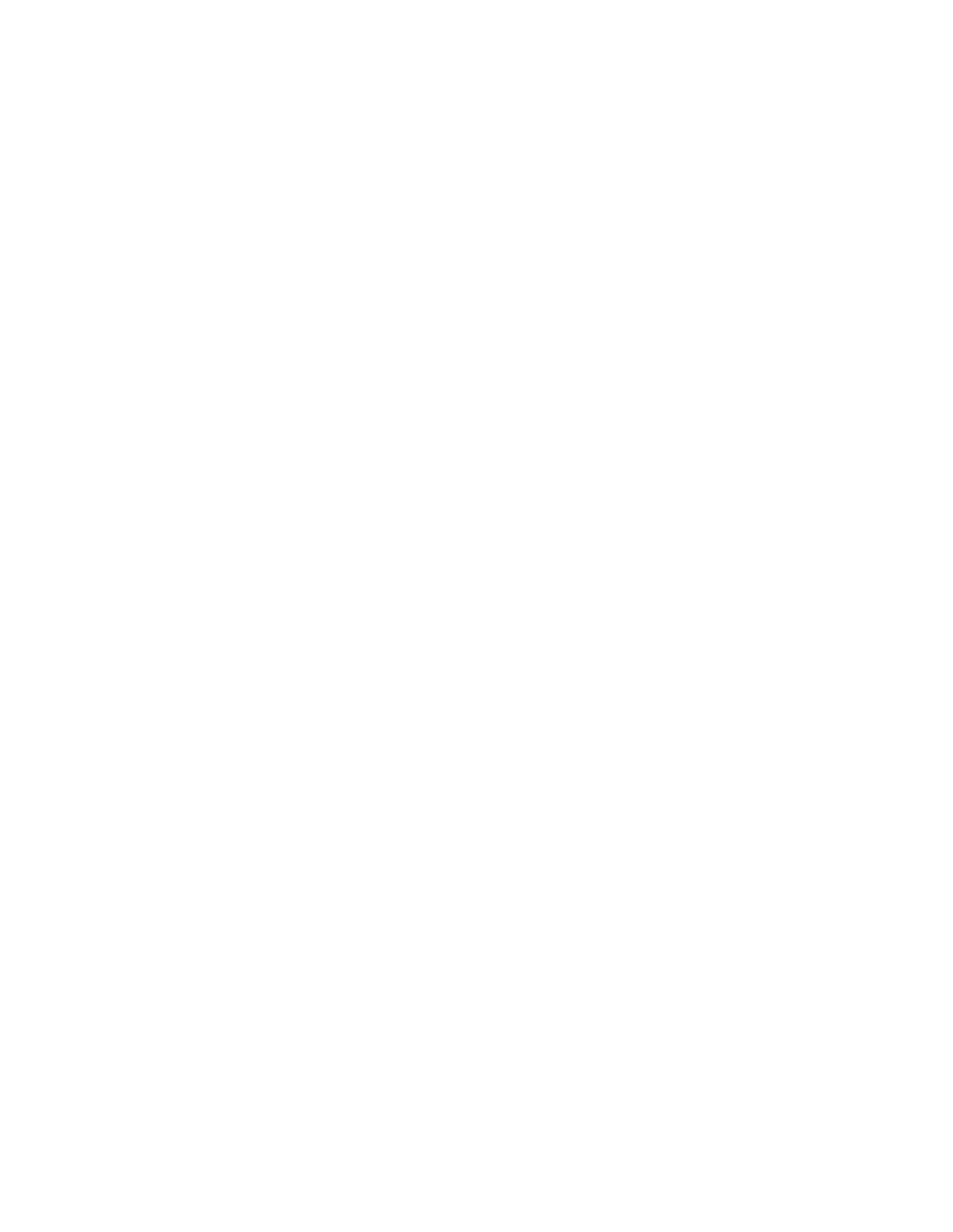# **TABLE OF CONTENTS**

| 1.                       |  |
|--------------------------|--|
| 1.1.<br>1.2.             |  |
| 2.                       |  |
| 3.                       |  |
| 3.1.<br>3.2.             |  |
|                          |  |
| 4.1.<br>4.2.<br>4.3.     |  |
|                          |  |
|                          |  |
| 5.1<br>5.2<br>5.3        |  |
| 6.                       |  |
| 7.                       |  |
| 7.1<br>7.2<br>7.3<br>7.4 |  |

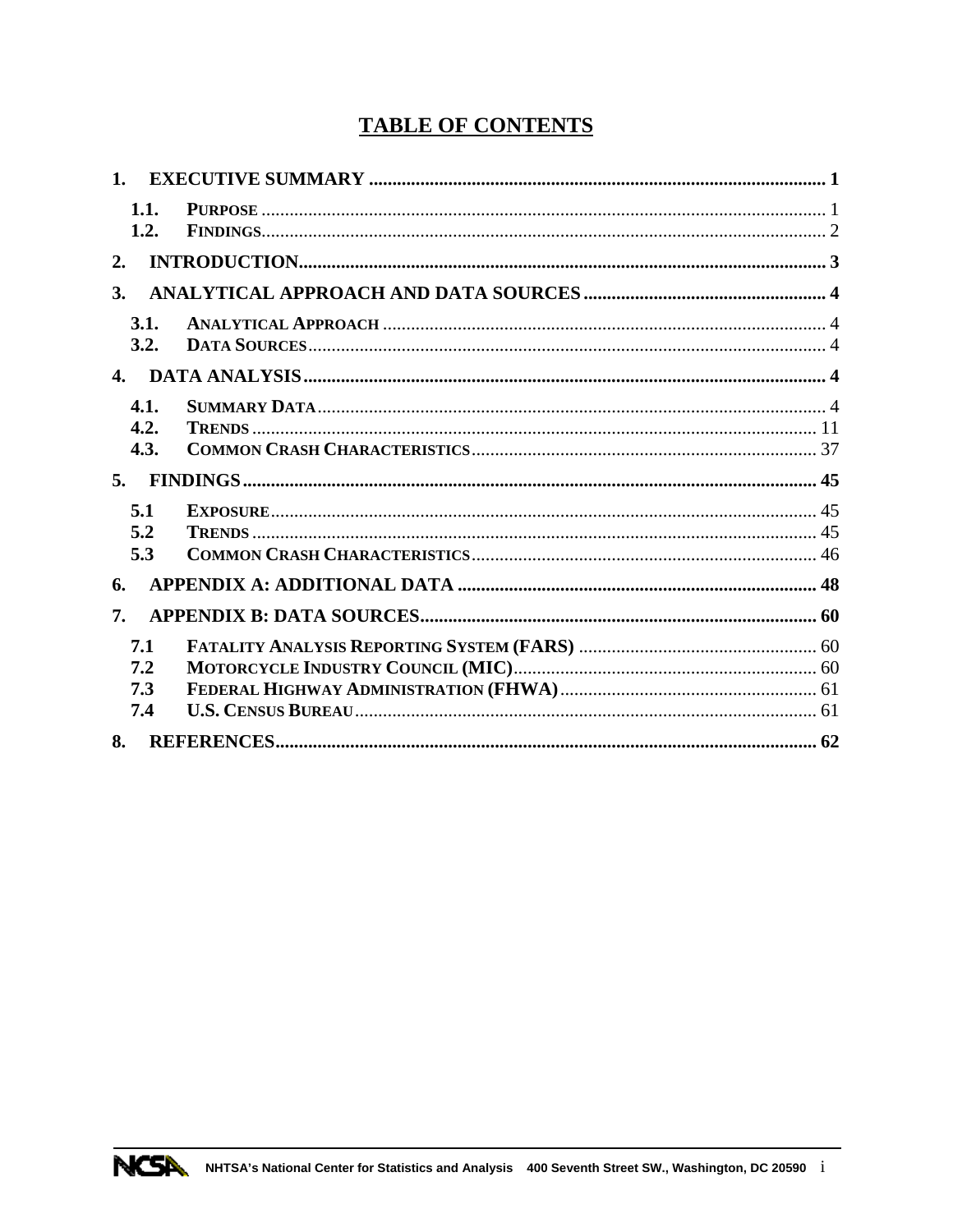# **LIST OF DATA TABLES**

| TABLE 1: FATALITIES FROM MOTOR VEHICLE CRASHES BY YEAR AND PERSON TYPE5          |
|----------------------------------------------------------------------------------|
|                                                                                  |
| TABLE 3: NEW ON-HIGHWAY MOTORCYCLE UNITS SOLD BY YEAR AND PERCENT AND            |
|                                                                                  |
|                                                                                  |
| TABLE 5: MOTORCYCLE REGISTRATIONS AND VEHICLE MILES TRAVELED (VMT) BY YEAR  9    |
| TABLE 6: ESTIMATE OF U.S. RESIDENT POPULATION (100,000) BY YEAR AND AGE GROUP 10 |
| TABLE 7: MOTORCYCLE RIDER FATALITIES AND FATALITY RATES BY YEAR AND PER          |
|                                                                                  |
|                                                                                  |
|                                                                                  |
|                                                                                  |
| TABLE 11: MOTORCYCLE RIDER FATALITIES AS PERCENT BY YEAR AND AGE GROUP17         |
| TABLE 12: MOTORCYCLE RIDER FATALITIES BY YEAR AND ENGINE DISPLACEMENT  18        |
| TABLE 13: MOTORCYCLE RIDER FATALITIES IN 1,001-1,500 CC ENGINE SIZE BY YEAR AND  |
|                                                                                  |
| TABLE 14: MEAN AGE OF MOTORCYCLE RIDER FATALITIES AND MEAN ENGINE                |
|                                                                                  |
|                                                                                  |
|                                                                                  |
|                                                                                  |
| TABLE 18: FATALLY INJURED MOTORCYCLE RIDERS BY YEAR AND HELMET USE 26            |
| TABLE 19: FATALLY INJURED MOTORCYCLE RIDERS IN STATES WITH/WITHOUT UNIVERSAL     |
|                                                                                  |
|                                                                                  |
| TABLE 21: MOTORCYCLE RIDER FATALITIES BY YEAR AND SPEEDING FACTOR30              |
| TABLE 22: MOTORCYCLE OPERATOR FATALITIES BY YEAR AND OPERATOR BAC 31             |
| TABLE 23: MOTORCYCLE OPERATORS KILLED BY YEAR, LICENSE STATUS, AND LICENSE       |
|                                                                                  |
| TABLE 24: MOTORCYCLE RIDER FATALITY RATES BY REGISTERED MOTORCYCLES,             |
|                                                                                  |
| TABLE 25: MOTORCYCLE RIDER FATALITY RATE BY AGE GROUP PER 100,000 U.S. RESIDENT  |
|                                                                                  |
| TABLE 26: MOTORCYCLE OPERATOR FATALITIES IN 2004 BY AGE GROUP AND ALCOHOL        |
|                                                                                  |
|                                                                                  |

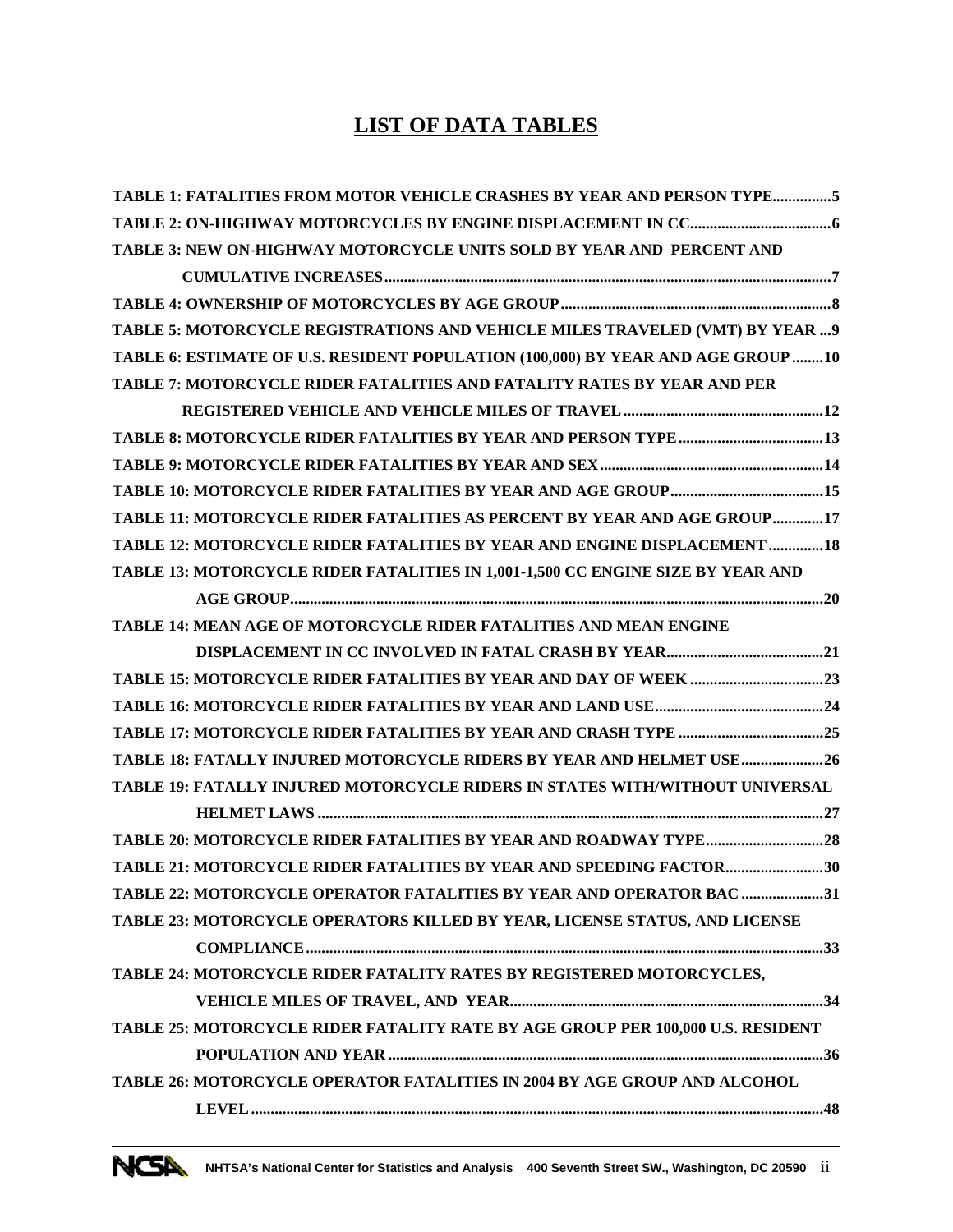**[TABLE 27: MOTORCYCLE OPERATOR FATALITIES IN 2004 BY ENGINE SIZE AND ALCOHOL](#page-56-0)** 

| TABLE 28: MOTORCYCLE RIDER FATALITIES IN 2004 BY AGE GROUP AND DAY OF WEEK 49    |
|----------------------------------------------------------------------------------|
| TABLE 29: MOTORCYCLE RIDER FATALITIES IN 2004 BY ENGINE SIZE AND DAY OF WEEK49   |
| TABLE 30: MOTORCYCLE RIDER FATALITIES BY AGE GROUP AND LAND USE IN 200450        |
| TABLE 31: MOTORCYCLE RIDER FATALITIES BY ENGINE SIZE AND LAND USE IN 2004 50     |
| TABLE 32: MOTORCYCLE RIDER FATALITIES IN 2004 BY AGE GROUP AND CRASH TYPE 51     |
| TABLE 33: MOTORCYCLE RIDER FATALITIES IN 2004 BY ENGINE SIZE AND CRASH TYPE 51   |
| <b>TABLE 34: FATALLY INJURED MOTORCYCLE RIDERS IN 2004 BY AGE GROUP AND</b>      |
|                                                                                  |
| TABLE 35: FATALLY INJURED MOTORCYCLE RIDERS IN 2004 BY ENGINE SIZE AND           |
|                                                                                  |
| TABLE 36: MOTORCYCLE RIDER FATALITIES IN 2004 BY AGE GROUP AND                   |
|                                                                                  |
| <b>TABLE 37: MOTORCYCLE RIDER FATALITIES IN 2004 BY ENGINE SIZE AND</b>          |
|                                                                                  |
| TABLE 38: MOTORCYCLE RIDER FATALITIES IN 2004 BY AGE GROUP AND SPEEDING 54       |
| TABLE 39: MOTORCYCLE RIDER FATALITIES IN 2004 BY ENGINE SIZE AND SPEEDING54      |
| TABLE 40: MOTORCYCLE OPERATOR FATALITIES IN 2004 BY AGE GROUP, LICENSE STATUS,   |
|                                                                                  |
| TABLE 41: MOTORCYCLE OPERATOR FATALITIES IN 2004 BY ENGINE SIZE, LICENSE STATUS, |
|                                                                                  |

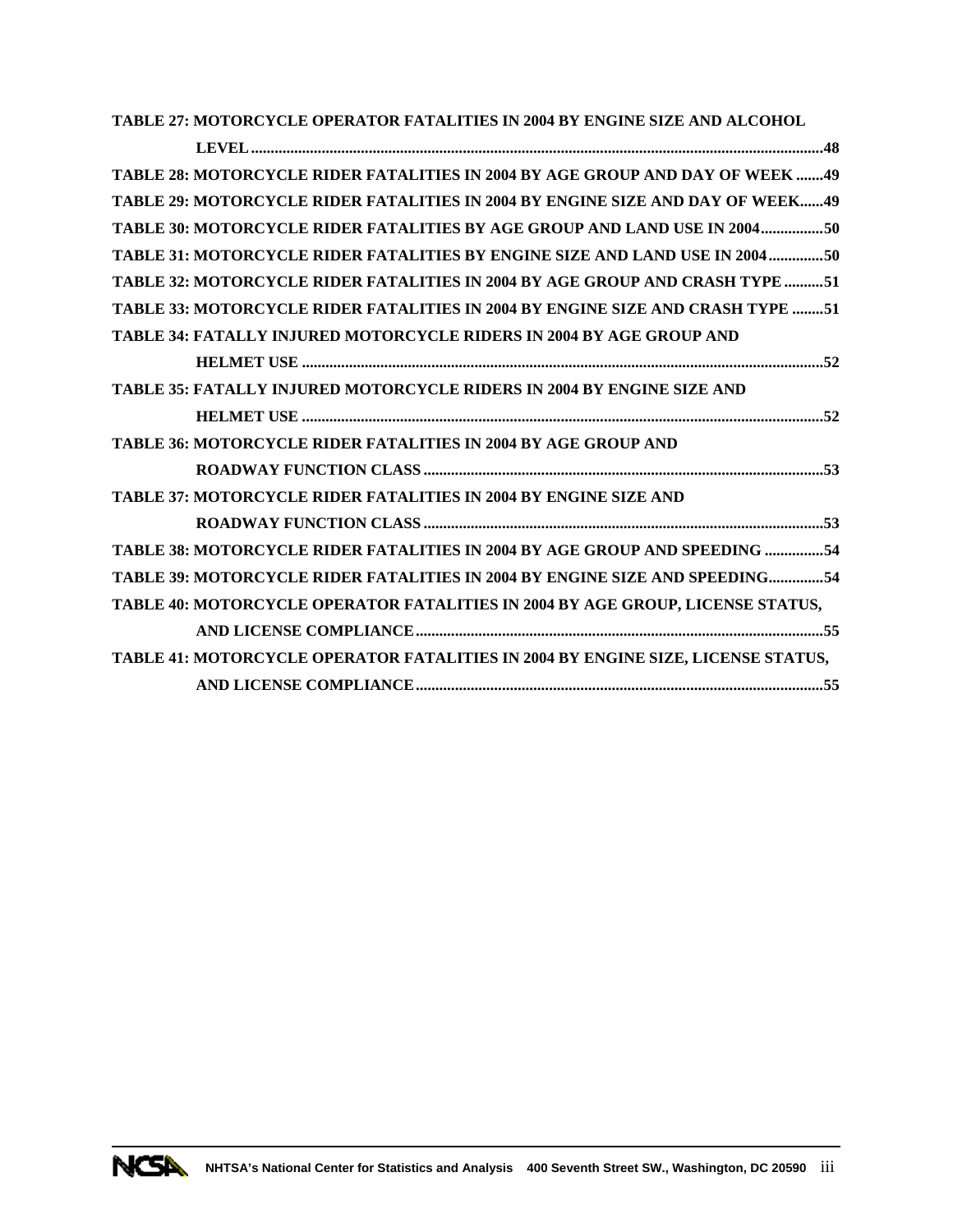# **TABLE OF FIGURES**

| CHART 6: MOTORCYCLE RIDER FATALITIES BY PERSON TYPE AND YEAR 14                        |
|----------------------------------------------------------------------------------------|
| CHART 7: MOTORCYCLE RIDER FATALITIES BY AGE GROUP AND YEAR 16                          |
| CHART 8: MOTORCYCLE RIDER FATALITY PERCENTAGE BY YEAR AND AGE GROUP 17                 |
| <b>CHART 9: MOTORCYCLE RIDER FATALITIES BY YEAR AND ENGINE DISPLACEMENT CC19</b>       |
| <b>CHART 10: MOTORCYCLE RIDER FATALITIES IN 1,001-1,500 CC ENGINE SIZE BY YEAR AND</b> |
|                                                                                        |
|                                                                                        |
| CHART 12: MEAN ENGINE DISPLACEMENT IN CC IN FATAL CRASH BY YEAR 22                     |
|                                                                                        |
| <b>CHART 14: FATALLY INJURED MOTORCYCLE RIDERS BY YEAR AND HELMET USE 27</b>           |
| <b>CHART 15: MOTORCYCLE RIDER FATALITIES BY YEAR AND ROADWAY TYPE  29</b>              |
| <b>CHART 16: MOTORCYCLE RIDER FATALITIES BY YEAR AND SPEEDING FACTOR30</b>             |
| <b>CHART 17: MOTORCYCLE OPERATOR FATALITIES BY YEAR AND OPERATOR BAC 32</b>            |
| CHART 18: MOTORCYCLE OPERATOR FATALITIES BY YEAR, LICENSE STATUS, AND                  |
|                                                                                        |
| CHART 19: MOTORCYCLE RIDER FATALITY RATE BY REGISTERED MOTORCYCLES, VMT,               |
|                                                                                        |
| <b>CHART 20: MOTORCYCLE RIDER FATALITY RATE BY AGE GROUP PER 100,000 U.S. RESIDENT</b> |
|                                                                                        |
| <b>CHART 21: MOTORCYCLE OPERATOR FATALITIES IN 2004 BY AGE GROUP AND ALCOHOL</b>       |
|                                                                                        |
| <b>CHART 22: MOTORCYCLE OPERATOR FATALITIES IN 2004 BY ENGINE SIZE CC AND ALCOHOL</b>  |
|                                                                                        |
| CHART 23: MOTORCYCLE RIDER FATALITIES IN 2004 BY AGE GROUP AND DAY OF WEEK 39          |
| <b>CHART 24: MOTORCYCLE RIDER FATALITIES IN 2004 BY ENGINE SIZE CC AND</b>             |
|                                                                                        |
| <b>CHART 25: MOTORCYCLE RIDER FATALITIES IN 2004 BY AGE GROUP AND ROADWAY</b>          |
|                                                                                        |
| <b>CHART 26: MOTORCYCLE RIDER FATALITIES IN 2004 BY ENGINE SIZE CC AND ROADWAY</b>     |
|                                                                                        |
|                                                                                        |

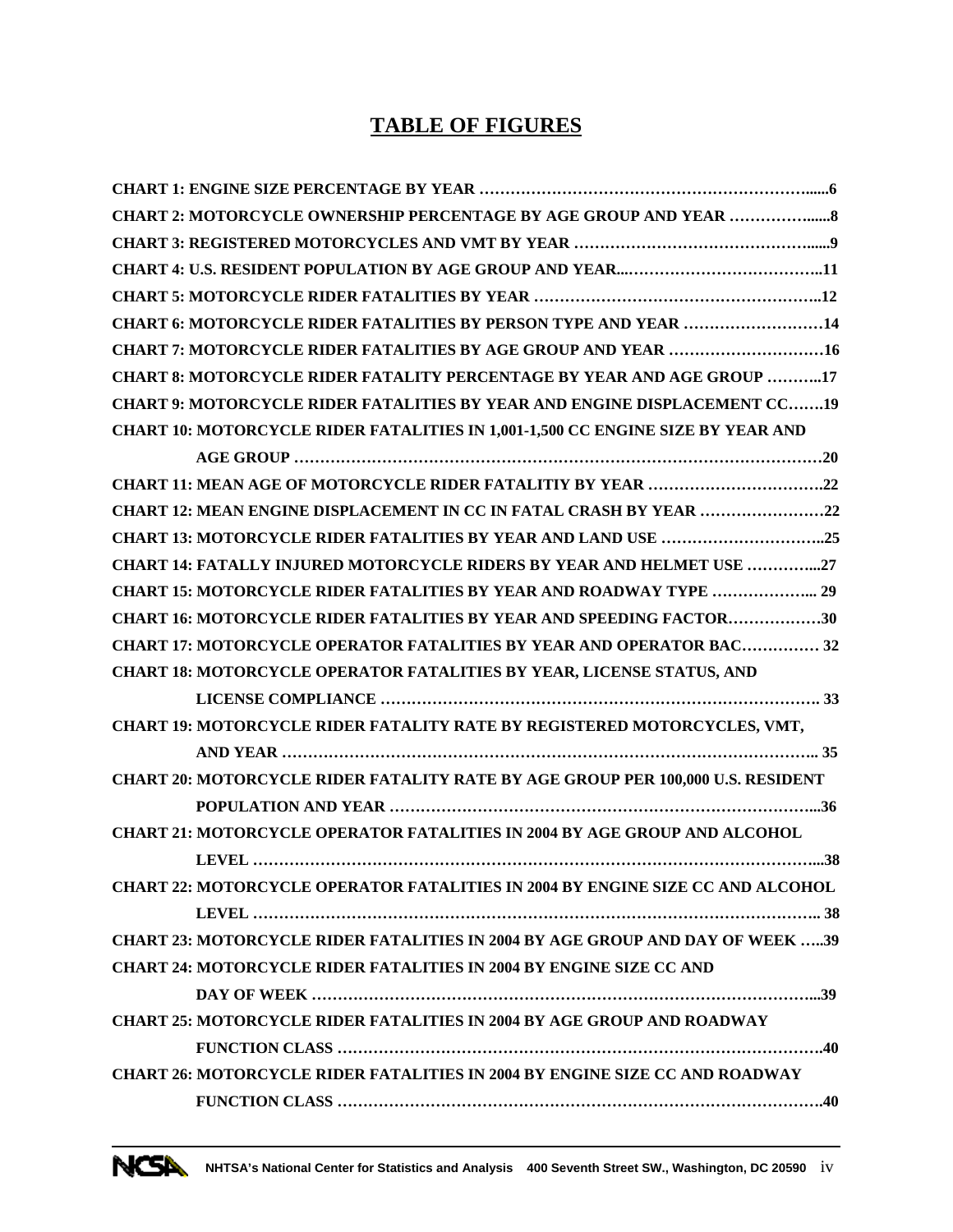| <b>CHART 27: MOTORCYCLE RIDER FATALITIES IN 2004 BY AGE GROUP AND CRASH TYPE 41</b>    |
|----------------------------------------------------------------------------------------|
| <b>CHART 28: MOTORCYCLE RIDER FATALITIES IN 2004 BY ENGINE SIZE CC AND</b>             |
|                                                                                        |
| <b>CHART 29: FATALLY INJURED MOTORCYCLE RIDERS IN 2004 BY AGE GROUP AND</b>            |
|                                                                                        |
| <b>CHART 30: FATALLY INJURED MOTORCYCLE RIDERS IN 2004 BY ENGINE SIZE CC AND</b>       |
|                                                                                        |
| <b>CHART 31: MOTORCYCLE RIDER FATALITIES IN 2004 BY AGE GROUP AND SPEEDING43</b>       |
| <b>CHART 32: MOTORCYCLE RIDER FATALITIES IN 2004 BY ENGINE SIZE CC AND SPEEDING 43</b> |
| <b>CHART 33: MOTORCYCLE OPERATOR FATALITIES IN 2004 BY AGE GROUP AND LICENSE</b>       |
|                                                                                        |
| <b>CHART 34: MOTORCYCLE OPERATOR FATALITIES IN 2004 BY ENGINE SIZE CC AND LICENSE</b>  |
|                                                                                        |

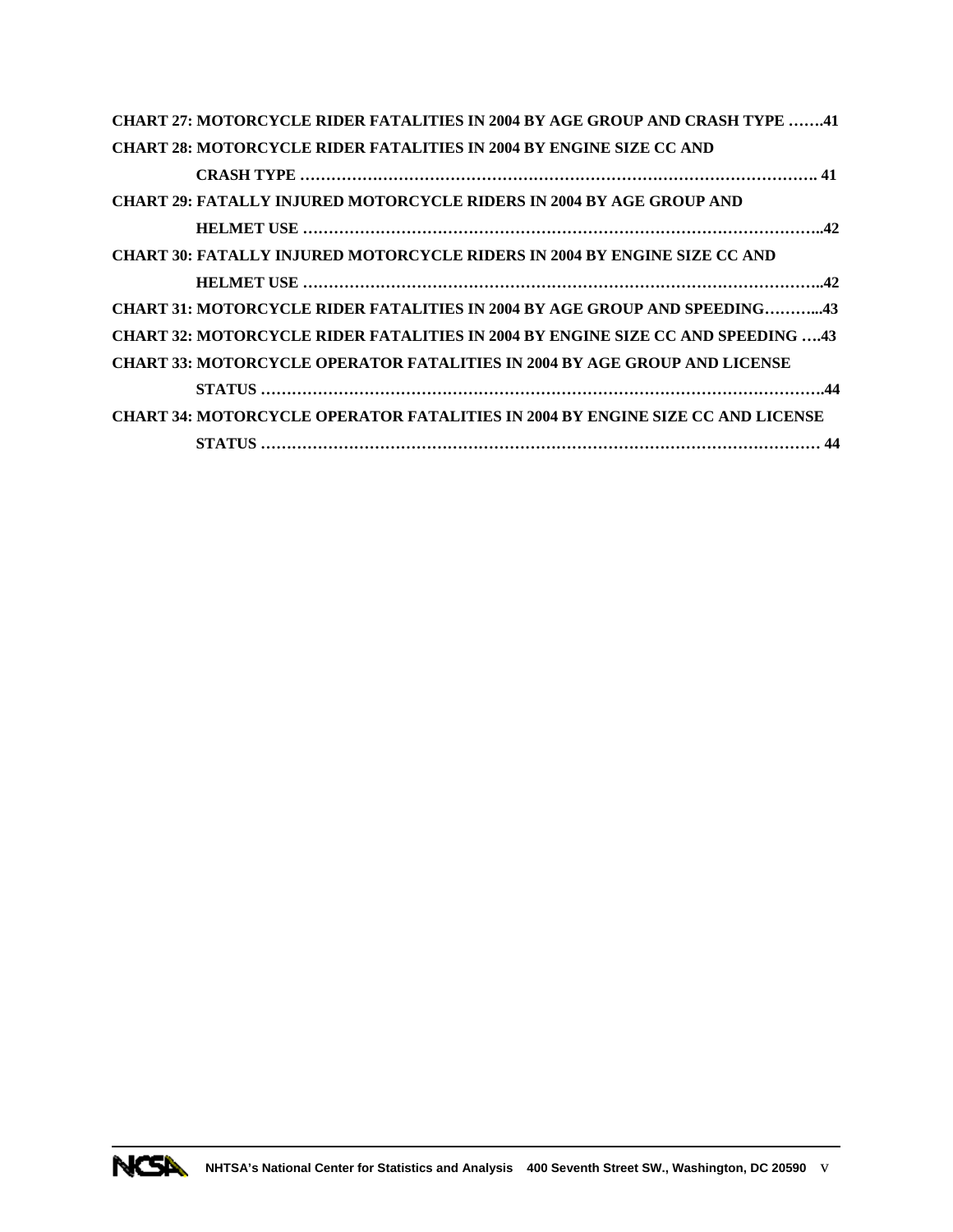# <span id="page-9-0"></span>**1. EXECUTIVE SUMMARY**

This report was written to provide insight and update into the recent continued increasing trend in motorcycle rider fatalities. The analysis was based on 1995-2004 data from: the Fatality Analysis Reporting System (FARS), a census of all fatal motor vehicle crashes; Motorcycle Industry Council (MIC) motorcycle sales and market distribution data; Federal Highway Administration (FHWA) motorcycle registration and vehicle miles traveled (VMT) data; and the United States Census Bureau general population data.

Motorcycle rider fatalities decreased each year from 1995 to 1997, reaching a historic low of 2,116 in 1997. Beginning in 1998 this trend was reversed and motorcycle rider fatalities have increased each year. Since 1997 motorcycle rider fatalities have increased by 89 percent from 2,116 to 4,008 in 2004. NHTSA previously released a comprehensive report in 2001 based on increases in motorcycle rider fatalities for two consecutive years (1998 and 1999). The latest 2004 data show that motorcycle rider fatalities increased for the seventh year in a row since 1997. This report is an update to the previously released report in 2001 along with more recent data from 1995 to 2004.

The recently released 2005 projections show motorcycle rider fatalities are expected to increase for the eighth year in a row. The increase in motorcycle rider fatalities from 2004 to 2005 as per the projections is 7.7 percent – from 4,008 to 4,315.

# **1.1. Purpose**

The purpose of this report is to:

- Combine NHTSA's motor vehicle crash data from FARS with data from the Motorcycle Industry Council (MIC), the Federal Highway Administration (FHWA) and the U.S. Census Bureau;
- Analyze combined data within specific problem areas by looking for trends and calculating rates; and
- Identify areas that may explain the possible causes for the recent continued increases in motorcycle rider fatalities.

The analytical approach involved several steps. First, a review of the data sources was conducted to determine the appropriate data elements to be examined within FARS, and to determine whether exposure data by age groups were available. Motorcycle registration data and VMT data by age groups were not available from FHWA. Ownership data by age groups for four different years were available from MIC and were used to complement the fatal crash data with new rider data. Resident population data from the U.S. Census Bureau were also used for analysis based on age groups. Motorcycle registration and VMT data from FHWA were used to calculate rates over the ten-year period from 1995 to 2004 to identify trends.

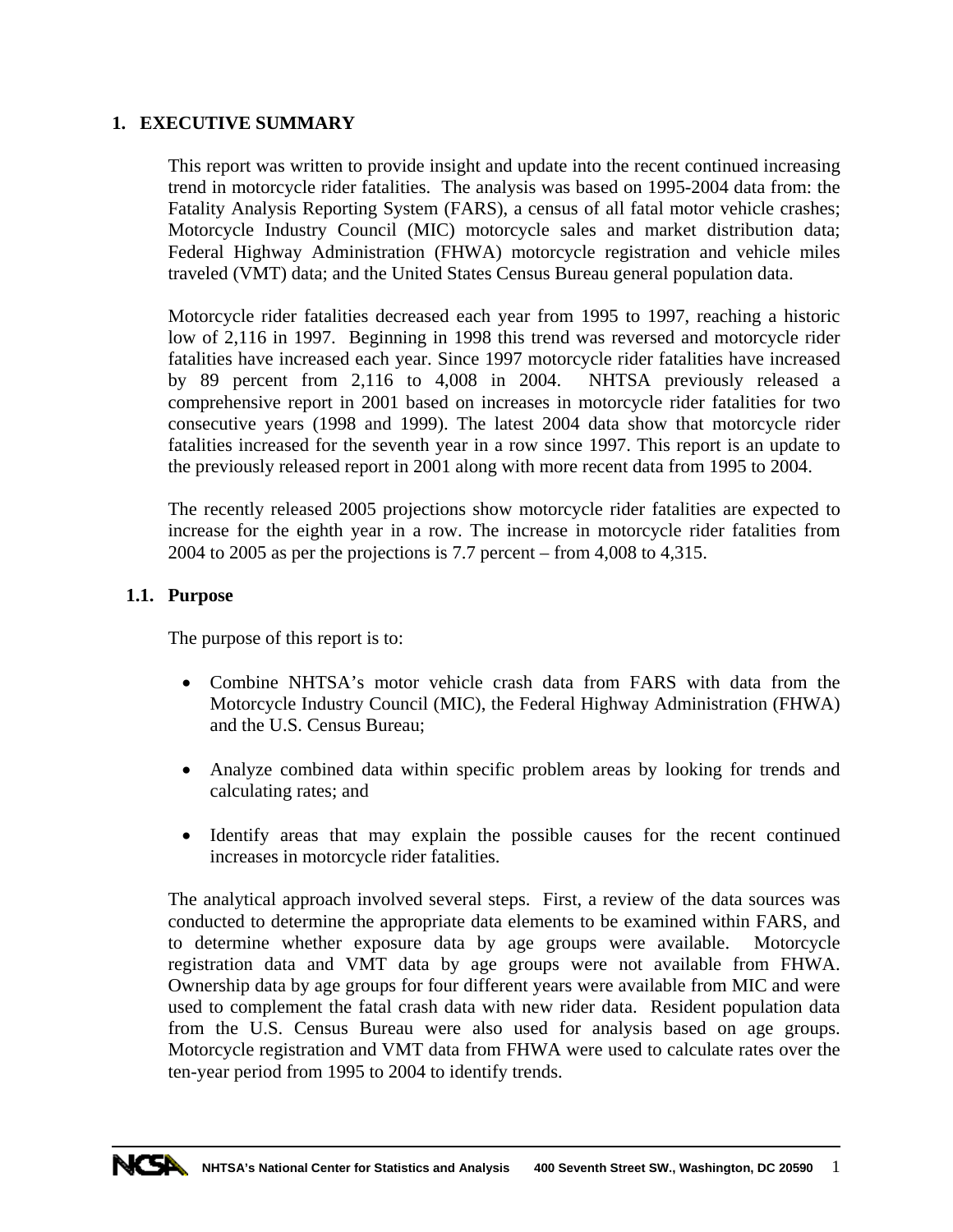# <span id="page-10-0"></span>**1.2. Findings**

The findings from the analysis described in this report identify a variety of trends from FARS data, available exposure data, and calculated rates. Analyses from all data sources support FARS data which found greater involvement of riders in the 40 and above age group and larger (1,001-1,500 cc) engine motorcycles in fatal crashes. If the patterns seen in the analyses continue as seen from the combination of data sources, there is the likelihood that the increase in motorcycle rider fatalities will continue in the future years also. These findings could aid in the design of crash prevention programs:

- Motorcycle Industry Council (MIC) data show an increase in the number of onhighway motorcycles and motorcycle registration data from the Federal Highway Administration (FHWA) also show an increase in the number of registered motorcycles;
- MIC data show an increase in motorcycle ownership in the 40 and above age group and FARS data show an increase in motorcycle rider fatalities in the age group of 40 and above in the last 10 years;
- According to MIC, sales of motorcycles with larger engine sizes have increased over the past years, corresponding to FARS data where an increased number of motorcycle rider fatalities involve a motorcycle with a larger engine size;
- An increased number of motorcycle rider fatalities in the 40 and above age group were seen on rural roadways;
- Among roadway types, undivided roadways accounted for a majority of motorcycle rider fatalities;
- Speeding is one of the major contributing factors in motorcycle crashes especially among motorcycle riders under the age of 30;
- Motorcycle operators with a blood alcohol concentration (BAC) of .08 g/dL or higher continue to be a major problem;
- Helmet use among fatally injured motorcycle riders has remained constant, at just above 50 percent in the last ten years;
- About two-thirds (66%) of the fatally injured motorcycles riders in States without universal helmet laws in 2004 were not wearing helmets compared to 15 percent in States with universal helmet laws, and
- Among all riders, motorcycle operator fatalities under the age of 20 had larger percentages of improperly licensed.

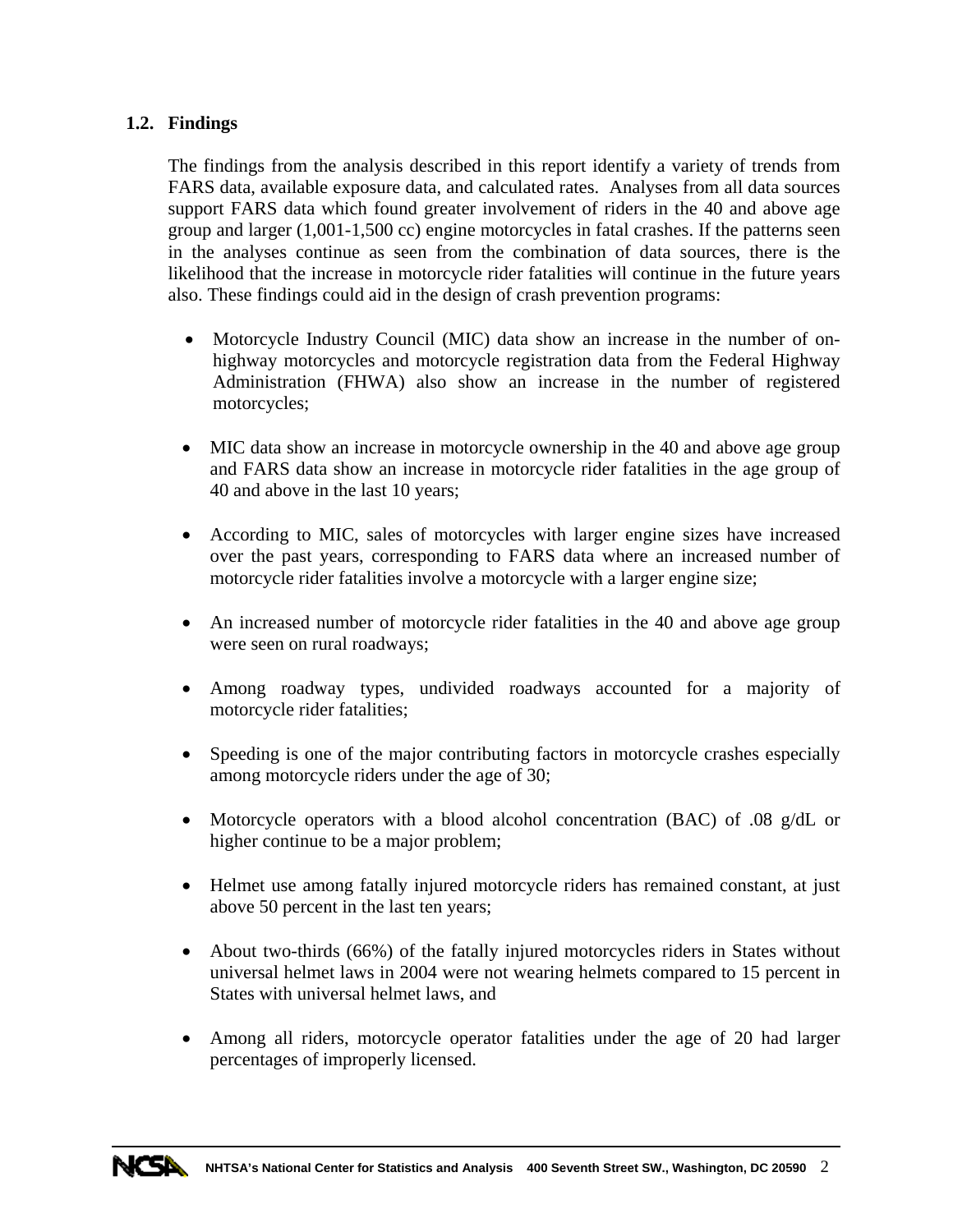# <span id="page-11-0"></span>**2. INTRODUCTION**

More than 125,000 motorcycle riders have died in traffic crashes since the enactment of the Highway Safety Act of 1966 and The National Traffic and Motor Vehicle Safety Act of 1966.

The recently released 2005 projections show motorcycle rider fatalities are expected to increase for the eighth year in a row. The increase in motorcycle rider fatalities from 2004 to 2005 as per the projections is 7.7 percent – from 4,008 to 4,315. According to these projections, motorcycle rider fatalities will account for 10 percent of the 43,200 total fatalities from motor vehicle crashes. All data in this report are based on motorcycle rider fatalities from 1995-2004.

In 2004, motorcycles made up nearly 2.4 percent of all registered vehicles in the United States and accounted for only 0.3 percent of all vehicle miles traveled. In comparison, motorcycle riders accounted for 5.3 percent of total traffic fatalities in 1995 and have increased to 9.4 percent of the total traffic fatalities in 2004. Per 100,000 registered vehicles, the fatality rate for motorcycle riders (69.33) in 2004 was 4.6 times the fatality rate for passenger car occupants (15.05). Per vehicle mile traveled in 2004, motorcycle riders (39.89) were about 34 times more likely than passenger car occupants (1.18) to die in a motor vehicle traffic crash.

The purpose of this report is to identify areas that may explain the possible causes for the recent continued increases in motorcycle rider fatalities.

In order to better understand the reasons for the increase in fatalities, FARS data can be analyzed in various cross tabulations of many data elements. These analyses among the different variables provide better insight into the specific problem areas relating to the increase in fatalities. This analysis and report is based on FARS data elements in various cross tabulations either individual or combined.

The following sections detail data used in the analysis, describe the methodology to analyze crash and exposure data, highlight the findings, and summarize the implications for crash prevention programs.

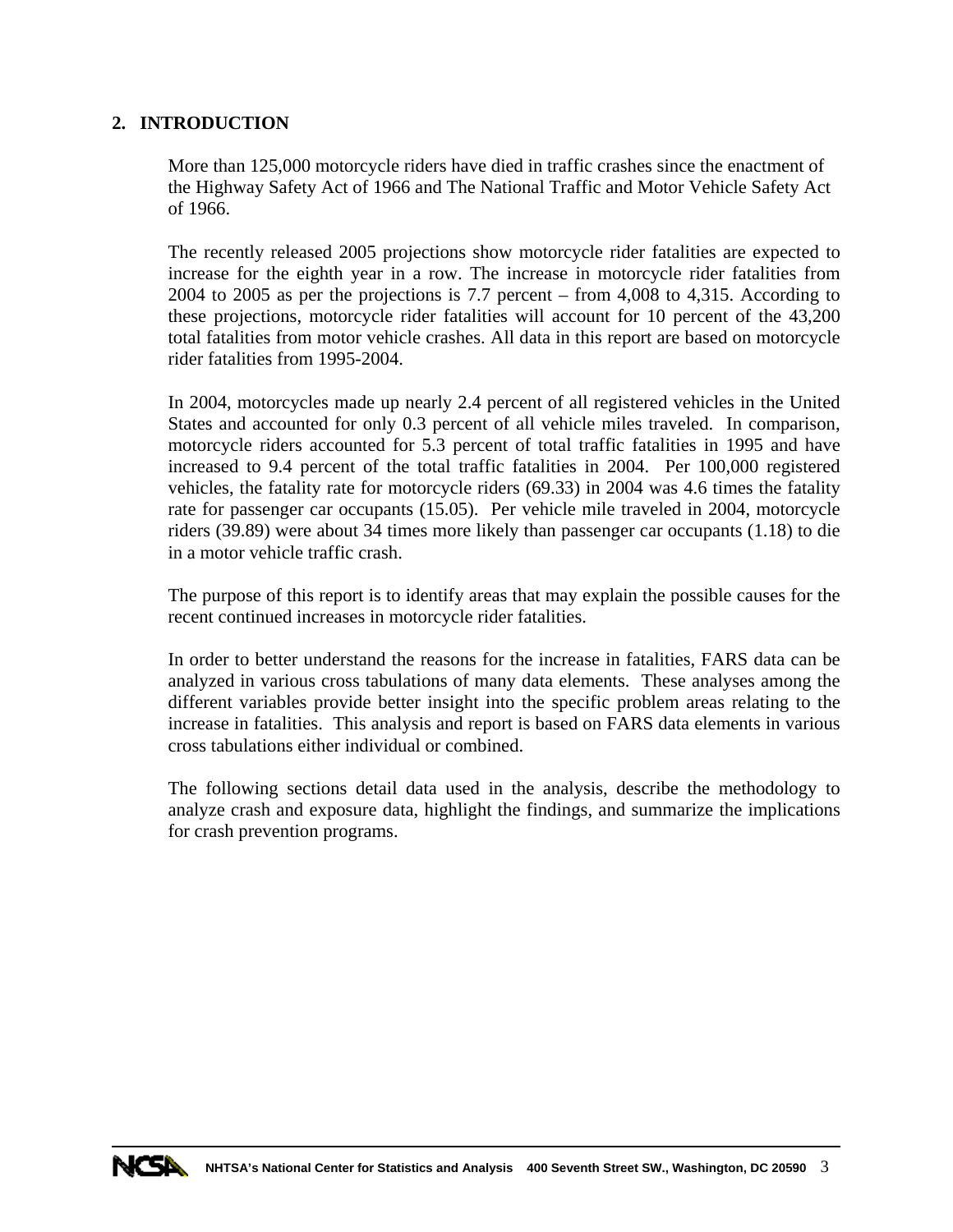# <span id="page-12-0"></span>**3. ANALYTICAL APPROACH AND DATA SOURCES**

# **3.1. Analytical Approach**

The analytical approach for the report involved the following steps:

- Review of the data sources, FARS, MIC, FHWA and the U.S. Census Bureau, to determine the data elements of interest in FARS and how these data sources could be combined with data from the other three sources;
- Calculation of proportions and rates to analyze 10 years of trend data and within specific data elements; and
- Summarization of data that focus on increases in motorcycle rider fatalities.

# **3.2. Data Sources**

Four data sources were used in this analysis:

- Fatality Analysis Reporting System (FARS) data relating to fatal traffic crashes;
- 2004 Motorcycle Industry Council (MIC) Statistical Annual data relating to ownership, retail sales, and motorcycle population;
- Federal Highway Administration (FHWA) data relating to motorcycle registration and vehicle miles traveled (VMT); and
- U.S. Census Bureau data relating to resident population.

The following sections provide some comparisons from the four data sources that have been used in this analysis.

#### **4. DATA ANALYSIS**

#### **4.1. Summary Data**

#### **4.1.1.** Fatality Analysis Reporting System (FARS) Data

Motorcycle rider fatalities increased from 2,227 in 1995 to 4,008 in 2004. Motorcycle rider fatalities in 1997 had reached an all time low of 2,116 and from then, have increased every year. A review of FARS data from 1995 through 2004 shows that in 1997 motorcycle rider fatalities (2,116) were only 5.3 percent of the overall motor vehicle fatalities (42,013) and in 2004 motorcycle rider fatalities (4,008) have increased to 9.4 percent of the total motor vehicle fatalities (42,636). Table 1 shows the distribution of motor vehicle crash fatalities by year and person type from 1995 to 2004.

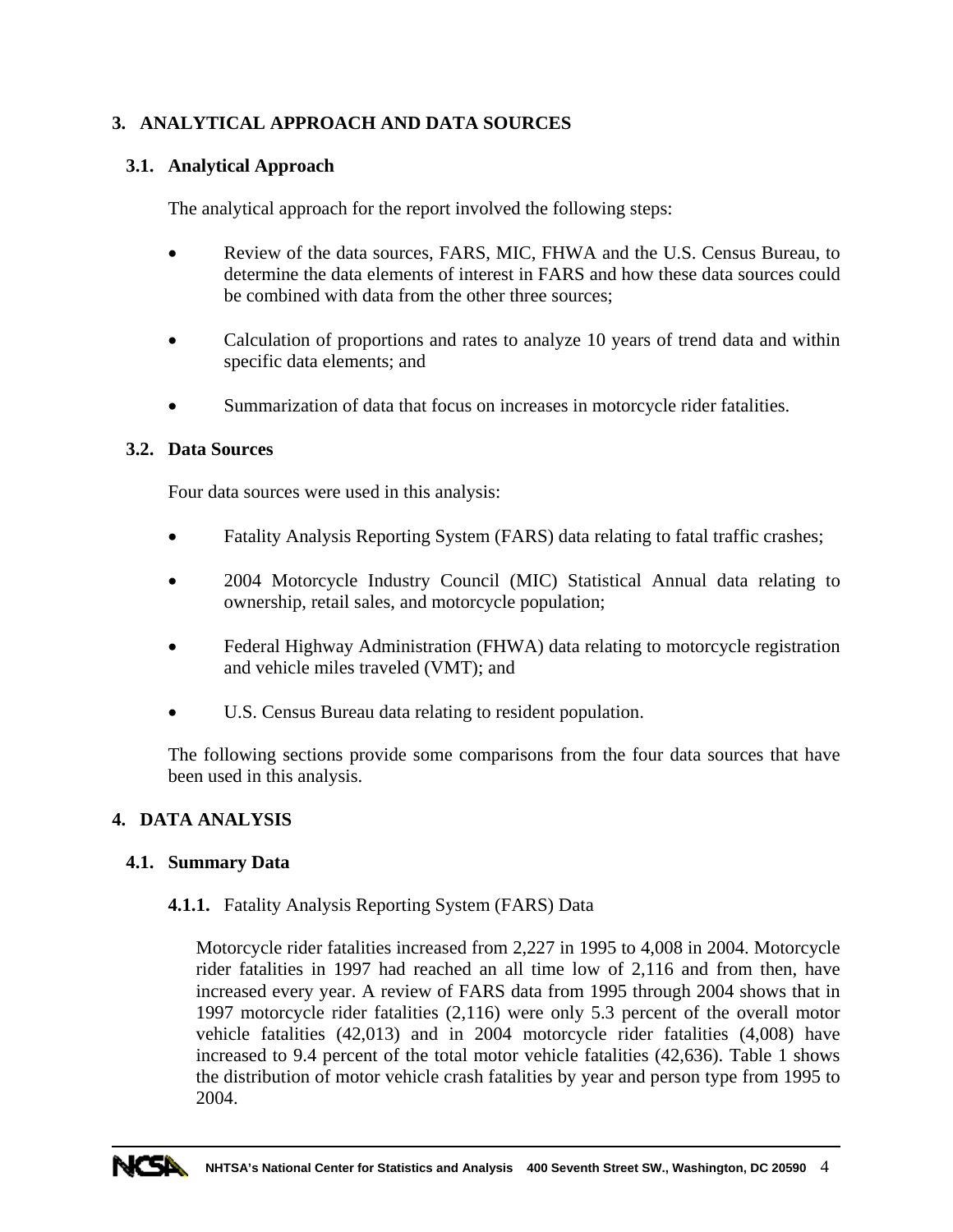<span id="page-13-0"></span>

| Table 1: Fatalities from Motor Vehicle Crashes by Year and Person Type |                                             |               |                                                  |               |                            |               |                          |               |                   |               |  |
|------------------------------------------------------------------------|---------------------------------------------|---------------|--------------------------------------------------|---------------|----------------------------|---------------|--------------------------|---------------|-------------------|---------------|--|
|                                                                        | <b>Person Type</b>                          |               |                                                  |               |                            |               |                          |               |                   |               |  |
|                                                                        |                                             |               | <b>Occupants by Vehicle Type</b>                 | <b>Non</b>    |                            | <b>Total</b>  |                          |               |                   |               |  |
| Year                                                                   | Passenger <sup>(1)</sup><br><b>Vehicles</b> |               | <b>Motorcycles</b>                               |               | Others/<br>$Unknown^{(2)}$ |               | Motorists <sup>(3)</sup> |               | <b>Fatalities</b> |               |  |
|                                                                        | No.                                         | $\frac{6}{9}$ | No.                                              | $\frac{0}{0}$ | No.                        | $\frac{6}{9}$ | No.                      | $\frac{0}{0}$ | No.               | $\frac{0}{0}$ |  |
| 1995                                                                   | 31,991                                      | 77            | 2,227                                            | 5             | 1,073                      | 3             | 6,526                    | 16            | 41,817            | 100           |  |
| 1996                                                                   | 32,437                                      | 77            | 2,161                                            | 5             | 1,099                      | 3             | 6,368                    | 15            | 42,065            | 100           |  |
| 1997                                                                   | 32,448                                      | 77            | 2,116                                            | 5             | 1,161                      | 3             | 6,288                    | 15            | 42,013            | 100           |  |
| 1998                                                                   | 31,899                                      | 77            | 2,294                                            | 6             | 1,189                      | 3             | 6,119                    | 15            | 41,501            | 100           |  |
| 1999                                                                   | 32,127                                      | 77            | 2,483                                            | 6             | 1,265                      | 3             | 5,842                    | 14            | 41,717            | 100           |  |
| 2000                                                                   | 32,225                                      | 77            | 2,897                                            | 7             | 1,226                      | 3             | 5,597                    | 13            | 41,945            | 100           |  |
| 2001                                                                   | 32,043                                      | 76            | 3,197                                            | 8             | 1,200                      | 3             | 5,756                    | 14            | 42,196            | 100           |  |
| 2002                                                                   | 32,843                                      | 76            | 3,270                                            | 8             | 1,262                      | 3             | 5,630                    | 13            | 43,005            | 100           |  |
| 2003                                                                   | 32,271                                      | 75            | 3,714                                            | 9             | 1,356                      | 3             | 5,543                    | 13            | 42,884            | 100           |  |
| 2004                                                                   | 31,693                                      | 74            | 4,008                                            | 9             | 1,441                      | 3             | 5,494                    | 13            | 42,636            | 100           |  |
|                                                                        |                                             |               | Source: NCSA, FARS 1995-2003 (Final), 2004 (ARF) |               |                            |               |                          |               |                   |               |  |

(1) Passenger cars, pickups, vans, sport utility vehicles (SUVs), and other light trucks.

(2) Others/Unknown vehicle type includes large trucks, buses, other types of vehicles, and unknown type of vehicle.

(3) Non-motorists include pedestrians and pedalcyclists.

# **4.1.2.** Motorcycle Industry Council (MIC) Data

According to the most recent *Motorcycle Industry Council Statistics Annual (2004)*, motorcycle registrations accounted for 2.3 percent of all motor vehicles registered for use on public roads in 2003.

There were 3.0 motorcycles in use for every 100 persons living in United States in 2003. California, Florida, Texas, New York, and Pennsylvania represented one-third (33 percent) of the motorcycles in use in 2003. By region, the South had the highest motorcycle population in 2003 with 30 percent of the total motorcycles in use. The West showed the highest motorcycle penetration, at 3.4 vehicles per 100 persons. The Midwest had 3.3 motorcycles per 100 persons; the East had 2.8 motorcycles per 100 persons; and the South had 2.8 motorcycles per 100 persons.

An estimated 6,390,000 on-highway motorcycles were in use in 2003 compared to 3,650,000 motorcycles in 1990, an increase of 75 percent between 1990 and 2003. Table 2 shows the distribution of motorcycles by engine size in cubic centimeters (cc) for the years 1990, 1998, and 2003. More than three-fourths (76 percent) of the motorcycles in 2003 had an engine displacement of over 749 cc, compared to 40

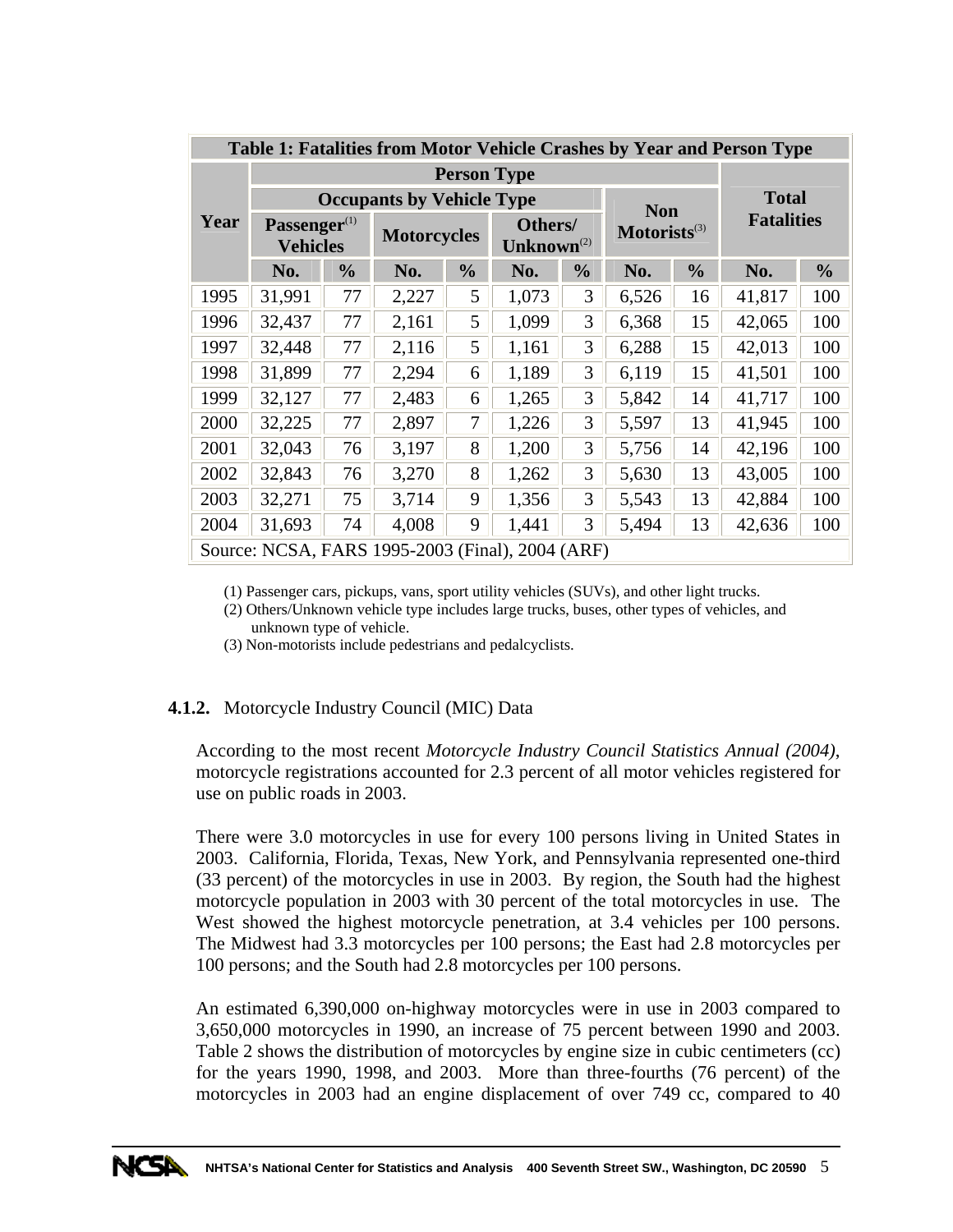<span id="page-14-0"></span>percent in 1990. The percentage of motorcycles for all other engine sizes has decreased from 1990 to 2003. These data indicate that motorcycles with engines over 749 cc are becoming more prevalent. Chart 1 shows the percentages of motorcycles of different engine size groups for the years 1990, 1998, and 2003.

| Table 2: On-Highway Motorcycles by Engine Displacement in cc |                      |               |           |               |           |               |  |  |
|--------------------------------------------------------------|----------------------|---------------|-----------|---------------|-----------|---------------|--|--|
|                                                              | <b>Calendar Year</b> |               |           |               |           |               |  |  |
| <b>Engine</b><br><b>Displacement</b>                         | <b>1990</b>          |               | 1998      |               | 2003      |               |  |  |
|                                                              | No.                  | $\frac{0}{0}$ | No.       | $\frac{0}{0}$ | No.       | $\frac{0}{0}$ |  |  |
| Under 125 cc                                                 | 430,700              | 11.8          | 202,000   | 4.2           | 234,500   | 3.7           |  |  |
| 125-349 cc                                                   | 328,500              | 9.0           | 240,400   | 5.0           | 223,800   | 3.5           |  |  |
| 350-449 cc                                                   | 197,100              | 5.4           | 187,600   | 3.9           | 5,900     | 0.1           |  |  |
| 450-749 cc                                                   | 1,215,500            | 33.3          | 995,500   | 20.7          | 1,052,600 | 16.5          |  |  |
| Over 749 cc                                                  | 1,478,200            | 40.5          | 3,183,500 | 66.2          | 4,873,200 | 76.2          |  |  |
| Total                                                        | 3,650,000            | 100.0         | 4,809,000 | 100.0         | 6,390,000 | 100.0         |  |  |
| Source: Motorcycle Industry Council Statistics, 2004         |                      |               |           |               |           |               |  |  |



Source: Motorcycle Industry Council Statistics, 2004

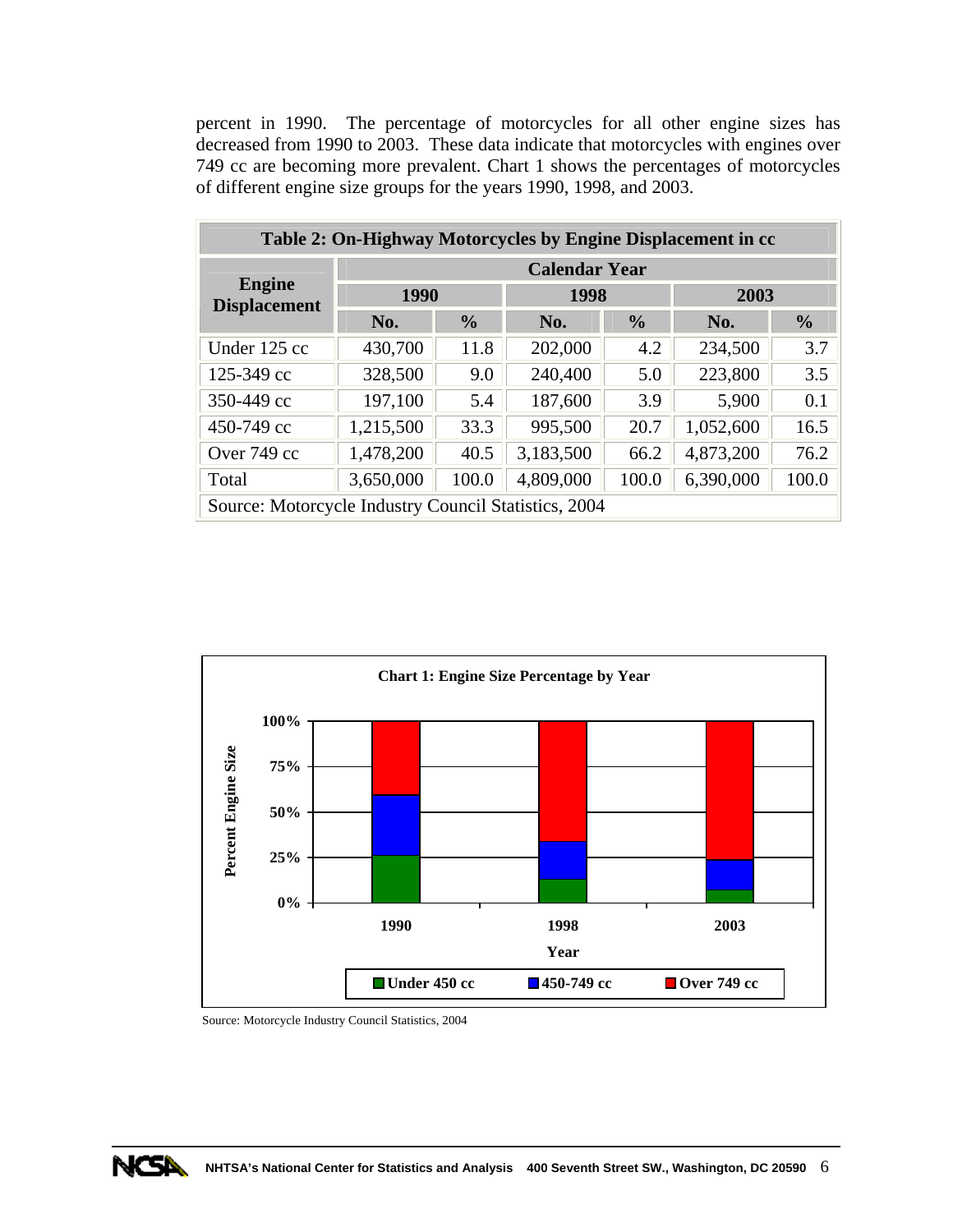<span id="page-15-0"></span>Table 3 shows the number of new on-highway motorcycle units sold from 1995-2004. There has been an increase each year in the number of units sold, from 1995. The cumulative increase in the number of units sold is almost 128 percent between 1995 and 2003 with most of the increases occurring in 1998, 1999, and 2000. An estimated 379,000 new on-highway motorcycle units were sold in 1999, about 27 percent over the previous year and an increase of over 50 percent from the 247,000 units sold in 1997. The average number of units sold between 1995 and 2003 was 408,100 units per year.

| Table 3: New On-Highway Motorcycle Units Sold by Year and<br><b>Percent and Cumulative Increases</b>                      |                  |         |          |  |  |  |  |
|---------------------------------------------------------------------------------------------------------------------------|------------------|---------|----------|--|--|--|--|
| <b>Cumulative</b><br><b>Percent Increase from</b><br>Year<br><b>Units Sold</b><br><b>Previous Year</b><br><b>Increase</b> |                  |         |          |  |  |  |  |
| 1995                                                                                                                      | 214,000          | $+1.9$  | $+3.7$   |  |  |  |  |
| 1996                                                                                                                      | 228,000          | $+6.5$  | $+10.2$  |  |  |  |  |
| 1997                                                                                                                      | 247,000          | $+9.2$  | $+19.4$  |  |  |  |  |
| 1998                                                                                                                      | 298,000          | $+20.6$ | $+40.0$  |  |  |  |  |
| 1999                                                                                                                      | 379,000          | $+27.2$ | $+67.2$  |  |  |  |  |
| 2000                                                                                                                      | 471,000          | $+24.3$ | $+91.5$  |  |  |  |  |
| 2001                                                                                                                      | 556,000          | $+18.0$ | $+109.5$ |  |  |  |  |
| 2002                                                                                                                      | 618,000          | $+11.2$ | $+120.7$ |  |  |  |  |
| 2003                                                                                                                      | 662,000          | $+7.1$  | $+127.8$ |  |  |  |  |
| 2004                                                                                                                      | ∗<br>$\ast$<br>∗ |         |          |  |  |  |  |
| Source: Motorcycle Industry Council statistics, 2004<br>* Data not available yet                                          |                  |         |          |  |  |  |  |

The mean age of a motorcycle owner in 2003 was 40.2 years, compared to 38.1 years in 1998, and 33.1 years in 1990. Table 4 and Chart 2 show the percent of ownership of motorcycles by age groups for three individual years. The percent of ownership for those age 50 years and over in 2003 was 25.1 percent compared to 19.1 percent in 1998 and 10.1 percent in 1990. Similar increases are also seen in the 40-49 age group. Motorcycle ownership in the under 18, 25-29, and 30-34 age groups showed corresponding decreases. The largest percentage decrease was in the 25-29 age group, and the greatest increase was in the 50 and over age group.

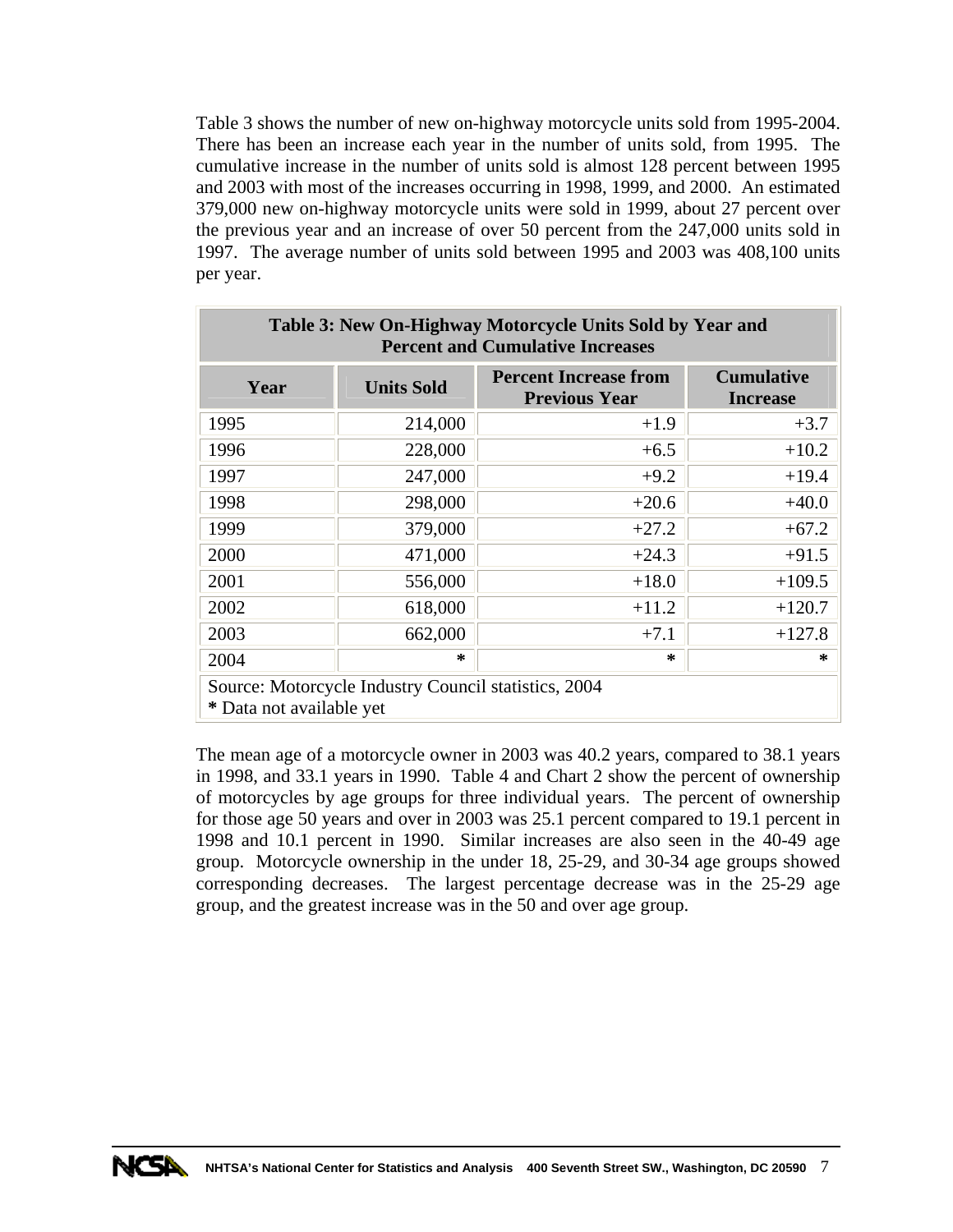<span id="page-16-0"></span>

| <b>Table 4: Ownership of Motorcycles by Age Group</b> |            |            |            |  |  |  |  |
|-------------------------------------------------------|------------|------------|------------|--|--|--|--|
|                                                       | Year       |            |            |  |  |  |  |
| Age                                                   | 1990       | 1998       | 2003       |  |  |  |  |
| Under 18                                              | 8.3%       | 4.1%       | 3.7%       |  |  |  |  |
| $18 - 24$                                             | 15.5%      | 10.6%      | 10.8%      |  |  |  |  |
| $25 - 29$                                             | 17.1%      | 10.9%      | 7.6%       |  |  |  |  |
| $30 - 34$                                             | 16.4%      | 11.5%      | 8.9%       |  |  |  |  |
| $35 - 39$                                             | 14.3%      | 16.0%      | 10.4%      |  |  |  |  |
| $40 - 49$                                             | 16.3%      | 24.6%      | 27.9%      |  |  |  |  |
| 50 and Over                                           | 10.1%      | 19.1%      | 25.1%      |  |  |  |  |
| <b>Not Stated</b>                                     | 2.0%       | 3.2%       | 5.6%       |  |  |  |  |
| Median Age                                            | 32.0 Years | 38.0 Years | 41.0 Years |  |  |  |  |
| Mean Age                                              | 33.1 Years | 38.1 Years | 40.2 Years |  |  |  |  |
| Source: Motorcycle Industry Council statistics, 2004  |            |            |            |  |  |  |  |



Source: Motorcycle Industry Council Statistics, 2004

#### **4.1.3.** Federal Highway Administration (FHWA) Data

Table 5 shows motorcycle registrations and vehicle miles traveled (VMT) data from 1995 to 2004. The data show that motorcycle registrations have increased from 1995 to 2004 by nearly 48 percent while the VMT for motorcycles shows an increase of about 3 percent from 1995 to 2004. Chart 3 shows trend lines for motorcycle registrations and VMT from 1995-2004.

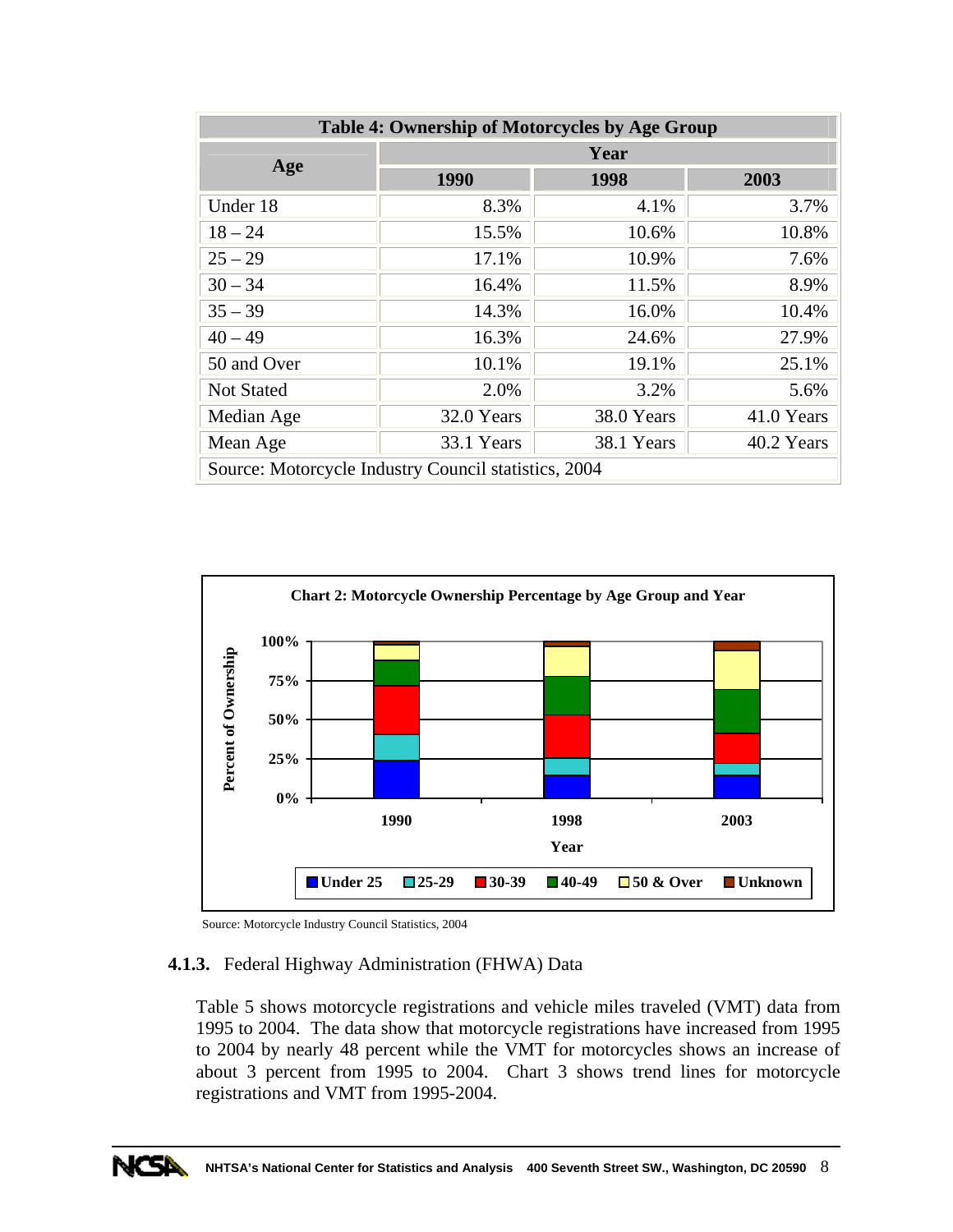<span id="page-17-0"></span>

| Table 5: Motorcycle Registrations and Vehicle Miles Traveled (VMT)<br>by Year |                                 |                                  |  |  |  |  |  |
|-------------------------------------------------------------------------------|---------------------------------|----------------------------------|--|--|--|--|--|
| Year                                                                          | <b>Motorcycle Registrations</b> | <b>Motorcycle VMT (Millions)</b> |  |  |  |  |  |
| 1995                                                                          | 3,897,191                       | 9,797                            |  |  |  |  |  |
| 1996                                                                          | 3,871,599                       | 9,920                            |  |  |  |  |  |
| 1997                                                                          | 3,826,373                       | 10,081                           |  |  |  |  |  |
| 1998                                                                          | 3,879,450                       | 10,283                           |  |  |  |  |  |
| 1999                                                                          | 4,152,433                       | 10,584                           |  |  |  |  |  |
| 2000                                                                          | 4,346,068                       | 10,469                           |  |  |  |  |  |
| 2001                                                                          | 4,903,056                       | 9,639                            |  |  |  |  |  |
| 2002                                                                          | 5,004,156                       | 9,552                            |  |  |  |  |  |
| 2003                                                                          | 5,370,035                       | 9,577                            |  |  |  |  |  |
| 2004                                                                          | 5,780,870                       | 10,048                           |  |  |  |  |  |
| Source: FHWA                                                                  |                                 |                                  |  |  |  |  |  |



Source: FHWA

## **4.1.4.** U.S. Census Bureau Data

The U.S. population increased from 262,803,000 in 1995 to 293,655,000 in 2004, or by nearly 12 percent according to the estimates released by the Census Bureau on December 22, 2004. Table 6 and Chart 4 show population estimates from 1995 to 2004 by age group.

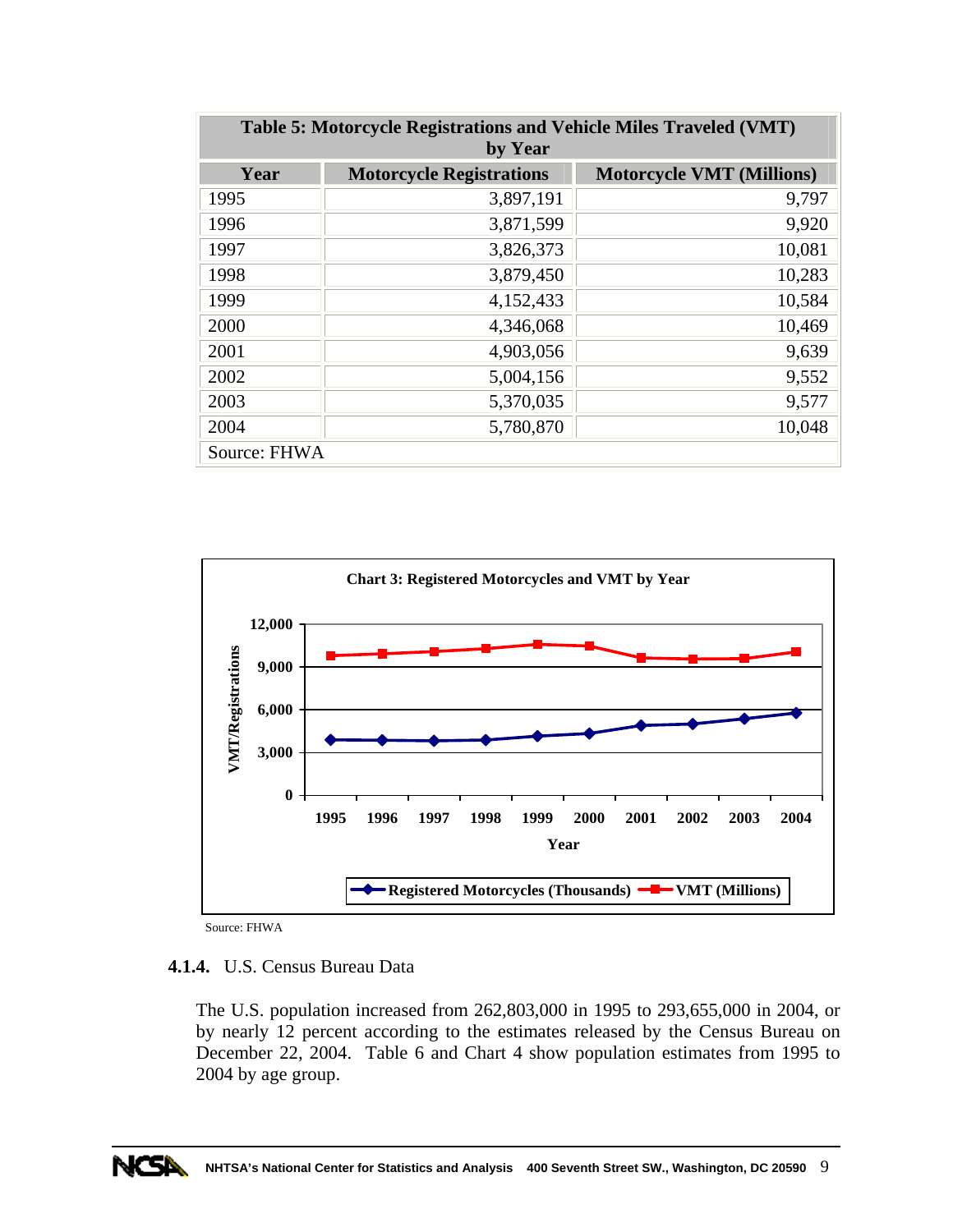<span id="page-18-0"></span>The population in the under 20, 40-49, 50-59, and over 59 age groups has steadily increased each year from 1995 to 2004; and population in the 30-39 age group has decreased each year since 1995 except in 2000. Population in the 20-29 age group decreased each year from 1995 to 1999, after which it has increased every year. The greatest increase in population has been in the 50-59 age group, followed by 40-49 age group. From 1995-2004, the population in the 50-59 age group increased by more than 45 percent, and by nearly 20 percent in the 40-49 age group. In 2004, the proportion of 50-59 population was 12 percent of the overall population compared to 9 percent in 1995. The increases in under 20 and 20-29 age groups for the same years were 8 percent and 10 percent respectively. The decrease in population in the 30-39 age group was nearly 6 percent.

| Table 6: Estimate of U.S. Resident Population (100,000) by<br><b>Year and Age Group</b> |                                      |           |       |       |       |       |              |  |
|-----------------------------------------------------------------------------------------|--------------------------------------|-----------|-------|-------|-------|-------|--------------|--|
| Year                                                                                    | <b>Resident Population Age Group</b> |           |       |       |       |       |              |  |
|                                                                                         | < 20                                 | $20 - 29$ | 30-39 | 40-49 | 50-59 | > 59  | <b>Total</b> |  |
| 1995                                                                                    | 756.8                                | 368.9     | 441.2 | 377.2 | 247.3 | 436.7 | 2,628.0      |  |
| 1996                                                                                    | 764.4                                | 364.4     | 438.7 | 392.4 | 252.8 | 439.5 | 2,652.3      |  |
| 1997                                                                                    | 771.0                                | 363.1     | 433.7 | 398.5 | 269.1 | 442.5 | 2,677.8      |  |
| 1998                                                                                    | 777.0                                | 362.5     | 427.8 | 407.4 | 281.2 | 446.5 | 2,702.5      |  |
| 1999                                                                                    | 781.9                                | 362.3     | 422.7 | 416.2 | 293.2 | 450.5 | 2,726.9      |  |
| 2000                                                                                    | 805.5                                | 384.3     | 432.0 | 427.5 | 313.3 | 459.3 | 2,821.9      |  |
| 2001                                                                                    | 807.8                                | 387.4     | 430.1 | 435.5 | 326.0 | 464.3 | 2,851.0      |  |
| 2002                                                                                    | 809.8                                | 392.4     | 426.5 | 442.2 | 337.8 | 470.9 | 2,879.4      |  |
| 2003                                                                                    | 812.2                                | 398.8     | 421.3 | 447.5 | 347.6 | 480.5 | 2,907.9      |  |
| 2004                                                                                    | 815.5                                | 405.3     | 415.2 | 451.8 | 359.9 | 488.8 | 2,936.6      |  |
|                                                                                         | Source: Census Bureau                |           |       |       |       |       |              |  |

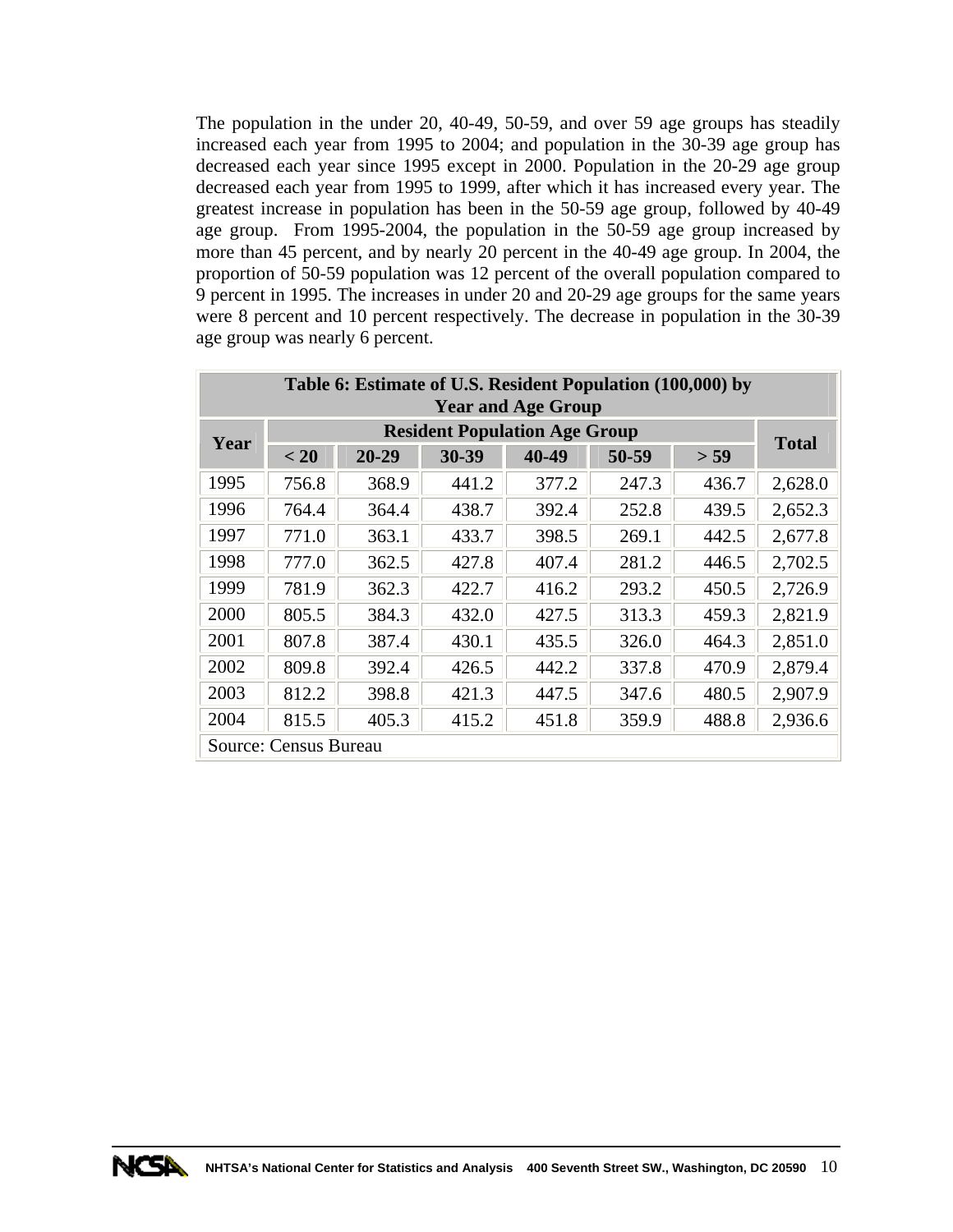<span id="page-19-0"></span>

Source: Census Bureau

The analyses of all data are categorized into two broad categories: motorcycle rider fatality trends covering a ten year span and common crash characteristics relating to motorcycles covering only the latest 2004 data. Additional data used in the analysis, but not shown in this section, are shown at the end of the report in Appendix A.

#### **4.2. Trends**

#### **4.2.1.** Motorcycle Rider Fatalities by Person Type

In 2004, the fatality rate for motorcycle riders per 100,000 registered motorcycles was 69.33, an increase of 21 percent from 57.14 in 1995. The fatality rate for motorcycle riders per 100 million VMT in 2004 was 39.89 compared to 22.73 in 1995. Motorcycle rider fatalities and fatality rates from 1995 to 2004 are shown in Table 7. Chart 5 depicts motorcycle rider fatalities by year.

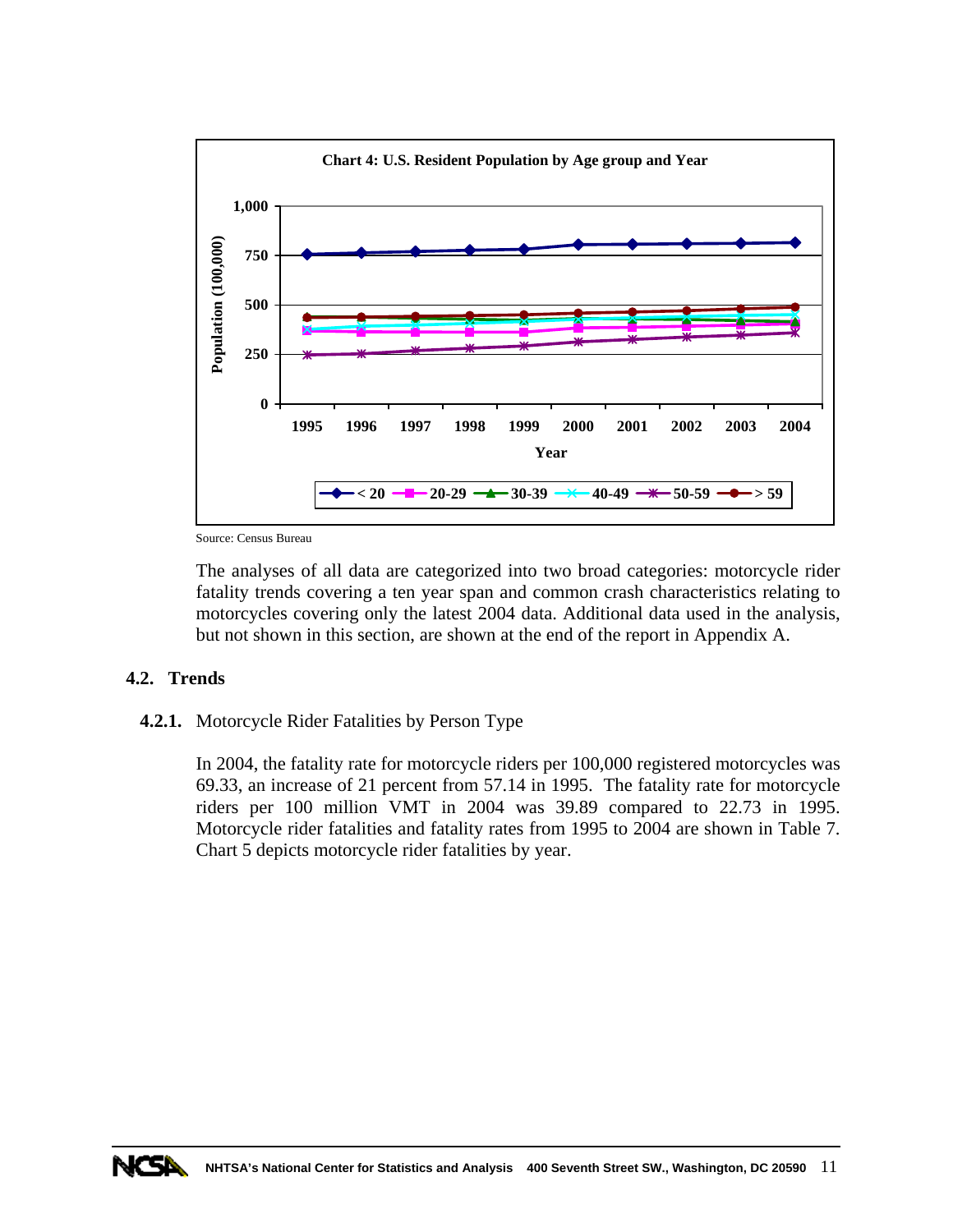<span id="page-20-0"></span>

| Table 7: Motorcycle Rider Fatalities and Fatality Rates by Year and Per<br><b>Registered Vehicle and Vehicle Miles of Travel</b> |                                                                                         |                                                                 |                                                        |                                                                                |                                                                           |  |  |  |  |  |
|----------------------------------------------------------------------------------------------------------------------------------|-----------------------------------------------------------------------------------------|-----------------------------------------------------------------|--------------------------------------------------------|--------------------------------------------------------------------------------|---------------------------------------------------------------------------|--|--|--|--|--|
| Year                                                                                                                             | <b>Registered</b><br><b>Motorcycles</b>                                                 | <b>Vehicle</b><br><b>Miles</b><br><b>Traveled</b><br>(Millions) | <b>Motorcycle</b><br><b>Rider</b><br><b>Fatalities</b> | <b>Fatality Rate</b><br>per 100,000<br><b>Registered</b><br><b>Motorcycles</b> | <b>Fatality</b><br>Rate per<br><b>100</b><br><b>Million</b><br><b>VMT</b> |  |  |  |  |  |
| 1995                                                                                                                             | 3,897,191                                                                               | 9,797                                                           | 2,227                                                  | 57.14                                                                          | 22.73                                                                     |  |  |  |  |  |
| 1996                                                                                                                             | 3,871,599                                                                               | 9,920                                                           | 2,161                                                  | 55.82                                                                          | 21.78                                                                     |  |  |  |  |  |
| 1997                                                                                                                             | 3,826,373                                                                               | 10,081                                                          | 2,116                                                  | 55.30                                                                          | 20.99                                                                     |  |  |  |  |  |
| 1998                                                                                                                             | 3,879,450                                                                               | 10,283                                                          | 2,294                                                  | 59.13                                                                          | 22.31                                                                     |  |  |  |  |  |
| 1999                                                                                                                             | 4,152,433                                                                               | 10,584                                                          | 2,472                                                  | 59.53                                                                          | 23.46                                                                     |  |  |  |  |  |
| 2000                                                                                                                             | 4,346,068                                                                               | 10,469                                                          | 2,897                                                  | 66.66                                                                          | 27.67                                                                     |  |  |  |  |  |
| 2001                                                                                                                             | 4,903,056                                                                               | 9,639                                                           | 3,197                                                  | 65.20                                                                          | 33.17                                                                     |  |  |  |  |  |
| 2002                                                                                                                             | 5,004,156                                                                               | 9,552                                                           | 3,270                                                  | 65.35                                                                          | 34.23                                                                     |  |  |  |  |  |
| 2003                                                                                                                             | 5,370,035                                                                               | 9,577                                                           | 3,714                                                  | 69.16                                                                          | 38.78                                                                     |  |  |  |  |  |
| 2004                                                                                                                             | 5,780,870                                                                               | 10,048                                                          | 4,008                                                  | 69.33                                                                          | 39.89                                                                     |  |  |  |  |  |
|                                                                                                                                  | Source: NCSA, FARS 1995-2003 (Final), 2004 (ARF),<br>VMT, Registered Motorcycles – FHWA |                                                                 |                                                        |                                                                                |                                                                           |  |  |  |  |  |



Source: NCSA, FARS 1995-2003 (Final), 2004 (ARF)

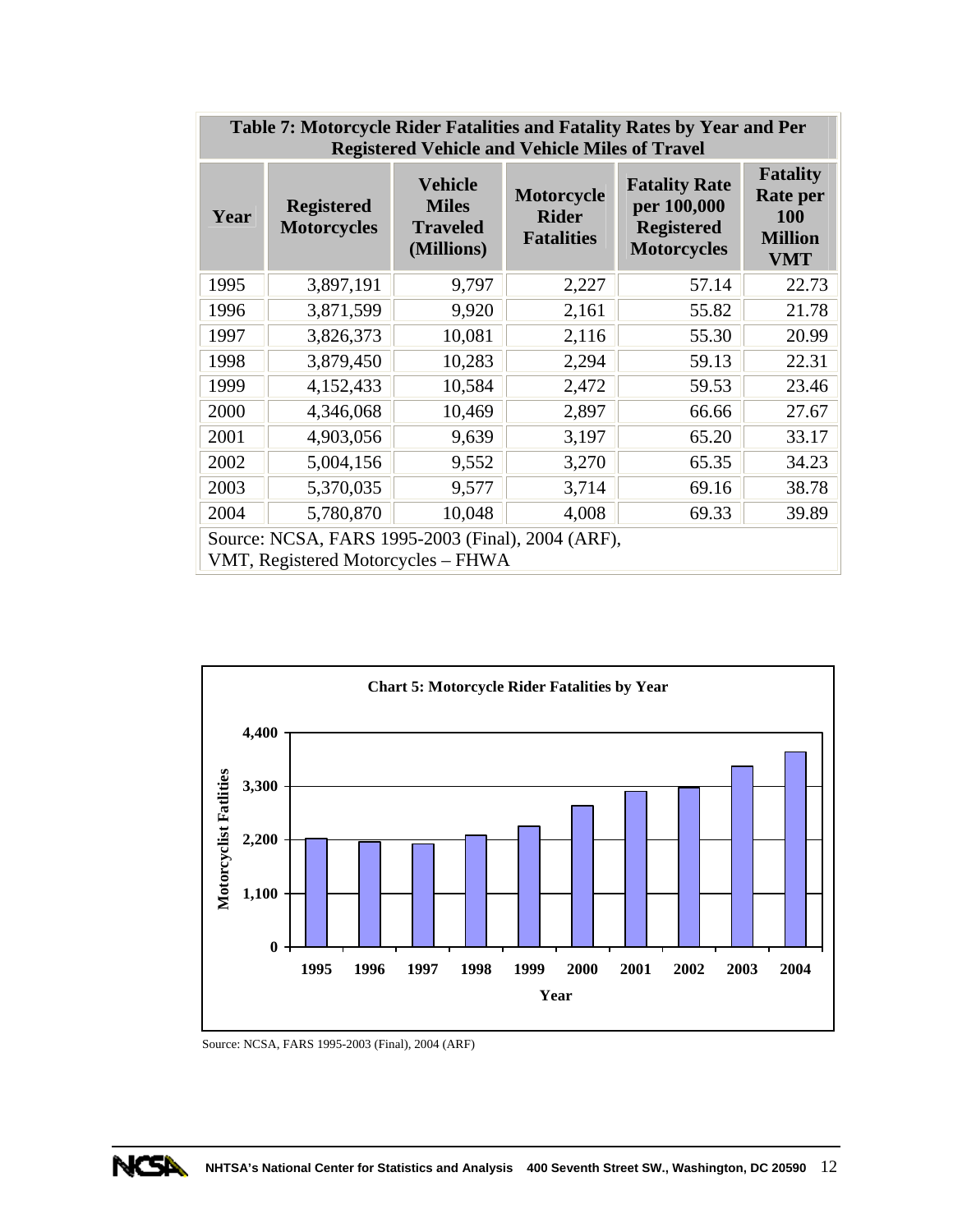# <span id="page-21-0"></span>**4.2.2.** Motorcycle Rider Fatalities by Person Type

Motorcycle rider fatalities reached a historic low of 2,116 in 1997, and have increased each year since reaching the low. Table 8 and Chart 6 show motorcycle rider fatalities from 1995 to 2004 by person type. In all the years motorcycle operators accounted for more than 90 percent of the fatalities while motorcycle passengers accounted for less than 10 percent. Even though motorcycle operator fatalities have increased by nearly 83 percent from 1995 to 2004 and motorcycle passenger fatalities have increased by 52 percent, the proportion of motorcycle operator to passenger fatalities has remained the same in the last 10 years.

|      |                          |                                                  |                  | Table 8: Motorcycle Rider Fatalities by Year and Person Type |       |
|------|--------------------------|--------------------------------------------------|------------------|--------------------------------------------------------------|-------|
| Year | <b>Operator (Driver)</b> |                                                  | <b>Passenger</b> | <b>Total</b>                                                 |       |
|      | No.                      | $\frac{0}{0}$                                    | No.              | $\frac{0}{0}$                                                |       |
| 1995 | 2,020                    | 91                                               | 207              | 9                                                            | 2,227 |
| 1996 | 1,962                    | 91                                               | 199              | 9                                                            | 2,161 |
| 1997 | 1,937                    | 92                                               | 179              | 8                                                            | 2,116 |
| 1998 | 2,089                    | 91                                               | 205              | 9                                                            | 2,294 |
| 1999 | 2,286                    | 92                                               | 197              | 8                                                            | 2,483 |
| 2000 | 2,653                    | 92                                               | 244              | 8                                                            | 2,897 |
| 2001 | 2,955                    | 92                                               | 242              | 8                                                            | 3,197 |
| 2002 | 3,034                    | 93                                               | 236              | 7                                                            | 3,270 |
| 2003 | 3,427                    | 92                                               | 287              | 8                                                            | 3,714 |
| 2004 | 3,693                    | 92                                               | 315              | 8                                                            | 4,008 |
|      |                          | Source: NCSA, FARS 1995-2003 (Final), 2004 (ARF) |                  |                                                              |       |

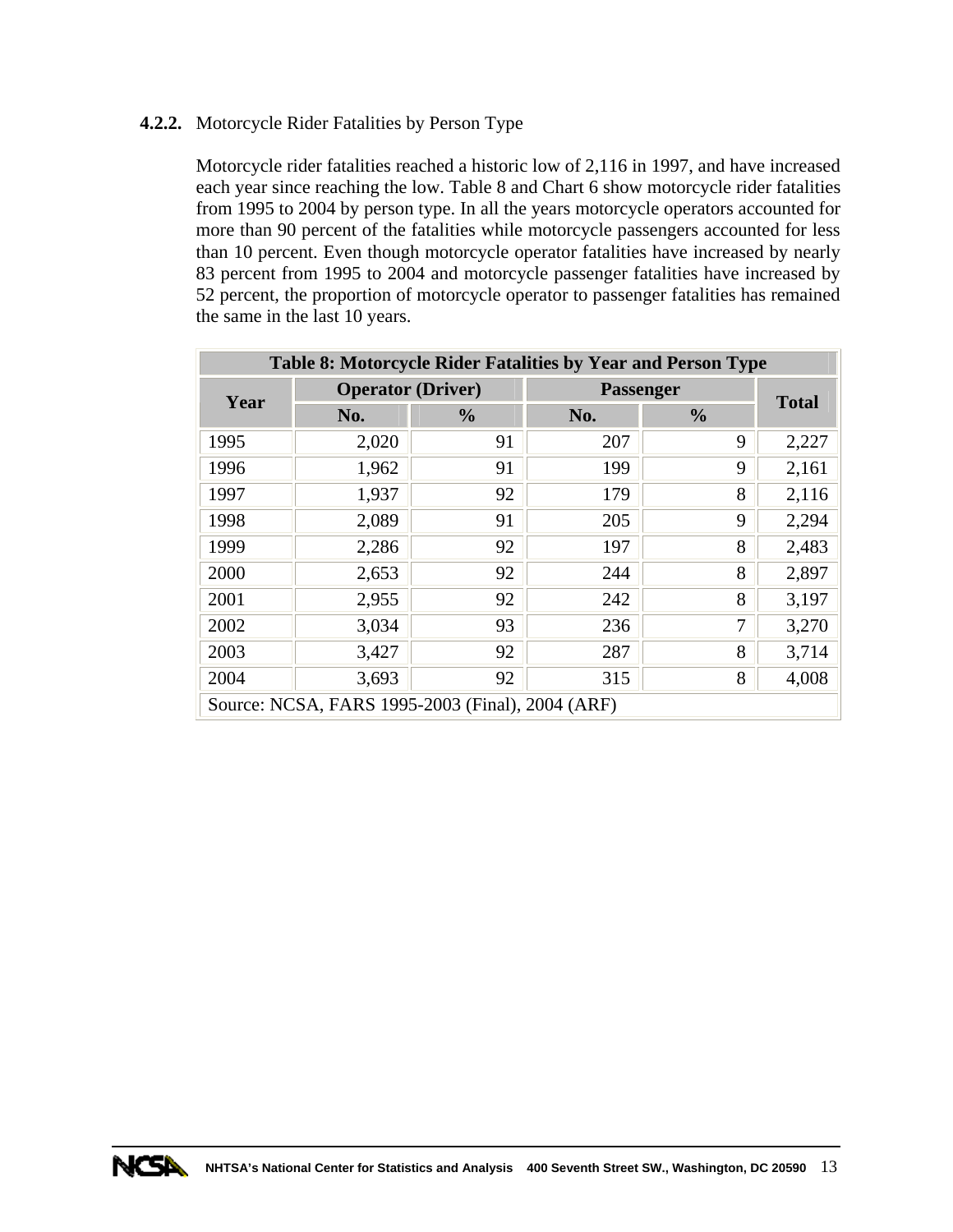<span id="page-22-0"></span>

Source: NCSA, FARS 1995-2003 (Final), 2004 (ARF)

Table 9 shows motorcycle rider fatalities by sex from 1995 to 2004. The data show that for the past ten years about 90 percent of the motorcycle riders killed were males. The number of female riders killed has more than doubled in the past ten years, but the proportion has remained at about 10 percent.

|      | Table 9: Motorcycle Rider Fatalities by Year and Sex |               |               |                             |                |               |       |  |  |  |
|------|------------------------------------------------------|---------------|---------------|-----------------------------|----------------|---------------|-------|--|--|--|
|      |                                                      |               |               | <b>Motorcycle Rider Sex</b> |                |               |       |  |  |  |
| Year | <b>Male</b>                                          |               | <b>Female</b> |                             | <b>Unknown</b> | <b>Total</b>  |       |  |  |  |
|      | No.                                                  | $\frac{0}{0}$ | No.           | $\frac{0}{0}$               | No.            | $\frac{0}{0}$ |       |  |  |  |
| 1995 | 2,024                                                | 91            | 203           | 9                           | 0              | 0             | 2,227 |  |  |  |
| 1996 | 1,966                                                | 91            | 195           | 9                           | $\theta$       | 0             | 2,161 |  |  |  |
| 1997 | 1,926                                                | 91            | 190           | 9                           | $\overline{0}$ | $\theta$      | 2,116 |  |  |  |
| 1998 | 2,088                                                | 91            | 206           | 9                           | $\overline{0}$ | $\theta$      | 2,294 |  |  |  |
| 1999 | 2,257                                                | 91            | 225           | 9                           | 1              | $\theta$      | 2,472 |  |  |  |
| 2000 | 2,620                                                | 90            | 277           | 10                          | $\overline{0}$ | 0             | 2,897 |  |  |  |
| 2001 | 2,904                                                | 91            | 293           | 9                           | $\theta$       | 0             | 3,197 |  |  |  |
| 2002 | 2,961                                                | 91            | 309           | 9                           | $\overline{0}$ | 0             | 3,270 |  |  |  |
| 2003 | 3,342                                                | 90            | 372           | 10                          | $\theta$       | 0             | 3,714 |  |  |  |
| 2004 | 3,575                                                | 89            | 431           | 11                          | $\overline{2}$ | $\theta$      | 4,008 |  |  |  |
|      | Source: NCSA, FARS 1995-2003 (Final), 2004 (ARF)     |               |               |                             |                |               |       |  |  |  |

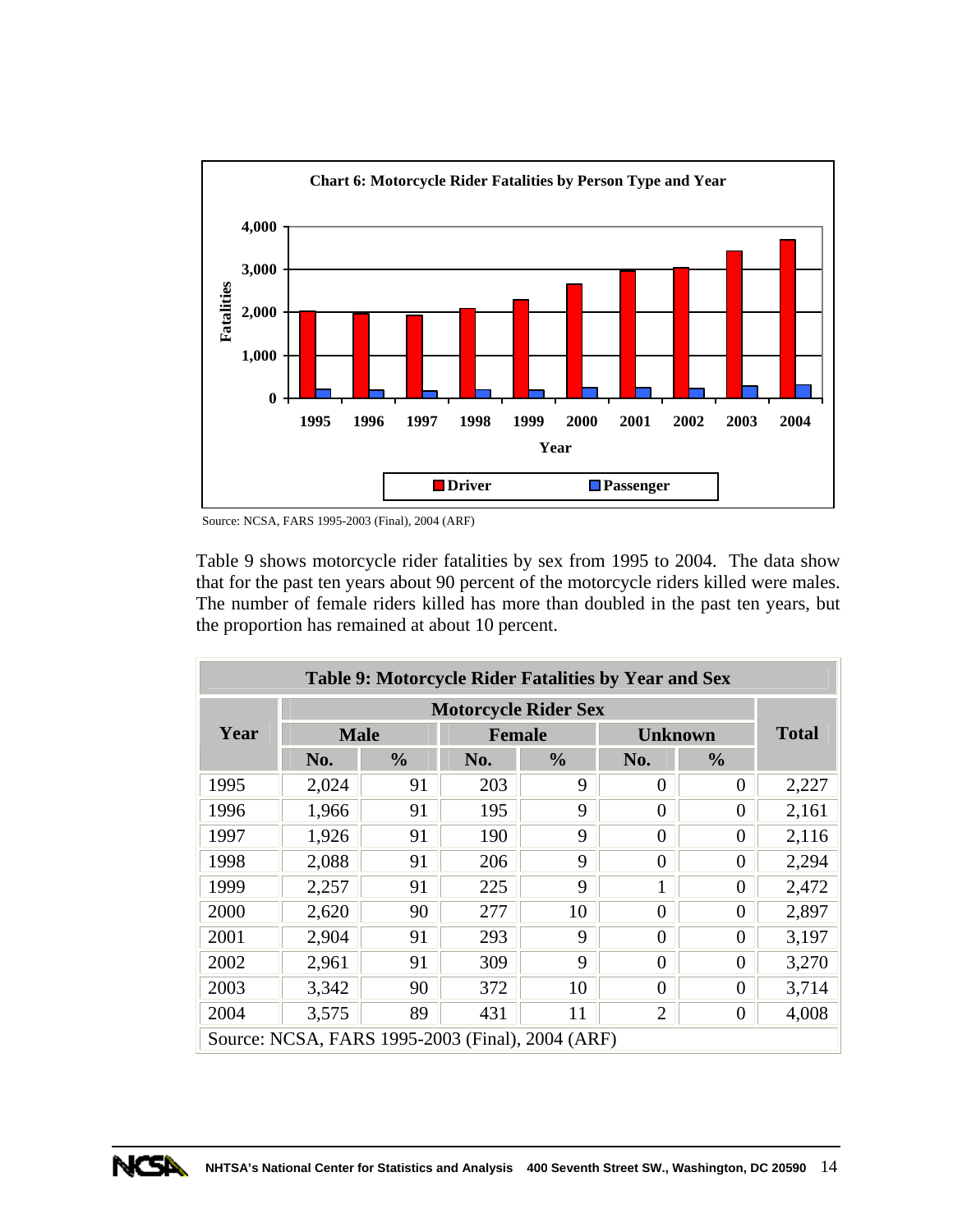# <span id="page-23-0"></span>**4.2.3.** Motorcycle Rider Fatalities by Age Groups (Percent)

Table 10 and Chart 7 show the number of motorcycle rider fatalities from 1995 to 2004 by age group. Motorcycle rider fatalities, from 1995 to 2004, have increased in all the age groups. The number of motorcycle rider fatalities in the age group of 40-49 has steadily increased, each year from 405 in 1997 to 971 in 2004, an increase of 140 percent. The largest percentage increase during this time period was in the over 59 age group. In all the years (1995-2004) the largest number of motorcycle rider fatalities was in the 20-29 age group.

|      |      |           |       |       |                                                  |     | Table 10: Motorcycle Rider Fatalities by Year and Age Group |              |
|------|------|-----------|-------|-------|--------------------------------------------------|-----|-------------------------------------------------------------|--------------|
| Year |      |           |       |       | <b>Motorcycle Rider Age Group</b>                |     |                                                             | <b>Total</b> |
|      | < 20 | $20 - 29$ | 30-39 | 40-49 | 50-59                                            | >59 | <b>Unknown</b>                                              |              |
| 1995 | 195  | 909       | 576   | 359   | 131                                              | 57  | $\Omega$                                                    | 2,227        |
| 1996 | 202  | 763       | 555   | 420   | 151                                              | 70  | $\Omega$                                                    | 2,161        |
| 1997 | 166  | 694       | 556   | 405   | 207                                              | 87  |                                                             | 2,116        |
| 1998 | 201  | 720       | 612   | 475   | 199                                              | 86  | 1                                                           | 2,294        |
| 1999 | 137  | 761       | 612   | 570   | 286                                              | 117 | $\Omega$                                                    | 2,483        |
| 2000 | 189  | 818       | 707   | 677   | 348                                              | 153 | 5                                                           | 2,897        |
| 2001 | 211  | 925       | 798   | 729   | 383                                              | 149 | $\overline{2}$                                              | 3,197        |
| 2002 | 177  | 866       | 781   | 770   | 496                                              | 178 | $\overline{2}$                                              | 3,270        |
| 2003 | 229  | 950       | 839   | 904   | 575                                              | 215 | $\overline{2}$                                              | 3,714        |
| 2004 | 250  | 1,041     | 869   | 971   | 646                                              | 230 |                                                             | 4,008        |
|      |      |           |       |       | Source: NCSA, FARS 1995-2003 (Final), 2004 (ARF) |     |                                                             |              |

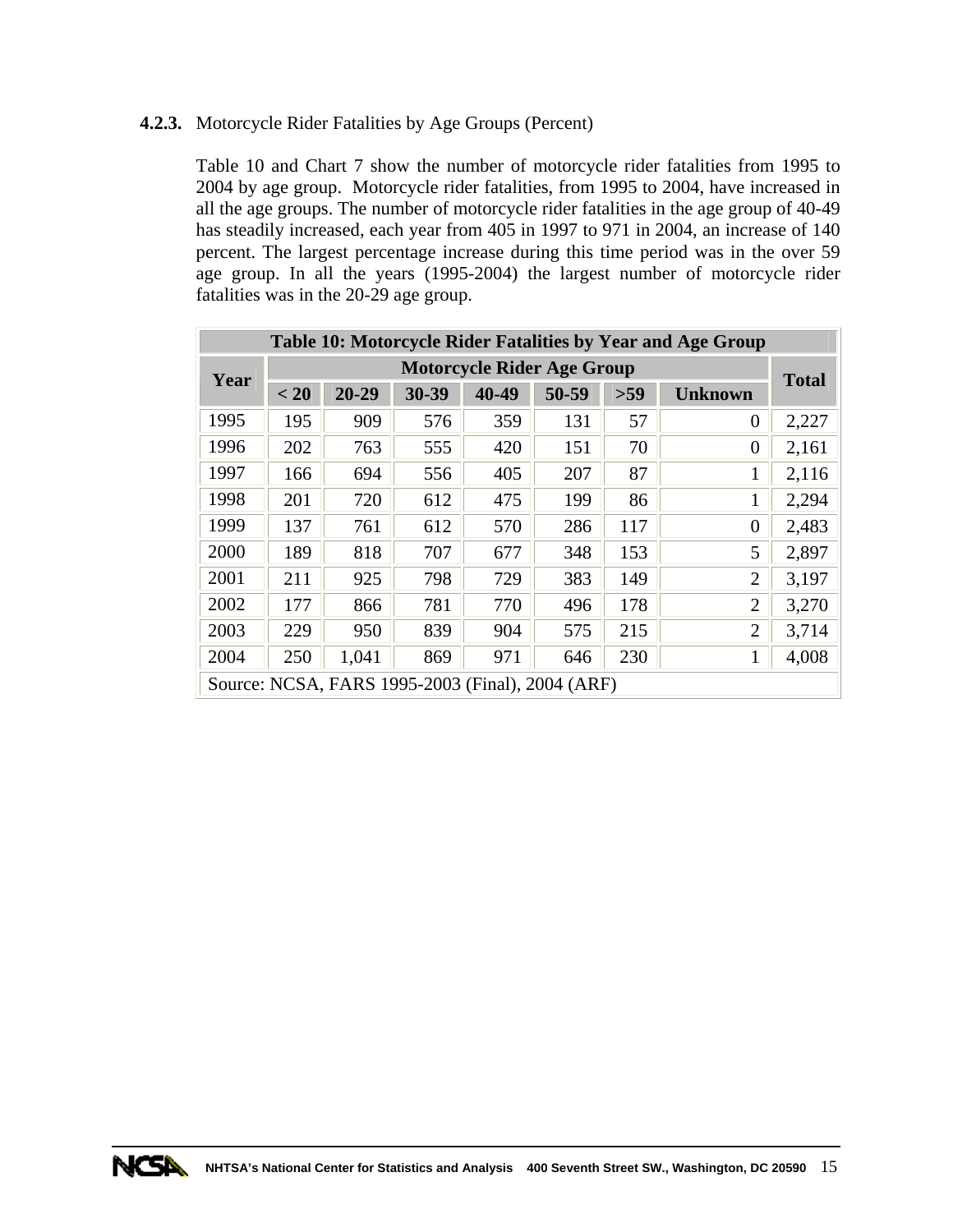

Source: NCSA, FARS 1995-2003 (Final), 2004 (ARF)

Even though motorcycle rider fatalities increased in every age group between 1995 and 2004, the proportion of motorcycle rider fatalities increased for the 40-49, 50-59, and over 59 age groups and declined for the under 20, 20-29, and 30-39 age groups. Table 11 shows the percent of motorcycle rider fatalities by age groups for the last 10 years. The percent of motorcycle rider fatalities in the 40-49 age group has increased by a factor of 1.5 from 16.1 percent in 1995 to 24.2 percent in 2004, in the 50-59 age group by a factor of 2.7 from 5.9 percent in 1995 to 16.1 percent in 2004 and in the over 59 age group by a factor of 2.1 from 2.6 percent to 5.7 percent over the same period of time.

These increases have been observed for the most part, in the over 40 age group. The percent of fatalities in the 20-29 age group has declined considerably between 1995 and 2004 and declines were also seen in the percent of fatalities in the under 20 and the 30-39 age groups during the same period.

However, there are still proportionally more fatalities in the 20-29 year age group than in the other age groups from 1995 to 2004. This indicates that the 20-29 age group is still the leading age group in terms of the number of motorcycle rider fatalities among all age groups. Chart 8 shows motorcycle rider fatality percentage by year and age group.

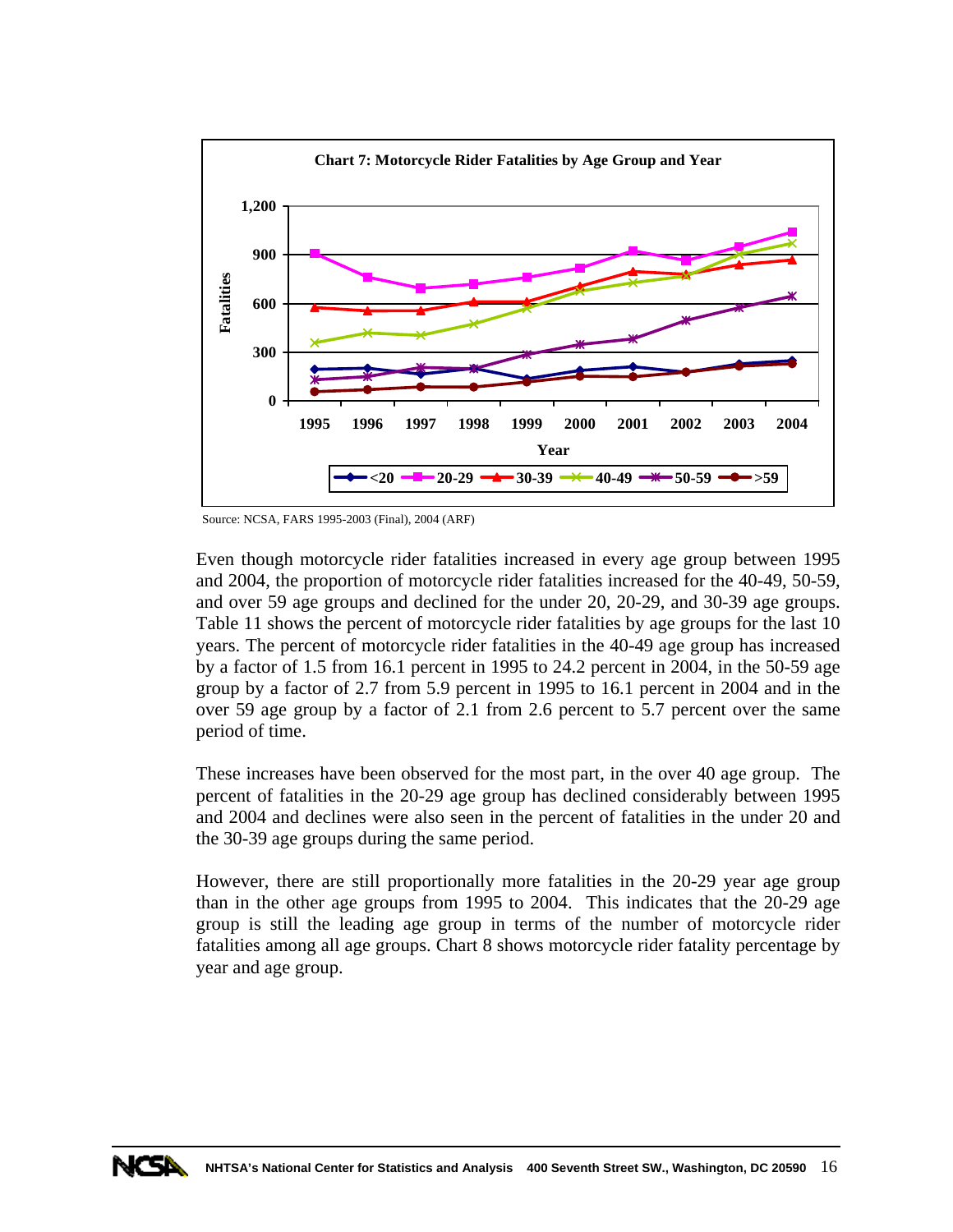<span id="page-25-0"></span>

|      | Table 11: Motorcycle Rider Fatalities as Percent by Year and Age Group |           |       |       |       |      |  |  |  |  |  |
|------|------------------------------------------------------------------------|-----------|-------|-------|-------|------|--|--|--|--|--|
| Year | <b>Motorcycle Rider Age Group by Percent</b>                           |           |       |       |       |      |  |  |  |  |  |
|      | < 20                                                                   | $20 - 29$ | 30-39 | 40-49 | 50-59 | > 59 |  |  |  |  |  |
| 1995 | 8.8                                                                    | 40.8      | 25.9  | 16.1  | 5.9   | 2.6  |  |  |  |  |  |
| 1996 | 9.3                                                                    | 35.3      | 25.7  | 19.4  | 7.0   | 3.2  |  |  |  |  |  |
| 1997 | 7.8                                                                    | 32.8      | 26.3  | 19.1  | 9.8   | 4.1  |  |  |  |  |  |
| 1998 | 8.8                                                                    | 31.4      | 26.7  | 20.7  | 8.7   | 3.7  |  |  |  |  |  |
| 1999 | 5.5                                                                    | 30.6      | 24.6  | 23.0  | 11.5  | 4.7  |  |  |  |  |  |
| 2000 | 6.5                                                                    | 28.2      | 24.4  | 23.4  | 12.0  | 5.3  |  |  |  |  |  |
| 2001 | 6.6                                                                    | 28.9      | 25.0  | 22.8  | 12.0  | 4.7  |  |  |  |  |  |
| 2002 | 5.4                                                                    | 26.5      | 23.9  | 23.5  | 15.2  | 5.4  |  |  |  |  |  |
| 2003 | 6.2                                                                    | 25.6      | 22.6  | 24.3  | 15.5  | 5.8  |  |  |  |  |  |
| 2004 | 6.2                                                                    | 26.0      | 21.7  | 24.2  | 16.1  | 5.7  |  |  |  |  |  |
|      | Source: NCSA, FARS 1995-2003 (Final), 2004 (ARF)                       |           |       |       |       |      |  |  |  |  |  |



Source: NCSA, FARS 1995-2003 (Final), 2004 (ARF)

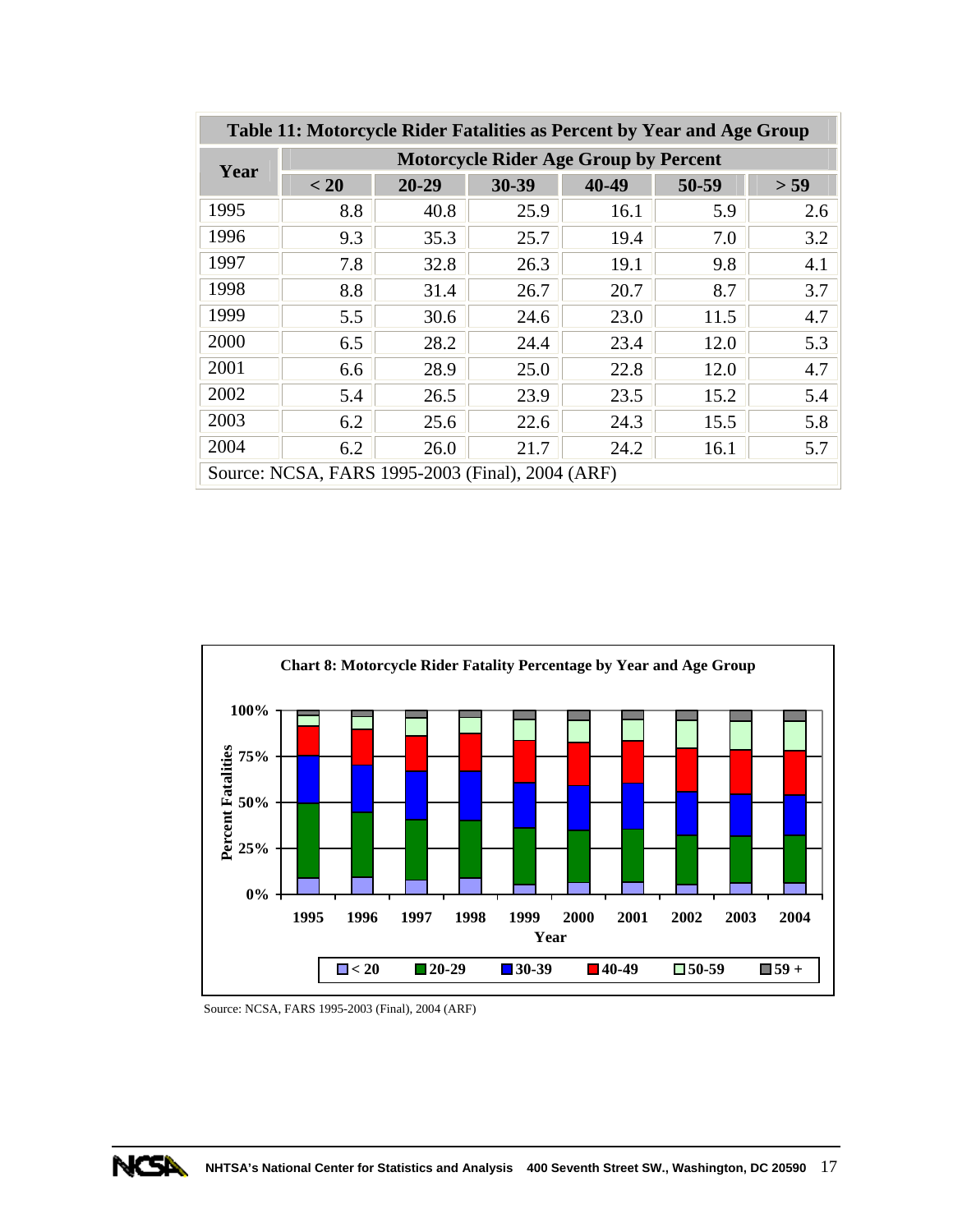#### <span id="page-26-0"></span>**4.2.4.** Motorcycle Rider Fatalities by Engine Displacement in Cubic Centimeters (cc)

The overall increase in motorcycle rider fatalities in recent years has been due to a considerable increase in motorcycle rider fatalities within the 1,001-1,500 cc engine size group. The number of motorcycle rider fatalities in the 1,001-1,500 cc engine group increased from 666 in 1995 to 1,542 in 2004, an increase of 132 percent. Increases in motorcycle rider fatalities were also seen in the 501-1,000 cc and over 1,500 cc engine groups. The largest number of motorcycle rider fatalities is still in the 501-1,000 cc engine group. However, the fatality count among motorcycle riders in the 1,001-1,500 cc group is quickly approaching the 501-1,000 cc level. Motorcycle rider fatalities declined in the 500 cc and below engine group by 40 percent from 1995 to 2004. Fatalities in the 501-1,000 cc group have increased by 62 percent during the same time period. Starting in 1996, a small number of all motorcycle rider fatalities are reported involving motorcycles with engine displacements greater than 1,500 cc. Table 12 and Chart 9 show motorcycle rider fatalities from 1995 to 2004 by engine displacement.

| Table 12: Motorcycle Rider Fatalities by Year and Engine Displacement |                                                 |                |           |               |                                                  |               |          |                |     |                |              |
|-----------------------------------------------------------------------|-------------------------------------------------|----------------|-----------|---------------|--------------------------------------------------|---------------|----------|----------------|-----|----------------|--------------|
|                                                                       | <b>Engine Displacement in Cubic Centimeters</b> |                |           |               |                                                  |               |          |                |     |                |              |
| Year                                                                  | Up to $500$                                     |                | 501-1,000 |               |                                                  | 1,001-1,500   |          | >1,500         |     | <b>Unknown</b> | <b>Total</b> |
|                                                                       | No.                                             | $\frac{6}{10}$ | No.       | $\frac{0}{0}$ | No.                                              | $\frac{0}{0}$ | No.      | $\frac{6}{10}$ | No. | $\frac{6}{6}$  |              |
| 1995                                                                  | 370                                             | 17             | 1,009     | 45            | 666                                              | 30            | $\theta$ | $\theta$       | 182 | 8              | 2,227        |
| 1996                                                                  | 321                                             | 15             | 1,001     | 46            | 654                                              | 30            | 8        | $\overline{0}$ | 177 | 8              | 2,161        |
| 1997                                                                  | 260                                             | 12             | 957       | 45            | 729                                              | 34            | 11       | 1              | 159 | 8              | 2,116        |
| 1998                                                                  | 214                                             | 9              | 1,040     | 45            | 781                                              | 34            | 16       | 1              | 243 | 11             | 2,294        |
| 1999                                                                  | 185                                             | 7              | 982       | 40            | 818                                              | 33            | 23       | 1              | 475 | 19             | 2,483        |
| 2000                                                                  | 210                                             | $\overline{7}$ | 1,261     | 44            | 1,092                                            | 38            | 46       | $\overline{2}$ | 288 | 10             | 2,897        |
| 2001                                                                  | 233                                             | 7              | 1,410     | 44            | 1,178                                            | 37            | 48       | $\overline{2}$ | 328 | 10             | 3,197        |
| 2002                                                                  | 209                                             | 6              | 1,381     | 42            | 1,252                                            | 38            | 98       | 3              | 330 | 10             | 3,270        |
| 2003                                                                  | 213                                             | 6              | 1,531     | 41            | 1,510                                            | 41            | 106      | 3              | 354 | 10             | 3,714        |
| 2004                                                                  | 221                                             | 6              | 1,631     | 41            | 1,542                                            | 38            | 124      | 3              | 490 | 12             | 4,008        |
|                                                                       |                                                 |                |           |               | Source: NCSA, FARS 1995-2003 (Final), 2004 (ARF) |               |          |                |     |                |              |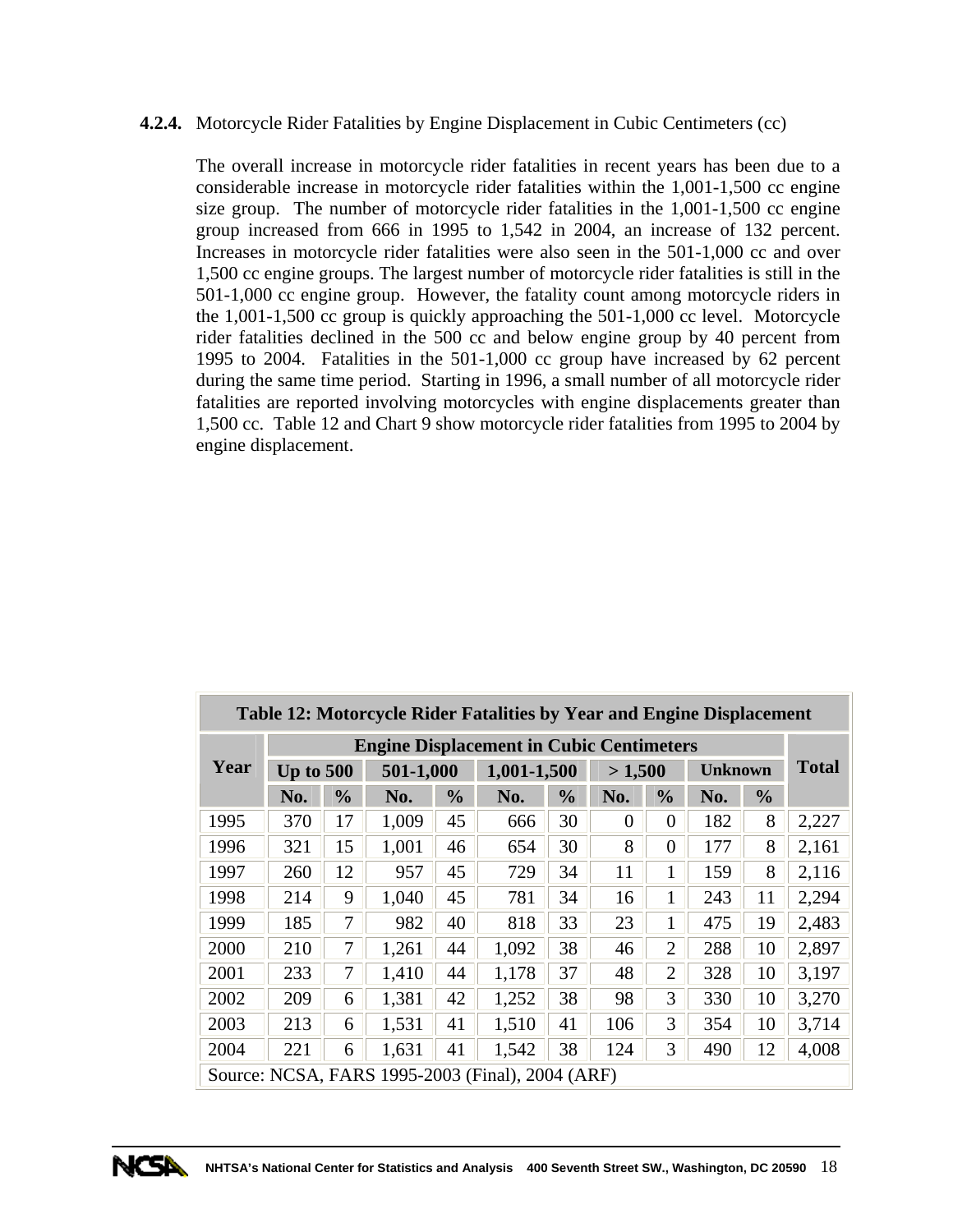

Source: NCSA, FARS 1995-2003 (Final), 2004 (ARF)

**4.2.5.** Motorcycle Rider Fatalities in 1,001-1,500 cc Engine Size by Year and Age Group

Data from Table 12 showed that, between 1995 and 2004 the major increase in motorcycle rider fatalities was in the 1,001-1,500 cc engine size group. Analysis of data from Table 13 shows the number of motorcycle rider fatalities in the 1,001-1,500 cc engine size category has increased in the 30-39, 40-49, 50-59, and over 59 age groups between 1995 and 2004. Motorcycle rider fatalities have been steadily increasing in the 40-49 age group each year since 1995; fatalities in the 50-59 age group have been increasing each year since 1998.

Between 1995 and 2004, motorcycle rider fatalities for the 1,001-1,500 cc engine size have increased by 3.1 times in the 40-49 age group and by 5.3 times in 50-59 age group. This increase in motorcycle rider fatality numbers indicates the involvement of more large motorcycles (1,001-1,500 cc engine size) with riders over 40 years of age, in fatal crashes.

The percentage of motorcycle rider fatalities in the 40-49 age group has increased from 27 percent in 1995 to 37 percent in 2004 in the 1,001-1,500 cc engine size. About 72 percent of the motorcycle rider fatalities in 2004 were in the 40 and over age group and the remaining 28 percent in the under 40 age group, compared to 43

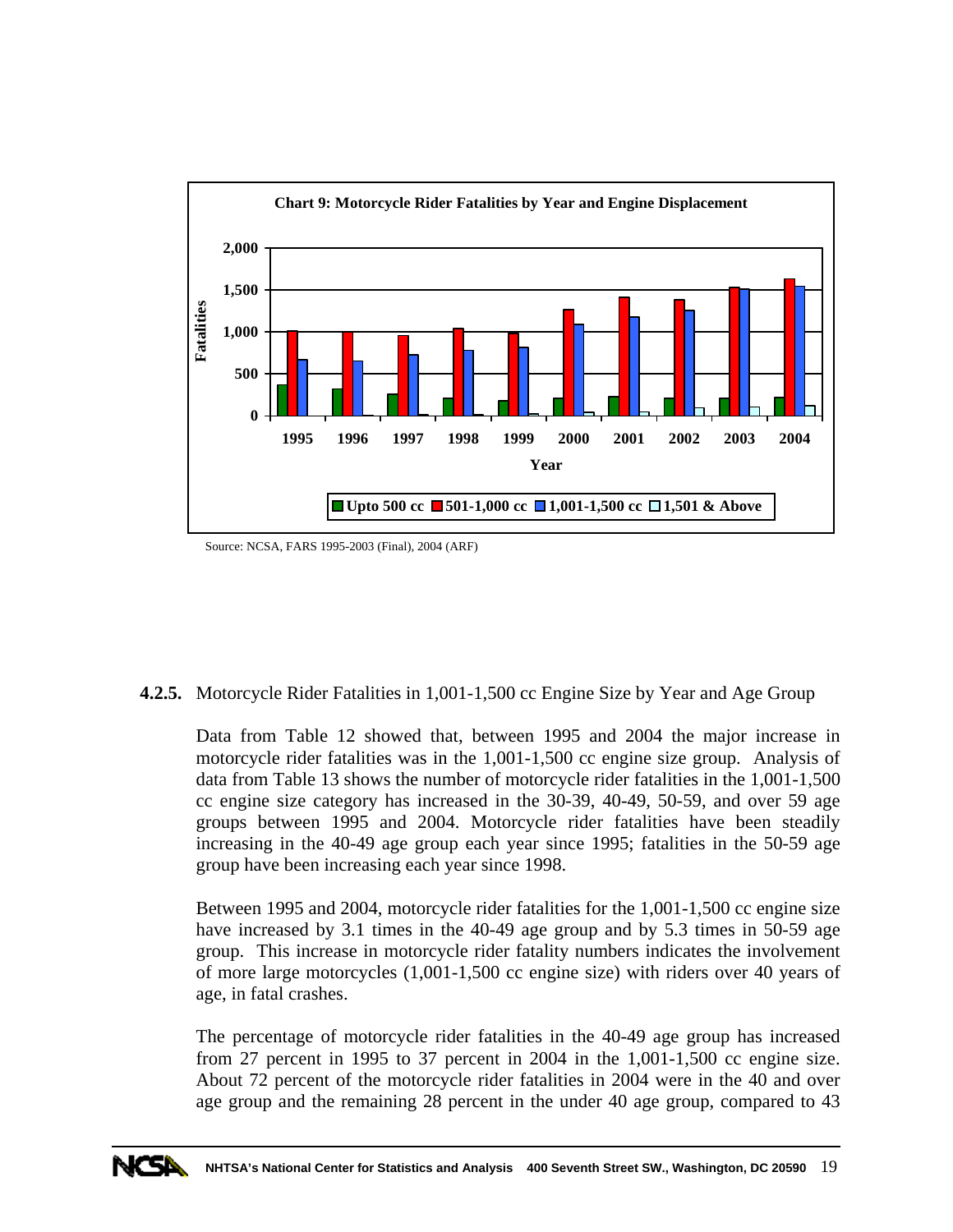|                                                  | Table 13: Motorcycle Rider Fatalities in 1,001-1,500 cc Engine Size by<br><b>Year and Age Group</b> |                |       |               |       |               |                                   |               |           |               |       |                |                         |
|--------------------------------------------------|-----------------------------------------------------------------------------------------------------|----------------|-------|---------------|-------|---------------|-----------------------------------|---------------|-----------|---------------|-------|----------------|-------------------------|
|                                                  |                                                                                                     |                |       |               |       |               | <b>Motorcycle Rider Age Group</b> |               |           |               |       |                |                         |
| Year                                             | < 20                                                                                                |                | 20-29 |               | 30-39 |               | 40-49                             |               | $50 - 59$ |               | $59+$ |                | Total*                  |
|                                                  | No.                                                                                                 | $\frac{0}{0}$  | No.   | $\frac{6}{9}$ | No.   | $\frac{0}{0}$ | No.                               | $\frac{1}{2}$ | No.       | $\frac{0}{0}$ | No.   | $\frac{0}{0}$  |                         |
| 1995                                             | 12                                                                                                  | $\overline{2}$ | 135   | 20            | 233   | 35            | 182                               | 27            | 77        | 12            | 27    | $\overline{4}$ | 666                     |
| 1996                                             | 15                                                                                                  | $\overline{2}$ | 119   | 18            | 211   | 32            | 198                               | 30            | 85        | 13            | 26    | 4              | 654                     |
| 1997                                             | 8                                                                                                   | $\mathbf{1}$   | 99    | 14            | 232   | 32            | 225                               | 31            | 124       | 17            | 41    | 6              | 729                     |
| 1998                                             | 17                                                                                                  | $\overline{2}$ | 91    | 12            | 252   | 32            | 267                               | 34            | 111       | 14            | 42    | 5              | 781                     |
| 1999                                             | 3                                                                                                   | $\Omega$       | 79    | 10            | 205   | 25            | 294                               | 36            | 177       | 22            | 60    | 7              | 818                     |
| 2000                                             | 9                                                                                                   | 1              | 92    | 8             | 282   | 26            | 416                               | 38            | 215       | 20            | 75    | 7              | 1,092                   |
| 2001                                             | 12                                                                                                  | 1              | 125   | 11            | 313   | 27            | 420                               | 36            | 236       | 20            | 71    | 6              | 1,178                   |
| 2002                                             | 9                                                                                                   | 1              | 105   | 8             | 290   | 23            | 443                               | 35            | 324       | 26            | 81    | 6              | 1,252                   |
| 2003                                             | 18                                                                                                  | 1              | 122   | 8             | 342   | 23            | 541                               | 36            | 371       | 25            | 116   | 8              | 1,510                   |
| 2004                                             | 13                                                                                                  | 1              | 105   | 7             | 310   | 20            | 575                               | 37            | 413       | 27            | 126   | 8              | 1,542                   |
| Source: NCSA, FARS 1995-2003 (Final), 2004 (ARF) |                                                                                                     |                |       |               |       |               |                                   |               |           |               |       |                | * Includes unknown age. |

<span id="page-28-0"></span>percent in over 40 age group, and 57 percent in under 40 age group in 1995. Chart 10 shows motorcycle rider fatalities in 1,001-1,500 cc engine size motorcycles by age group and year.



Source: NCSA, FARS 1995-2003 (Final), 2004 (ARF)

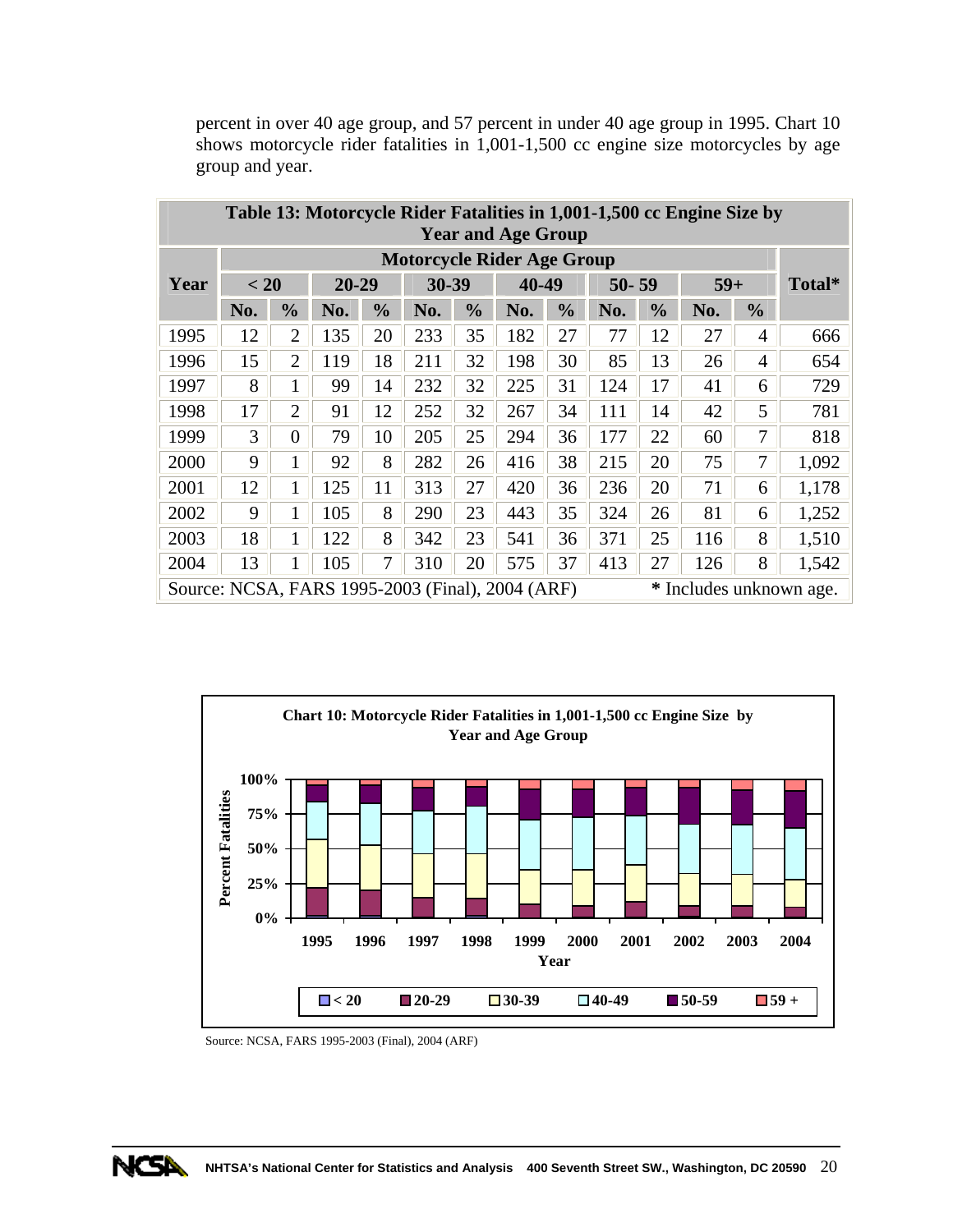<span id="page-29-0"></span>**4.2.6.** Mean Age of Motorcycle Riders Killed and Mean Engine Displacement in Fatal Crashes

The average age of motorcycle riders killed in crashes has increased each year from 1995 to 2004. The mean age of the motorcycle rider killed in 2004 was 38.0 years compared to 32.1 years in 1995, an increase of nearly 6 years. Similarly the mean engine displacement of the motorcycles involved in fatal crashes has increased from 841 cc in 1995 to 1,015 cc in 2004. The data indicate an increase in the average age of motorcycle riders killed and greater involvement of motorcycles with larger engines in fatal crashes. Table 14 shows the mean age of motorcycle riders killed and mean engine displacement in fatal crash from 1995 to 2004. Charts 11 and 12 show the trend in the last ten years in, motorcycle rider mean age and mean engine size of motorcycles involved in fatal crashes.

| Table 14: Mean Age of Motorcycle Rider Fatalities and Mean Engine<br>Displacement in cc Involved in Fatal Crash by Year |                                                                      |                                                                          |  |  |  |  |  |  |  |
|-------------------------------------------------------------------------------------------------------------------------|----------------------------------------------------------------------|--------------------------------------------------------------------------|--|--|--|--|--|--|--|
| Year                                                                                                                    | <b>Mean Age of Motorcycle</b><br>Rider Killed (Years) <sup>(1)</sup> | <b>Mean Engine Displacement</b><br>Involved in Fatal Crash (cc) $^{(2)}$ |  |  |  |  |  |  |  |
| 1995                                                                                                                    | 32.1                                                                 | 841                                                                      |  |  |  |  |  |  |  |
| 1996                                                                                                                    | 33.4                                                                 | 866                                                                      |  |  |  |  |  |  |  |
| 1997                                                                                                                    | 34.8                                                                 | 897                                                                      |  |  |  |  |  |  |  |
| 1998                                                                                                                    | 34.6                                                                 | 902                                                                      |  |  |  |  |  |  |  |
| 1999                                                                                                                    | 36.5                                                                 | 927                                                                      |  |  |  |  |  |  |  |
| 2000                                                                                                                    | 36.8                                                                 | 961                                                                      |  |  |  |  |  |  |  |
| 2001                                                                                                                    | 36.3                                                                 | 957                                                                      |  |  |  |  |  |  |  |
| 2002                                                                                                                    | 37.9                                                                 | 1,002                                                                    |  |  |  |  |  |  |  |
| 2003                                                                                                                    | 38.0                                                                 | 1,014                                                                    |  |  |  |  |  |  |  |
| 2004                                                                                                                    | 38.0                                                                 | 1,015                                                                    |  |  |  |  |  |  |  |
|                                                                                                                         | Source: NCSA, FARS 1995-2003 (Final), 2004 (ARF)                     |                                                                          |  |  |  |  |  |  |  |

Note: (1) Excludes unknown occupant age, (2) Excludes unknown engine size

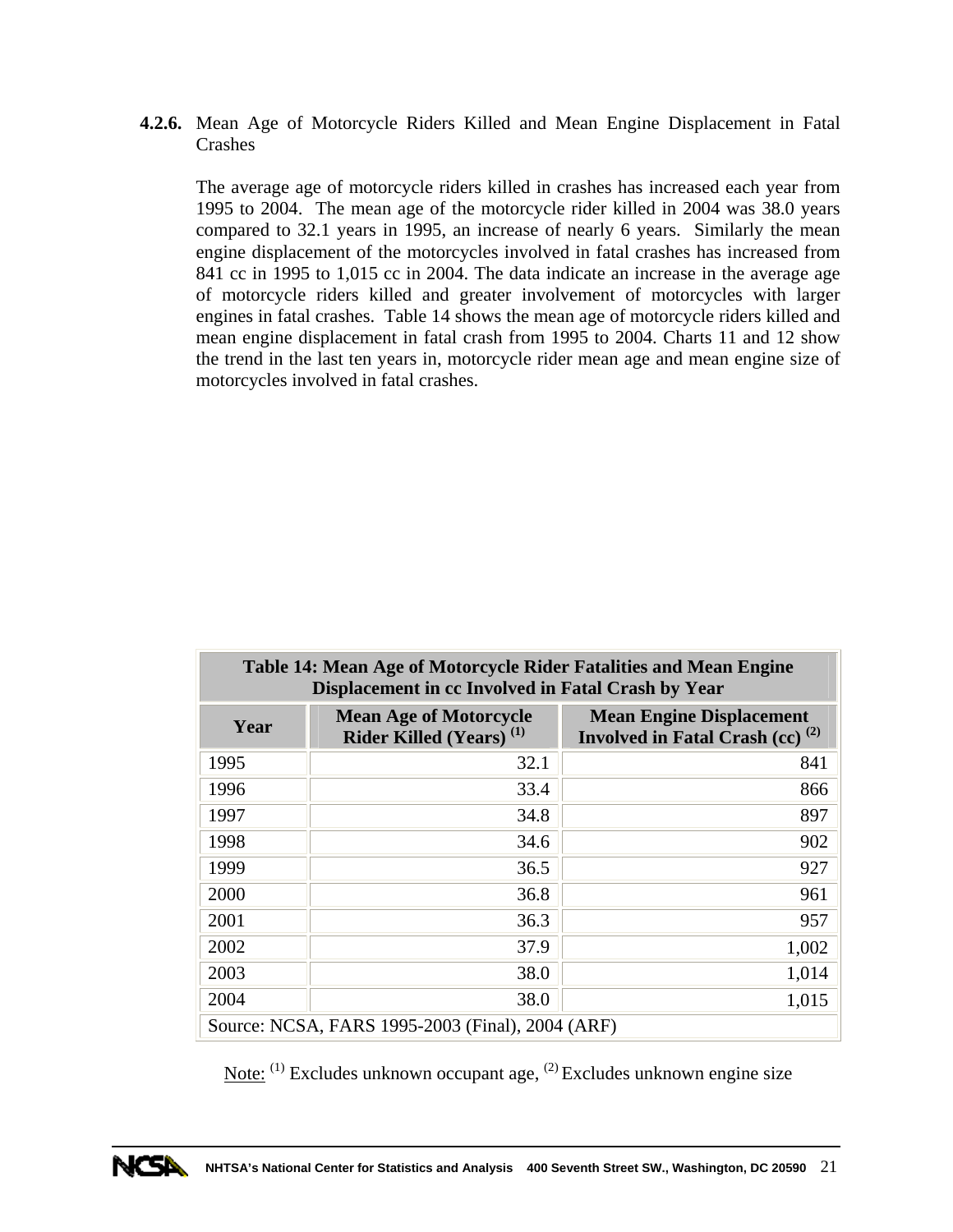

Source: NCSA, FARS 1995-2003 (Final), 2004 (ARF)



Source: NCSA, FARS 1995-2003 (Final), 2004 (ARF)

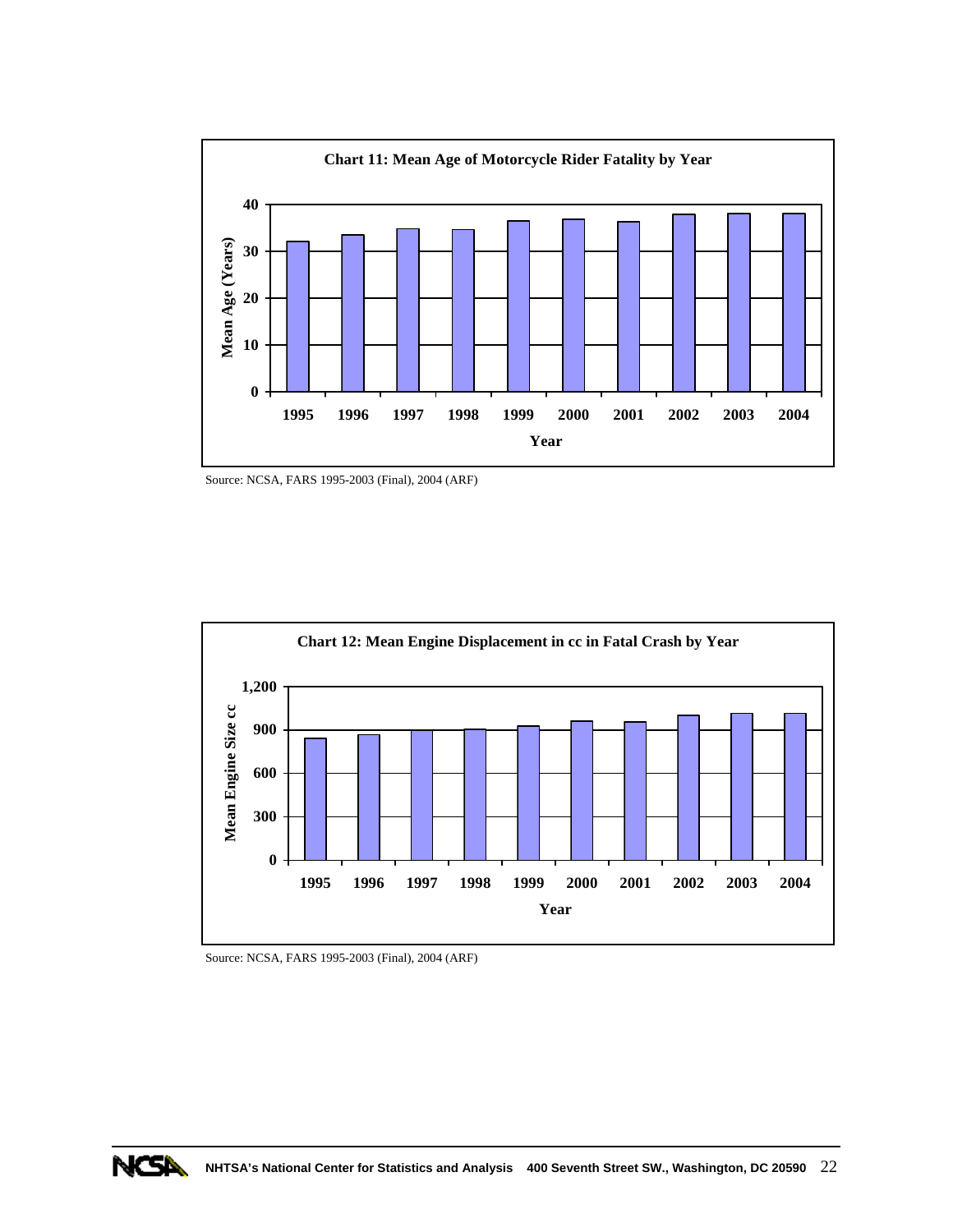#### <span id="page-31-0"></span>**4.2.7.** Motorcycle Rider Fatalities by Day of Week

In the last ten years, the proportion of motorcycle rider fatalities during weekdays and weekends has changed slightly with a slight increase in fatalities during weekends. A greater number of motorcycle rider fatalities are seen during weekends. NHTSA uses the following definition for weekdays and weekends:

 *Weekday*: 6 a.m. Monday through 5:59 p.m. Friday. *Weekend*: 6 p.m. Friday through 5:59 a.m. Monday.

Based on the definition mentioned above, the number of hours during a weekend is 60 (2½ days) and during weekdays is 108 (4½ days). The total number of weekend days during a year is 130 (52 weeks x 2½ days) and the total number of weekdays during a year is 234 (52 weeks x  $4\frac{1}{2}$  days). In 2004, there were 1,891 motorcycle rider fatalities during weekdays, which translates to an average of 8 fatalities every day and there were 2,107 weekend fatalities, which translates to an average of 16 fatalities every day. Hence, there were twice as many motorcycle rider fatalities during weekends than during weekdays. This might suggest more recreational motorcycle riding during weekends. Table 15 shows motorcycle rider fatalities by year and day of week.

| Table 15: Motorcycle Rider Fatalities by Year and Day of Week |                                                  |               |             |               |                |               |       |  |  |  |
|---------------------------------------------------------------|--------------------------------------------------|---------------|-------------|---------------|----------------|---------------|-------|--|--|--|
|                                                               |                                                  |               | Day of Week |               |                |               |       |  |  |  |
| Year                                                          | Weekday                                          |               | Weekend     |               | <b>Unknown</b> | <b>Total</b>  |       |  |  |  |
|                                                               | No.                                              | $\frac{0}{0}$ | No.         | $\frac{0}{0}$ | No.            | $\frac{0}{0}$ |       |  |  |  |
| 1995                                                          | 1,113                                            | 50            | 1,100       | 49            | 14             | 1             | 2,227 |  |  |  |
| 1996                                                          | 1,068                                            | 49            | 1,086       | 50            | 7              | $\theta$      | 2,161 |  |  |  |
| 1997                                                          | 988                                              | 47            | 1,120       | 53            | 8              | $\Omega$      | 2,116 |  |  |  |
| 1998                                                          | 1,081                                            | 47            | 1,204       | 52            | 9              | $\theta$      | 2,294 |  |  |  |
| 1999                                                          | 1,162                                            | 47            | 1,314       | 53            | 7              | $\Omega$      | 2,483 |  |  |  |
| 2000                                                          | 1,323                                            | 46            | 1,563       | 54            | 11             | $\Omega$      | 2,897 |  |  |  |
| 2001                                                          | 1,525                                            | 48            | 1,660       | 52            | 12             | $\Omega$      | 3,197 |  |  |  |
| 2002                                                          | 1,568                                            | 48            | 1,695       | 52            | 7              | $\theta$      | 3,270 |  |  |  |
| 2003                                                          | 1,736                                            | 47            | 1,959       | 53            | 19             | 1             | 3,714 |  |  |  |
| 2004                                                          | 1,891                                            | 47            | 2,107       | 53            | 10             | $\theta$      | 4,008 |  |  |  |
|                                                               | Source: NCSA, FARS 1995-2003 (Final), 2004 (ARF) |               |             |               |                |               |       |  |  |  |

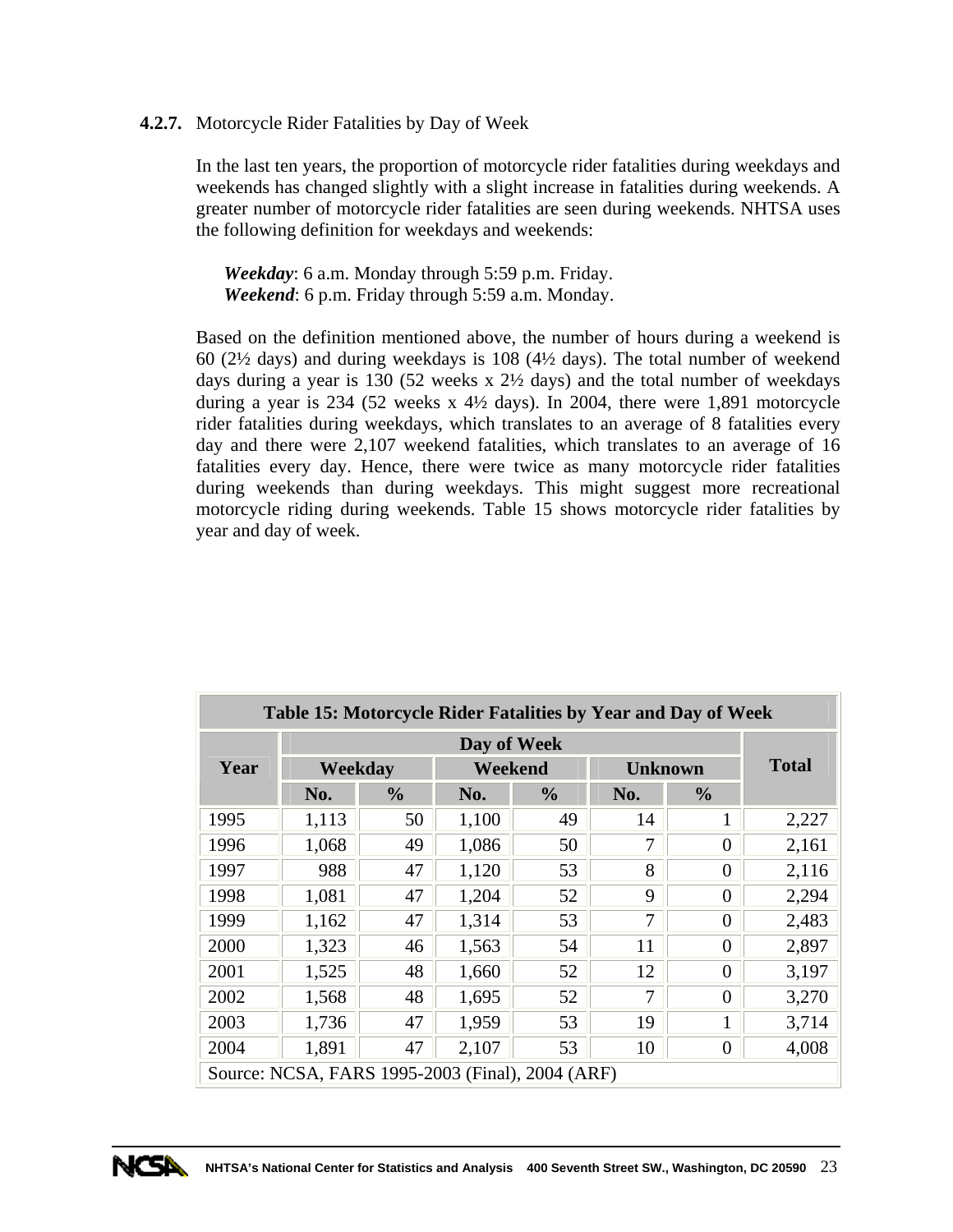#### <span id="page-32-0"></span>**4.2.8.** Motorcycle Rider Fatalities by Land Use

The increase in motorcycle rider fatalities has been very steady in rural and urban areas in the past ten years but the proportion of motorcycle rider fatalities has remained almost the same. Table 16 shows the breakdown of motorcycle rider fatalities by land use for the years 1995 through 2004. Rural motorcycle rider fatalities increased by 89 percent from 1,047 in 1997 to 1,982 in 2004; and urban motorcycle rider fatalities increased by 88 percent from 1,064 in 1997 to 2,004 in 2004. Chart 13 shows the proportions of motorcycle rider fatalities by land use from 1995-2004.

| Table 16: Motorcycle Rider Fatalities by Year and Land Use |                                                  |               |              |               |                |               |       |  |  |  |
|------------------------------------------------------------|--------------------------------------------------|---------------|--------------|---------------|----------------|---------------|-------|--|--|--|
|                                                            |                                                  |               |              |               |                |               |       |  |  |  |
| Year                                                       | <b>Rural</b>                                     |               | <b>Urban</b> |               | <b>Unknown</b> | <b>Total</b>  |       |  |  |  |
|                                                            | No.                                              | $\frac{0}{0}$ | No.          | $\frac{0}{0}$ | No.            | $\frac{0}{0}$ |       |  |  |  |
| 1995                                                       | 1,070                                            | 48            | 1,144        | 51            | 13             | 1             | 2,227 |  |  |  |
| 1996                                                       | 1,027                                            | 48            | 1,126        | 52            | 8              | $\theta$      | 2,161 |  |  |  |
| 1997                                                       | 1,047                                            | 49            | 1,064        | 50            | 5              | $\theta$      | 2,116 |  |  |  |
| 1998                                                       | 1,166                                            | 51            | 1,119        | 49            | 9              | $\theta$      | 2,294 |  |  |  |
| 1999                                                       | 1,290                                            | 52            | 1,175        | 47            | 18             | 1             | 2,483 |  |  |  |
| 2000                                                       | 1,428                                            | 49            | 1,385        | 48            | 84             | 3             | 2,897 |  |  |  |
| 2001                                                       | 1,631                                            | 51            | 1,562        | 49            | 4              | $\theta$      | 3,197 |  |  |  |
| 2002                                                       | 1,641                                            | 50            | 1,625        | 50            | $\overline{4}$ | $\theta$      | 3,270 |  |  |  |
| 2003                                                       | 1,824                                            | 49            | 1,874        | 50            | 16             | $\theta$      | 3,714 |  |  |  |
| 2004                                                       | 1,982                                            | 49            | 2,004        | 50            | 22             | 1             | 4,008 |  |  |  |
|                                                            | Source: NCSA, FARS 1995-2003 (Final), 2004 (ARF) |               |              |               |                |               |       |  |  |  |

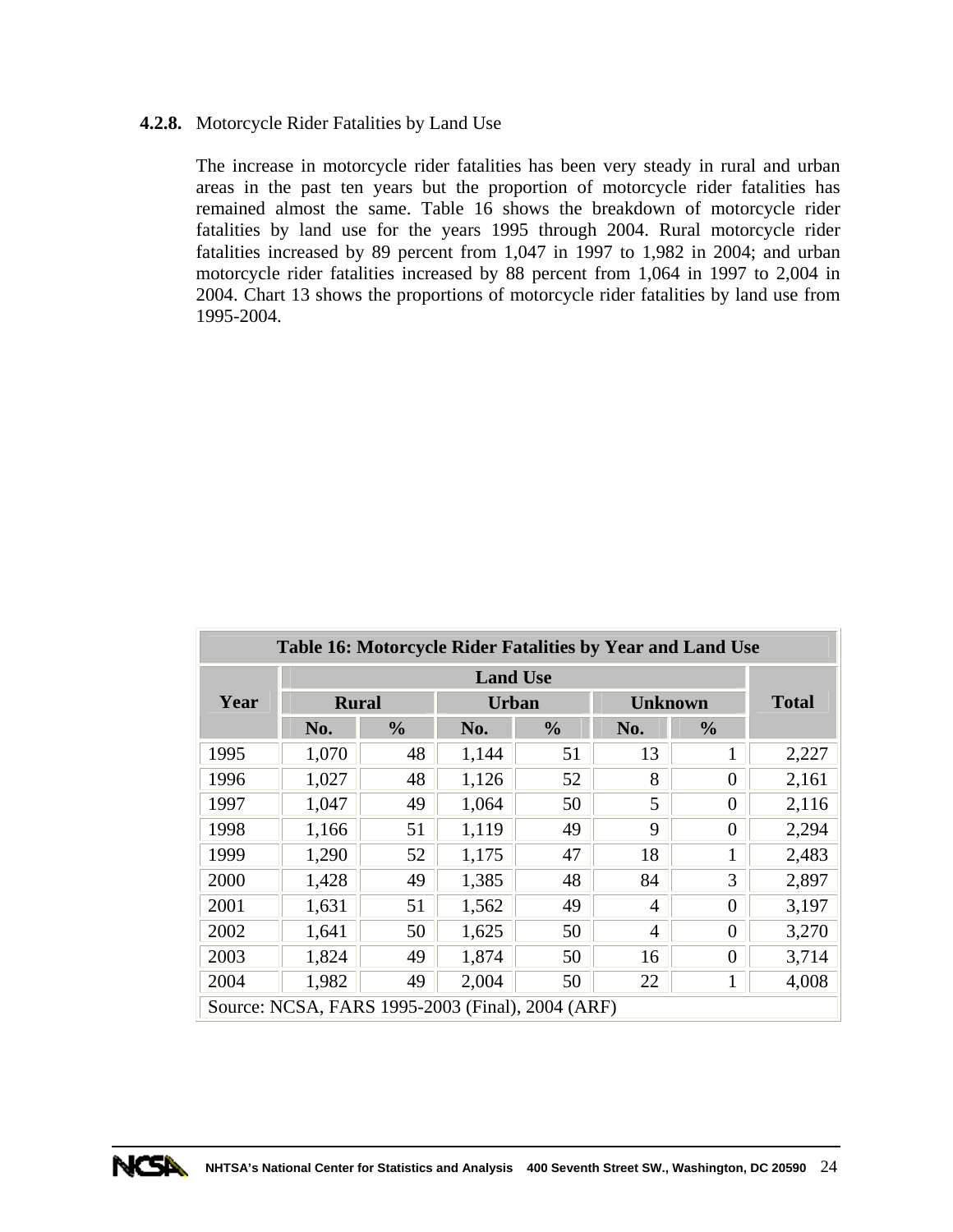<span id="page-33-0"></span>

Source: NCSA, FARS 1995-2003 (Final), 2004 (ARF)

# **4.2.9.** Motorcycle Rider Fatalities by Crash Type

Motorcycle rider fatalities in single-vehicle and multivehicle crashes each year is shown in Table 17. Motorcycle rider fatalities in single-vehicle crashes increased by 88 percent from 960 in 1995 to 1,808 in 2004 and in multivehicle crashes increased by 74 percent from 1,267 in 1995 to 2,200 in 2004. The proportions of motorcycle rider fatalities in single-vehicle to multivehicle crashes do not indicate any significant variation over the ten-year period.

| Table 17: Motorcycle Rider Fatalities by Year and Crash Type |                                                  |                |                           |                |       |  |  |  |  |  |
|--------------------------------------------------------------|--------------------------------------------------|----------------|---------------------------|----------------|-------|--|--|--|--|--|
| Year                                                         | <b>Single-vehicle Crash</b>                      |                | <b>Multivehicle Crash</b> | <b>Total</b>   |       |  |  |  |  |  |
|                                                              | <b>Number</b>                                    | <b>Percent</b> | <b>Number</b>             | <b>Percent</b> |       |  |  |  |  |  |
| 1995                                                         | 960                                              | 43             | 1,267                     | 57             | 2,227 |  |  |  |  |  |
| 1996                                                         | 937                                              | 43             | 1,224                     | 57             | 2,161 |  |  |  |  |  |
| 1997                                                         | 937                                              | 44             | 1,179                     | 56             | 2,116 |  |  |  |  |  |
| 1998                                                         | 1,042                                            | 45             | 1,252                     | 55             | 2,294 |  |  |  |  |  |
| 1999                                                         | 1,140                                            | 46             | 1,343                     | 54             | 2,483 |  |  |  |  |  |
| 2000                                                         | 1,307                                            | 45             | 1,590                     | 55             | 2,897 |  |  |  |  |  |
| 2001                                                         | 1,469                                            | 46             | 1,728                     | 54             | 3,197 |  |  |  |  |  |
| 2002                                                         | 1,540                                            | 47             | 1,730                     | 53             | 3,270 |  |  |  |  |  |
| 2003                                                         | 1,629                                            | 44             | 2,085                     | 56             | 3,714 |  |  |  |  |  |
| 2004                                                         | 1,808                                            | 45             | 2,200                     | 55             | 4,008 |  |  |  |  |  |
|                                                              | Source: NCSA, FARS 1995-2003 (Final), 2004 (ARF) |                |                           |                |       |  |  |  |  |  |

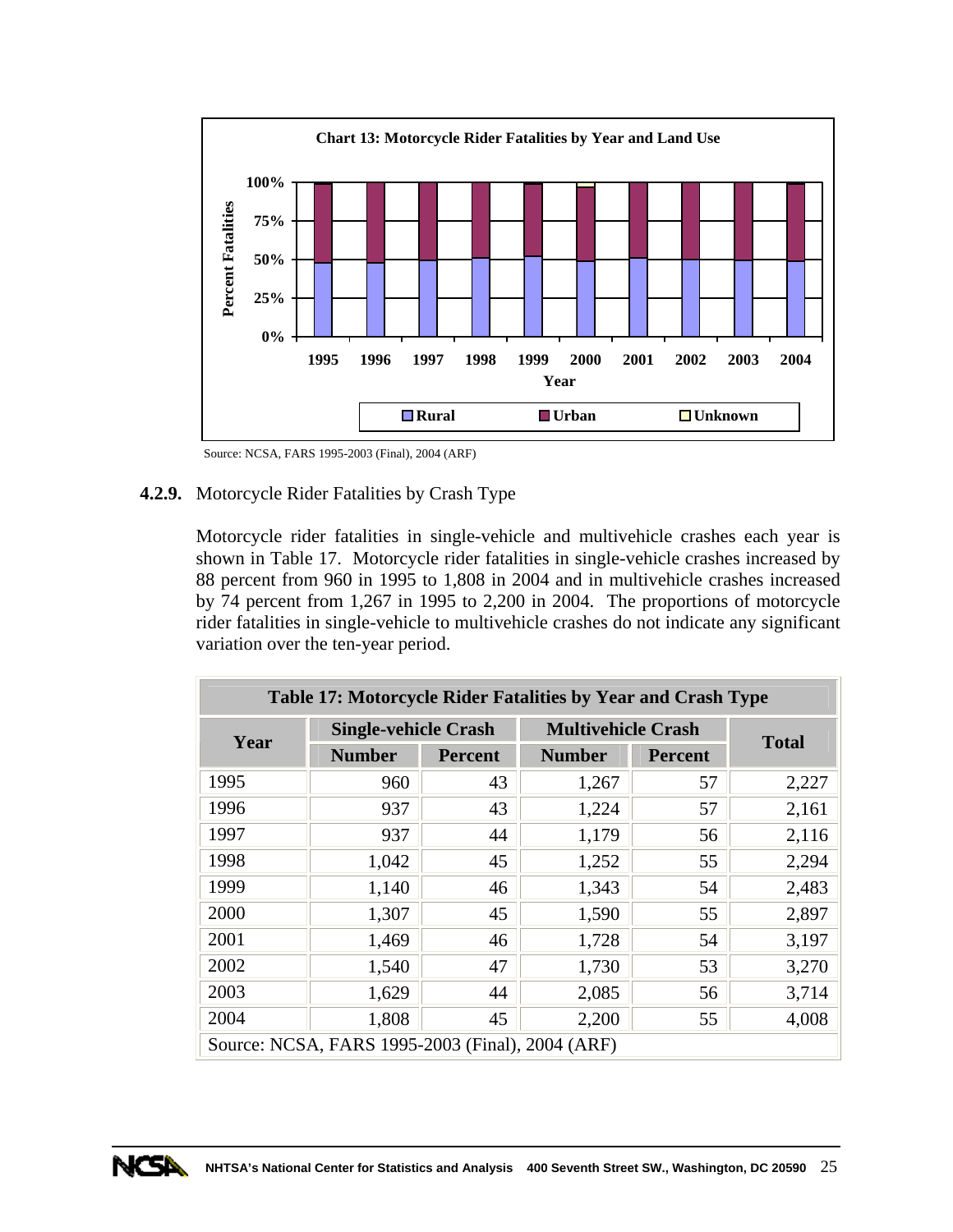#### <span id="page-34-0"></span>**4.2.10.** Fatally Injured Motorcycle Riders by Helmet Use

Helmet use rate in crashes among fatally injured motorcycle riders has remained almost the same from 1995 to 2004. Table 18 shows the number and percent of fatally injured motorcycle riders by helmet use from 1995 to 2004. Chart 14 depicts the percent of fatally injured motorcycle riders who used and did not use helmets.

In 2004, 20 States, the District of Columbia, and Puerto Rico required helmet use by all motorcycle operators and passengers. In another 27 States, only persons under a specific age, usually 18, were required to wear helmets. Three States had no laws requiring helmet use. Table 19 shows fatally injured motorcycle riders by their helmet usage in States with and without universal helmet laws in 2003 and 2004. Two-thirds (66%) of the fatally injured motorcycles riders in States without universal helmet laws in 2004 were not wearing helmets compared to 15 percent in States with universal helmet laws.

| Table 18: Fatally Injured Motorcycle Riders by Year and Helmet Use |                                                                                                                                    |                   |               |                    |       |  |  |  |  |  |
|--------------------------------------------------------------------|------------------------------------------------------------------------------------------------------------------------------------|-------------------|---------------|--------------------|-------|--|--|--|--|--|
|                                                                    |                                                                                                                                    | <b>Helmet Use</b> |               |                    |       |  |  |  |  |  |
| Year                                                               | <b>Helmet Not Used</b>                                                                                                             |                   |               | <b>Helmet Used</b> |       |  |  |  |  |  |
|                                                                    | <b>Number</b>                                                                                                                      | <b>Percent</b>    | <b>Number</b> | <b>Percent</b>     |       |  |  |  |  |  |
| 1995                                                               | 980                                                                                                                                | 44                | 1,247         | 56                 | 2,227 |  |  |  |  |  |
| 1996                                                               | 958                                                                                                                                | 44                | 1,203         | 56                 | 2,161 |  |  |  |  |  |
| 1997                                                               | 919                                                                                                                                | 43                | 1,197         | 57                 | 2,116 |  |  |  |  |  |
| 1998                                                               | 1,063                                                                                                                              | 46                | 1,231         | 54                 | 2,294 |  |  |  |  |  |
| 1999                                                               | 1,121                                                                                                                              | 45                | 1,362         | 55                 | 2,483 |  |  |  |  |  |
| 2000                                                               | 1,339                                                                                                                              | 46                | 1,558         | 54                 | 2,897 |  |  |  |  |  |
| 2001                                                               | 1,537                                                                                                                              | 48                | 1,660         | 52                 | 3,197 |  |  |  |  |  |
| 2002                                                               | 1,565                                                                                                                              | 48                | 1,705         | 52                 | 3,270 |  |  |  |  |  |
| 2003                                                               | 1,743                                                                                                                              | 47                | 1,971         | 53                 | 3,714 |  |  |  |  |  |
| 2004                                                               | 1,794<br>45<br>2,214<br>4,008<br>55                                                                                                |                   |               |                    |       |  |  |  |  |  |
|                                                                    | Source: NCSA, FARS 1995-2003 (Final), 2004 (ARF)<br>Unknown helmet use was distributed proportionally to the known use categories. |                   |               |                    |       |  |  |  |  |  |

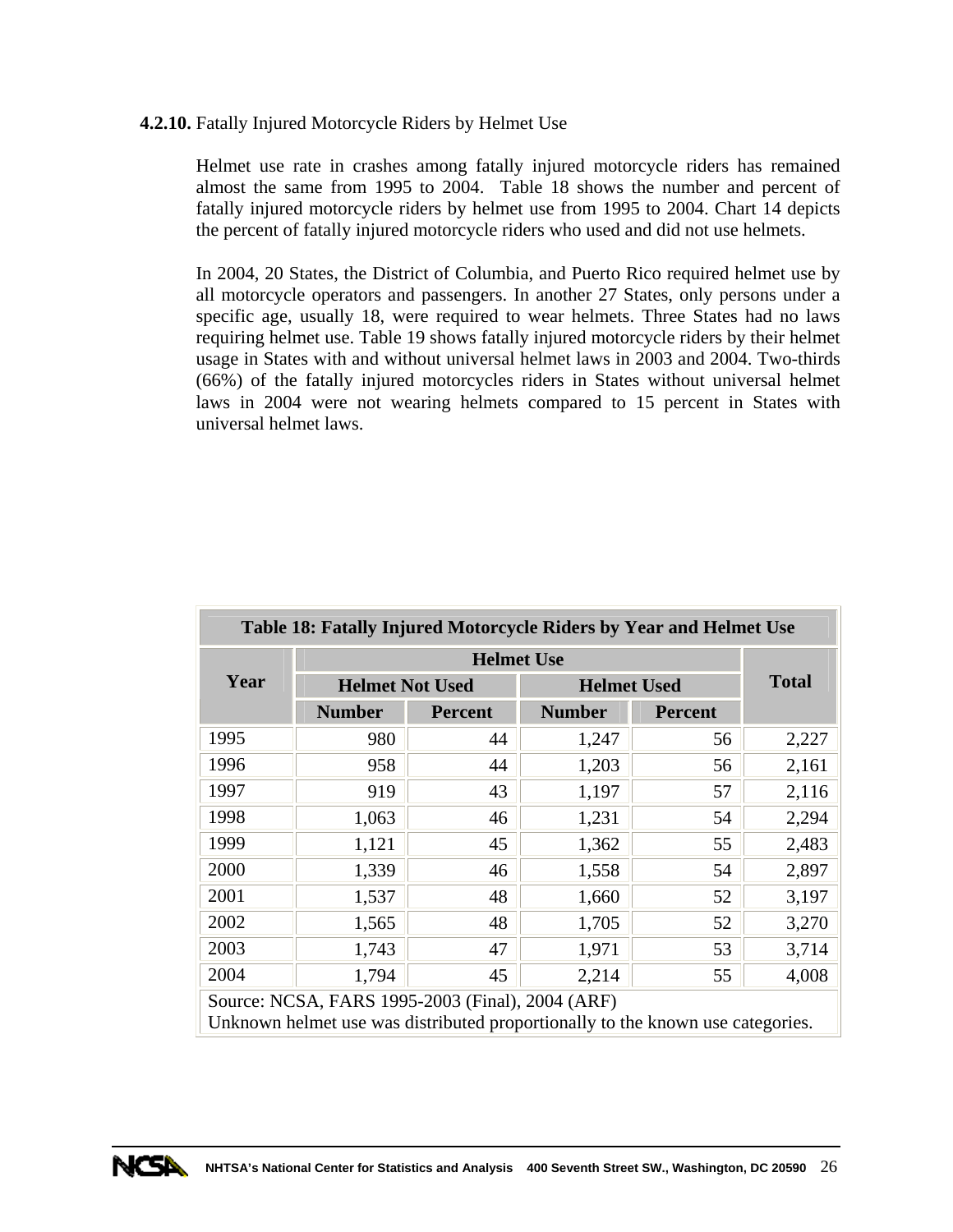<span id="page-35-0"></span>

Source: NCSA, FARS 1995-2003 (Final), 2004 (ARF)

| <b>Table 19: Fatally Injured Motorcycle Riders in States</b><br><b>With/Without Universal Helmet Laws</b> |       |      |       |      |
|-----------------------------------------------------------------------------------------------------------|-------|------|-------|------|
| <b>Motorcycle Rider Fatalities</b>                                                                        | Year  |      |       |      |
|                                                                                                           | 2003  |      | 2004  |      |
| <b>Total in States With Universal</b>                                                                     |       |      |       |      |
| <b>Helmet Laws</b>                                                                                        | 1,610 | 100% | 1,677 | 100% |
| Helmeted                                                                                                  | 1,365 | 85%  | 1,428 | 85%  |
| Not Helmeted                                                                                              | 245   | 15%  | 249   | 15%  |
| Total in States Without Universal                                                                         |       |      |       |      |
| <b>Helmet Laws</b>                                                                                        | 2,104 | 100% | 2,331 | 100% |
| Helmeted                                                                                                  | 615   | 29%  | 792   | 34%  |
| Not Helmeted                                                                                              | 1,489 | 71%  | 1,539 | 66%  |
| Source: NCSA, FARS 2003 (Final), 2004 (ARF)                                                               |       |      |       |      |

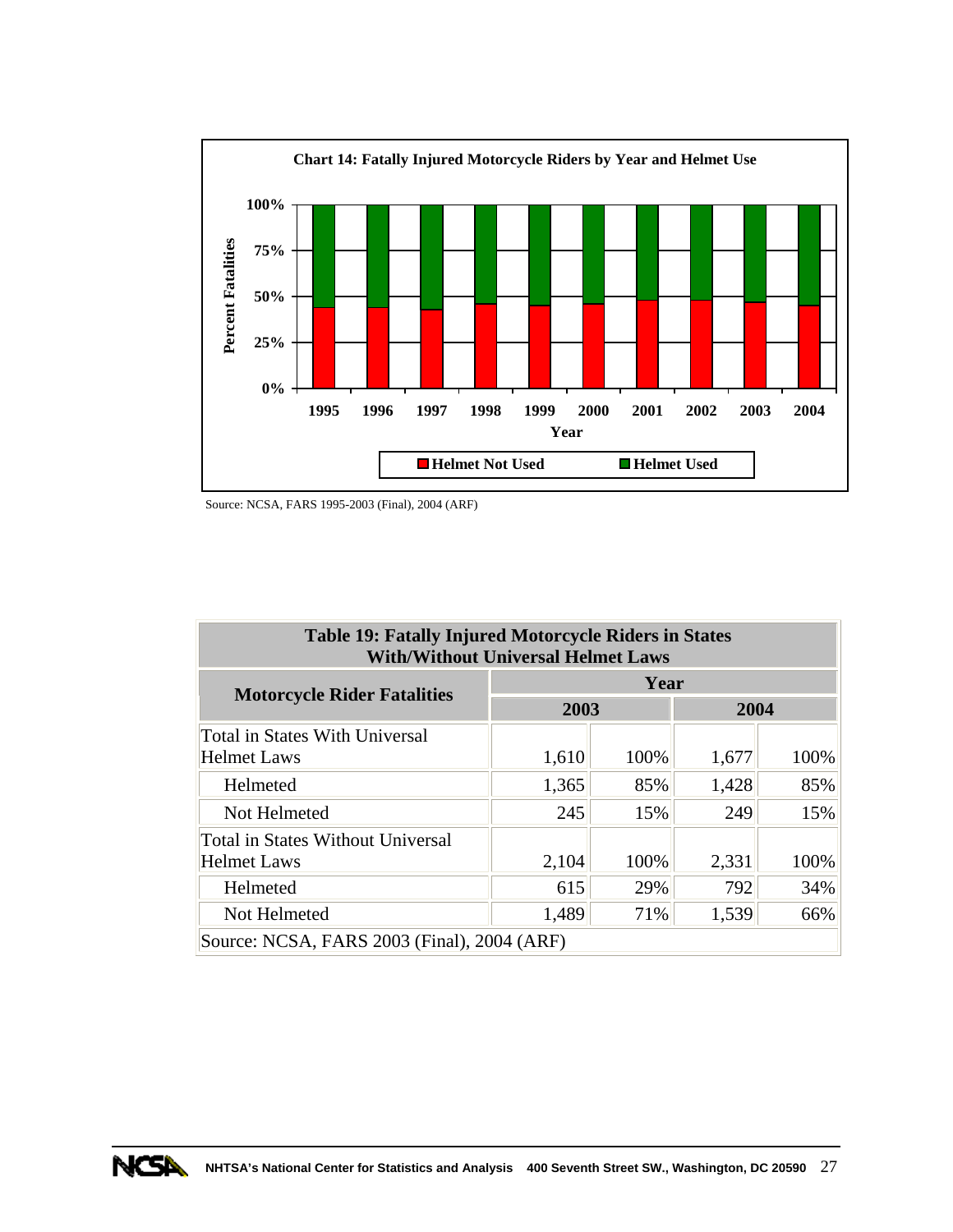## **4.2.11.** Motorcycle Rider Fatalities by Roadway Type

In 2004, 72 percent of the motorcycle rider fatalities occurred on undivided roadways, another 17 percent were on roadways that had a median but with no median barrier. Data from 1995 to 2004 indicate that there are not many changes in the percentage of the fatalities occurring on different types of roadways. Starting in 2003, a new attribute (*Entrance/Exit Ramp*) was added to the variable Roadway Type. Table 20 and Chart 15 show motorcycle rider fatalities on different roadways from 1995-2004.

|      | Table 20: Motorcycle Rider Fatalities by Year and Roadway Type                        |               |                                                    |               |                            |               |                                  |                |                                         |                          |                   |  |  |
|------|---------------------------------------------------------------------------------------|---------------|----------------------------------------------------|---------------|----------------------------|---------------|----------------------------------|----------------|-----------------------------------------|--------------------------|-------------------|--|--|
|      |                                                                                       |               |                                                    |               | <b>Roadway Type</b>        |               |                                  |                |                                         |                          |                   |  |  |
| Year | <b>Not</b><br><b>Divided</b>                                                          |               | <b>Median-</b><br>N <sub>0</sub><br><b>Barrier</b> |               | <b>Median</b><br>w/Barrier |               | <b>One Way</b><br><b>Traffic</b> |                | <b>Entrance</b><br>/Exit<br><b>Ramp</b> |                          | *<br><b>Total</b> |  |  |
|      | No.                                                                                   | $\frac{0}{0}$ | No.                                                | $\frac{0}{0}$ | No.                        | $\frac{0}{0}$ | No.                              | $\frac{0}{0}$  | No.                                     | $\frac{0}{0}$            |                   |  |  |
| 1995 | 1,586                                                                                 | 71            | 431                                                | 19            | 145                        | 7             | 31                               | $\mathbf{1}$   |                                         | $\overline{\phantom{0}}$ | 2,227             |  |  |
| 1996 | 1,531                                                                                 | 71            | 411                                                | 19            | 168                        | 8             | 21                               | $\mathbf{1}$   |                                         | $\qquad \qquad -$        | 2,161             |  |  |
| 1997 | 1,484                                                                                 | 70            | 437                                                | 21            | 146                        | 7             | 16                               | $\mathbf{1}$   |                                         |                          | 2,116             |  |  |
| 1998 | 1,662                                                                                 | 72            | 405                                                | 18            | 176                        | 8             | 23                               | 1              |                                         | $\overline{\phantom{0}}$ | 2,294             |  |  |
| 1999 | 1,762                                                                                 | 71            | 491                                                | 20            | 163                        | 7             | 42                               | $\overline{2}$ |                                         | $\overline{\phantom{a}}$ | 2,483             |  |  |
| 2000 | 2,043                                                                                 | 71            | 558                                                | 19            | 215                        | 7             | 35                               | 1              |                                         | $\overline{\phantom{a}}$ | 2,897             |  |  |
| 2001 | 2,281                                                                                 | 71            | 588                                                | 18            | 265                        | 8             | 43                               | $\mathbf{1}$   |                                         | $\overline{\phantom{a}}$ | 3,197             |  |  |
| 2002 | 2,334                                                                                 | 71            | 617                                                | 19            | 263                        | 8             | 30                               | $\mathbf{1}$   |                                         | $\overline{\phantom{0}}$ | 3,270             |  |  |
| 2003 | 2,609                                                                                 | 70            | 679                                                | 18            | 275                        | 7             | 45                               | 1              | 67                                      | $\overline{2}$           | 3,714             |  |  |
| 2004 | 2,876                                                                                 | 72            | 700                                                | 17            | 291                        | 7             | 30                               | $\mathbf{1}$   | 95                                      | $\overline{2}$           | 4,008             |  |  |
|      | Source: NCSA, FARS 1995-2003 (Final), 2004 (ARF)<br>* Includes unknown roadway types. |               |                                                    |               |                            |               |                                  |                |                                         |                          |                   |  |  |

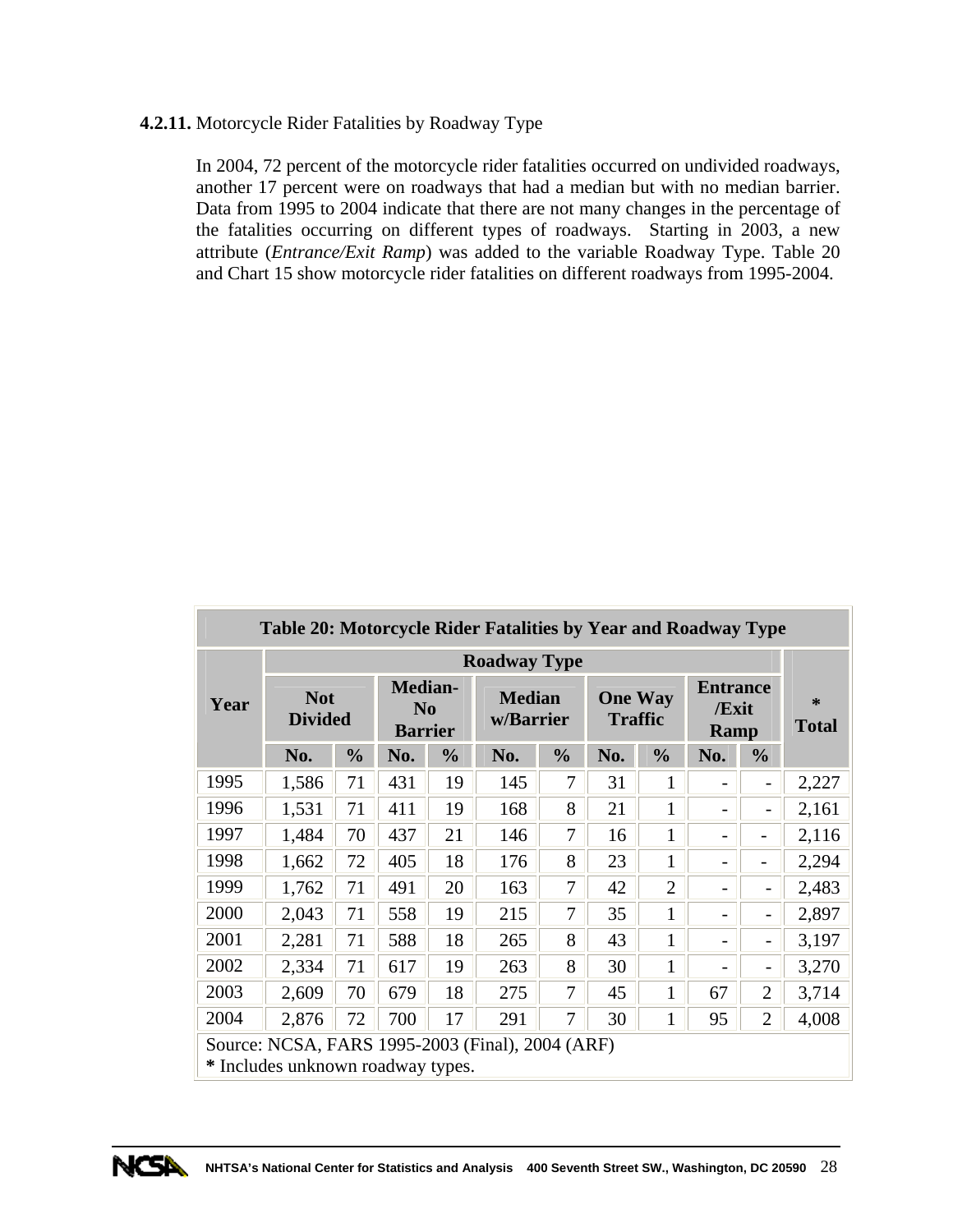

Source: NCSA, FARS 1995-2003 (Final), 2004 (ARF)

## **4.2.12.** Motorcycle Rider Fatalities by Speeding

The percent of motorcycle rider fatalities, in crashes where speeding was recorded as a driver contributing factor – decreased by 6 percentage points from 43 percent in 1995 to 37 percent in 2004. Table 21 shows the numbers and percentage of fatalities listed for each of the past ten years. Chart 16 shows the percentage of motorcycle rider fatalities by year and speeding factor.

*Definition***: Speeding Related** - A crash is considered to be speeding-related if the driver was charged with a speeding-related offense or if an officer indicated that racing, driving too fast for conditions, or exceeding the posted speed limit was a contributing factor in the crash.

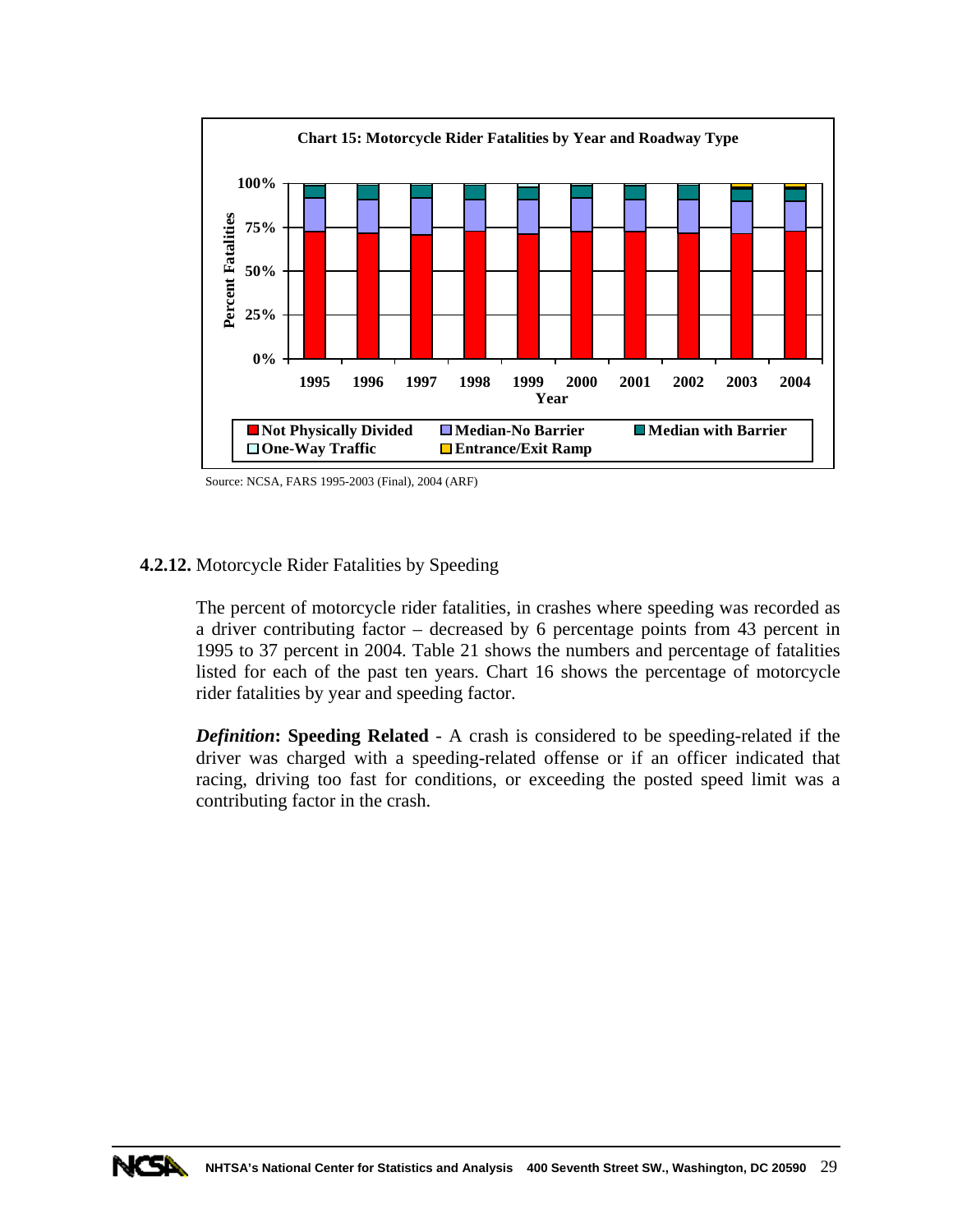| Table 21: Motorcycle Rider Fatalities by Year and Speeding Factor |                                                  |                |               |                     |       |  |  |  |  |  |  |
|-------------------------------------------------------------------|--------------------------------------------------|----------------|---------------|---------------------|-------|--|--|--|--|--|--|
|                                                                   |                                                  |                |               |                     |       |  |  |  |  |  |  |
| Year                                                              | <b>Speeding</b>                                  |                |               | <b>Not Speeding</b> |       |  |  |  |  |  |  |
|                                                                   | <b>Number</b>                                    | <b>Percent</b> | <b>Number</b> | <b>Percent</b>      |       |  |  |  |  |  |  |
| 1995                                                              | 963                                              | 43             | 1,264         | 57                  | 2,227 |  |  |  |  |  |  |
| 1996                                                              | 942                                              | 44             | 1,219         | 56                  | 2,161 |  |  |  |  |  |  |
| 1997                                                              | 885                                              | 42             | 1,231         | 58                  | 2,116 |  |  |  |  |  |  |
| 1998                                                              | 956                                              | 42             | 1,338         | 58                  | 2,294 |  |  |  |  |  |  |
| 1999                                                              | 1,033                                            | 42             | 1,450         | 58                  | 2,483 |  |  |  |  |  |  |
| 2000                                                              | 1,123                                            | 39             | 1,774         | 61                  | 2,897 |  |  |  |  |  |  |
| 2001                                                              | 1,260                                            | 39             | 1,937         | 61                  | 3,197 |  |  |  |  |  |  |
| 2002                                                              | 1,272                                            | 39             | 1,998         | 61                  | 3,270 |  |  |  |  |  |  |
| 2003                                                              | 1,373                                            | 37             | 2,341         | 63                  | 3,714 |  |  |  |  |  |  |
| 2004                                                              | 1,497                                            | 37             | 2,511         | 63                  | 4,008 |  |  |  |  |  |  |
|                                                                   | Source: NCSA, FARS 1995-2003 (Final), 2004 (ARF) |                |               |                     |       |  |  |  |  |  |  |



Source: NCSA, FARS 1995-2003 (Final), 2004 (ARF)

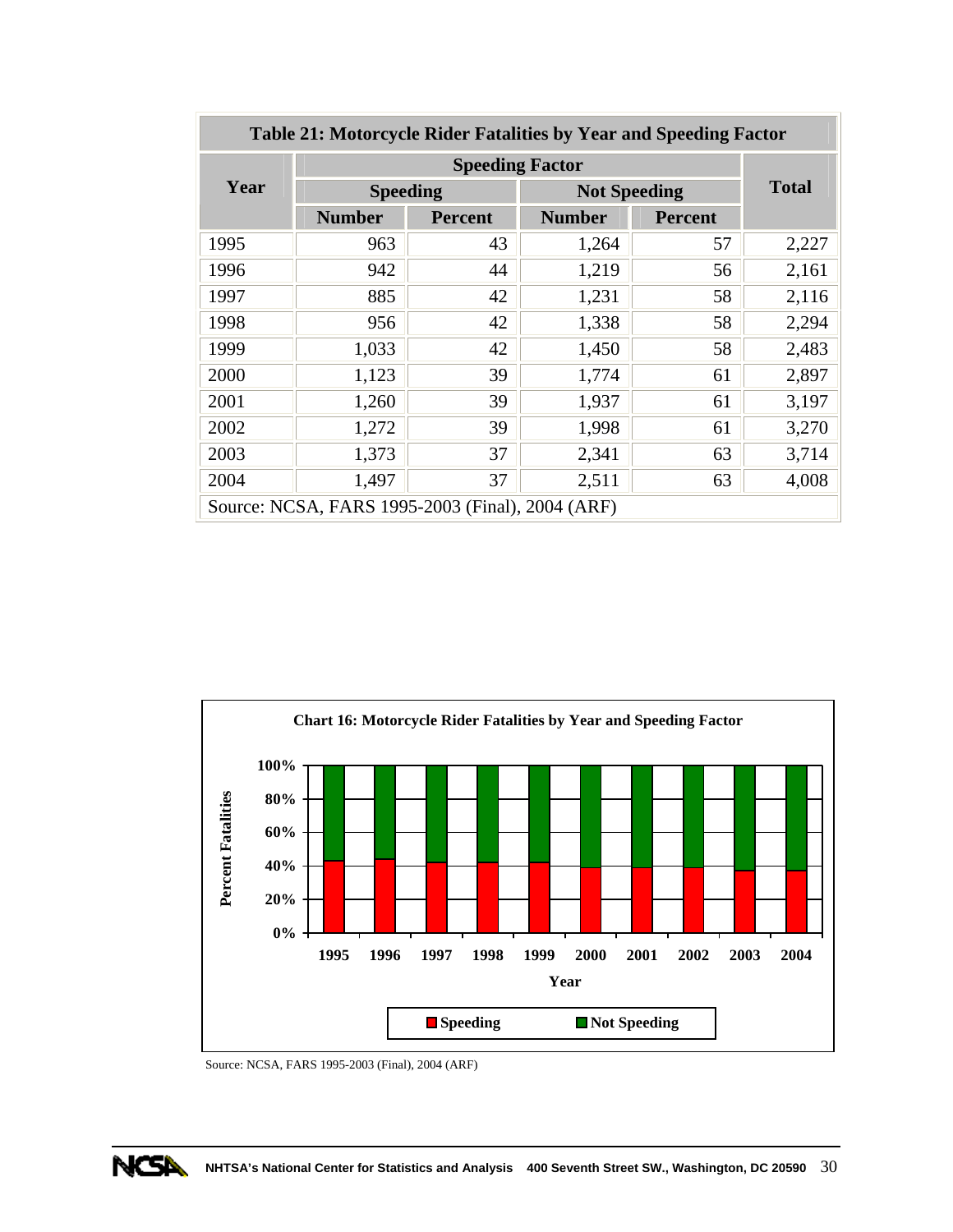## **4.2.13.** Motorcycle Operator Fatalities by Driver Blood Alcohol Concentration (BAC)

NHTSA defines a fatal traffic crash as being alcohol-related if either a driver or a nonoccupant (e.g., pedestrian) had a blood alcohol concentration (BAC) of .01 grams per deciliter (g/dL) or greater in a police reported traffic crash. The alcohol estimates in this report are based on multiple imputation method. For more information on the alcohol methodology refer to NHSTA document titled '*Transitioning to Multiple Imputation – A New Method to Impute Missing Blood Alcohol Concentration (BAC) values in FARS'* - (DOT HS 809 403)*.*

Persons with BACs of .08 g/dL or greater involved in fatal crashes are considered to be intoxicated. This is the legal limit of intoxication in many states. Alcohol involvement among motorcycle operators has been declining over the last ten years. The percent of fatally injured motorcycle operators, who had been drinking, declined by 8 percentage points from 42 percent in 1995 to 34 percent in 2004. But a majority of motorcycle operators killed who had been drinking were intoxicated with a BAC of .08+. In 2004, there were 1,264 operators killed who had been drinking (BAC .01+) of which 1,025 (81 percent) operators killed were intoxicated (BAC .08+). These numbers indicate that even though the alcohol involvement among motorcycle operators is declining, there is still an underlying problem because of the high proportion of motorcycle operators with BACs over .08+. Table 22 shows the numbers and percent of motorcycle operators killed by their BAC from 1995 to 2004. Chart 17 shows the percent of motorcycle operators killed by their BAC and year.

| Table 22: Motorcycle Operator Fatalities by Year and Operator BAC |               |               |                    |               |                |               |                |               |              |  |  |  |
|-------------------------------------------------------------------|---------------|---------------|--------------------|---------------|----------------|---------------|----------------|---------------|--------------|--|--|--|
| Year                                                              | <b>BAC.00</b> |               | <b>BAC</b> .01-.07 |               | <b>BAC.08+</b> |               | <b>BAC.01+</b> |               | <b>Total</b> |  |  |  |
|                                                                   | No.           | $\frac{0}{0}$ | No.                | $\frac{0}{0}$ | No.            | $\frac{0}{0}$ | No.            | $\frac{0}{0}$ |              |  |  |  |
| 1995                                                              | 1,165         | 58            | 174                | 9             | 681            | 34            | 855            | 42            | 2,020        |  |  |  |
| 1996                                                              | 1,101         | 56            | 160                | 8             | 700            | 36            | 861            | 44            | 1,962        |  |  |  |
| 1997                                                              | 1,134         | 59            | 163                | 8             | 640            | 33            | 803            | 41            | 1,937        |  |  |  |
| 1998                                                              | 1,214         | 58            | 139                | 7             | 736            | 35            | 875            | 42            | 2,089        |  |  |  |
| 1999                                                              | 1,370         | 60            | 163                | 7             | 753            | 33            | 916            | 40            | 2,286        |  |  |  |
| 2000                                                              | 1,581         | 60            | 213                | 8             | 859            | 32            | 1,072          | 40            | 2,653        |  |  |  |
| 2001                                                              | 1,860         | 63            | 223                | 8             | 872            | 30            | 1,095          | 37            | 2,955        |  |  |  |
| 2002                                                              | 1,840         | 61            | 236                | 8             | 958            | 32            | 1,194          | 39            | 3,034        |  |  |  |
| 2003                                                              | 2,156         | 63            | 245                | 7             | 1,026          | 30            | 1,271          | 37            | 3,427        |  |  |  |
| 2004                                                              | 2,429         | 66            | 239                | 6             | 1,025          | 28            | 1,264          | 34            | 3,693        |  |  |  |
| Source: NCSA, FARS 1995-2003 (Final), 2004 (ARF)                  |               |               |                    |               |                |               |                |               |              |  |  |  |

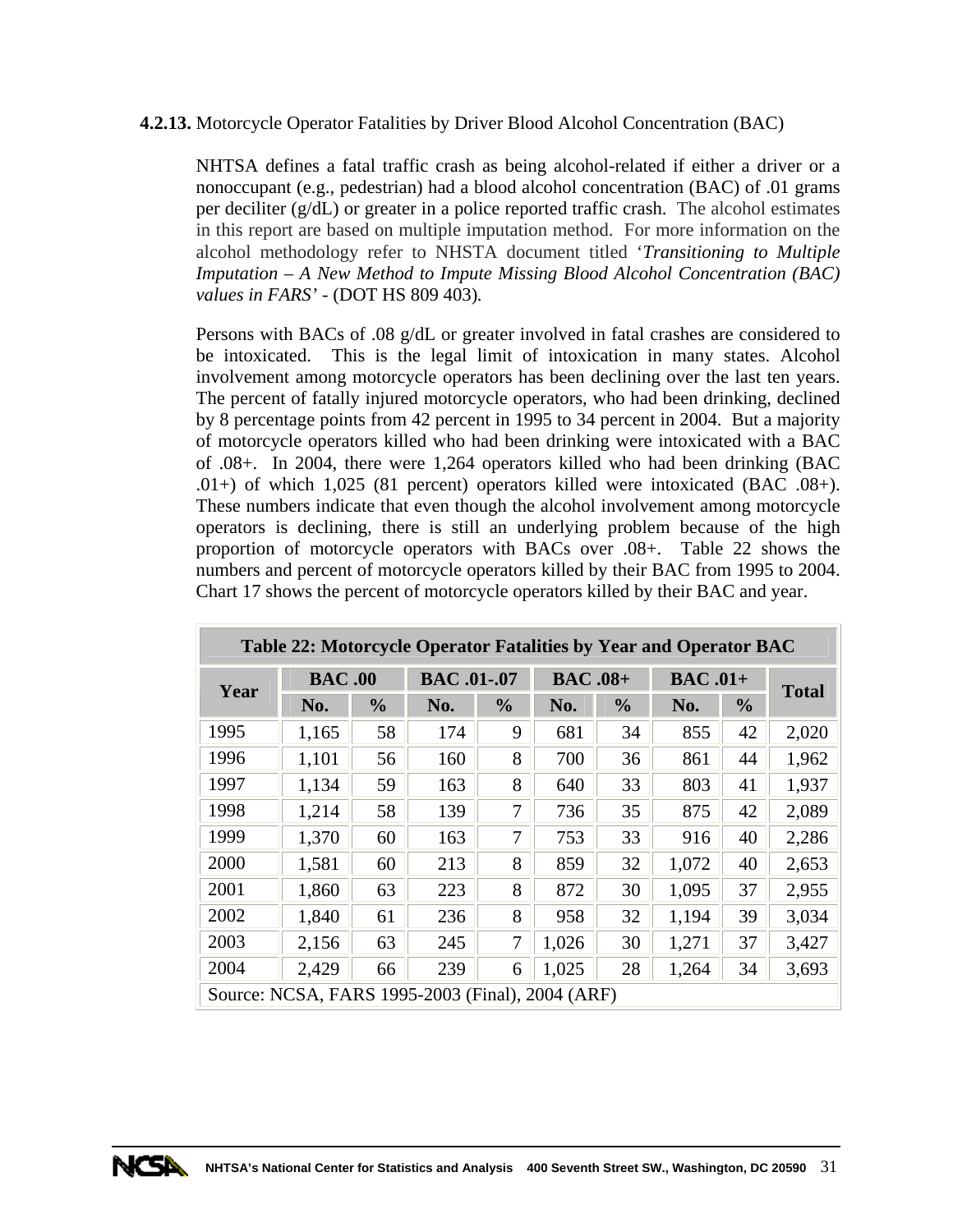

Source: NCSA, FARS 1995-2003 (Final), 2004 (ARF)

**4.2.14.** Motorcycle Operator Fatalities by License Status and License Compliance

The definitions for the terms properly and improperly licensed, used in this report are based on the following:

**Properly Licensed –** a valid driver license (*Non-CDL License Status*) with a motorcycle endorsement, a motorcycle only license, learner's permit; and a temporary license; or no license required for operating a motorcycle type vehicle like mopeds.

**Improperly Licensed –** not licensed, not licensed to operate a motorcycle, or a license that is suspended, revoked, expired, or canceled or denied.

From 1995 to 2004 the percentage of fatally injured motorcycle operators who were properly licensed has increased steadily. In 2004, the percentage of properly licensed motorcycle operators killed in fatal crashes reached an all time high of 75 percent, an increase of 12 percentage points compared to 63 percent in 1995. Still 25 percent of the operators killed in 2004 were riding a motorcycle with an improper license. Table 23 shows the number and percentage of operators killed by their license status for the past ten years. Chart 18 shows the proportion of properly licensed and improperly licensed motorcycle operators killed by year.

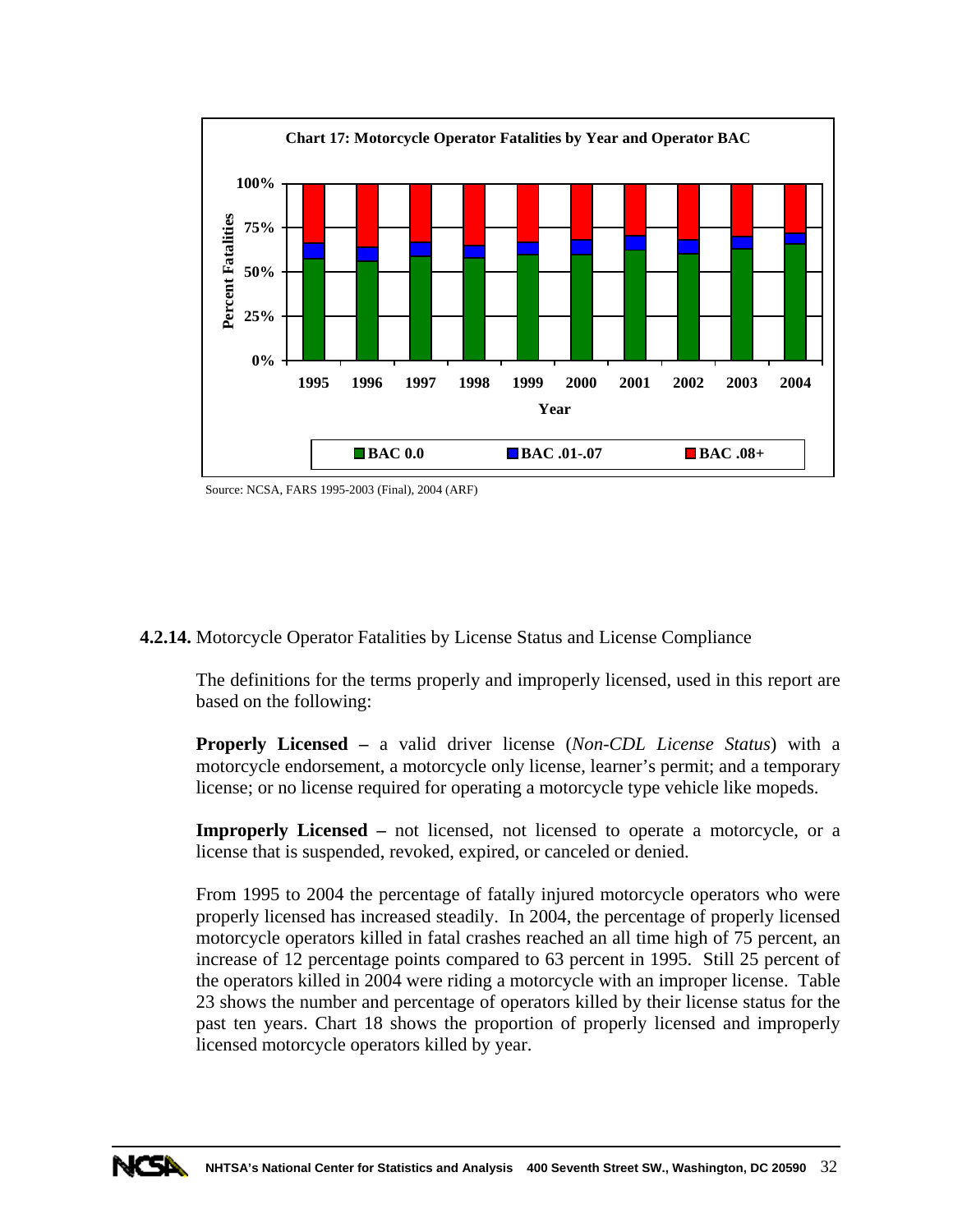| Table 23: Motorcycle Operators Killed by Year, License Status, and<br><b>License Compliance</b> |                                                  |               |                                      |               |                      |              |       |  |  |  |  |
|-------------------------------------------------------------------------------------------------|--------------------------------------------------|---------------|--------------------------------------|---------------|----------------------|--------------|-------|--|--|--|--|
|                                                                                                 | <b>License Status with License Compliance</b>    |               |                                      |               |                      |              |       |  |  |  |  |
| Year                                                                                            | <b>Properly</b><br><b>Licensed</b>               |               | <b>Improperly</b><br><b>Licensed</b> |               | <b>Unknown</b>       | <b>Total</b> |       |  |  |  |  |
|                                                                                                 | No.                                              | $\frac{0}{0}$ | No.                                  | $\frac{0}{0}$ | $\frac{6}{6}$<br>No. |              |       |  |  |  |  |
| 1995                                                                                            | 1,263                                            | 63            | 737                                  | 36            | 20                   | 1            | 2,020 |  |  |  |  |
| 1996                                                                                            | 1,274                                            | 65            | 666                                  | 34            | 22                   | 1            | 1,962 |  |  |  |  |
| 1997                                                                                            | 1,300                                            | 67            | 623                                  | 32            | 14                   | 1            | 1,937 |  |  |  |  |
| 1998                                                                                            | 1,405                                            | 67            | 665                                  | 32            | 19                   | 1            | 2,089 |  |  |  |  |
| 1999                                                                                            | 1,628                                            | 71            | 636                                  | 28            | 22                   | $\mathbf{1}$ | 2,286 |  |  |  |  |
| 2000                                                                                            | 1,894                                            | 71            | 738                                  | 28            | 21                   | 1            | 2,653 |  |  |  |  |
| 2001                                                                                            | 2,114                                            | 72            | 815                                  | 28            | 26                   | 1            | 2,955 |  |  |  |  |
| 2002                                                                                            | 2,233                                            | 74            | 779                                  | 26            | 22                   | $\mathbf{1}$ | 3,034 |  |  |  |  |
| 2003                                                                                            | 2,562                                            | 75            | 847                                  | 25            | 18                   | $\mathbf{1}$ | 3,427 |  |  |  |  |
| 2004                                                                                            | 2,753                                            | 75            | 909                                  | 25            | 31                   | $\mathbf{1}$ | 3,693 |  |  |  |  |
|                                                                                                 | Source: NCSA, FARS 1995-2003 (Final), 2004 (ARF) |               |                                      |               |                      |              |       |  |  |  |  |



Source: NCSA, FARS 1995-2003 (Final), 2004 (ARF)

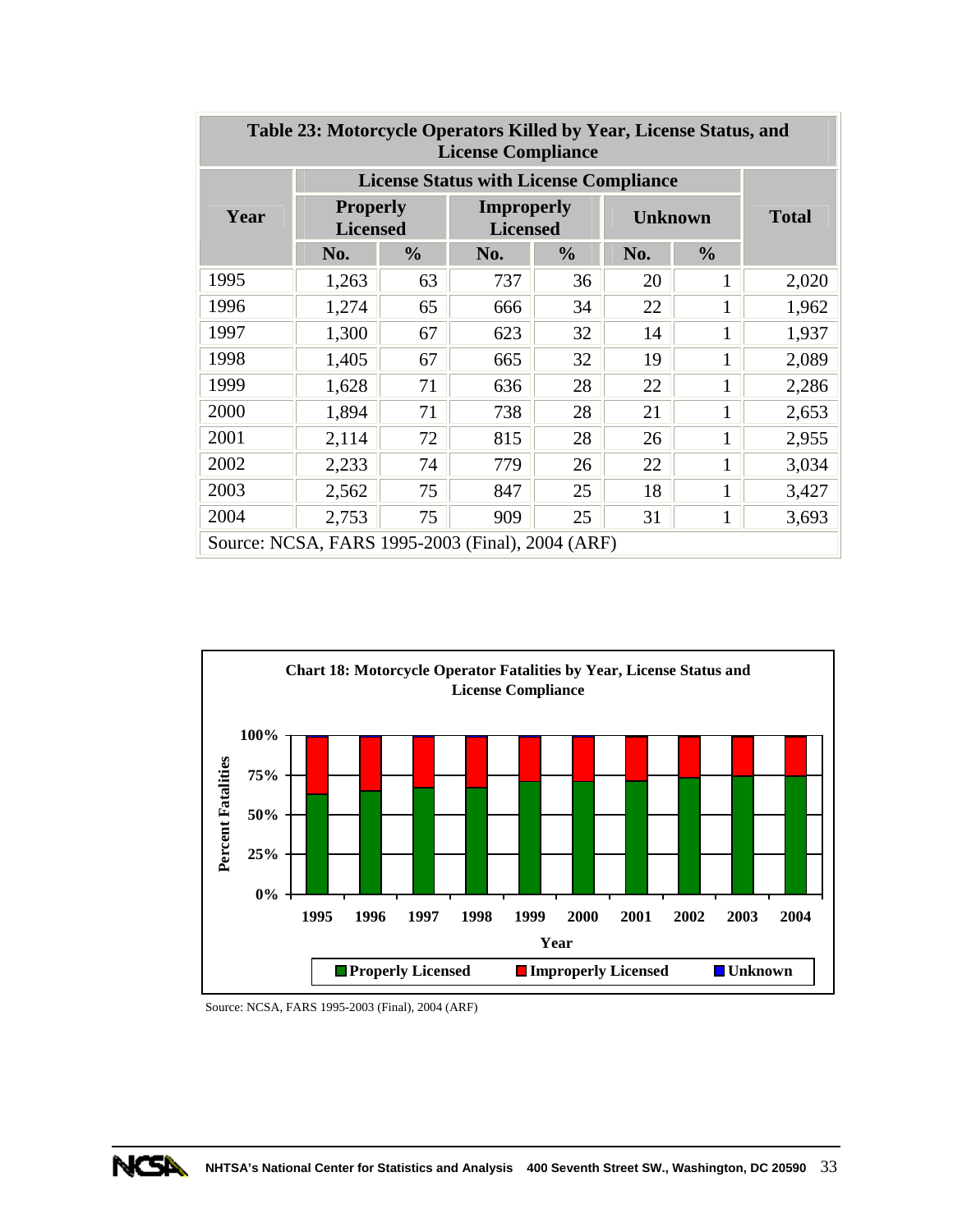## **4.2.15.** Motorcycle Rider Fatality Rate by Registered Motorcycles and VMT

Fatality rates for motorcycle riders declined between 1995 and 1997 when measured per 100,000 registered motorcycles and when measured per 100 million motorcycle VMT. However, starting from 1998 fatality rates started to increase steadily. The fatality rate per 100,000 registered motorcycles has increased by 25 percent from 55.30 in 1997 to 69.33 in 2004 and the fatality rate per 100 million motorcycle vehicle miles traveled has increased by 90 percent from 20.99 in 1997 to 39.89 in 2004. The number of fatalities has increased more sharply for these years than the increase in the VMT. Table 24 and Chart 19 show the fatality rates for registered motorcycles and motorcycle VMT from 1995 to 2004.

| Table 24: Motorcycle Rider Fatality Rates by Registered Motorcycles,<br><b>Vehicle Miles of Travel, and Year</b> |                                                   |                          |  |  |  |  |  |  |  |  |
|------------------------------------------------------------------------------------------------------------------|---------------------------------------------------|--------------------------|--|--|--|--|--|--|--|--|
| Year                                                                                                             | Rate per 100,000 Registered<br><b>Motorcycles</b> | Rate per 100 million VMT |  |  |  |  |  |  |  |  |
| 1995                                                                                                             | 57.14                                             | 22.73                    |  |  |  |  |  |  |  |  |
| 1996                                                                                                             | 55.82                                             | 21.78                    |  |  |  |  |  |  |  |  |
| 1997                                                                                                             | 55.30                                             | 20.99                    |  |  |  |  |  |  |  |  |
| 1998                                                                                                             | 59.13                                             | 22.31                    |  |  |  |  |  |  |  |  |
| 1999                                                                                                             | 59.80                                             | 23.46                    |  |  |  |  |  |  |  |  |
| 2000                                                                                                             | 66.66                                             | 27.67                    |  |  |  |  |  |  |  |  |
| 2001                                                                                                             | 65.20                                             | 33.17                    |  |  |  |  |  |  |  |  |
| 2002                                                                                                             | 65.35                                             | 34.23                    |  |  |  |  |  |  |  |  |
| 2003                                                                                                             | 69.16                                             | 38.78                    |  |  |  |  |  |  |  |  |
| 2004<br>39.89<br>69.33                                                                                           |                                                   |                          |  |  |  |  |  |  |  |  |
| Source: NCSA, FARS 1995-2003 (Final), 2004 (ARF)<br>Motorcycle Registrations, VMT – FHWA                         |                                                   |                          |  |  |  |  |  |  |  |  |

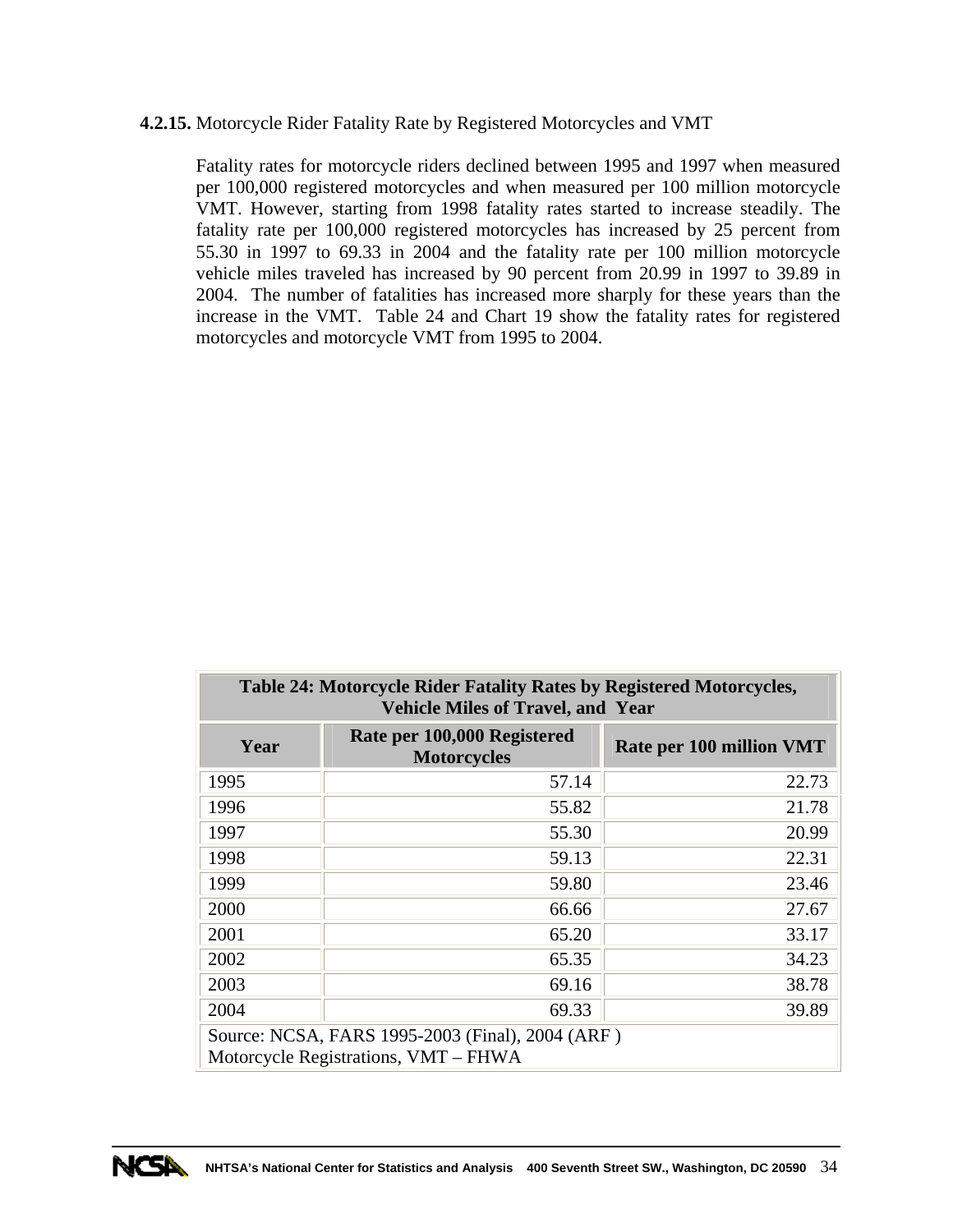

Source: NCSA, FARS 1995-2003 (Final), 2004 (ARF) Motorcycle Registrations, VMT – FHWA

**4.2.16.** Motorcycle Rider Fatality Rate per 100,000 U.S. Resident Population

Even though the population of 40-49, 50-59 and over 59 age groups grew between 1995 and 2004, the increase in motorcycle rider fatalities for these groups has outpaced the increase in population as evident from the increase in the fatality rates. Table 25 gives the motorcycle rider fatality rates by age group per 100,000 US resident populations. The greatest rate increase is seen for the over 59-age group with the rate jumping from 0.13 in 1995 to 0.47 in 2004. Similarly the fatality rate for the 50-59 age group has risen from 0.53 in 1995 to 1.79 in 2004 and the fatality rate for the 40-49 age group has risen from 0.95 in 1995 to 2.14 in 2004. The rates for other age groups have also increased over the same period of time but not to the same level as seen in riders aged 40 and over. These rates underscore the increase in motorcycle rider fatalities in the over 40 age groups seen in previous sections. Chart 20 shows 10 year trends of motorcycle rider fatality rates by age group per 100,000 U.S. resident population.

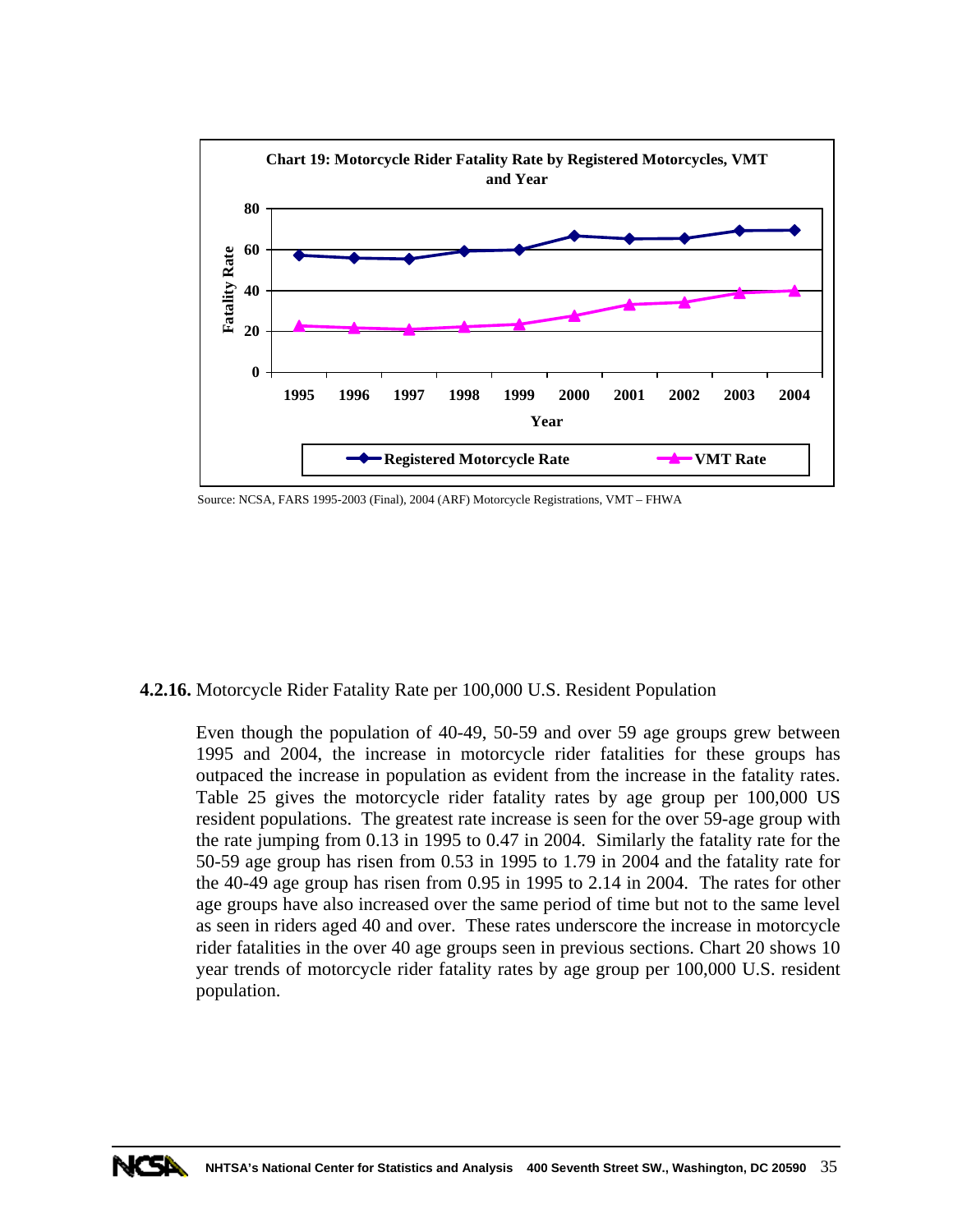| <b>U.S. Resident Population and Year</b>                                            |      |           |                        |       |       |       |              |  |  |  |  |
|-------------------------------------------------------------------------------------|------|-----------|------------------------|-------|-------|-------|--------------|--|--|--|--|
| Year                                                                                |      |           | <b>Rider Age Group</b> |       |       |       | <b>Total</b> |  |  |  |  |
|                                                                                     | < 20 | $20 - 29$ | 30-39                  | 40-49 | 50-59 | $59+$ |              |  |  |  |  |
| 1995                                                                                | 0.26 | 2.46      | 1.31                   | 0.95  | 0.53  | 0.13  | 0.85         |  |  |  |  |
| 1996                                                                                | 0.26 | 2.09      | 1.27                   | 1.07  | 0.60  | 0.16  | 0.81         |  |  |  |  |
| 1997                                                                                | 0.22 | 1.91      | 1.28                   | 1.02  | 0.77  | 0.20  | 0.79         |  |  |  |  |
| 1998                                                                                | 0.26 | 1.99      | 1.43                   | 1.17  | 0.71  | 0.19  | 0.85         |  |  |  |  |
| 1999                                                                                | 0.18 | 2.10      | 1.45                   | 1.37  | 0.98  | 0.26  | 0.91         |  |  |  |  |
| 2000                                                                                | 0.23 | 2.13      | 1.64                   | 1.58  | 1.11  | 0.33  | 1.03         |  |  |  |  |
| 2001                                                                                | 0.26 | 2.39      | 1.86                   | 1.67  | 1.17  | 0.32  | 1.12         |  |  |  |  |
| 2002                                                                                | 0.22 | 2.21      | 1.83                   | 1.74  | 1.47  | 0.38  | 1.14         |  |  |  |  |
| 2003                                                                                | 0.28 | 2.38      | 1.99                   | 2.02  | 1.65  | 0.44  | 1.27         |  |  |  |  |
| 2004                                                                                | 0.30 | 2.56      | 2.09                   | 2.14  | 1.79  | 0.47  | 1.36         |  |  |  |  |
| Source: NCSA, FARS 1995-2003 (Final), 2004 (ARF)<br>Population Data – Census Bureau |      |           |                        |       |       |       |              |  |  |  |  |

# **Table 25: Motorcycle Rider Fatality Rate by Age Group Per 100,000**



Source: NCSA, FARS 1995-2003 (Final), 2004 (ARF), Population Data – Census Bureau

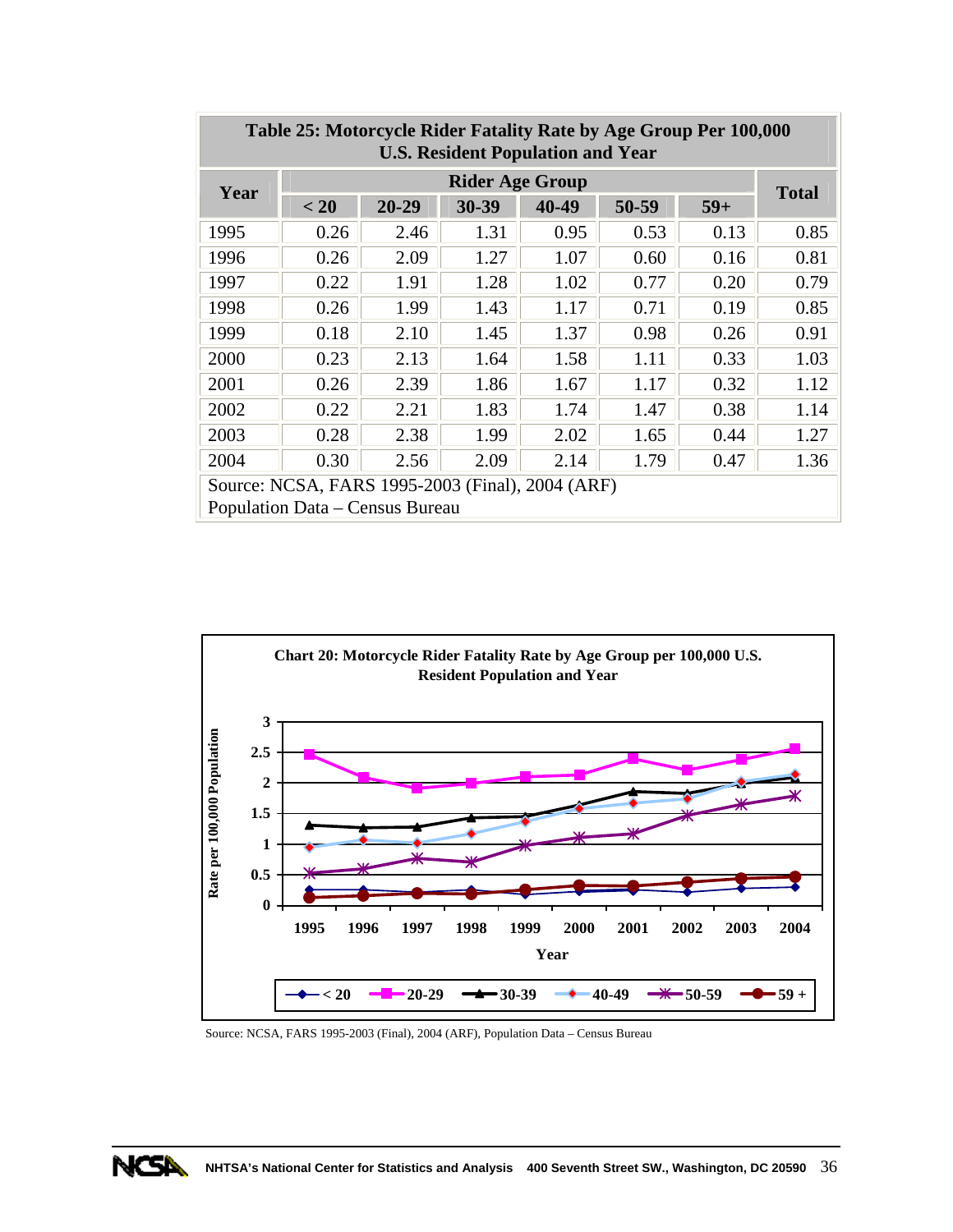## **4.3. Common Crash Characteristics**

After looking at motorcycle rider fatality trend data in the past 10 years by different variables, the two variables that standout in terms of change in trend are motorcycle rider age and motorcycle engine size. Our analysis, in this section is based on 2004 data and focuses on the two variables mentioned above and on some of the common characteristics relating to motorcycle crashes. The data tables for the analysis in this section are provided in Appendix A.

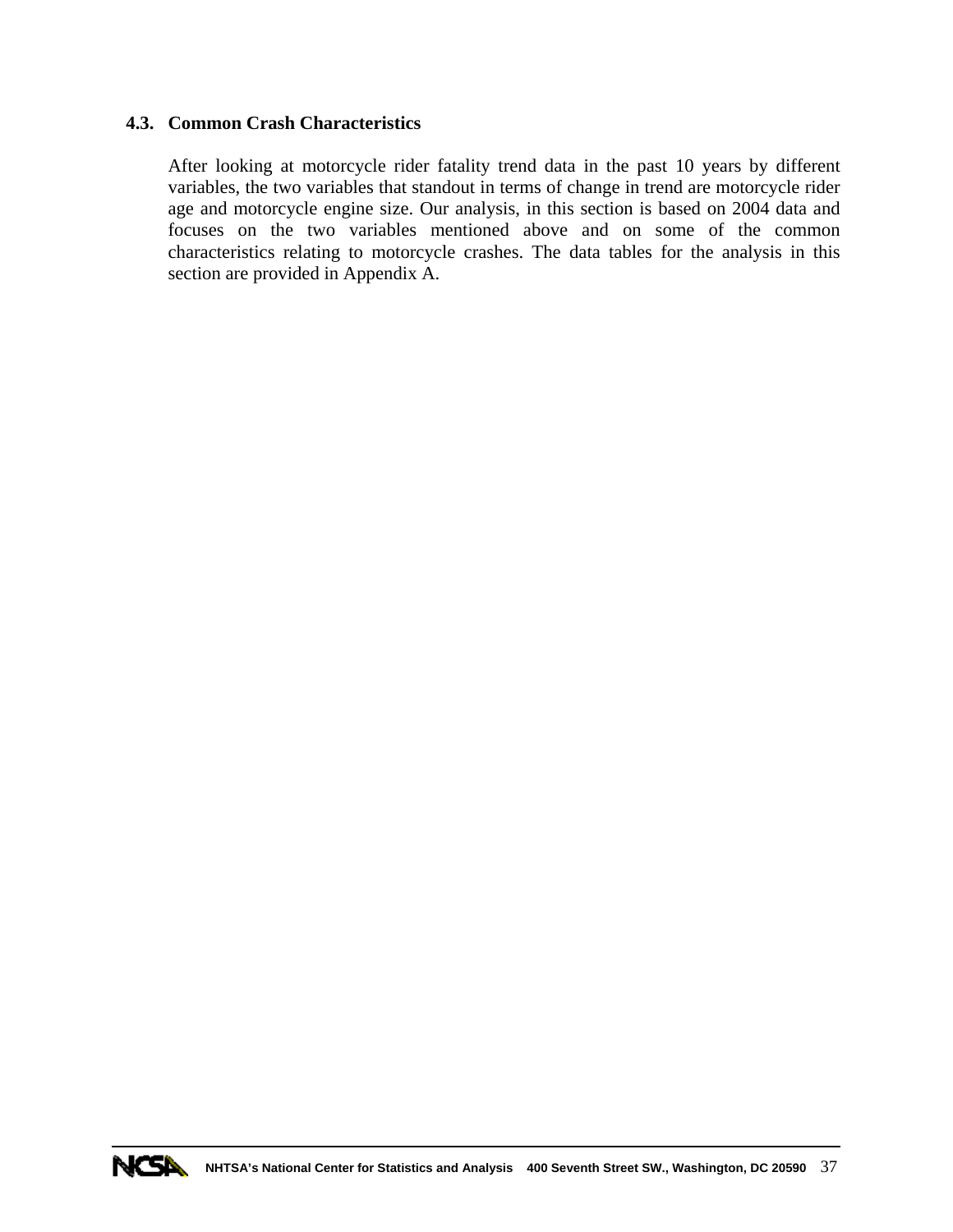## **4.3.1.** Motorcycle Operator Fatalities by Age Group and Alcohol Involvement

Among the motorcycle operators killed in 2004, a high percentage of alcohol involvement was noticed in the age groups of 40-49 and 30-39. Of all the operators killed with a BAC level of .08 or higher, nearly 60 percent were in the 30-39 and 40-49 age groups. Chart 21 shows motorcycle operator fatalities in 2004 by age group and their alcohol level.



**4.3.2.** Motorcycle Operator Fatalities by Engine Size cc and Alcohol Involvement Chart 22 shows motorcycle operator fatalities in 2004 by motorcycle engine size and alcohol level. Highest alcohol involvement among fatal motorcycle operators was seen in the 1,001-1,500 cc engine sizes. Alcohol involvement was least for motorcycle operators killed in the 501-1,000 cc engine size.



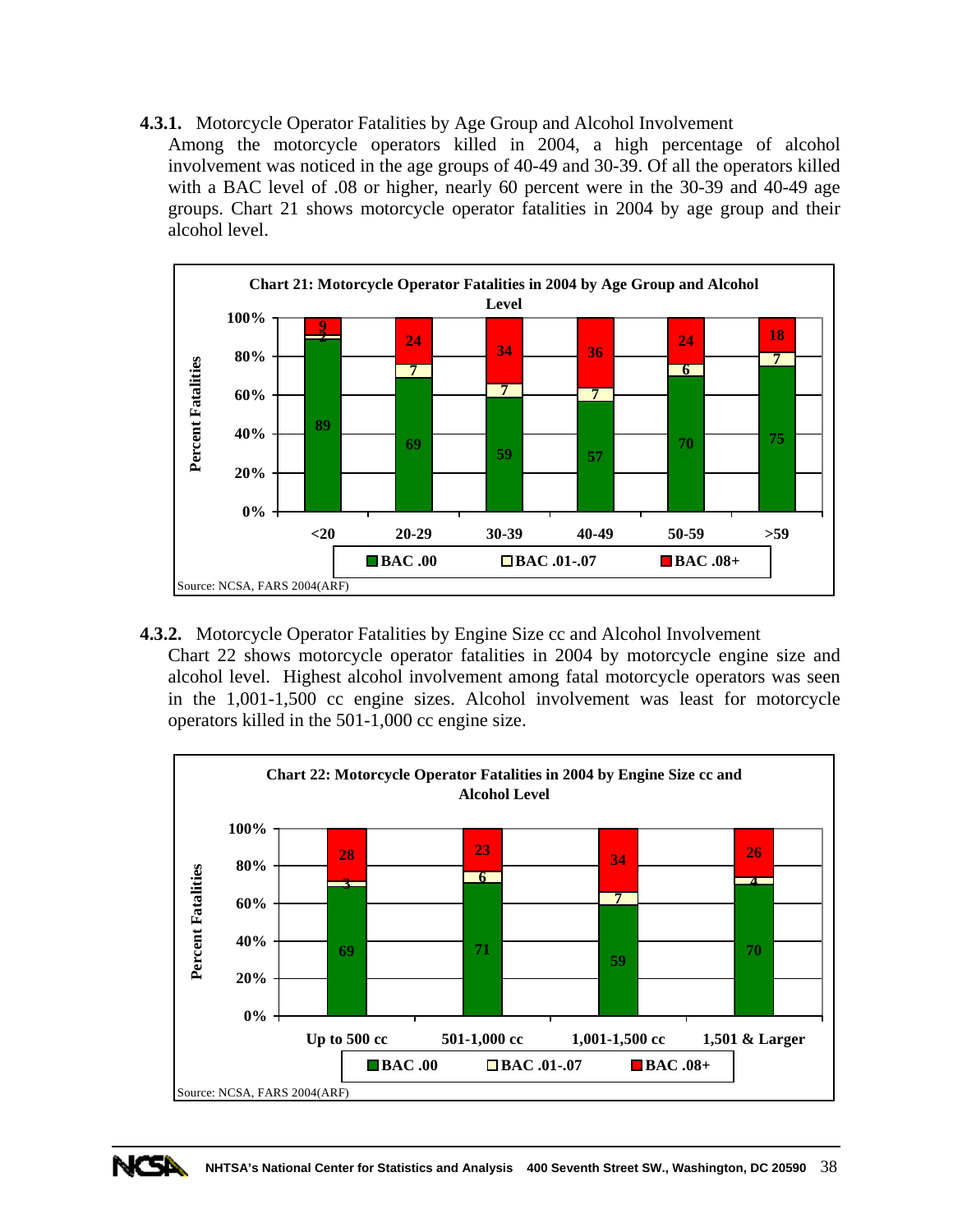## **4.3.3.** Motorcycle Rider Fatalities by Age Group and Day of Week

Motorcycle rider fatalities in 2004 during weekdays were higher for the under 30 age groups. However, for the 30 and above age groups there were more fatalities during weekends than weekdays. Based on the time definition of weekday/weekend in the trends section, in the 30 and above age groups there were 2.5 times as many fatalities during weekends than during weekdays. Chart 23 shows motorcycle rider fatalities in 2004 by age groups and day of week.



## **4.3.4.** Motorcycle Rider Fatalities by Engine Size cc and Day of Week

Among motorcycle rider fatalities in 2004, weekday fatalities were higher for riders in the below 500 cc engine sizes and weekend fatalities were higher for riders in the 1,001- 1,500 cc engine sizes. Based on the definition of weekday/weekend, there were nearly 3 times as many fatalities during weekends involving 1,001-1,500 cc engine motorcycles than during weekdays. Chart 24 shows motorcycle rider fatalities in 2004 by engine size and day of week.



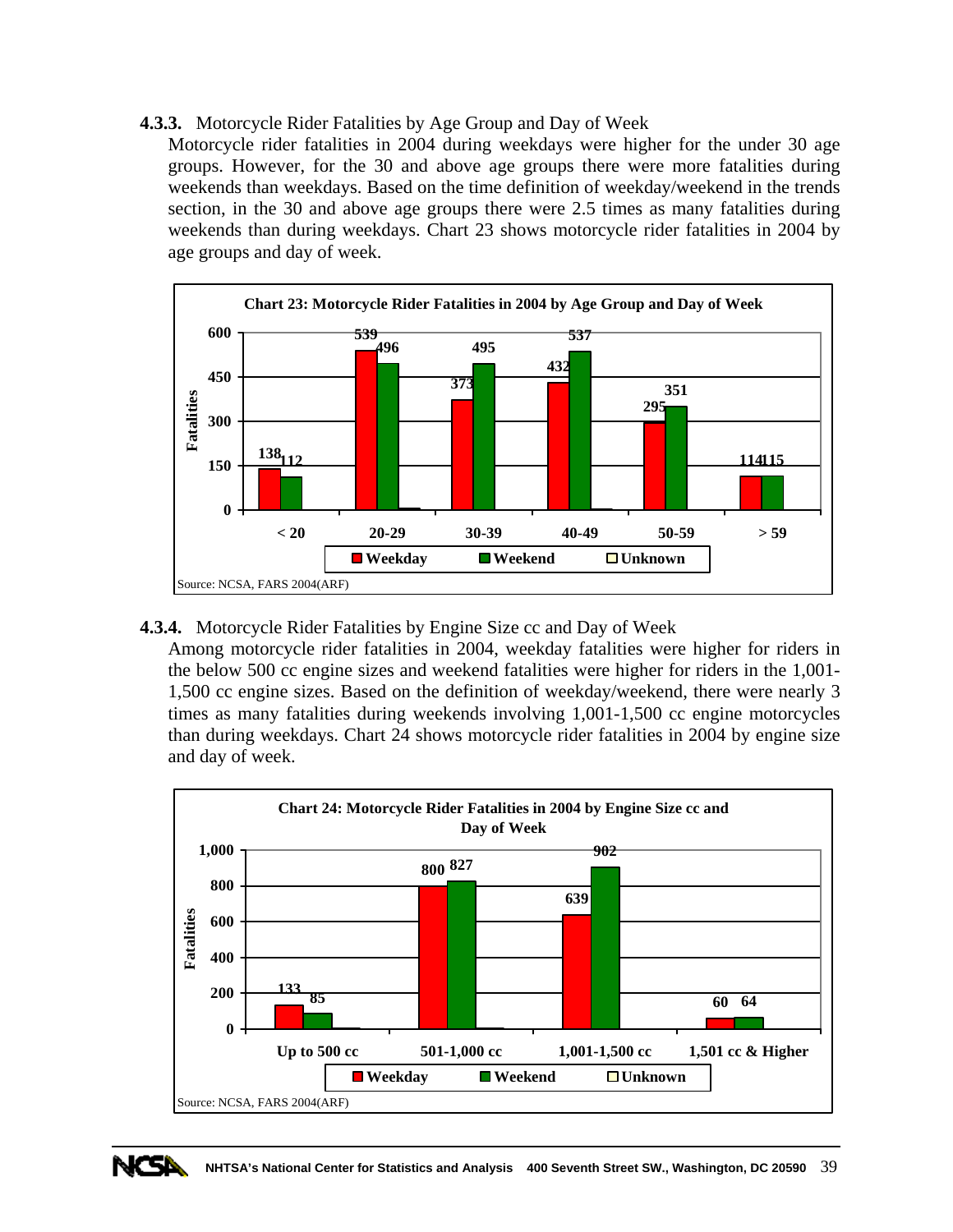**4.3.5.** Motorcycle Rider Fatalities by Age Group and Roadway Function Class

Motorcycle rider fatalities in 2004 in the under 40 age group was seen more on urban roadways and in the 40 and above age group was more on rural roadways. Majority of the fatally injured motorcycle riders on rural roadways are age 40 and older which could indicate leisure riding among 40-year-old and older riders. Chart 25 shows motorcycle rider fatalities by age group and roadway function class.



**4.3.6.** Motorcycle Rider Fatalities by Engine Size cc and Roadway Function Class A majority of the motorcycle rider fatalities on urban roadways were seen mostly involving motorcycles with engine sizes between 501-1,000 cc. A majority of the motorcycle rider fatalities for other engine sizes were on rural roadways. Chart 26 shows motorcycle rider fatalities in 2004 by engine size and roadway function class.



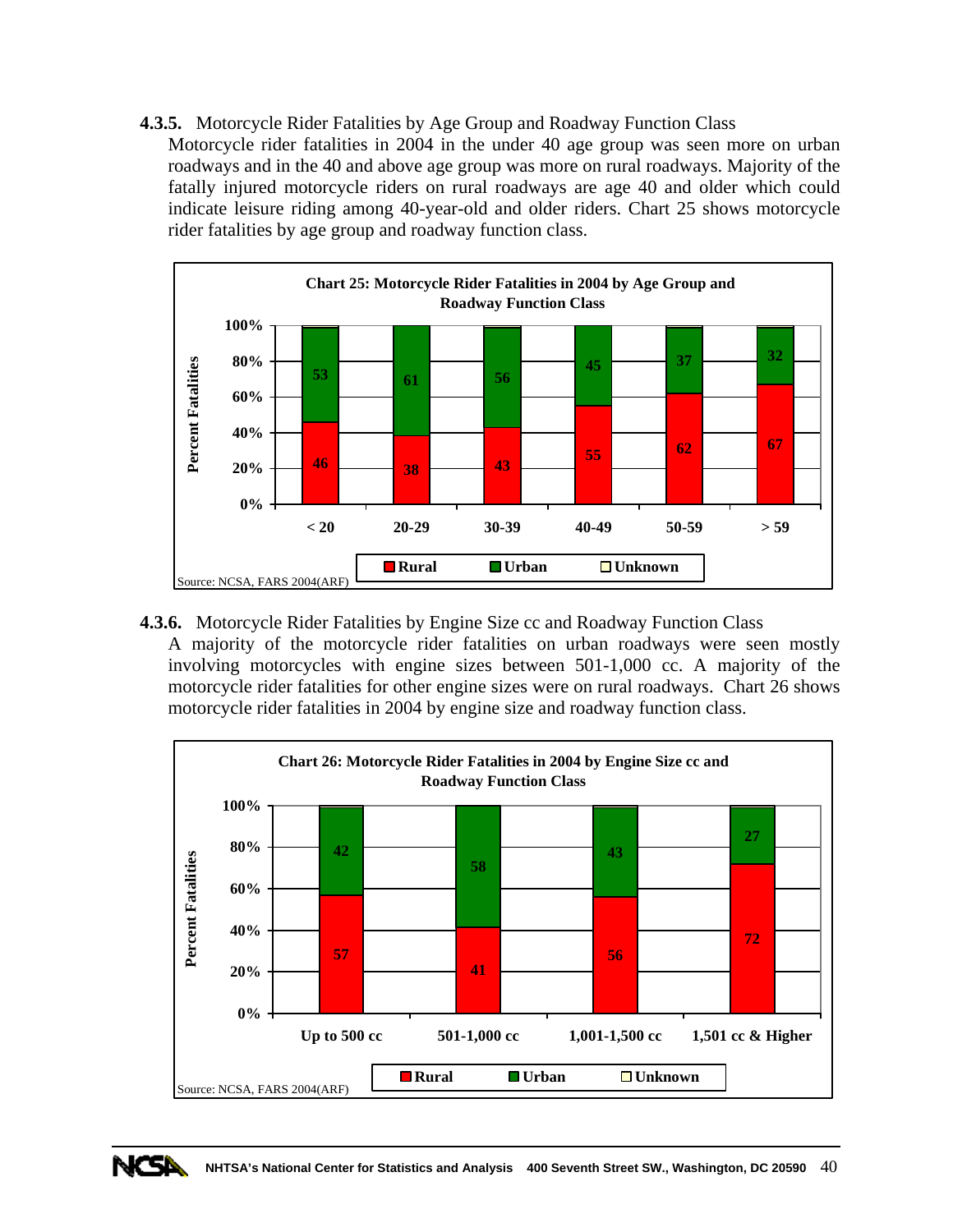## **4.3.7.** Motorcycle Rider Fatalities by Age Group and Crash Type

In 2004, nearly two-thirds of the motorcycle rider fatalities in the under 20 age group were in multivehicle crashes. Among the motorcycle rider fatalities in single vehicle crashes a higher percentage were in the over 59 age group. Chart 27 shows motorcycle rider fatalities in 2004 by age group and crash type.



**4.3.8.** Motorcycle Rider Fatalities by Engine Size cc and Crash Type

Among all the engine size groups in 2004, motorcycle rider fatalities involving 1,501 cc and higher engine sizes were higher in multivehicle crashes. The proportion of multivehicle to single-vehicle fatalities for all engine sizes is similar to the overall trend. Chart 28 shows motorcycle rider fatalities by engine size and crash type.



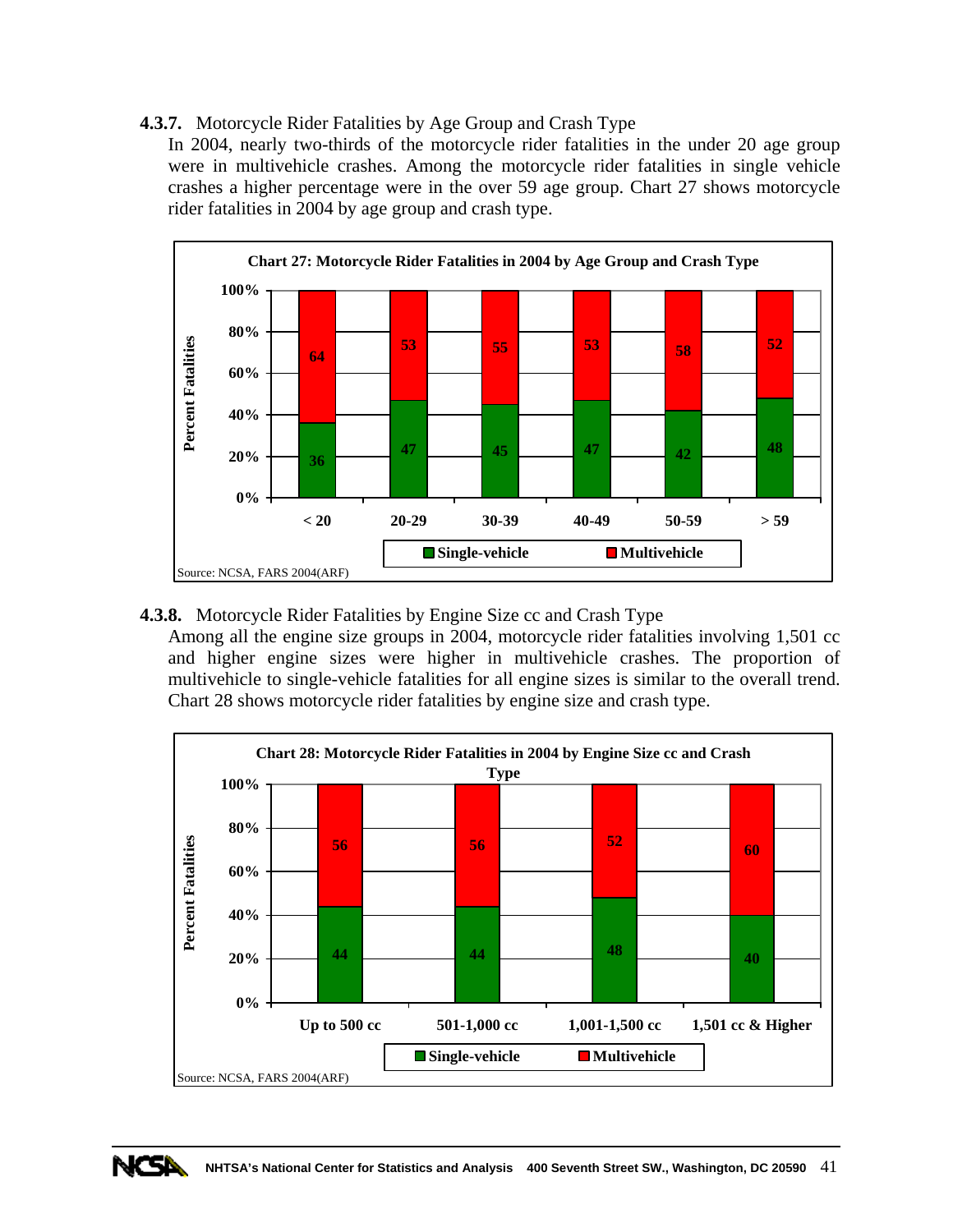**4.3.9.** Fatally Injured Motorcycle Riders by Age Group and Helmet Use

Among all age groups, helmet use among fatally injured motorcycle riders in 2004 was higher in the under 30 and over 59 age groups and lower for 30-59 age group. Chart 29 shows fatally injured motorcycle riders by age group and helmet use.



**4.3.10.** Fatally Injured Motorcycle Riders by Engine Size cc and Helmet Use

Among fatally injured motorcycle riders in 2004, helmet use was highest for the 501- 1,000 cc engine size group. Helmet use was about two-thirds among the 501-1,000 cc engine size motorcycle riders compared to nearly 50 percent among riders in the other engine sizes. Chart 30 shows fatally injured motorcycle riders in 2004 by engine size and helmet use.



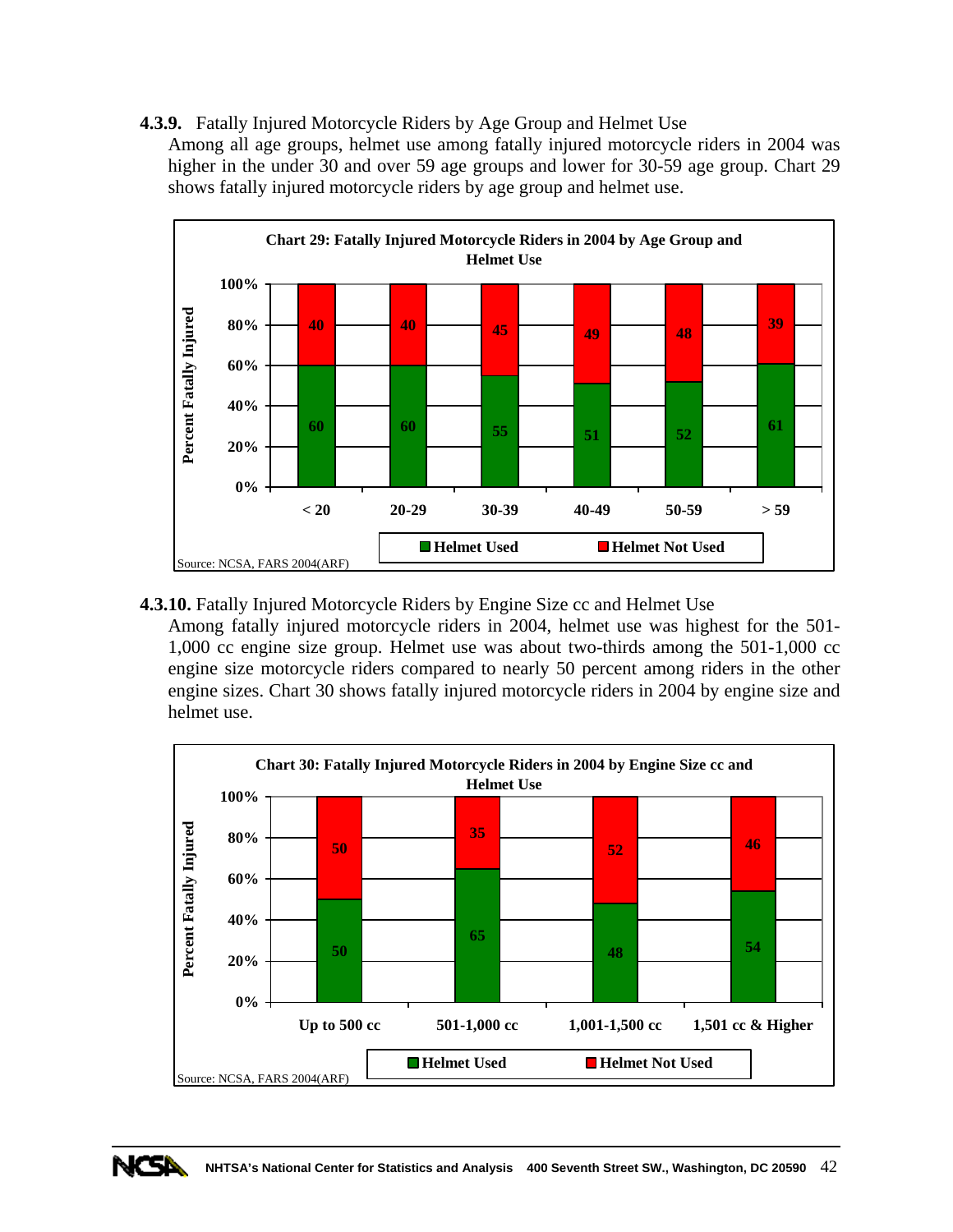# **4.3.11.** Motorcycle Rider Fatalities by Age Group and Speeding

Among the motorcycle riders who were fatally injured in 2004 in crashes when speeding was a contributing factor, higher percentages were in the under 40 age group. The highest percentage of speeding-related motorcycle rider fatalities was in the age group of 20-29 followed by the under 20 age group. Chart 31 shows motorcycle rider fatalities by age group and speeding.



**4.3.12.** Motorcycle Rider Fatalities by Engine Size cc and Speeding

In 2004, a higher percentage of speeding-related motorcycle rider fatalities were seen involving 501-1,000 cc engine size motorcycles. Speeding was less among motorcycle rider fatalities involving 1,001-1,500 cc engine sizes. Chart 32 shows motorcycle rider fatalities by engine size and speeding.



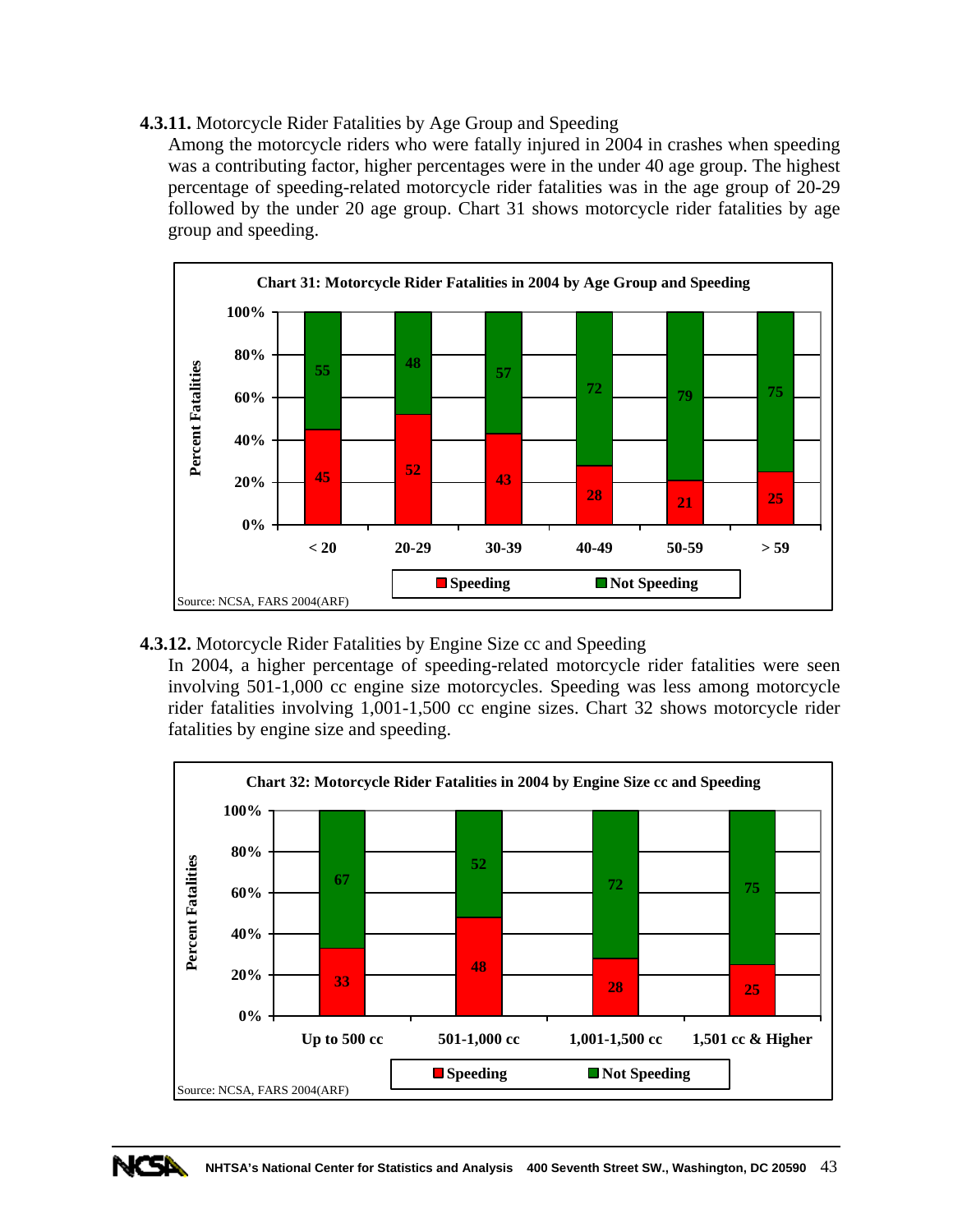**4.3.13.** Motorcycle Operator Fatalities by Age Group and License Status

Among motorcycle operators fatally injured in crashes in 2004 a higher percentage of improperly licensed operators were in the under 20 age group. The percentage of properly licensed drivers was higher in all other age groups with the highest being in the above 50 age group category. The proportion of properly licensed operators increases with the increase in age group of the operator. Chart 33 shows motorcycle operator fatalities by age group and license status.



**4.3.14.** Motorcycle Operator Fatalities by Engine Size cc and License Status

Among motorcycle operators fatally injured in crashes in 2004 a higher proportion of improperly licensed operators were in the 500 cc and below engine category. Increases in properly licensed motorcycle operators were seen with the increase in motorcycle engine size. Chart 34 shows motorcycle operator fatalities in 2004 by engine size cc and motorcycle operator license status.



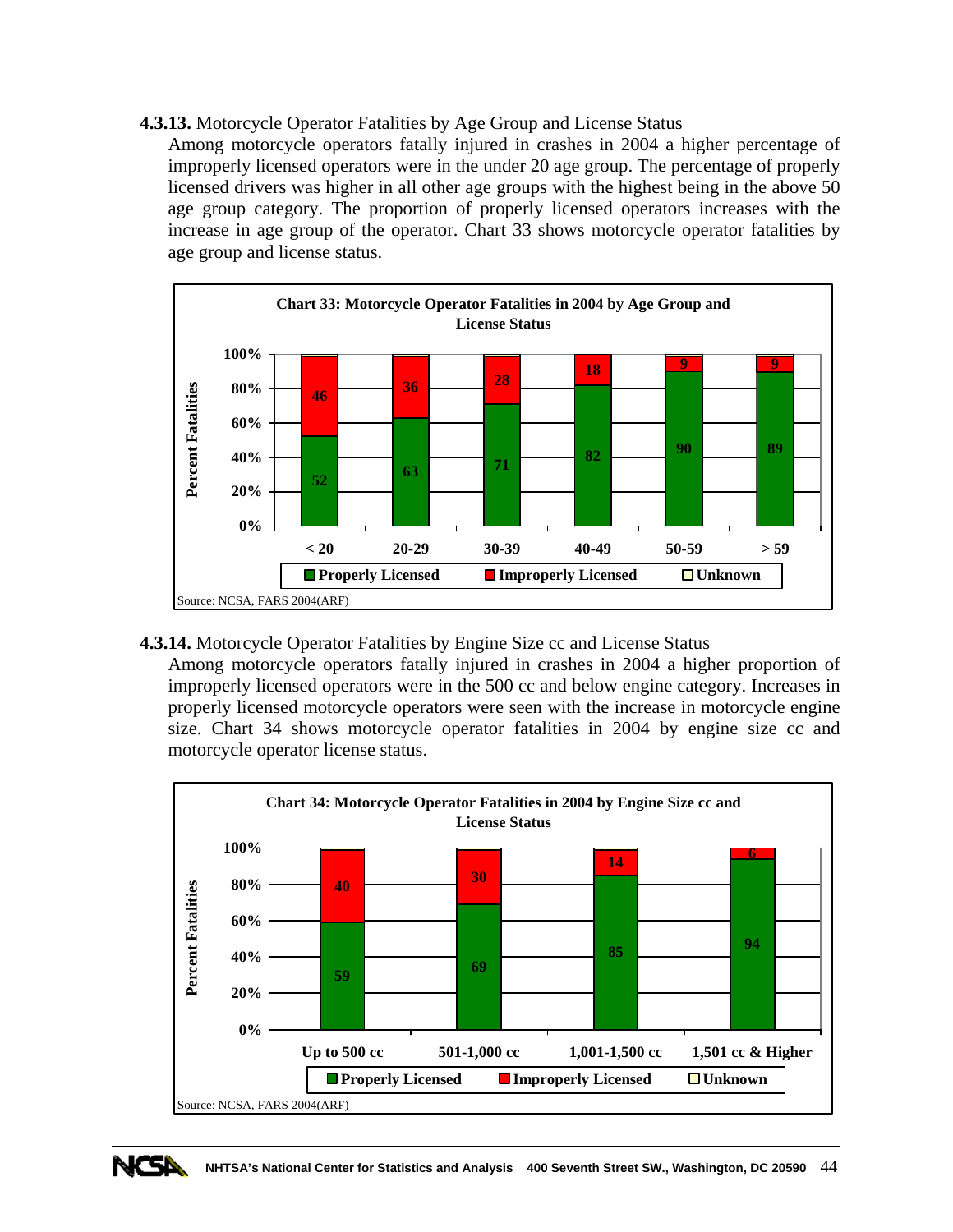# **5. FINDINGS**

The findings in this report are divided in two categories: 1) findings based on trends in the past ten years in motorcycle rider fatalities from FARS, motorcycle sales data from MIC, population data from the U.S. Census Bureau, and VMT and registration data from FHWA, and 2) findings based on common crash characteristics in motorcycle rider fatalities from FARS 2004 data. If the patterns seen in the analyses continue as seen from the combination of data sources, there is the likelihood that the increase in motorcycle rider fatalities will continue in the future years also.

# **5.1 Exposure**

Motorcycle registration data from the Federal Highway Administration (FHWA) show a greater number of registered motorcycles. Data from the Motorcycle Industry Council (MIC) show increasing sales in the number of new On-highway motorcycles. According to MIC, the majority of new motorcycles sold are with large engine sizes. MIC data also show an increase in motorcycle ownership in the 40 and above age group. Data from the U.S. Census Bureau show, among all ages, greater increases in the U.S. resident population in the 40 and above age group.

# **5.2 Trends**

- FARS data show increases in motorcycle rider fatalities in the age group of 40 and above in the last 10 years. Among all the age groups, the 20-29 age group had the largest number of motorcycle rider fatalities. Motorcycle rider fatalities in the 40-49 age group are fast approaching the number of fatalities in the 20-29 age group.
- The mean age of motorcycle riders killed and the mean engine size of motorcycles involved in fatal crashes are increasing. The mean age of motorcycle riders killed has increased to 38, an increase of nearly 6 years, indicating more involvement of older riders (in the 40 and above age group). The mean engine size of motorcycles involved in crashes has increased indicating a greater number of motorcycles with larger engine sizes being driven.
- FARS data show a greater number of motorcycle rider fatalities involving a motorcycle with a larger engine size. Most of the increases in motorcycle rider fatalities were seen in the 1,001-1,500 cc engine size, once again indicating more motorcycles with larger engine sizes being driven.
- Although the number of motorcycle rider fatalities in single and multivehicle crashes has increased over the ten-year period, the proportion of motorcycle rider fatalities in single-vehicle to multivehicle crashes does not indicate any significant variation.
- The percentage of properly licensed motorcycle operator fatalities in fatal crashes has increased during the past ten years, yet about one-fourth of fatally injured motorcycle operators, are still improperly licensed.

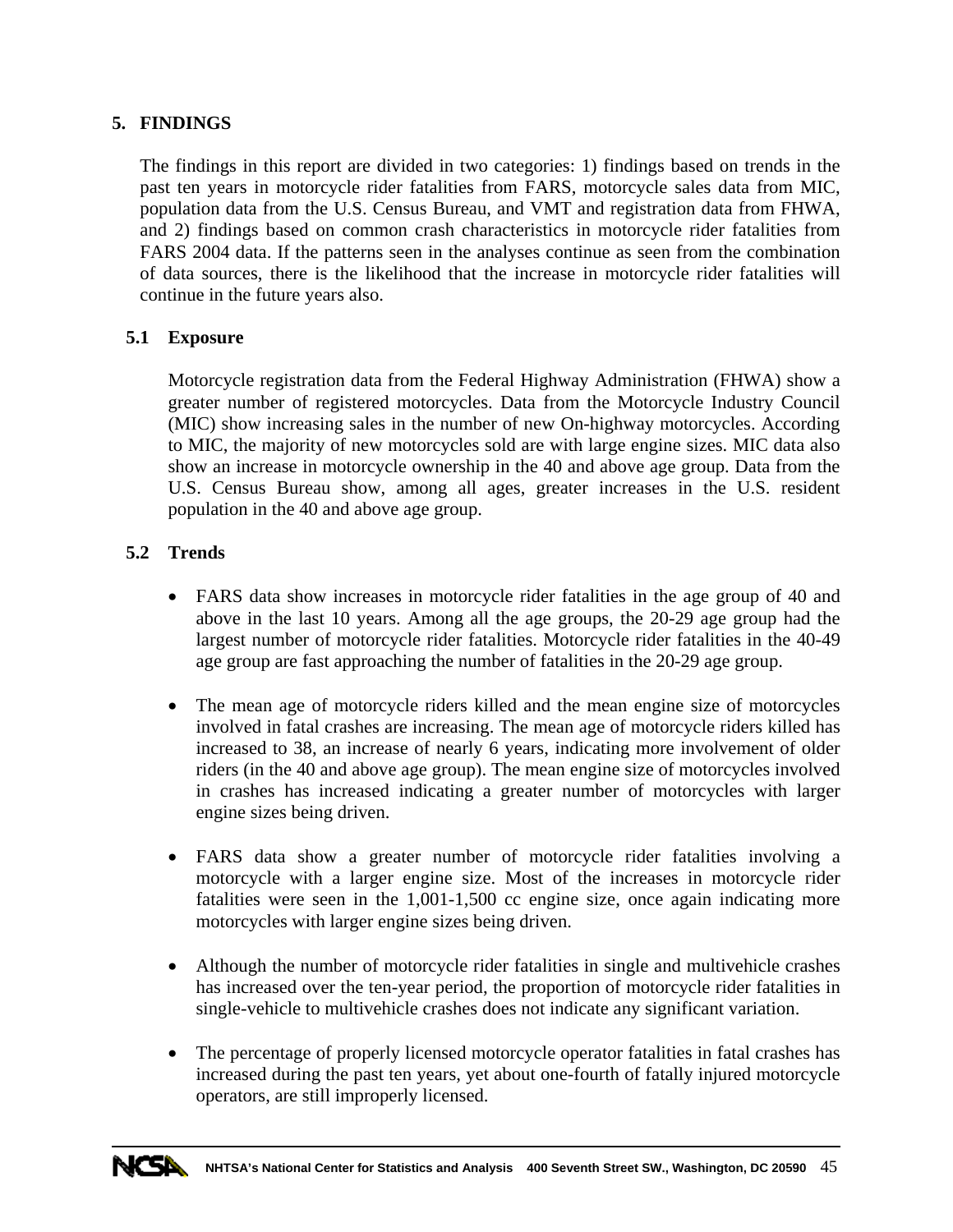- Helmet use among fatally injured motorcycle riders in crashes has remained the same, at just above 50 percent. In 2004, about two-thirds (66%) of the fatally injured motorcycle riders in States without universal helmet laws were not wearing helmets compared to 15 percent in States with universal helmet laws.
- The percentage of motorcycle rider fatalities during weekdays and weekends has remained almost the same in the past ten years. However, motorcycle rider fatalities during weekends are twice the fatalities during weekdays which might indicate more recreational use of motorcycles during weekends.
- Though motorcycle rider fatalities have increased steadily in both rural and urban areas during the last ten years, the proportion of motorcycle rider fatalities in both areas has remained almost the same.
- Analysis of data show that 70 percent of all fatalities occur on undivided roadways. The percentage of motorcycle rider fatalities occurring on different roadway types has remained the same in the past ten years.
- The percentage of speeding related motorcycle rider fatalities has declined in the past ten years but speeding still continues to be a contributing factor in about a third of the motorcycle rider fatalities.
- As a trend alcohol involvement among motorcycle operators has been declining over the last ten years, but still a majority of the motorcycle operators killed are intoxicated with a blood alcohol concentration (BAC) of .08 g/dL or higher. Motorcycle operators with high BAC continue to be a major problem.

# **5.3 Common Crash Characteristics**

Two significant findings from the analysis were the increases in motorcycle rider fatalities among older (40 and over) age groups and larger (1,001-1,500 cc) engine sizes. The findings below based on crash characteristics are based on these two variables.

# **5.3.1.** Age Group

- Nearly three-fourths (72 percent) of the motorcycle rider fatalities in the 40 and over age group were on larger engine size motorcycles.
- Alcohol involvement among motorcycle operators was highest among operators in the age group of 40-49 compared to all age groups.
- Speeding is one of the major contributing factors in motorcycle crashes, especially among motorcycle riders under the age of 30.

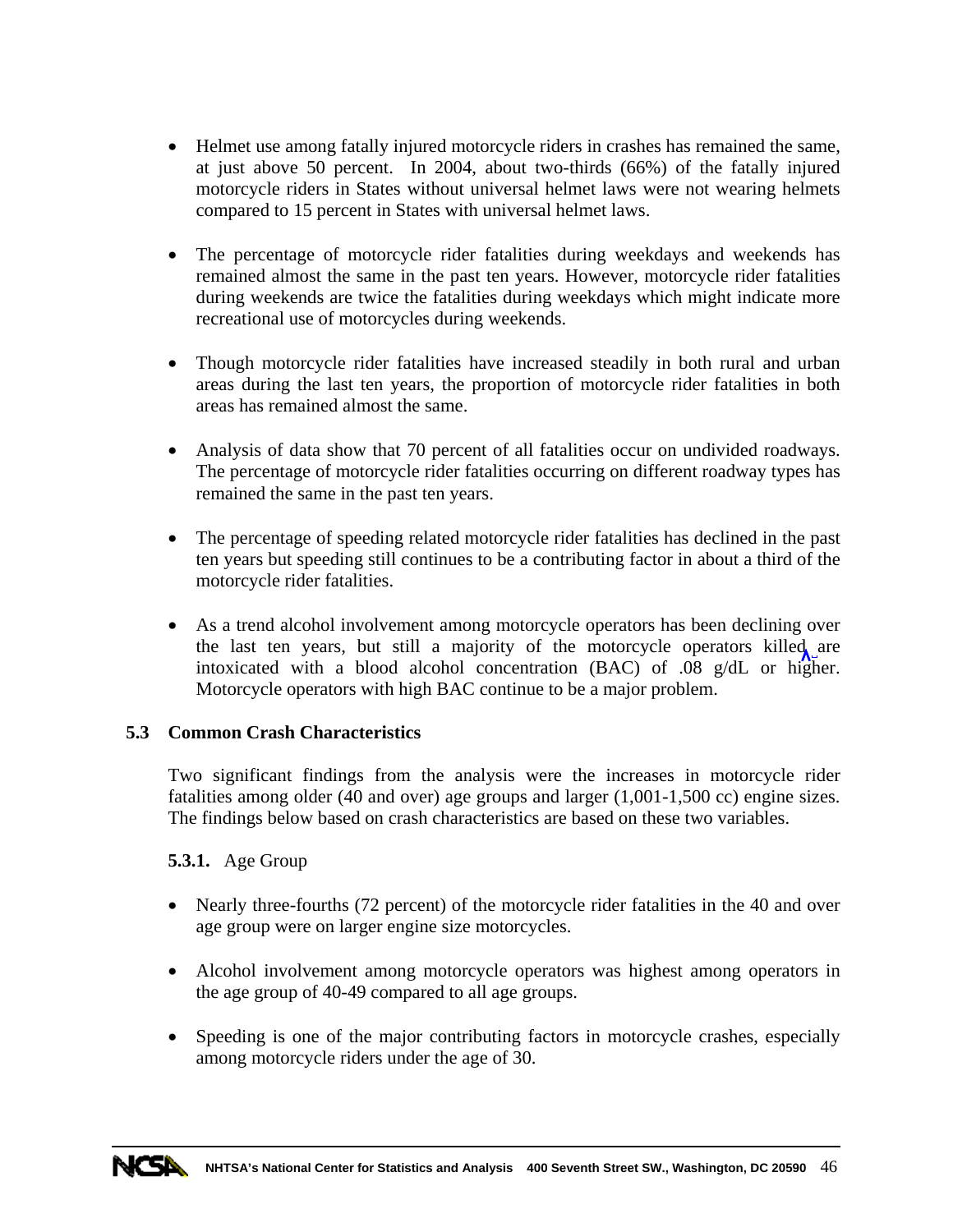- A greater number of motorcycle rider fatalities in the 40 and above ages were seen on rural roadways.
- Among motorcycle operators of all ages, the percentage of properly licensed operators increased with increase in operator age.
- Helmet use among fatally injured motorcycle riders was just above 50 percent among those aged 30-59, compared to 60 percent in the other age groups.
- Motorcycle rider fatalities in the above 30 age groups during weekends were more than twice as high as during weekdays.

## **5.3.2.** Engine Size

- Alcohol involvement among motorcycle operators was highest among operators riding 1,001-1,500 cc engine size motorcycles.
- Speeding related motorcycle rider fatalities was higher in 501-1,000 cc engine size motorcycles.
- A greater number of motorcycle rider fatalities involving 1,001-1,500 cc engine size motorcycles were seen on rural roadways.
- An increase in the percentage of properly licensed motorcycle operators was seen with the increase in motorcycle engine size.
- Helmet use among fatally injured motorcycle riders was higher for motorcycle riders on the 501-1,000 cc engine size compared to other engine sizes.
- Motorcycle rider fatalities were higher during weekends in the 1,001-1,500 cc engine size motorcycles.

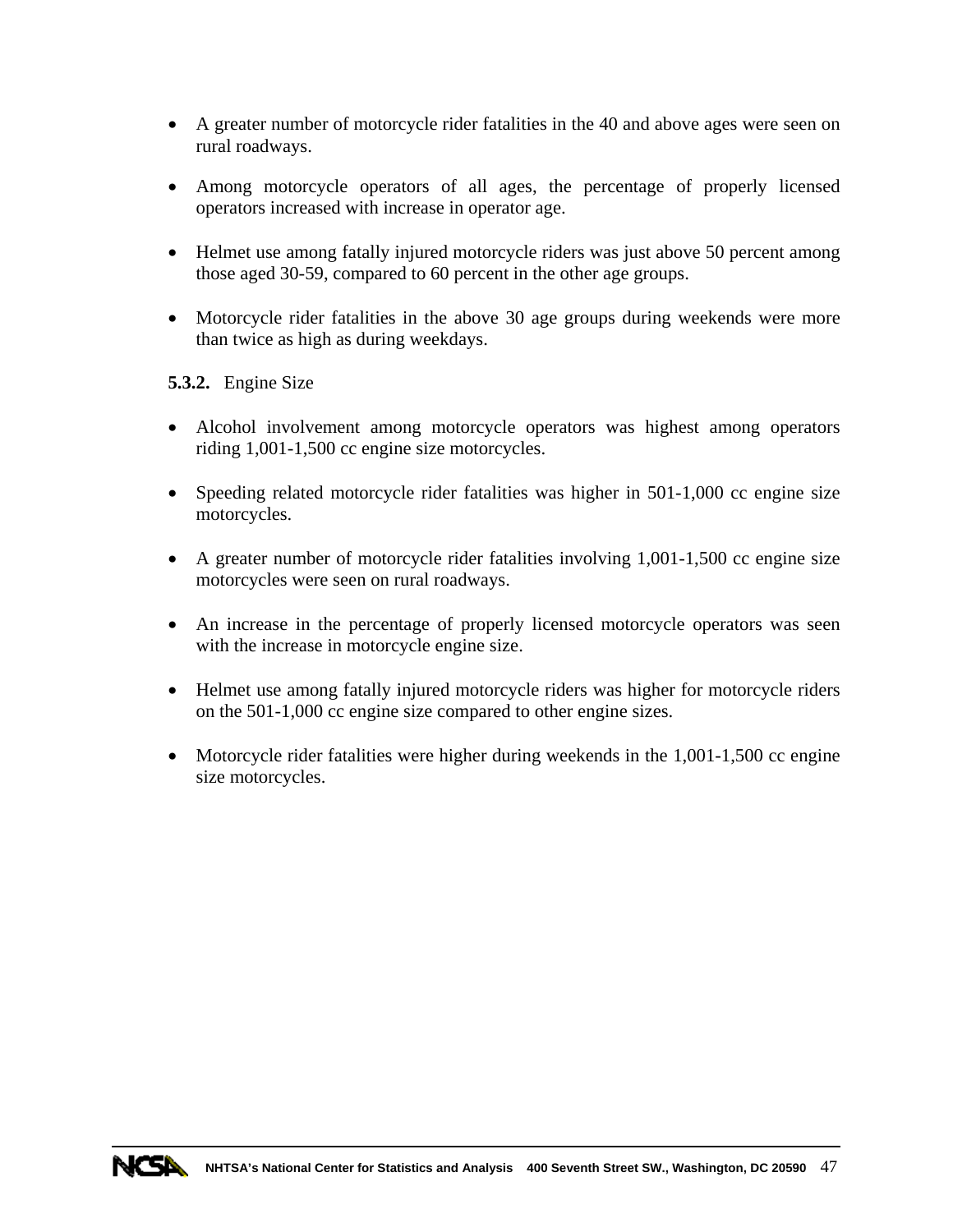# **6. APPENDIX A: Additional Data**

The following sections provide additional data that were used in the analysis but not shown in the previous sections.

| Table 26: Motorcycle Operator Fatalities in 2004 by Age Group and<br><b>Alcohol Level</b> |               |               |                    |                |                |               |           |               |              |  |  |  |  |
|-------------------------------------------------------------------------------------------|---------------|---------------|--------------------|----------------|----------------|---------------|-----------|---------------|--------------|--|--|--|--|
| Age<br><b>Group</b>                                                                       | <b>BAC.00</b> |               | <b>BAC</b> .01-.07 |                | <b>BAC.08+</b> |               | $BAC.01+$ |               | <b>Total</b> |  |  |  |  |
|                                                                                           | No.           | $\frac{0}{0}$ | No.                | $\frac{0}{0}$  | No.            | $\frac{0}{0}$ | No.       | $\frac{0}{0}$ |              |  |  |  |  |
| < 20                                                                                      | 194           | 89            | 5                  | $\overline{2}$ | 19             | 9             | 24        | 11            | 218          |  |  |  |  |
| 20-29                                                                                     | 675           | 69            | 68                 | 7              | 232            | 24            | 299       | 31            | 974          |  |  |  |  |
| 30-39                                                                                     | 475           | 58            | 58                 | 7              | 278            | 34            | 337       | 42            | 812          |  |  |  |  |
| 40-49                                                                                     | 502           | 57            | 59                 | 7              | 314            | 36            | 373       | 43            | 875          |  |  |  |  |
| 50-59                                                                                     | 423           | 70            | 36                 | 6              | 142            | 24            | 178       | 30            | 601          |  |  |  |  |
| $59+$                                                                                     | 159           | 75            | 14                 | 7              | 38             | 18            | 53        | 25            | 212          |  |  |  |  |
| Unknown                                                                                   |               | 50            | 0                  | $\Omega$       |                | 50            |           | 50            |              |  |  |  |  |
| Total                                                                                     | 2,429         | 66            | 239                | 6              | 1,025          | 28            | 1,264     | 34            | 3,693        |  |  |  |  |
| Source: NCSA, FARS 2004 (ARF)                                                             |               |               |                    |                |                |               |           |               |              |  |  |  |  |

| Table 27: Motorcycle Operator Fatalities in 2004 by Engine Size and<br><b>Alcohol Level</b> |                                                                |               |                   |                |                |               |                |               |              |  |  |  |  |
|---------------------------------------------------------------------------------------------|----------------------------------------------------------------|---------------|-------------------|----------------|----------------|---------------|----------------|---------------|--------------|--|--|--|--|
| <b>Engine Size</b>                                                                          | <b>BAC.00</b>                                                  |               | <b>BAC.01-.07</b> |                | <b>BAC.08+</b> |               | <b>BAC.01+</b> |               | <b>Total</b> |  |  |  |  |
|                                                                                             | No.                                                            | $\frac{0}{0}$ | No.               | $\frac{0}{0}$  | No.            | $\frac{0}{0}$ | No.            | $\frac{6}{9}$ |              |  |  |  |  |
| Up to $500 \text{ cc}$                                                                      | 146                                                            | 69            | 7                 | 3              | 59             | 28            | 66             | 31            | 212          |  |  |  |  |
| 501-1,000 cc                                                                                | 1,095                                                          | 71            | 97                | 6              | 348            | 23            | 445            | 29            | 1,540        |  |  |  |  |
| $1,001-1,500$ cc                                                                            | 816                                                            | 59            | 93                | 7              | 468            | 34            | 561            | 41            | 1,377        |  |  |  |  |
| 1,501 cc $&$                                                                                |                                                                |               |                   |                |                |               |                |               |              |  |  |  |  |
| Higher                                                                                      | 76                                                             | 70            | $\overline{4}$    | $\overline{4}$ | 28             | 26            | 32             | 30            | 108          |  |  |  |  |
| Unknown                                                                                     | 297                                                            | 65            | 37                | 8              | 122            | 27            | 159            | 35            | 456          |  |  |  |  |
| Total                                                                                       | 28<br>239<br>1,264<br>34<br>3,693<br>2,429<br>66<br>1,025<br>6 |               |                   |                |                |               |                |               |              |  |  |  |  |
| Source: NCSA, FARS 2004 (ARF)                                                               |                                                                |               |                   |                |                |               |                |               |              |  |  |  |  |

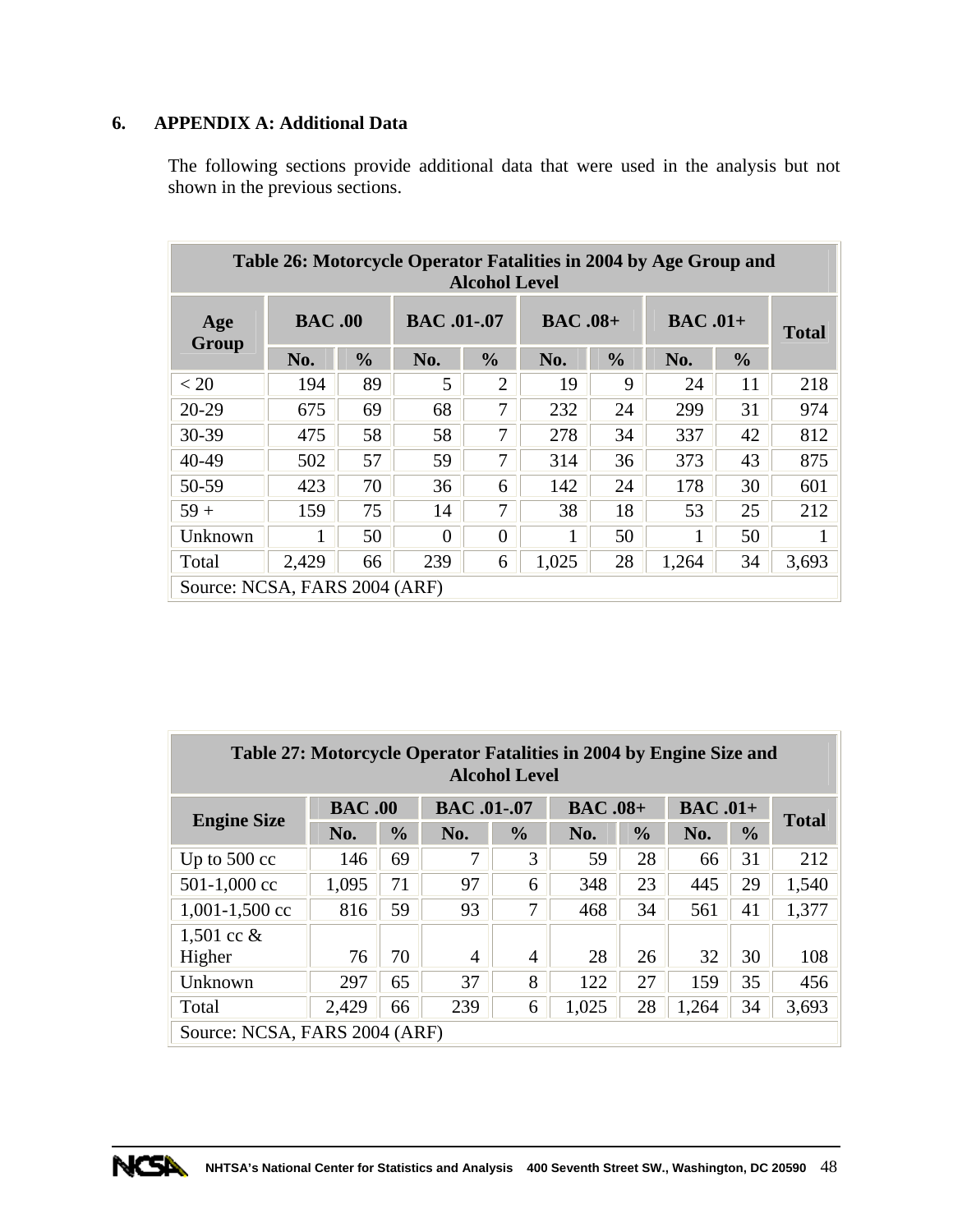| Table 28: Motorcycle Rider Fatalities in 2004 by Age Group and<br>Day of Week |                               |               |         |               |                |               |              |  |  |  |  |  |
|-------------------------------------------------------------------------------|-------------------------------|---------------|---------|---------------|----------------|---------------|--------------|--|--|--|--|--|
|                                                                               | Day of Week                   |               |         |               |                |               |              |  |  |  |  |  |
| <b>Age Group</b>                                                              | Weekday                       |               | Weekend |               | <b>Unknown</b> |               | <b>Total</b> |  |  |  |  |  |
|                                                                               | No.                           | $\frac{0}{0}$ | No.     | $\frac{0}{0}$ | No.            | $\frac{0}{0}$ |              |  |  |  |  |  |
| < 20                                                                          | 138                           | 55            | 112     | 45            | $\theta$       | 0             | 250          |  |  |  |  |  |
| $20-29$                                                                       | 539                           | 52            | 496     | 48            | 6              | 1             | 1,041        |  |  |  |  |  |
| 30-39                                                                         | 373                           | 43            | 495     | 57            | 1              | 0             | 869          |  |  |  |  |  |
| 40-49                                                                         | 432                           | 44            | 537     | 55            | $\overline{2}$ | $\theta$      | 971          |  |  |  |  |  |
| 50-59                                                                         | 295                           | 46            | 351     | 54            | $\theta$       | $\theta$      | 646          |  |  |  |  |  |
| > 59                                                                          | 114                           | 50            | 115     | 50            | 1              | 0             | 230          |  |  |  |  |  |
| Unknown                                                                       | 0                             | 0             |         | 100           | $\theta$       | 0             |              |  |  |  |  |  |
| 47<br>10<br>1,891<br>$\overline{0}$<br>4,008<br>2,107<br>53<br>Total          |                               |               |         |               |                |               |              |  |  |  |  |  |
|                                                                               | Source: NCSA, FARS 2004 (ARF) |               |         |               |                |               |              |  |  |  |  |  |

| Table 29: Motorcycle Rider Fatalities in 2004 by Engine Size and<br>Day of Week |         |               |         |               |                |                |              |  |  |  |  |
|---------------------------------------------------------------------------------|---------|---------------|---------|---------------|----------------|----------------|--------------|--|--|--|--|
|                                                                                 |         |               |         |               |                |                |              |  |  |  |  |
| <b>Engine Size</b>                                                              | Weekday |               | Weekend |               | <b>Unknown</b> |                | <b>Total</b> |  |  |  |  |
|                                                                                 | #       | $\frac{0}{0}$ | #       | $\frac{0}{0}$ |                |                |              |  |  |  |  |
| Up to $500 \text{ cc}$                                                          | 133     | 60            | 85      | 38            | 3              |                | 221          |  |  |  |  |
| 501-1,000 cc                                                                    | 800     | 49            | 827     | 51            | 4              | $\theta$       | 1,631        |  |  |  |  |
| $1,001-1,500$ cc                                                                | 639     | 41            | 902     | 58            |                | $\overline{0}$ | 1,542        |  |  |  |  |
| 1,501 cc $&$ Higher                                                             | 60      | 48            | 64      | 52            | $\theta$       | $\overline{0}$ | 124          |  |  |  |  |
| Unknown                                                                         | 259     | 53            | 229     | 47            | $\overline{2}$ | $\theta$       | 490          |  |  |  |  |
| 1,891<br>47<br>53<br>10<br>$\overline{0}$<br>4,008<br>2,107<br>Total            |         |               |         |               |                |                |              |  |  |  |  |
| Source: NCSA, FARS 2004 (ARF)                                                   |         |               |         |               |                |                |              |  |  |  |  |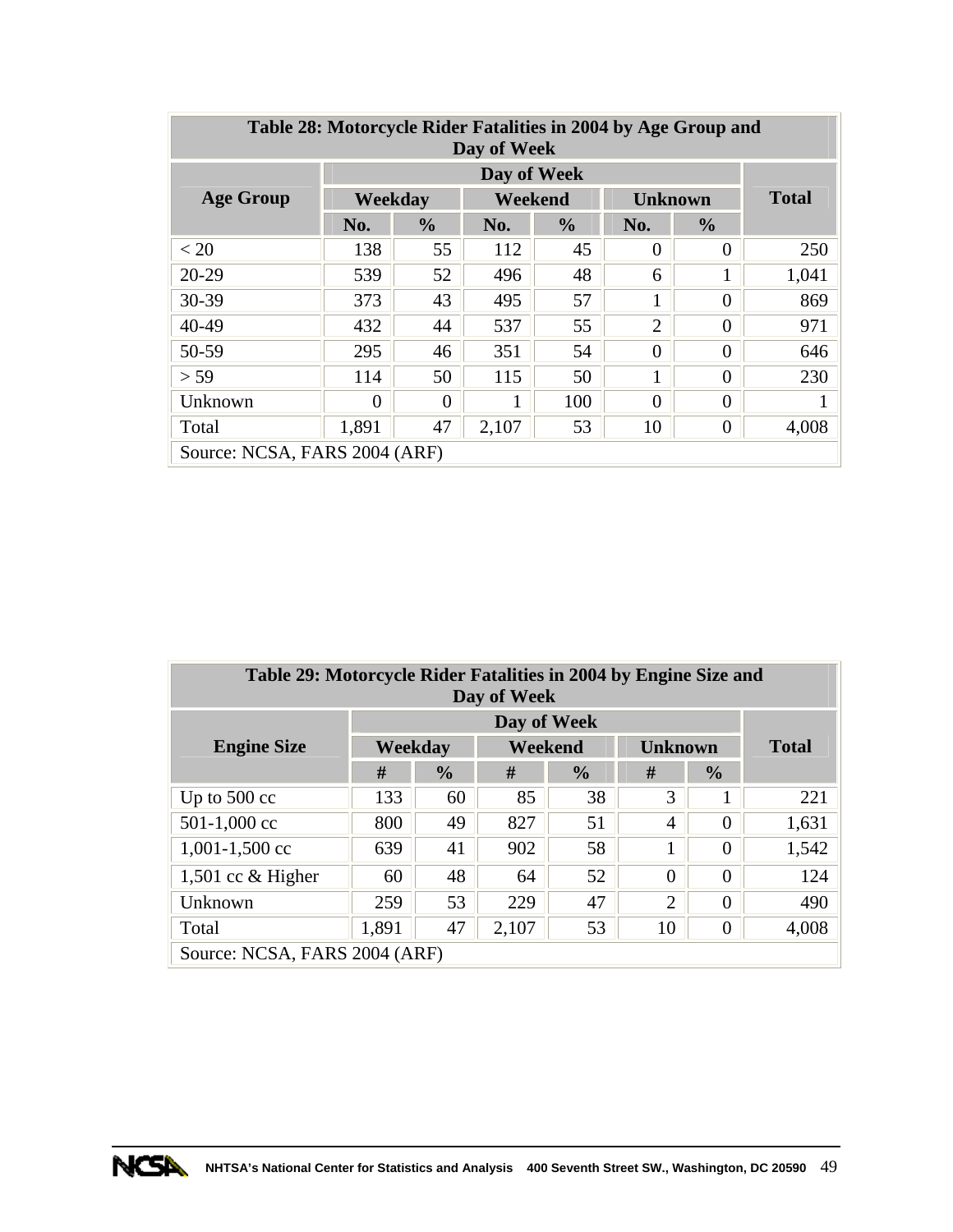| Table 30: Motorcycle Rider Fatalities by Age Group and Land Use in 2004 |                 |               |              |               |                |               |              |  |  |  |  |  |
|-------------------------------------------------------------------------|-----------------|---------------|--------------|---------------|----------------|---------------|--------------|--|--|--|--|--|
|                                                                         | <b>Land Use</b> |               |              |               |                |               |              |  |  |  |  |  |
| <b>Age Group</b>                                                        | <b>Rural</b>    |               | <b>Urban</b> |               | <b>Unknown</b> |               | <b>Total</b> |  |  |  |  |  |
|                                                                         | No.             | $\frac{0}{0}$ | No.          | $\frac{0}{0}$ | No.            | $\frac{0}{0}$ |              |  |  |  |  |  |
| < 20                                                                    | 116             | 46            | 132          | 53            | $\overline{2}$ |               | 250          |  |  |  |  |  |
| $20 - 29$                                                               | 398             | 38            | 640          | 61            | 3              | $\theta$      | 1,041        |  |  |  |  |  |
| $30 - 39$                                                               | 376             | 43            | 485          | 56            | 8              | 1             | 869          |  |  |  |  |  |
| 40-49                                                                   | 535             | 55            | 433          | 45            | 3              | $\theta$      | 971          |  |  |  |  |  |
| 50-59                                                                   | 403             | 62            | 239          | 37            | 4              | 1             | 646          |  |  |  |  |  |
| $59+$                                                                   | 154             | 67            | 74           | 32            | $\overline{2}$ | 1             | 230          |  |  |  |  |  |
| Unknown                                                                 | $\Omega$        | $\Omega$      | 1            | 100           | $\Omega$       | $\theta$      |              |  |  |  |  |  |
| 49<br>4,008<br>1,982<br>2,004<br>22<br>Total<br>50<br>1                 |                 |               |              |               |                |               |              |  |  |  |  |  |
| Source: NCSA, FARS 2004 (ARF)                                           |                 |               |              |               |                |               |              |  |  |  |  |  |

| Table 31: Motorcycle Rider Fatalities by Engine Size and Land Use in 2004 |       |               |       |               |                |               |              |  |  |  |  |
|---------------------------------------------------------------------------|-------|---------------|-------|---------------|----------------|---------------|--------------|--|--|--|--|
|                                                                           |       |               |       |               |                |               |              |  |  |  |  |
| <b>Engine Size</b>                                                        |       | <b>Rural</b>  |       | <b>Urban</b>  | <b>Unknown</b> |               | <b>Total</b> |  |  |  |  |
|                                                                           | No.   | $\frac{0}{0}$ | No.   | $\frac{0}{0}$ | No.            | $\frac{0}{0}$ |              |  |  |  |  |
| Up to $500 \text{ cc}$                                                    | 126   | 57            | 93    | 42            | $\overline{2}$ |               | 221          |  |  |  |  |
| $501-1,000$ cc                                                            | 671   | 41            | 952   | 58            | 8              | $\theta$      | 1,631        |  |  |  |  |
| $1,001-1,500$ cc                                                          | 867   | 56            | 665   | 43            | 10             | -             | 1,542        |  |  |  |  |
| 1,501 cc $&$ Higher                                                       | 89    | 72            | 34    | 27            |                |               | 124          |  |  |  |  |
| Unknown                                                                   | 229   | 47            | 260   | 53            |                | 0             | 490          |  |  |  |  |
| Total                                                                     | 1,982 | 49            | 2,004 | 50            | 22             |               | 4,008        |  |  |  |  |
| Source: NCSA, FARS 2004 (ARF)                                             |       |               |       |               |                |               |              |  |  |  |  |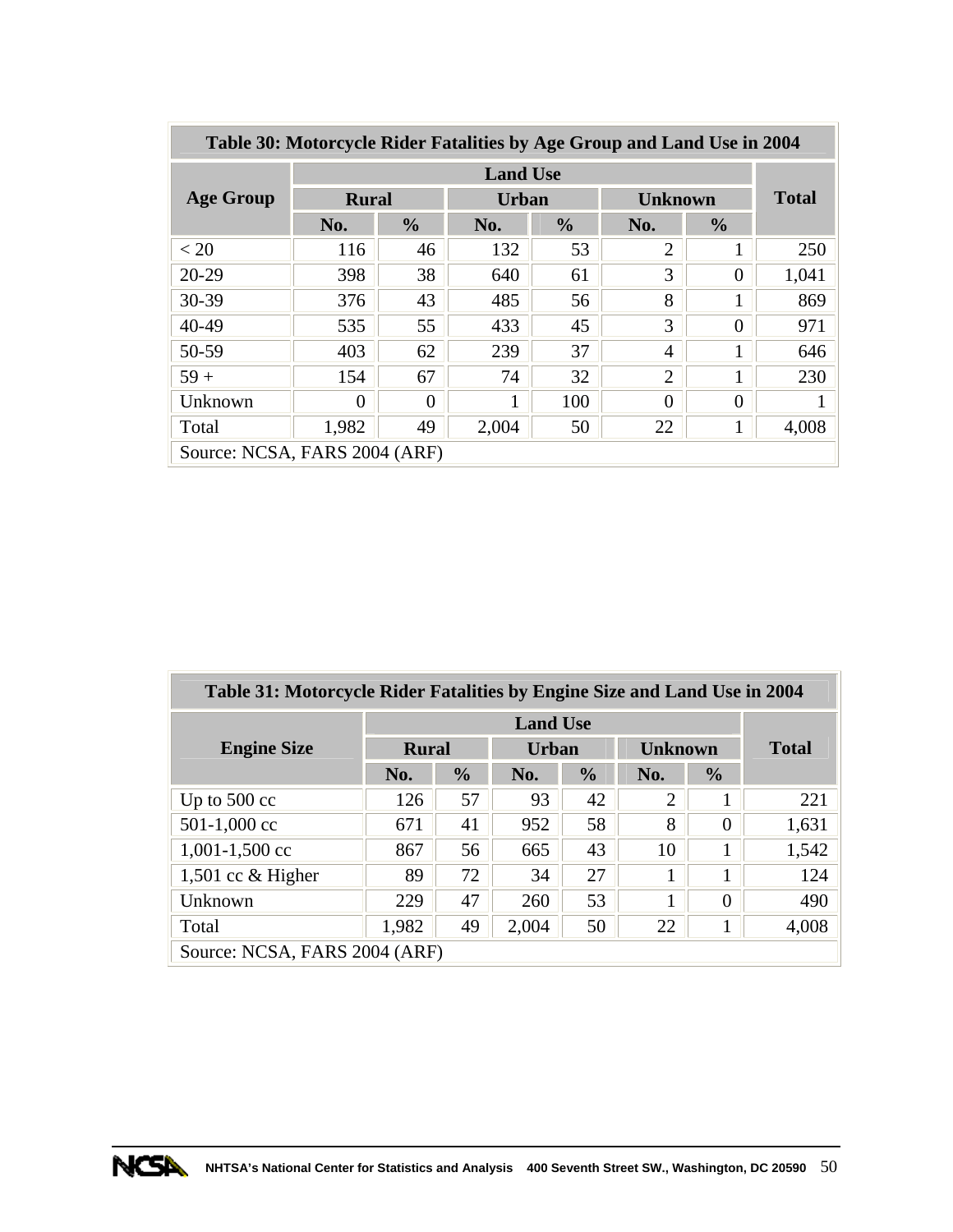| Table 32: Motorcycle Rider Fatalities in 2004 by Age Group and Crash Type |                |                   |                     |               |       |               |  |  |  |  |  |
|---------------------------------------------------------------------------|----------------|-------------------|---------------------|---------------|-------|---------------|--|--|--|--|--|
|                                                                           |                | <b>Crash Type</b> |                     | <b>Total</b>  |       |               |  |  |  |  |  |
| <b>Age Group</b>                                                          | Single-vehicle |                   | <b>Multivehicle</b> |               |       |               |  |  |  |  |  |
|                                                                           | No.            | $\frac{0}{0}$     | No.                 | $\frac{0}{0}$ | No.   | $\frac{0}{0}$ |  |  |  |  |  |
| < 20                                                                      | 89             | 36                | 161                 | 64            | 250   | 100           |  |  |  |  |  |
| $20-29$                                                                   | 486            | 47                | 555                 | 53            | 1,041 | 100           |  |  |  |  |  |
| $30 - 39$                                                                 | 395            | 45                | 474                 | 55            | 869   | 100           |  |  |  |  |  |
| $40 - 49$                                                                 | 459            | 47                | 512                 | 53            | 971   | 100           |  |  |  |  |  |
| 50-59                                                                     | 269            | 42                | 377                 | 58            | 646   | 100           |  |  |  |  |  |
| $59 +$                                                                    | 110            | 48                | 120                 | 52            | 230   | 100           |  |  |  |  |  |
| Unknown                                                                   |                | $\Omega$          |                     | 100           |       | 100           |  |  |  |  |  |
| Total                                                                     | 1,808          | 45                | 2,200               | 55            | 4,008 | 100           |  |  |  |  |  |
| Source: NCSA, FARS 2004 (ARF)                                             |                |                   |                     |               |       |               |  |  |  |  |  |

| Table 33: Motorcycle Rider Fatalities in 2004 by Engine Size and Crash Type |                |                   |                     |               |       |               |  |  |  |  |  |
|-----------------------------------------------------------------------------|----------------|-------------------|---------------------|---------------|-------|---------------|--|--|--|--|--|
|                                                                             |                | <b>Crash Type</b> | <b>Total</b>        |               |       |               |  |  |  |  |  |
| <b>Engine Size</b>                                                          | Single-vehicle |                   | <b>Multivehicle</b> |               |       |               |  |  |  |  |  |
|                                                                             | No.            | $\frac{6}{6}$     | No.                 | $\frac{0}{0}$ | No.   | $\frac{0}{0}$ |  |  |  |  |  |
| Up to $500 \text{ cc}$                                                      | 97             | 44                | 124                 | 56            | 221   | 100           |  |  |  |  |  |
| 501-1,000 cc                                                                | 711            | 44                | 920                 | 56            | 1,631 | 100           |  |  |  |  |  |
| $1,001-1,500$ cc                                                            | 739            | 48                | 803                 | 52            | 1,542 | 100           |  |  |  |  |  |
| 1,501 cc $&$ Higher                                                         | 49             | 40                | 75                  | 60            | 124   | 100           |  |  |  |  |  |
| Unknown                                                                     | 212            | 43                | 278                 | 57            | 490   | 100           |  |  |  |  |  |
| Total                                                                       | 1,808          | 45                | 2,200               | 55            | 4,008 | 100           |  |  |  |  |  |
| Source: NCSA, FARS 2004 (ARF)                                               |                |                   |                     |               |       |               |  |  |  |  |  |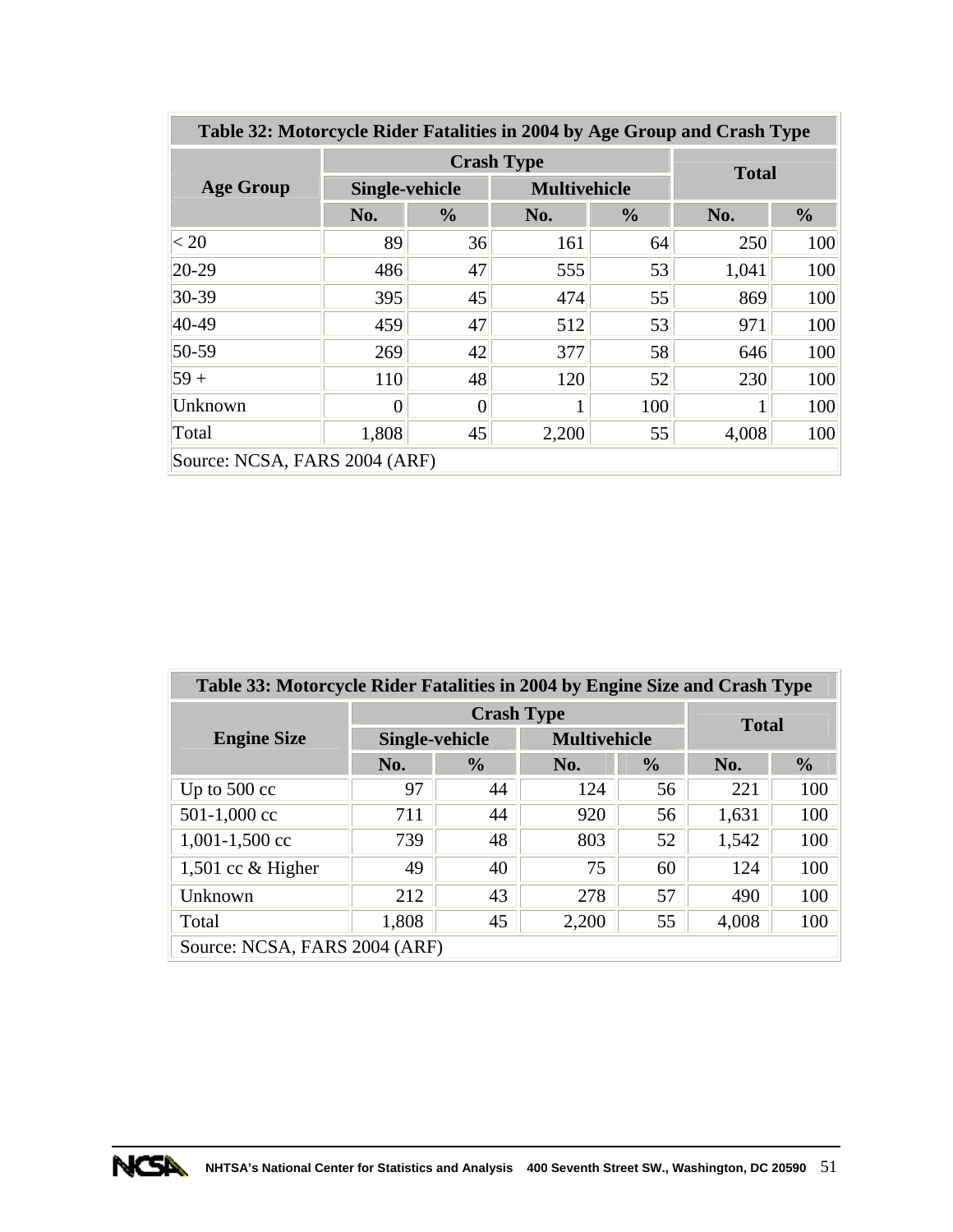| Table 34: Fatally Injured Motorcycle Riders in 2004 by Age Group and<br><b>Helmet Use</b> |                 |                   |             |                |       |               |  |  |  |  |  |  |
|-------------------------------------------------------------------------------------------|-----------------|-------------------|-------------|----------------|-------|---------------|--|--|--|--|--|--|
|                                                                                           |                 | <b>Helmet Use</b> |             |                |       | <b>Total</b>  |  |  |  |  |  |  |
| <b>Age Group</b>                                                                          | <b>Not Used</b> |                   | <b>Used</b> |                |       |               |  |  |  |  |  |  |
|                                                                                           | No.             | $\frac{0}{0}$     | No.         | $\frac{0}{0}$  | No.   | $\frac{0}{0}$ |  |  |  |  |  |  |
| < 20                                                                                      | 100             | 40                | 150         | 60             | 250   | 100           |  |  |  |  |  |  |
| $20-29$                                                                                   | 419             | 40                | 622         | 60             | 1,041 | 100           |  |  |  |  |  |  |
| $30 - 39$                                                                                 | 393             | 45                | 476         | 55             | 869   | 100           |  |  |  |  |  |  |
| 40-49                                                                                     | 479             | 49                | 492         | 51             | 971   | 100           |  |  |  |  |  |  |
| 50-59                                                                                     | 313             | 48                | 333         | 52             | 646   | 100           |  |  |  |  |  |  |
| > 59                                                                                      | 89              | 39                | 141         | 61             | 230   | 100           |  |  |  |  |  |  |
| Unknown                                                                                   | 1               | 100               | 0           | $\overline{0}$ |       | 100           |  |  |  |  |  |  |
| Total                                                                                     | 1,794           | 45                | 2,214       | 55             | 4,008 | 100           |  |  |  |  |  |  |
| Source: NCSA, FARS 2004 (ARF)                                                             |                 |                   |             |                |       |               |  |  |  |  |  |  |

| Table 35: Fatally Injured Motorcycle Riders in 2004 by Engine Size and<br><b>Helmet Use</b> |                 |                   |              |    |       |     |  |  |  |  |  |
|---------------------------------------------------------------------------------------------|-----------------|-------------------|--------------|----|-------|-----|--|--|--|--|--|
|                                                                                             |                 | <b>Helmet Use</b> | <b>Total</b> |    |       |     |  |  |  |  |  |
| <b>Engine Size</b>                                                                          | <b>Not Used</b> |                   | <b>Used</b>  |    |       |     |  |  |  |  |  |
| $\frac{0}{0}$<br>$\frac{6}{9}$<br>No.<br>No.<br>No.                                         |                 |                   |              |    |       |     |  |  |  |  |  |
| Up to $500 \text{ cc}$                                                                      | 109             | 50                | 112          | 50 | 221   | 100 |  |  |  |  |  |
| 501-1,000 cc                                                                                | 567             | 35                | 1,064        | 65 | 1,631 | 100 |  |  |  |  |  |
| $1,001-1,500$ cc                                                                            | 806             | 52                | 736          | 48 | 1,542 | 100 |  |  |  |  |  |
| 1,501 cc $&$ Higher                                                                         | 57              | 46                | 67           | 54 | 124   | 100 |  |  |  |  |  |
| Unknown                                                                                     | 254             | 52                | 236          | 48 | 490   | 100 |  |  |  |  |  |
| 100<br>1,794<br>45<br>2,214<br>55<br>4,008<br>Total                                         |                 |                   |              |    |       |     |  |  |  |  |  |
| Source: NCSA, FARS 2004 (ARF)                                                               |                 |                   |              |    |       |     |  |  |  |  |  |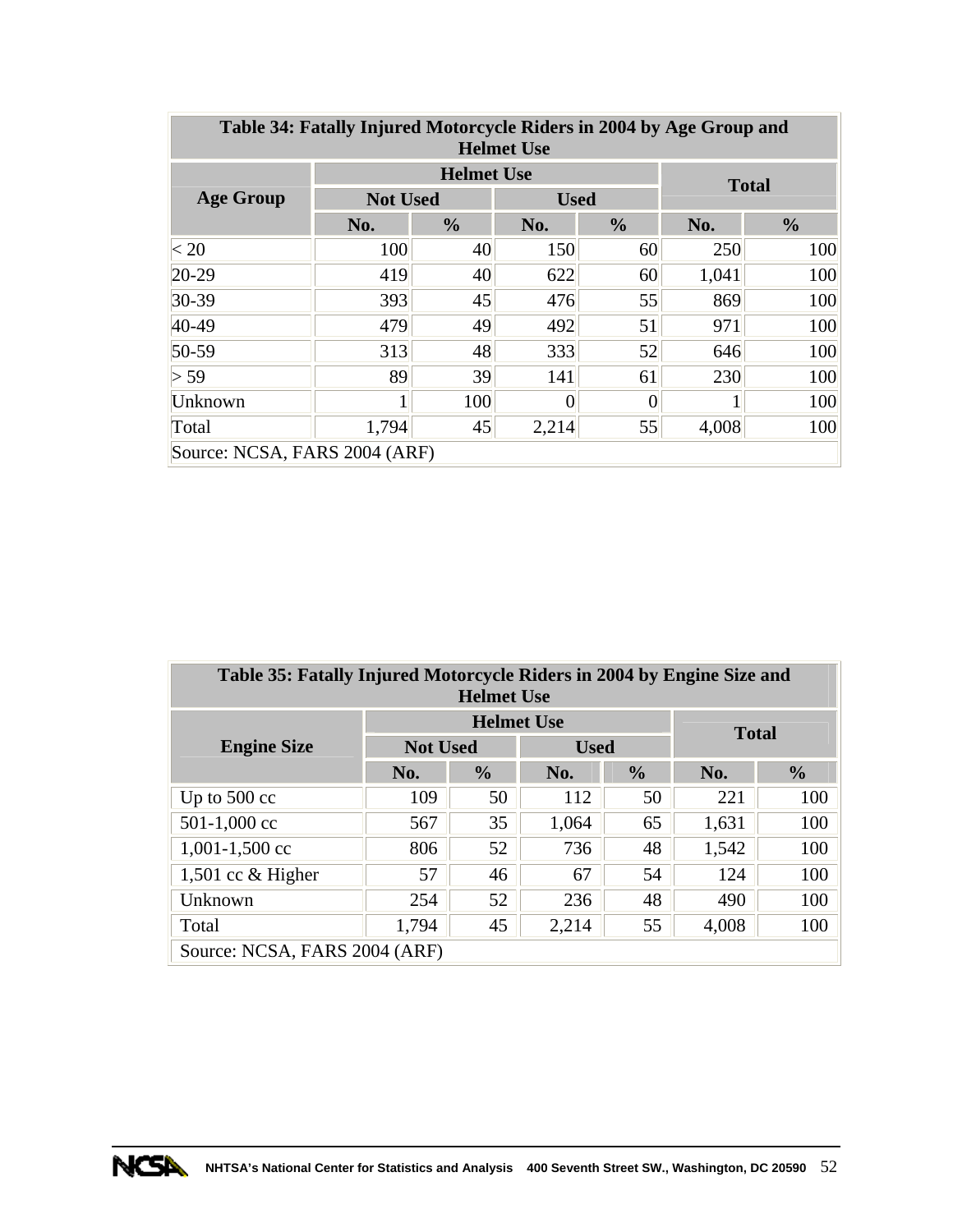| Table 36: Motorcycle Rider Fatalities in 2004 by Age Group and<br><b>Roadway Function Class</b> |       |                              |       |               |                |                |       |  |  |  |  |  |
|-------------------------------------------------------------------------------------------------|-------|------------------------------|-------|---------------|----------------|----------------|-------|--|--|--|--|--|
| <b>Roadway Function Class</b>                                                                   |       |                              |       |               |                |                |       |  |  |  |  |  |
| <b>Age Group</b>                                                                                |       | <b>Rural</b><br><b>Urban</b> |       |               |                | <b>Unknown</b> |       |  |  |  |  |  |
|                                                                                                 | No.   | $\frac{0}{0}$                | No.   | $\frac{0}{0}$ | No.            | $\frac{6}{10}$ |       |  |  |  |  |  |
| < 20                                                                                            | 116   | 46                           | 132   | 53            | $\overline{2}$ |                | 250   |  |  |  |  |  |
| $20 - 29$                                                                                       | 398   | 38                           | 640   | 61            | $\overline{3}$ | 0              | 1,041 |  |  |  |  |  |
| $30 - 39$                                                                                       | 376   | 43                           | 485   | 56            | 8              |                | 869   |  |  |  |  |  |
| 40-49                                                                                           | 535   | 55                           | 433   | 45            | $\overline{3}$ | 0              | 971   |  |  |  |  |  |
| 50-59                                                                                           | 403   | 62                           | 239   | 37            | $\overline{4}$ |                | 646   |  |  |  |  |  |
| $59+$                                                                                           | 154   | 67                           | 74    | 32            | $\overline{2}$ |                | 230   |  |  |  |  |  |
| Unknown                                                                                         | 0     | $\boldsymbol{0}$             |       | 100           | 0              |                |       |  |  |  |  |  |
| Total                                                                                           | 1,982 | 49                           | 2,004 | 50            | 22             | 1              | 4,008 |  |  |  |  |  |
| Source: NCSA, FARS 2004 (ARF)                                                                   |       |                              |       |               |                |                |       |  |  |  |  |  |

÷

| Table 37: Motorcycle Rider Fatalities in 2004 by Engine Size and<br><b>Roadway Function Class</b> |              |               |              |               |                |               |              |  |  |  |  |  |
|---------------------------------------------------------------------------------------------------|--------------|---------------|--------------|---------------|----------------|---------------|--------------|--|--|--|--|--|
|                                                                                                   |              |               |              |               |                |               |              |  |  |  |  |  |
| <b>Engine Size</b>                                                                                | <b>Rural</b> |               | <b>Urban</b> |               | <b>Unknown</b> |               | <b>Total</b> |  |  |  |  |  |
|                                                                                                   | No.          | $\frac{6}{6}$ | No.          | $\frac{0}{0}$ | No.            | $\frac{6}{6}$ |              |  |  |  |  |  |
| Up to $500 \text{ cc}$                                                                            | 126          | 57            | 93           | 42            | $\overline{2}$ |               | 221          |  |  |  |  |  |
| 501-1,000 cc                                                                                      | 671          | 41            | 952          | 58            | 8              | 0             | 1,631        |  |  |  |  |  |
| $1,001-1,500$ cc                                                                                  | 867          | 56            | 665          | 43            | 10             |               | 1,542        |  |  |  |  |  |
| 1,501 cc $&$ Higher                                                                               | 89           | 72            | 34           | 27            | 1              |               | 124          |  |  |  |  |  |
| Unknown                                                                                           | 229          | 47            | 260          | 53            | 1<br>-1        | 0             | 490          |  |  |  |  |  |
| Total                                                                                             | 1,982        | 49            | 2,004        | 50            | 22             |               | 4,008        |  |  |  |  |  |
| Source: NCSA, FARS 2004 (ARF)                                                                     |              |               |              |               |                |               |              |  |  |  |  |  |

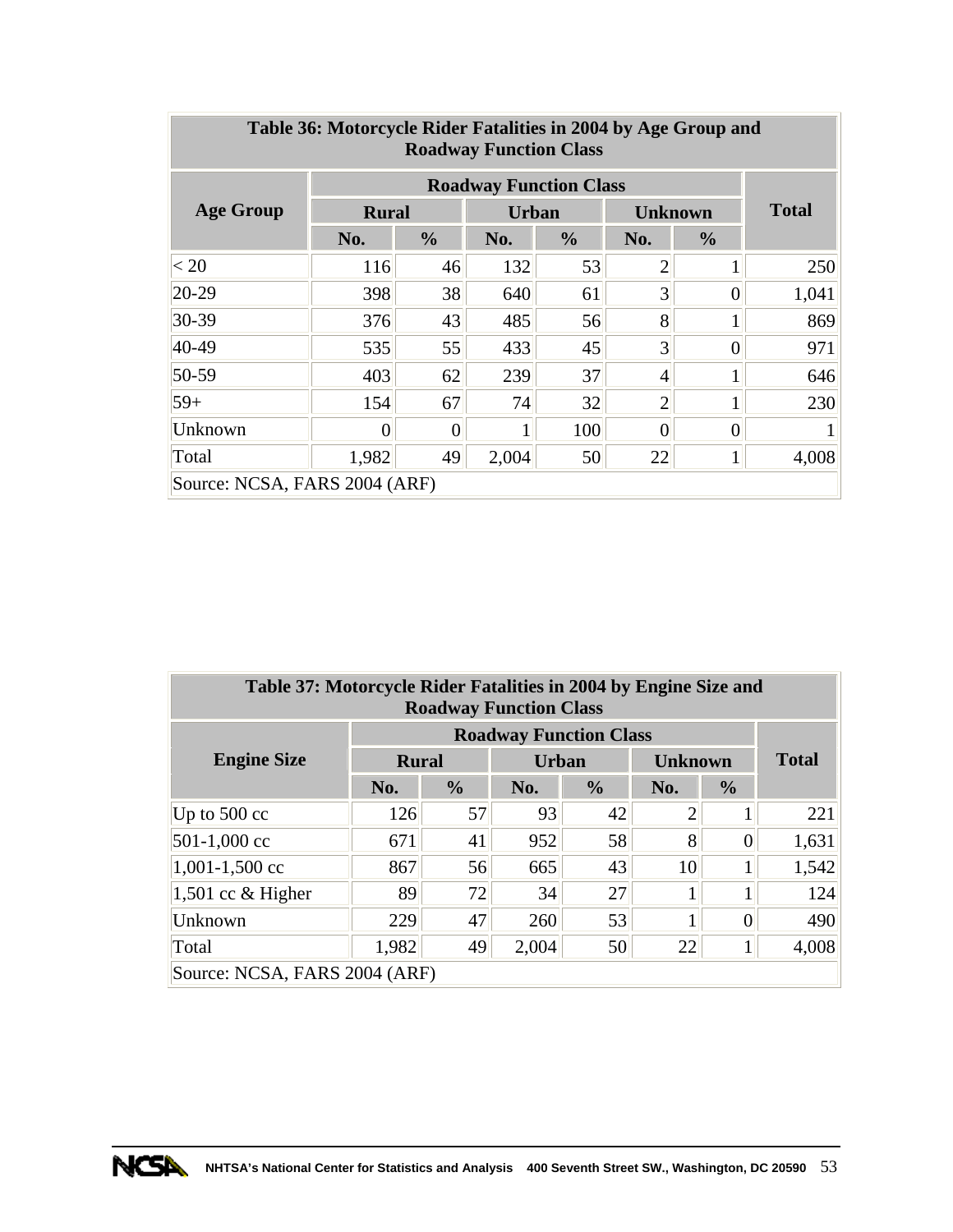| Table 38: Motorcycle Rider Fatalities in 2004 by Age Group and Speeding |     |                         |                     |               |       |               |  |  |  |  |  |  |
|-------------------------------------------------------------------------|-----|-------------------------|---------------------|---------------|-------|---------------|--|--|--|--|--|--|
|                                                                         |     | <b>Speeding Related</b> |                     | <b>Total</b>  |       |               |  |  |  |  |  |  |
| <b>Age Group</b>                                                        |     | <b>Speeding</b>         | <b>Not Speeding</b> |               |       |               |  |  |  |  |  |  |
|                                                                         | No. | $\frac{6}{9}$           | No.                 | $\frac{0}{0}$ | No.   | $\frac{6}{6}$ |  |  |  |  |  |  |
| < 20                                                                    | 113 | 45                      | 137                 | 55            | 250   | 100           |  |  |  |  |  |  |
| $20-29$                                                                 | 541 | 52                      | 500                 | 48            | 1,041 | 100           |  |  |  |  |  |  |
| $30 - 39$                                                               | 374 | 43                      | 495                 | 57            | 869   | 100           |  |  |  |  |  |  |
| $40-49$                                                                 | 274 | 28                      | 697                 | 72            | 971   | 100           |  |  |  |  |  |  |
| $50 - 59$                                                               | 137 | 21                      | 509                 | 79            | 646   | 100           |  |  |  |  |  |  |
| > 59                                                                    | 57  | 25                      | 173                 | 75            | 230   | 100           |  |  |  |  |  |  |
| Unknown                                                                 |     | 100                     | 0                   | 0             |       | 100           |  |  |  |  |  |  |
| 37<br>1,497<br>2,511<br>63<br>4,008<br>100<br>Total                     |     |                         |                     |               |       |               |  |  |  |  |  |  |
| Source: NCSA, FARS 2004 (ARF)                                           |     |                         |                     |               |       |               |  |  |  |  |  |  |

| Table 39: Motorcycle Rider Fatalities in 2004 by Engine Size and Speeding |                 |                         |                     |               |              |               |  |  |  |  |  |
|---------------------------------------------------------------------------|-----------------|-------------------------|---------------------|---------------|--------------|---------------|--|--|--|--|--|
|                                                                           |                 | <b>Speeding Related</b> |                     |               |              |               |  |  |  |  |  |
| <b>Engine Size</b>                                                        | <b>Speeding</b> |                         | <b>Not Speeding</b> |               | <b>Total</b> |               |  |  |  |  |  |
|                                                                           | No.             | $\frac{6}{9}$           | No.                 | $\frac{0}{0}$ | No.          | $\frac{0}{0}$ |  |  |  |  |  |
| Up to $500 \text{ cc}$                                                    | 73              | 33                      | 148                 | 67            | 221          | 100           |  |  |  |  |  |
| 501-1,000 cc                                                              | 789             | 48                      | 842                 | 52            | 1,631        | 100           |  |  |  |  |  |
| $1,001-1,500$ cc                                                          | 432             | 28                      | 1,110               | 72            | 1,542        | 100           |  |  |  |  |  |
| 1,501 cc $&$ Higher                                                       | 31              | 25                      | 93                  | 75            | 124          | 100           |  |  |  |  |  |
| Unknown                                                                   | 172             | 35                      | 318                 | 65            | 490          | 100           |  |  |  |  |  |
| Total                                                                     | 1,497           | 37                      | 2,511               | 63            | 4,008        | 100           |  |  |  |  |  |
| Source: NCSA, FARS 2004 (ARF)                                             |                 |                         |                     |               |              |               |  |  |  |  |  |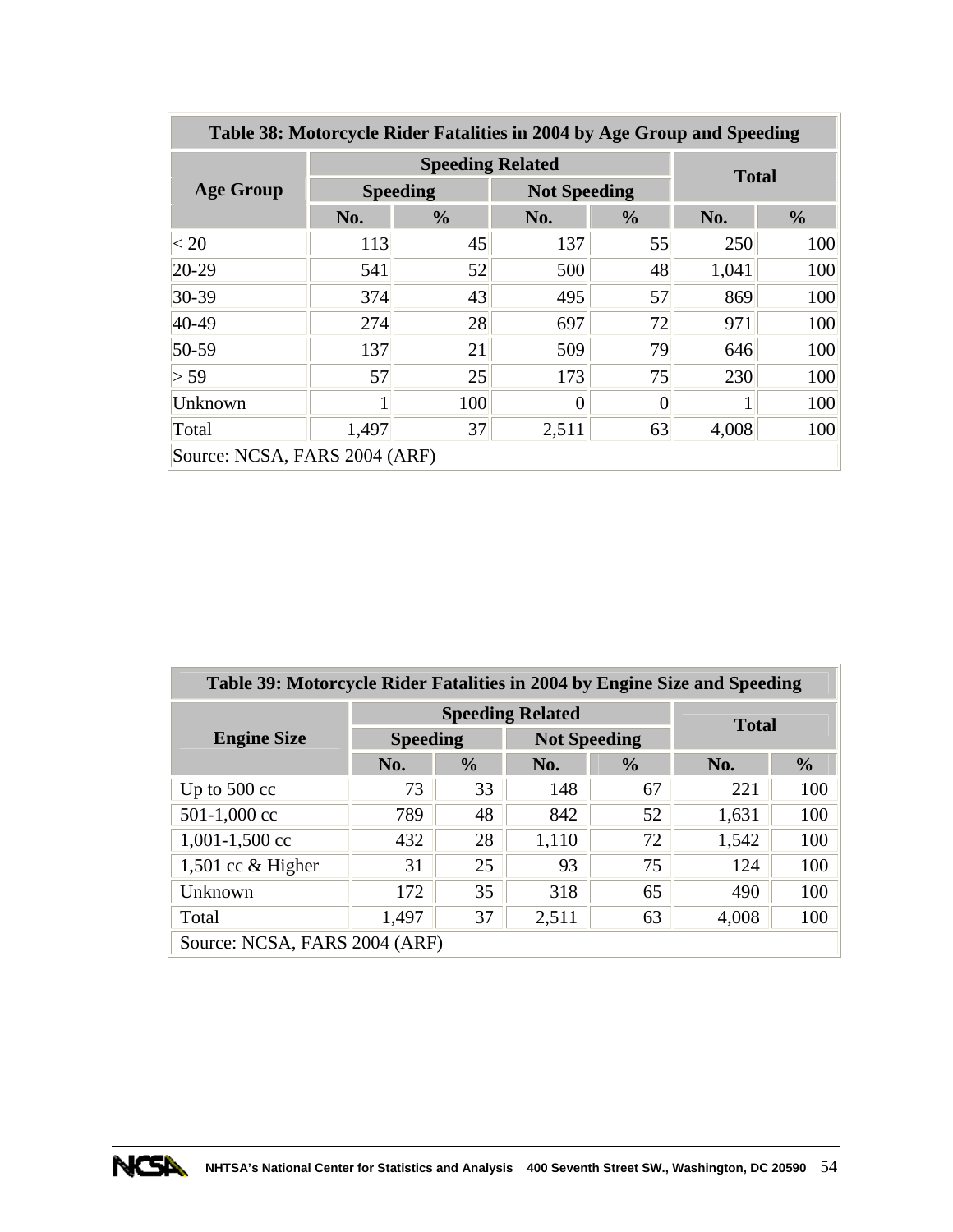| Table 40: Motorcycle Operator Fatalities in 2004 by Age Group, License Status,<br>and License Compliance |                                    |               |                                      |          |                |          |               |     |  |  |  |  |
|----------------------------------------------------------------------------------------------------------|------------------------------------|---------------|--------------------------------------|----------|----------------|----------|---------------|-----|--|--|--|--|
|                                                                                                          |                                    |               | <b>License Status</b>                |          |                |          |               |     |  |  |  |  |
| <b>Age Group</b>                                                                                         | <b>Properly</b><br><b>Licensed</b> |               | <b>Improperly</b><br><b>Licensed</b> |          | <b>Unknown</b> |          | <b>Total</b>  |     |  |  |  |  |
|                                                                                                          | #                                  | $\frac{0}{0}$ | #                                    | #        | $\frac{0}{0}$  | #        | $\frac{0}{0}$ |     |  |  |  |  |
| < 20                                                                                                     | 114                                | 52            | 101                                  | 46       | 3              | -1       | 218           | 100 |  |  |  |  |
| $20 - 29$                                                                                                | 616                                | 63            | 353                                  | 36       | 5              |          | 974           | 100 |  |  |  |  |
| $30 - 39$                                                                                                | 575                                | 71            | 228                                  | 28       | 9              |          | 812           | 100 |  |  |  |  |
| 40-49                                                                                                    | 717                                | 82            | 154                                  | 18       | $\overline{4}$ | $\Omega$ | 875           | 100 |  |  |  |  |
| 50-59                                                                                                    | 542                                | 90            | 53                                   | 9        | 6              | 1        | 601           | 100 |  |  |  |  |
| > 59                                                                                                     | 189                                | 89            | 20                                   | 9        | 3              |          | 212           | 100 |  |  |  |  |
| Unknown                                                                                                  | 0                                  | 0             | 0                                    | $\Omega$ |                | 100      |               | 100 |  |  |  |  |
| Total                                                                                                    | 2,753                              | 75            | 909                                  | 25       | 31             |          | 3,693         | 100 |  |  |  |  |
| Source: NCSA, FARS 2004 (ARF)                                                                            |                                    |               |                                      |          |                |          |               |     |  |  |  |  |

| Table 41: Motorcycle Operator Fatalities in 2004 by Engine Size,<br><b>License Status, and License Compliance</b> |                                    |               |                                      |               |                |               |       |  |  |  |  |
|-------------------------------------------------------------------------------------------------------------------|------------------------------------|---------------|--------------------------------------|---------------|----------------|---------------|-------|--|--|--|--|
|                                                                                                                   |                                    |               |                                      |               |                |               |       |  |  |  |  |
| <b>Engine Size</b>                                                                                                | <b>Properly</b><br><b>Licensed</b> |               | <b>Improperly</b><br><b>Licensed</b> |               | <b>Unknown</b> | <b>Total</b>  |       |  |  |  |  |
|                                                                                                                   | #                                  | $\frac{0}{0}$ | #                                    | $\frac{0}{0}$ | #              | $\frac{0}{0}$ |       |  |  |  |  |
| Up to $500 \text{ cc}$                                                                                            | 126                                | 59            | 84                                   | 40            | $\overline{2}$ |               | 212   |  |  |  |  |
| 501-1,000 cc                                                                                                      | 1,069                              | 69            | 463                                  | 30            | 8              | 1             | 1,540 |  |  |  |  |
| $1,001-1,500$ cc                                                                                                  | 1,174                              | 85            | 187                                  | 14            | 16             |               | 1,377 |  |  |  |  |
| 1,501 cc $&$ Higher                                                                                               | 101                                | 94            | 7                                    | 6             | 0              | $\theta$      | 108   |  |  |  |  |
| Unknown                                                                                                           | 283                                | 62            | 168                                  | 37            | 5              | 1             | 456   |  |  |  |  |
| Total                                                                                                             | 2,753                              | 75            | 909                                  | 25            | 31             | 1             | 3,693 |  |  |  |  |
| Source: NCSA, FARS 2004 (ARF)                                                                                     |                                    |               |                                      |               |                |               |       |  |  |  |  |

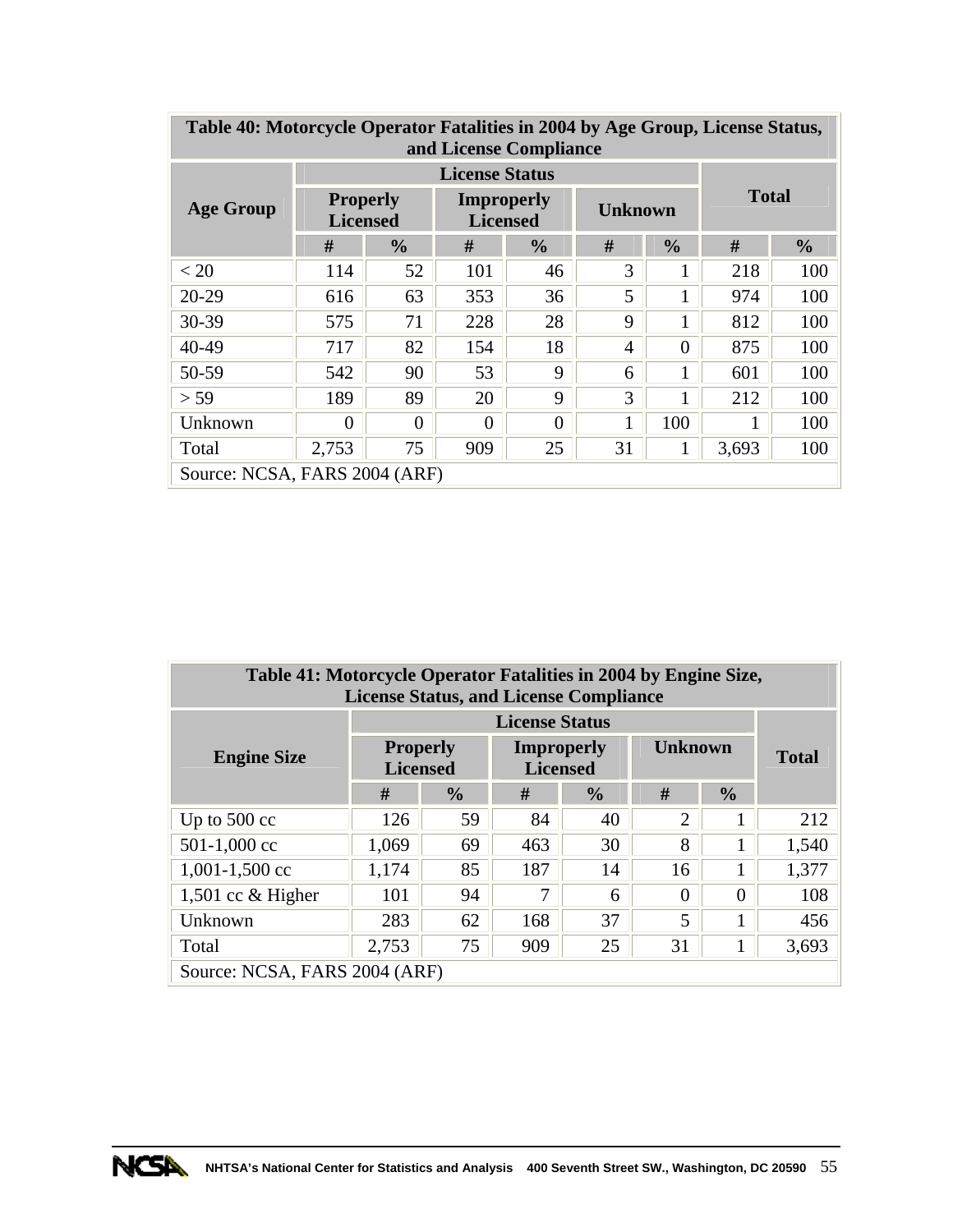|                                             |          |                |                |          |                |          |          | Table 42: Motorcycle Rider Fatalities by State from 1975-1989 |          |          |          |          |                |          |                |
|---------------------------------------------|----------|----------------|----------------|----------|----------------|----------|----------|---------------------------------------------------------------|----------|----------|----------|----------|----------------|----------|----------------|
| <b>State</b>                                |          |                |                |          |                |          |          | <b>Calendar Year</b>                                          |          |          |          |          |                |          |                |
|                                             | 1975     | 1976           | 1977           | 1978     | 1979           | 1980     | 1981     | 1982                                                          | 1983     | 1984     | 1985     | 1986     | 1987           | 1988     | 1989           |
| Alabama<br>Alaska                           | 42<br>10 | 59<br>9        | 65<br>13       | 67<br>16 | 55<br>10       | 54<br>6  | 56<br>8  | 53<br>6                                                       | 58<br>14 | 52<br>10 | 61<br>5  | 72<br>8  | 39             | 39<br>6  | 34<br>8        |
| Arizona                                     | 63       | 53             | 77             | 87       | 135            | 121      | 119      | 84                                                            | 103      | 116      | 112      | 104      | 1<br>89        | 99       | 76             |
| <b>Arkansas</b>                             | 26       | 29             | 31             | 28       | 38             | 43       | 41       | 26                                                            | 47       | 31       | 37       | 31       | 40             | 30       | 23             |
| California                                  | 493      | 598            | 684            | 785      | 865            | 821      | 783      | 695                                                           | 666      | 860      | 804      | 877      | 754            | 609      | 639            |
| Colorado                                    | 46       | 33             | 61             | 64       | 78             | 69       | 86       | 76                                                            | 69       | 73       | 71       | 50       | 62             | 50       | 38             |
| Connecticut                                 | 39       | 55             | 55             | 76       | 89             | 116      | 86       | 100                                                           | 84       | 91       | 89       | 65       | 69             | 63       | 53             |
| <b>Delaware</b>                             | 8        | 9              | $\overline{4}$ | 8        | 13             | 14       | 8        | 18                                                            | 10       | 7        | 18       | 6        | 14             | 11       | $\overline{4}$ |
| <b>Dist of Columbia</b>                     | $\tau$   | $\overline{4}$ | $\overline{4}$ | 5        | $\overline{4}$ | 3        | 8        | $\overline{4}$                                                | 7        | 7        | 5        | 5        | 3              | 6        | $\overline{4}$ |
| <b>Florida</b>                              | 155      | 144            | 180            | 227      | 249            | 265      | 243      | 240                                                           | 238      | 314      | 277      | 272      | 242            | 223      | 212            |
| Georgia                                     | 66       | 64             | 86             | 88       | 105            | 118      | 109      | 116                                                           | 90       | 91       | 89       | 87       | 67             | 63       | 65             |
| Hawaii                                      | 9        | 6              | 12             | 24       | 22             | 11       | 18       | 18                                                            | 21       | 20       | 11       | 16       | 14             | 17       | 17             |
| Idaho                                       | 22       | 19             | 21             | 25       | 35             | 34       | 25       | 21                                                            | 24       | 27       | 30       | 27       | 27             | 29       | 25             |
| <b>Illinois</b>                             | 174      | 175            | 207            | 228      | 205            | 226      | 204      | 188                                                           | 181      | 173      | 181      | 182      | 161            | 178      | 128            |
| Indiana                                     | 85       | 81             | 96             | 121      | 157            | 136      | 121      | 108                                                           | 104      | 85       | 106      | 131      | 129            | 89       | 69             |
| Iowa                                        | 62       | 67             | 69             | 72       | 84             | 77       | 79       | 69                                                            | 60       | 45       | 57       | 58       | 63             | 61       | 44             |
| <b>Kansas</b>                               | 38       | 44             | 51             | 52       | 55             | 60       | 72       | 50                                                            | 42       | 47       | 33       | 38       | 40             | 43       | 25             |
| Kentucky                                    | 53       | 45             | 45             | 50       | 63             | 45       | 53       | 50                                                            | 49       | 49       | 48       | 49       | 44             | 43       | 23             |
| Louisiana                                   | 49       | 65             | 90             | 102      | 82             | 120      | 130      | 91                                                            | 91       | 67       | 74       | 63       | 42             | 50       | 37             |
| <b>Maine</b>                                | 18       | 19             | 25             | 25       | 30             | 34       | 32       | 30                                                            | 30       | 33       | 22       | 22       | 22             | 19       | 17             |
| <b>Maryland</b>                             | 53       | 47             | 49             | 67       | 64             | 100      | 89       | 76                                                            | 66       | 76       | 66       | 82       | 60             | 57       | 39             |
| <b>Massachusetts</b>                        | 71       | 68             | 89             | 93       | 97             | 110      | 77       | 65                                                            | 75       | 83       | 86       | 65       | 58             | 59       | 64             |
| Michigan                                    | 161      | 133            | 156            | 168      | 124            | 148      | 145      | 114                                                           | 113      | 150      | 137      | 118      | 118            | 82       | 73             |
| <b>Minnesota</b>                            | 61       | 59             | 92             | 107      | 99             | 121      | 97       | 72                                                            | 74       | 66       | 81       | 71       | 52             | 61       | 39             |
| Mississippi                                 | 10       | 27             | 31             | 37       | 21             | 27       | 42       | 50                                                            | 44       | 50       | 29       | 29       | 33             | 18       | 24             |
| Missouri                                    | 63       | 80             | 80             | 68       | 72             | 84       | 66       | 68                                                            | 63       | 73       | 58       | 55       | 54             | 64       | 46             |
| Montana                                     | 12       | 20             | 9              | 22       | 21             | 24       | 24       | 18                                                            | 24       | 27       | 34       | 15       | 25             | 18       | 16             |
| Nebraska                                    | 21       | 27             | 30             | 30       | 32             | 35       | 34       | 27                                                            | 26       | 25       | 26       | 24       | 33             | 19       | 13             |
| <b>Nevada</b>                               | 10       | 25             | 17             | 30       | 36             | 39       | 17       | 22                                                            | 19       | 14       | 20       | 19       | 23             | 26       | 21             |
| <b>New Hampshire</b>                        | 16       | 17             | 27             | 27       | 35             | 33       | 25       | 21                                                            | 19       | 16       | 33       | 29       | 27             | 20       | 23             |
| <b>New Jersey</b>                           | 41       | 52             | 85             | 81       | 89             | 85       | 101      | 90                                                            | 76       | 72       | 61       | 71       | 51             | 54       | 31             |
| <b>New Mexico</b>                           | 24       | 27             | 29             | 52       | 51             | 65       | 46       | 47                                                            | 56       | 49       | 47       | 49       | 35             | 40       | 31             |
| <b>New York</b>                             | 126      | 145            | 215            | 182      | 198            | 229      | 208      | 188                                                           | 207      | 173      | 202      | 195      | 189            | 175      | 140            |
| <b>North Carolina</b>                       | 71       | 72             | 79             | 87       | 105            | 93       | 98       | 91                                                            | 66       | 109      | 110      | 110      | 97             | 81       | 57             |
| <b>North Dakota</b>                         | 9        | 6              | 14             | 10       | 12             | 15       | 14       | 18                                                            | 15       | 7        | 8        | $\tau$   | $\overline{7}$ | 8        | 1              |
| Ohio                                        | 144      | 149            | 187            | 219      | 255            | 237      | 202      | 206                                                           | 187      | 214      | 203      | 217      | 199            | 155      | 162            |
| Oklahoma<br>Oregon                          | 56<br>37 | 53<br>42       | 71<br>$71\,$   | 73<br>67 | 80<br>67       | 88<br>80 | 93<br>68 | 80<br>62                                                      | 64<br>56 | 67<br>63 | 79<br>69 | 60<br>79 | 44<br>72       | 51<br>48 | 44<br>45       |
| Pennsylvania                                | 150      | 112            | 162            | 172      | 178            | 194      | 165      | 151                                                           | 148      | 171      | 165      | 160      | 148            | 132      | 113            |
| <b>Rhode Island</b>                         | 10       | 18             | 21             | 13       | 12             | 16       | 14       | 19                                                            | 20       | 7        | 15       | 20       | 18             | 14       | 15             |
| <b>South Carolina</b>                       | 54       | 46             | 53             | 38       | 46             | 58       | 54       | 71                                                            | 86       | 97       | 83       | 65       | 59             | 61       | 54             |
| <b>South Dakota</b>                         | 13       | 10             | 18             | 13       | 22             | 18       | 15       | 13                                                            | 12       | 9        | 15       | 10       | 14             | 13       | 14             |
| <b>Tennessee</b>                            | 79       | 61             | 86             | 77       | 63             | 84       | 95       | 80                                                            | 85       | 98       | 89       | 95       | 86             | 68       | 60             |
| <b>Texas</b>                                | 202      | 182            | 264            | 318      | 347            | 375      | 437      | 401                                                           | 350      | 362      | 369      | 404      | 290            | 299      | 243            |
| Utah                                        | 21       | 16             | 24             | 23       | 30             | 44       | 42       | 31                                                            | 28       | 38       | 33       | 29       | 33             | 28       | 23             |
| <b>Vermont</b>                              | 10       | $\tau$         | 9              | 13       | 11             | 18       | 10       | 11                                                            | 5        | 10       | 11       | 5        | 12             | 5        | $\tau$         |
| <b>Virginia</b>                             | 53       | 62             | 65             | 74       | 62             | 84       | 92       | 58                                                            | 68       | 70       | 107      | 91       | 66             | 67       | 36             |
| Washington                                  | 53       | 60             | 74             | 113      | 119            | 117      | 101      | 107                                                           | 77       | 72       | 80       | 80       | 90             | 75       | 68             |
| <b>West Virginia</b>                        | 21       | 24             | 33             | 33       | 34             | 31       | 29       | 30                                                            | 29       | 27       | 18       | 26       | 27             | 23       | 19             |
| Wisconsin                                   | 63       | 81             | 67             | 109      | 123            | 108      | 108      | 113                                                           | 103      | 101      | 90       | 110      | 89             | 100      | 70             |
| Wyoming                                     | 9        | 6              | 21             | 11       | 15             | 11       | 17       | 10                                                            | 16       | 14       | 10       | 13       | 5              | 13       | 9              |
| <b>NATIONAL</b>                             | 3,189    | 3,312          | 4,104          | 4,577    | 4,894          | 5,144    | 4,906    | 4,453                                                         | 4,265    | 4,608    | 4,564    | 4,566    | 4,036          | 3,662    | 3,141          |
| <b>Puerto Rico</b>                          | N/A      | N/A            | N/A            | 28       | N/A            | 36       | 32       | 21                                                            | 28       | 29       | 18       | 31       | 31             | 32       | 35             |
| <b>Source: NCSA, FARS 1975-1989 (Final)</b> |          |                |                |          |                |          |          |                                                               |          |          |          |          |                |          |                |

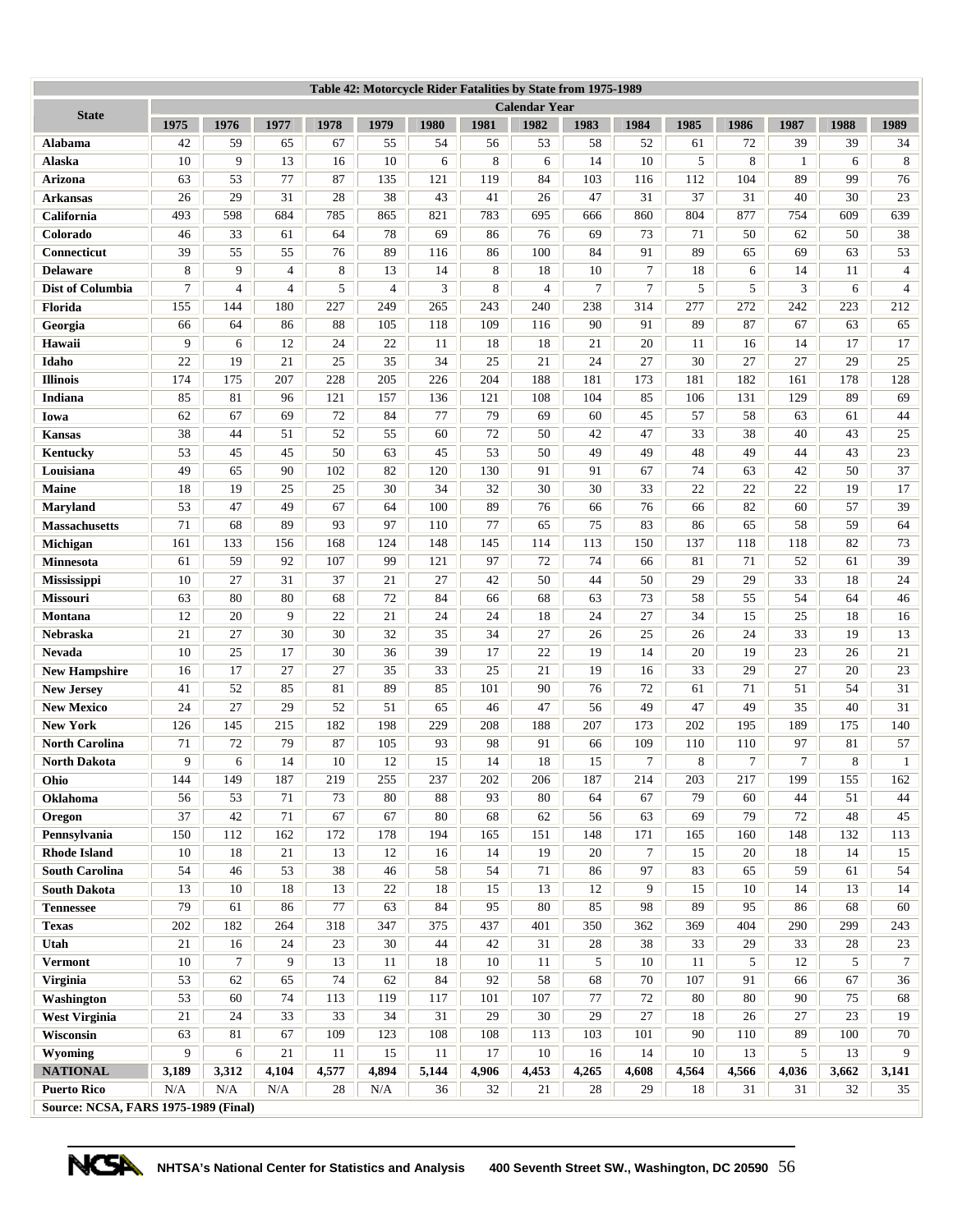| Table 43: Motorcycle Rider Fatalities by State from 1990-2004 |          |          |         |          |                      |                |                |                      |                      |         |                |                      |          |                |          |
|---------------------------------------------------------------|----------|----------|---------|----------|----------------------|----------------|----------------|----------------------|----------------------|---------|----------------|----------------------|----------|----------------|----------|
| <b>State</b>                                                  |          |          |         |          |                      |                |                | <b>Calendar Year</b> |                      |         |                |                      |          |                |          |
|                                                               | 1990     | 1991     | 1992    | 1993     | 1994                 | 1995           | 1996           | 1997                 | 1998                 | 1999    | 2000           | 2001                 | 2002     | 2003           | 2004     |
| Alabama<br>Alaska                                             | 30<br>10 | 38<br>11 | 34<br>7 | 32<br>3  | 31<br>$\overline{c}$ | 33<br>3        | 31<br>6        | 29<br>6              | 34<br>5              | 32<br>9 | 43<br>6        | 43<br>$\overline{7}$ | 43<br>12 | 52<br>12       | 74<br>8  |
| <b>Arizona</b>                                                | 78       | 60       | 64      | 66       | 66                   | 65             | 69             | 57                   | 60                   | 73      | 90             | 73                   | 94       | 109            | 119      |
| <b>Arkansas</b>                                               | 32       | 23       | 22      | 21       | 25                   | 17             | 25             | 19                   | 28                   | 22      | 27             | 38                   | 38       | 56             | 57       |
| California                                                    | 583      | 515      | 325     | 310      | 295                  | 260            | 232            | 235                  | 204                  | 236     | 276            | 299                  | 324      | 383            | 432      |
| Colorado                                                      | 68       | 45       | 41      | 48       | 47                   | 45             | 50             | 38                   | 56                   | 60      | 73             | 84                   | 73       | 70             | 80       |
| Connecticut                                                   | 50       | 29       | 38      | 44       | 32                   | 33             | 32             | 38                   | 41                   | 38      | 50             | 46                   | 47       | 29             | 57       |
| <b>Delaware</b>                                               | 10       | $\tau$   | 14      | 8        | 6                    | 6              | 10             | 8                    | 6                    | 7       | 5              | 10                   | 7        | 11             | 8        |
| <b>Dist of Columbia</b>                                       | 5        | 6        | 1       | 2        | $\mathfrak{2}$       | 6              | $\overline{4}$ | $\overline{4}$       | 5                    | 4       | $\overline{7}$ | 5                    | 7        | $\overline{7}$ | 8        |
| Florida                                                       | 224      | 175      | 175     | 197      | 172                  | 181            | 160            | 184                  | 183                  | 178     | 259            | 287                  | 319      | 365            | 432      |
| Georgia                                                       | 63       | 60       | 56      | 52       | 55                   | 44             | 47             | 56                   | 66                   | 59      | 61             | 95                   | 85       | 103            | 111      |
| Hawaii                                                        | 20       | 18       | 16      | 26       | 29                   | 21             | 20             | 14                   | 21                   | 17      | 18             | 18                   | 24       | 19             | 21       |
| Idaho                                                         | 22       | 12       | 17      | 24       | 6                    | 18             | 12             | 18                   | 6                    | 13      | 18             | 19                   | 12       | 19             | 24       |
| <b>Illinois</b>                                               | 152      | 111      | 104     | 115      | 148                  | 101            | 109            | 83                   | 99                   | 103     | 126            | 140                  | 100      | 143            | 157      |
| <b>Indiana</b>                                                | 82       | 82       | 71      | 51       | 64                   | 65             | 62             | 48                   | 69                   | 67      | 73             | 75                   | 88       | 81             | 108      |
| Iowa                                                          | 37       | 40       | 29      | 38       | 30                   | 43             | 17             | 28                   | 28                   | 30      | 32             | 39                   | 41       | 51             | 37       |
| <b>Kansas</b>                                                 | 35       | 49       | 28      | 20       | 20                   | 14             | 19             | 17                   | 19                   | 15      | 21             | 25                   | 33       | 31             | 30       |
| Kentucky                                                      | 38       | 34       | 37      | 36       | 33                   | 23             | 28             | 26                   | 32                   | 42      | 38             | 59                   | 45       | 58             | 68       |
| Louisiana                                                     | 43       | 29       | 36      | 29       | 28                   | 28             | 29             | 20                   | 35                   | 40      | 57             | 65                   | 68       | 83             | 72       |
| <b>Maine</b>                                                  | 19       | 30       | 20      | 10       | 17                   | 13             | 15             | 10                   | 15                   | 16      | 18             | 14                   | 13       | 20             | 22       |
| <b>Maryland</b>                                               | 45       | 49       | 56      | 45       | 29                   | 26             | 25             | 26                   | 35                   | 44      | 50             | 53                   | 51       | 56             | 69       |
| <b>Massachusetts</b>                                          | 54       | 42       | 33      | 44       | 30                   | 28             | 34             | 30                   | 34                   | 35      | 33             | 53                   | 58       | 35             | 58       |
| Michigan                                                      | 87       | 85       | 57      | 58       | 72                   | 83             | 61             | 63                   | 56                   | 83      | 86             | 97                   | 87       | 81             | 81       |
| <b>Minnesota</b>                                              | 51       | 42       | 28      | 34       | 47                   | 36             | 42             | 25                   | 41                   | 30      | 37             | 42                   | 47       | 64             | 52       |
| Mississippi                                                   | 25       | 15       | 15      | 12       | 16                   | 15             | 10             | 13                   | 18                   | 18      | 22             | 30                   | 26       | 42             | 40       |
| Missouri                                                      | 50       | 41       | 44      | 30       | 41                   | 40             | 35             | 37                   | 28                   | 37      | 44             | 53                   | 60       | 90             | 56       |
| Montana                                                       | 16       | 10       | 13      | 20       | 13                   | 16             | 9              | 20                   | 14                   | 15      | 13             | 13                   | 24       | 12             | 21       |
| Nebraska                                                      | 6        | 14       | 9       | 6        | 9                    | 6              | 6              | 5                    | 6                    | 8       | 3              | 12                   | 15       | 13             | 21       |
| <b>Nevada</b>                                                 | 22       | 18       | 19      | 15       | 20                   | 23             | 19             | 24                   | 13                   | 17      | 21             | 21                   | 35       | 26             | 52       |
| <b>New Hampshire</b>                                          | 18       | 14       | 10      | 16       | 12                   | 16             | 22             | 14                   | 17                   | 32      | 27             | 22                   | 12       | 9              | 28       |
| <b>New Jersey</b>                                             | 59       | 40       | 45      | 40       | 34                   | 40             | 52             | 43                   | 37                   | 42      | 56             | 73                   | 50       | 57             | 73       |
| <b>New Mexico</b>                                             | 47       | 38       | 32      | 29       | 21                   | 33             | 26             | 26                   | 21                   | 23      | 26             | 31                   | 32       | 36             | 39       |
| <b>New York</b>                                               | 143      | 124      | 119     | 115      | 88                   | 92             | 96             | 114                  | 111                  | 113     | 119            | 147                  | 141      | 154            | 150      |
| <b>North Carolina</b>                                         | 79       | 71       | 68      | 86       | 68                   | 76             | 72             | 62                   | 83                   | 106     | 98             | 109                  | 123      | 108            | 134      |
| North Dakota                                                  | 8        | 9        | 5       | $\tau$   | $\mathfrak{2}$       | 6              | 5              | 3                    | 3                    | 3       | $\overline{4}$ | $\overline{4}$       | 1        | $\overline{4}$ | 9        |
| Ohio                                                          | 163      | 164      | 112     | 134      | 107                  | 108            | 116            | 106                  | 118                  | 121     | 127            | 125                  | 133      | 136            | 134      |
| Oklahoma                                                      | 43       | 37       | 30      | 34       | 31                   | 40             | 25             | 33                   | 25                   | 33      | 24             | 39                   | 39       | 43             | 78       |
| Oregon                                                        | 27       | 35       | $25\,$  | 28       | 22                   | 22             | 28             | 24                   | 25                   | 18      | 37             | 32                   | 26       | 44             | 37       |
| Pennsylvania                                                  | 108      | 107      | 90      | 112      | 112                  | 84             | 98             | 92                   | 111                  | 111     | 149            | 132                  | 134      | 156            | 158      |
| <b>Rhode Island</b>                                           | 14       | 16       | 11      | 9        | $\tau$               | 6              | 3              | 5                    | 5                    | 12      | 12             | 6                    | 9        | 13             | 10       |
| <b>South Carolina</b>                                         | 59       | 44       | 57      | 57       | 50                   | 50             | 54             | 60                   | 73                   | 65      | 82             | 82                   | 90       | 89             | 88       |
| <b>South Dakota</b>                                           | 23       | 9        | 11      | 12       | 19                   | 14             | 9              | 8                    | 9                    | 10      | 20             | 17                   | 19       | 19             | 26       |
| <b>Tennessee</b>                                              | 62       | 50       | 69      | 61       | 59                   | 48             | 50             | 56                   | 42                   | 59      | 69             | 78                   | 75       | 90             | 93       |
| <b>Texas</b>                                                  | 197      | 131      | 130     | 151      | 124                  | 128            | 115            | 117                  | 152                  | 182     | 229            | 243                  | 256      | 342            | 285      |
| Utah                                                          | 18       | 23       | 17      | 15       | 21                   | 11             | 21<br>3        | 22                   | 14                   | 23      | 24             | 28                   | 18       | 22             | 31       |
| <b>Vermont</b><br>Virginia                                    | 8<br>59  | 6<br>42  | 6<br>38 | 13<br>32 | 3<br>33              | 8<br>35        | 36             | 7<br>39              | $\overline{4}$<br>42 | 7<br>38 | 6<br>43        | 11<br>45             | 5<br>54  | 3              | 11<br>57 |
| Washington                                                    |          | 43       | 47      | 37       | 35                   | 37             | 41             | 28                   | 51                   | 38      | 37             | 55                   | 54       | 56<br>59       | 72       |
| <b>West Virginia</b>                                          | 61<br>15 | 24       | 19      | 19       | 21                   | 26             | 10             | 8                    | 21                   | 24      | 17             | 21                   | 29       | 30             | 27       |
| Wisconsin                                                     | 69       | 77       | 40      | 40       | 58                   | $48\,$         | 52             | 63                   | 65                   | 66      | 78             | 72                   | 82       | 103            | 80       |
| Wyoming                                                       | $\tau$   | 12       | 5       | 6        | 8                    | $\overline{7}$ | 9              | 5                    | 8                    | 9       | 6              | 10                   | 12       | 20             | 13       |
| <b>NATIONAL</b>                                               | 3,244    | 2,806    | 2,395   | 2,449    | 2,320                | 2,227          | 2,161          | 2,116                | 2,294                | 2,483   | 2,897          | 3,197                | 3,270    | 3,714          | 4,008    |
| <b>Puerto Rico</b>                                            | 32       | 25       | 27      | 30       | 32                   | 32             | 26             | 27                   | 27                   | 35      | 51             | 47                   | 60       | 56             | 63       |
| Source: NCSA, FARS 1990-2003 (Final), 2004 (ARF)              |          |          |         |          |                      |                |                |                      |                      |         |                |                      |          |                |          |

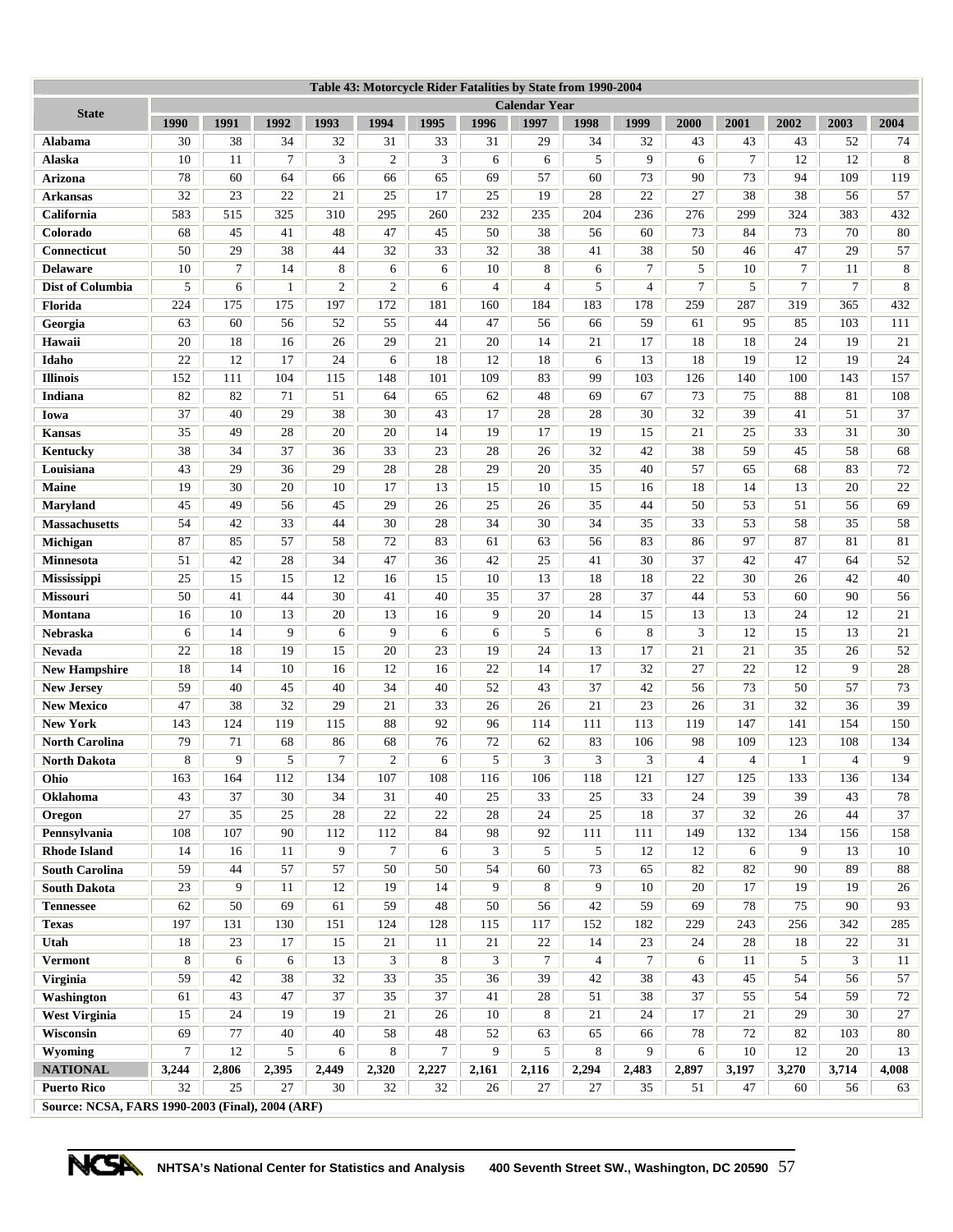|                       |                      | Table 44: Registered Motorcycles by State from 1995 to 2004 |           |           |           |           |           |           |           |           |  |  |
|-----------------------|----------------------|-------------------------------------------------------------|-----------|-----------|-----------|-----------|-----------|-----------|-----------|-----------|--|--|
| <b>State</b>          | <b>Calendar Year</b> |                                                             |           |           |           |           |           |           |           |           |  |  |
|                       | 1995                 | 1996                                                        | 1997      | 1998      | 1999      | 2000      | 2001      | 2002      | 2003      | 2004      |  |  |
| <b>Alabama</b>        | 37,926               | 36,706                                                      | 39,025    | 44,540    | 49,205    | 54,849    | 54,998    | 62,010    | 70,859    | 81,086    |  |  |
| Alaska                | 12,917               | 13,122                                                      | 13,467    | 13,695    | 14,924    | 16,107    | 16,788    | 18,173    | 19,615    | 21,134    |  |  |
| Arizona               | 69,170               | 72,235                                                      | 74,680    | 54,373    | 145,190   | 165,094   | 191,364   | 219,105   | 209,215   | 209,048   |  |  |
| <b>Arkansas</b>       | 17,217               | 16,490                                                      | 14,331    | 21,070    | 21,786    | 25,020    | 29,290    | 34,101    | 38,500    | 43,668    |  |  |
| California            | 532,053              | 526,048                                                     | 454,360   | 403,971   | 419,572   | 448,501   | 488,042   | 535,424   | 562,176   | 626,529   |  |  |
| Colorado              | 88,120               | 94,217                                                      | 95,162    | 97,236    | 95,027    | 98,297    | 194,856   | 1,201     | 8,013     | 8,411     |  |  |
| Connecticut           | 48,965               | 48,328                                                      | 48,537    | 50,594    | 53,521    | 54,046    | 51,883    | 62,061    | 63,071    | 64,754    |  |  |
| <b>Delaware</b>       | 9,168                | 9,985                                                       | 9,941     | 10,174    | 10,704    | 10,980    | 12,656    | 13,820    | 15,008    | 17,485    |  |  |
| Dist of Columbia      | 1,623                | 1,600                                                       | 1,627     | 1,562     | 1,489     | 1,476     | 1,472     | 1,465     | 1,516     | 1,601     |  |  |
| Florida               | 190,112              | 203,334                                                     | 209,473   | 221,966   | 235,716   | 255,210   | 305,461   | 345,490   | 392,420   | 461,935   |  |  |
| Georgia               | 72,318               | 73,492                                                      | 75,625    | 86,273    | 87,009    | 88,071    | 91,946    | 109,024   | 118,671   | 129,439   |  |  |
| Hawaii                | 13,209               | 25,114                                                      | 21,487    | 20,445    | 19,302    | 20,061    | 21,749    | 20,584    | 22,394    | 23,106    |  |  |
| Idaho                 | 33,489               | 34,034                                                      | 35,069    | 34,530    | 40,779    | 42,151    | 39,272    | 42,703    | 43,951    | 49,578    |  |  |
| <b>Illinois</b>       | 184,216              | 171,091                                                     | 181,789   | 204,225   | 216,641   | 195,511   | 256,834   | 232,187   | 261,038   | 276,122   |  |  |
| Indiana               | 96,394               | 96,518                                                      | 98,476    | 102,848   | 109,472   | 117,837   | 127,374   | 135,552   | 144,310   | 153,566   |  |  |
| Iowa                  | 111,503              | 131,851                                                     | 132,000   | 128,540   | 125,201   | 126,671   | 137,973   | 140,544   | 140,000   | 140,000   |  |  |
| <b>Kansas</b>         | 43,120               | 48,835                                                      | 48,054    | 47,634    | 49,682    | 49,867    | 51,811    | 53,687    | 56,356    | 61,678    |  |  |
| Kentucky              | 32,996               | 36,603                                                      | 38,658    | 39,901    | 41,905    | 44,003    | 46,206    | 48,508    | 50,932    | 53,478    |  |  |
| Louisiana             | 36,776               | 37,072                                                      | 38,049    | 39,638    | 42,908    | 48,244    | 50,507    | 53,935    | 57,275    | 55,846    |  |  |
| Maine                 | 25,972               | 26,768                                                      | 28,166    | 28,117    | 30,953    | 28,899    | 32,808    | 31,021    | 34,923    | 38,712    |  |  |
| <b>Maryland</b>       | 38,833               | 37,936                                                      | 38,701    | 42,636    | 45,973    | 49,403    | 54,711    | 56,823    | 63,994    | 72,844    |  |  |
| <b>Massachusetts</b>  | 74,243               | 90,844                                                      | 88,800    | 99,583    | 103,110   | 106,718   | 114,965   | 129,663   | 130,355   | 136,887   |  |  |
| Michigan              | 127,902              | 149,971                                                     | 155,673   | 154,358   | 167,882   | 183,592   | 199,168   | 204,805   | 215,698   | 228,856   |  |  |
| <b>Minnesota</b>      | 117,891              | 116,189                                                     | 123,858   | 128,097   | 126,786   | 143,055   | 152,040   | 158,516   | 174,706   | 188,903   |  |  |
| <b>Mississippi</b>    | 29,636               | 30,162                                                      | 30,857    | 31,138    | 32,212    | 31,859    | 26,840    | 27,037    | 26,998    | 27,162    |  |  |
| <b>Missouri</b>       | 54,939               | 54,118                                                      | 55,527    | 53,653    | 57,329    | 60,940    | 64,513    | 64,179    | 73,828    | 77,519    |  |  |
| Montana               | 20,930               | 20,868                                                      | 21,406    | 21,582    | 22,216    | 26,511    | 26,481    | 29,748    | 66,017    | 47,967    |  |  |
| Nebraska              | 18,951               | 18,596                                                      | 18,063    | 18,662    | 19,631    | 21,159    | 23,076    | 25,349    | 27,233    | 28,671    |  |  |
| <b>Nevada</b>         | 21,672               | 22,471                                                      | 23,781    | 24,709    | 23,499    | 24,912    | 32,521    | 35,898    | 37,206    | 44,823    |  |  |
| <b>New Hampshire</b>  | 49,445               | 51,890                                                      | 47,312    | 46,040    | 47,656    | 48,651    | 53,321    | 57,389    | 59,692    | 66,319    |  |  |
| <b>New Jersey</b>     | 88,634               | 91,995                                                      | 94,243    | 100,564   | 105,547   | 111,853   | 125,747   | 134,034   | 140,383   | 149,911   |  |  |
| <b>New Mexico</b>     | 31,180               | 31,578                                                      | 31,392    | 32,364    | 30,669    | 28,554    | 28,269    | 34,467    | 32,544    | 36,294    |  |  |
| <b>New York</b>       | 169,679              | 136,246                                                     | 135,814   | 138,846   | 143,547   | 107,486   | 118,864   | 142,790   | 150,756   | 170,148   |  |  |
| <b>North Carolina</b> | 67,207               | 67,855                                                      | 70,216    | 75,002    | 78,733    | 82,647    | 86,761    | 91,063    | 95,598    | 100,366   |  |  |
| <b>North Dakota</b>   | 16,894               | 16,394                                                      | 16,051    | 16,167    | 16,387    | 17,035    | 18,214    | 17,865    | 19,154    | 20,953    |  |  |
| Ohio                  | 218,502              | 219,719                                                     | 220,092   | 229,306   | 240,590   | 254,666   | 269,082   | 271,112   | 286,378   | 298,652   |  |  |
| <b>Oklahoma</b>       | 55,480               | 59,210                                                      | 52,318    | 53,326    | 53,277    | 57,646    | 77,566    | 66,838    | 72,705    | 84,651    |  |  |
| Oregon                | 61,236               | 60,841                                                      | 62,836    | 64,506    | 66,609    | 69,468    | 72,522    | 74,453    | 75,149    | 75,453    |  |  |
| Pennsylvania          | 171,335              | 178,527                                                     | 183,116   | 191,073   | 200,829   | 215,737   | 238,433   | 249,916   | 268,990   | 292,196   |  |  |
| <b>Rhode Island</b>   | 16,979               | 17,048                                                      | 17,741    | 17,673    | 19,210    | 19,484    | 21,374    | 23,009    | 24,589    | 26,506    |  |  |
| <b>South Carolina</b> | 34,570               | 39,219                                                      | 39,853    | 41,116    | 46,844    | 51,679    | 56,660    | 62,726    | 57,177    | 60,029    |  |  |
| <b>South Dakota</b>   | 25,184               | 24,734                                                      | 24,584    | 25,210    | 25,761    | 29,205    | 31,525    | 33,935    | 37,549    | 41,602    |  |  |
| <b>Tennessee</b>      | 70,058               | 78,869                                                      | 56,229    | 59,620    | 62,985    | 71,084    | 83,880    | 84,334    | 93,814    | 108,659   |  |  |
| <b>Texas</b>          | 130,117              | 148,815                                                     | 133,423   | 149,175   | 168,896   | 187,174   | 213,299   | 234,922   | 261,553   | 286,992   |  |  |
| Utah                  | 22,171               | 23,171                                                      | 23,175    | 24,470    | 24,674    | 28,291    | 38,787    | 41,421    | 38,131    | 44,386    |  |  |
| <b>Vermont</b>        | 18,113               | 18,256                                                      | 18,856    | 16,684    | 17,663    | 21,740    | 24,194    | 26,527    | 26,332    | 28,304    |  |  |
| Virginia              | 58,199               | 57,561                                                      | 56,338    | 57,582    | 57,464    | 60,857    | 65,056    | 70,139    | 73,692    | 75,457    |  |  |
| Washington            | 95,795               | 104,450                                                     | 104,553   | 106,352   | 107,290   | 118,697   | 123,492   | 134,212   | 141,945   | 160,227   |  |  |
| <b>West Virginia</b>  | 18,494               | 16,075                                                      | 17,655    | 22,496    | 19,447    | 26,307    | 27,855    | 30,868    | 19,291    | 19,534    |  |  |
| Wisconsin             | 168,937              | 169,594                                                     | 190,673   | 170,329   | 192,806   | 179,576   | 209,486   | 204,732   | 240,519   | 232,808   |  |  |
| Wyoming               | 16,559               | 14,954                                                      | 15,261    | 15,799    | 15,925    | 19,187    | 21,064    | 24,791    | 27,816    | 30,615    |  |  |
| <b>NATIONAL</b>       | 3,767,029            | 3,871,599                                                   | 3,826,373 | 3,879,450 | 4,152,433 | 4,346,068 | 4,903,056 | 5,004,156 | 5,370,035 | 5,780,870 |  |  |
| <b>Puerto Rico</b>    | N/A                  | N/A                                                         | N/A       | 33,502    | 21,436    | 21,436    | 21,833    | 21,833    | 21,833    | 31,770    |  |  |
| <b>Source: FHWA</b>   |                      |                                                             |           |           |           |           |           |           |           |           |  |  |

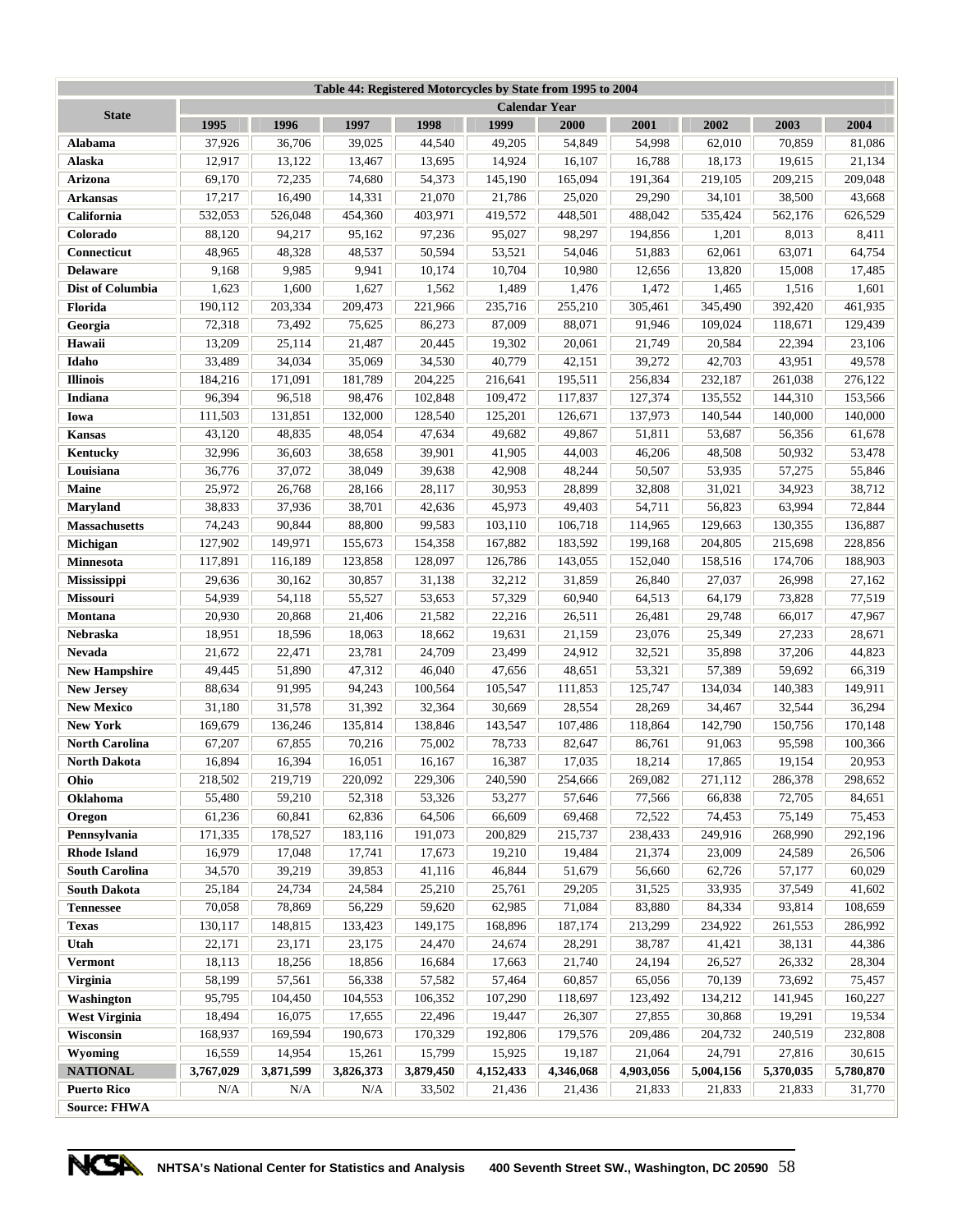| Table 45: Motorcycle Rider Fatality Rate per 10,000 Registered Motorcycles by State from 1995 to 2004 |                      |            |            |                  |            |            |            |            |             |            |
|-------------------------------------------------------------------------------------------------------|----------------------|------------|------------|------------------|------------|------------|------------|------------|-------------|------------|
| <b>State</b>                                                                                          | <b>Calendar Year</b> |            |            |                  |            |            |            |            |             |            |
|                                                                                                       | 1995                 | 1996       | 1997       | 1998             | 1999       | 2000       | 2001       | 2002       | 2003        | 2004       |
| Alabama                                                                                               | 8.7                  | 8.4        | 7.4        | 7.6              | 6.5        | 7.8        | 7.8        | 6.9        | 7.3         | 9.1        |
| Alaska                                                                                                | 2.3<br>9.4           | 4.6        | 4.5        | 3.7              | 6.0        | 3.7        | 4.2        | 6.6        | 6.1         | 3.8<br>5.7 |
| Arizona                                                                                               |                      | 9.6        | 7.6        | 11.0             | 5.0        | 5.5        | 3.8        | 4.3        | 5.2         |            |
| <b>Arkansas</b>                                                                                       | 9.9                  | 15.2       | 13.3       | 13.3             | 10.1       | 10.8       | 13.0       | 11.1       | 14.5        | 13.1       |
| California                                                                                            | 4.9                  | 4.4        | 5.2        | 5.0              | 5.6        | 6.2        | 6.1        | 6.1        | 6.8         | 6.9        |
| Colorado                                                                                              | 5.1<br>6.7           | 5.3<br>6.6 | 4.0        | 5.8<br>8.1       | 6.3<br>7.1 | 7.4        | 4.3        | 607.8      | 87.4<br>4.6 | 95.1       |
| Connecticut                                                                                           | 6.5                  | 10.0       | 7.8<br>8.0 | 5.9              | 6.5        | 9.3<br>4.6 | 8.9<br>7.9 | 7.6<br>5.1 | 7.3         | 8.8<br>4.6 |
| <b>Delaware</b><br>Dist of Columbia                                                                   | 37.0                 | 25.0       | 24.6       | 32.0             | 26.9       | 47.4       | 34.0       | 47.8       | 46.2        | 50.0       |
| Florida                                                                                               | 9.5                  | 7.9        | 8.8        | 8.2              | 7.6        | 10.1       | 9.4        | 9.2        | 9.3         | 9.4        |
| Georgia                                                                                               | 6.1                  | 6.4        | 7.4        | 7.7              | 6.8        | 6.9        | 10.3       | 7.8        | 8.7         | 8.6        |
| Hawaii                                                                                                | 15.9                 | 8.0        | 6.5        | 10.3             | 8.8        | 9.0        | 8.3        | 11.7       | 8.5         | 9.1        |
| Idaho                                                                                                 | 5.4                  | 3.5        | 5.1        | 1.7              | 3.2        | 4.3        | 4.8        | 2.8        | 4.3         | 4.8        |
| <b>Illinois</b>                                                                                       | 5.5                  | 6.4        | 4.6        | 4.8              | 4.8        | 6.4        | 5.5        | 4.3        | 5.5         | 5.7        |
| Indiana                                                                                               | 6.7                  | 6.4        | 4.9        | 6.7              | 6.1        | 6.2        | 5.9        | 6.5        | 5.6         | 7.0        |
| Iowa                                                                                                  | 3.9                  | 1.3        | 2.1        | 2.2              | 2.4        | 2.5        | 2.8        | 2.9        | 3.6         | 2.6        |
| <b>Kansas</b>                                                                                         | 3.2                  | 3.9        | 3.5        | 4.0              | 3.0        | 4.2        | 4.8        | 6.1        | 5.5         | 4.9        |
|                                                                                                       | 7.0                  | 7.6        | 6.7        | 8.0              | 10.0       | 8.6        | 12.8       | 9.3        | 11.4        | 12.7       |
| <b>Kentucky</b><br>Louisiana                                                                          | 7.6                  | 7.8        | 5.3        | 8.8              | 9.3        | 11.8       | 12.9       | 12.6       | 14.5        | 12.9       |
| Maine                                                                                                 | 5.0                  | 5.6        | 3.6        | 5.3              | 5.2        | 6.2        | 4.3        | 4.2        | 5.7         | 5.7        |
| <b>Maryland</b>                                                                                       | 6.7                  | 6.6        | 6.7        | 8.2              | 9.6        | 10.1       | 9.7        | 9.0        | 8.8         | 9.5        |
| <b>Massachusetts</b>                                                                                  | 3.8                  | 3.7        | 3.4        | $\overline{3.4}$ | 3.4        | 3.1        | 4.6        | 4.5        | 2.7         | 4.2        |
|                                                                                                       | 6.5                  | 4.1        | 4.0        | 3.6              | 4.9        | 4.7        | 4.9        | 4.2        | 3.8         | 3.5        |
| Michigan<br>Minnesota                                                                                 | 3.1                  | 3.6        | 2.0        | 3.2              | 2.4        | 2.6        | 2.8        | 3.0        | 3.7         | 2.8        |
| Mississippi                                                                                           | 5.1                  | 3.3        | 4.2        | 5.8              | 5.6        | 6.9        | 11.2       | 9.6        | 15.6        | 14.7       |
| <b>Missouri</b>                                                                                       | 7.3                  | 6.5        | 6.7        | 5.2              | 6.5        | 7.2        | 8.2        | 9.3        | 12.2        | 7.2        |
| Montana                                                                                               | 7.6                  | 4.3        | 9.3        | 6.5              | 6.8        | 4.9        | 4.9        | 8.1        | 1.8         | 4.4        |
| Nebraska                                                                                              | 3.2                  | 3.2        | 2.8        | 3.2              | 4.1        | 1.4        | 5.2        | 5.9        | 4.8         | 7.3        |
| <b>Nevada</b>                                                                                         | 10.6                 | 8.5        | 10.1       | 5.3              | 7.2        | 8.4        | 6.5        | 9.7        | 7.0         | 11.6       |
| <b>New Hampshire</b>                                                                                  | 3.2                  | 4.2        | 3.0        | 3.7              | 6.7        | 5.5        | 4.1        | 2.1        | 1.5         | 4.2        |
| <b>New Jersey</b>                                                                                     | 4.5                  | 5.7        | 4.6        | 3.7              | 4.0        | 5.0        | 5.8        | 3.7        | 4.1         | 4.9        |
| <b>New Mexico</b>                                                                                     | 10.6                 | 8.2        | 8.3        | 6.5              | 7.5        | 9.1        | 11.0       | 9.3        | 11.1        | 10.7       |
| <b>New York</b>                                                                                       | 5.4                  | $7.0$      | 8.4        | 8.0              | 7.9        | 11.1       | 12.4       | 9.9        | 10.2        | 8.8        |
| <b>North Carolina</b>                                                                                 | 11.3                 | 10.6       | 8.8        | 11.1             | 13.5       | 11.9       | 12.6       | 13.5       | 11.3        | 13.4       |
| <b>North Dakota</b>                                                                                   | 3.6                  | 3.0        | 1.9        | 1.9              | 1.8        | 2.3        | 2.2        | 0.6        | 2.1         | 4.3        |
| Ohio                                                                                                  | 4.9                  | 5.3        | 4.8        | 5.1              | 5.0        | 5.0        | 4.6        | 4.9        | 4.7         | 4.5        |
| Oklahoma                                                                                              | 7.2                  | 4.2        | 6.3        | 4.7              | 6.2        | 4.2        | 5.0        | 5.8        | 5.9         | 9.2        |
| Oregon                                                                                                | 3.6                  | 4.6        | 3.8        | 3.9              | 2.7        | 5.3        | 4.4        | 3.5        | 5.9         | 4.9        |
| Pennsylvania                                                                                          | 4.9                  | 5.5        | $5.0\,$    | 5.8              | 5.5        | 6.9        | 5.5        | 5.4        | 5.8         | 5.4        |
| <b>Rhode Island</b>                                                                                   | $3.5\,$              | 1.8        | 2.8        | $2.8\,$          | 6.2        | 6.2        | 2.8        | 3.9        | 5.3         | 3.8        |
| <b>South Carolina</b>                                                                                 | 14.5                 | 13.8       | 15.1       | 17.8             | 13.9       | 15.9       | 14.5       | 14.3       | 15.6        | 14.7       |
| <b>South Dakota</b>                                                                                   | 5.6                  | 3.6        | 3.3        | 3.6              | 3.9        | 6.8        | 5.4        | 5.6        | 5.1         | 6.2        |
| <b>Tennessee</b>                                                                                      | 6.9                  | 6.3        | 10.0       | 7.0              | 9.4        | 9.7        | 9.3        | 8.9        | 9.6         | 8.6        |
| <b>Texas</b>                                                                                          | 9.8                  | 7.7        | 8.8        | 10.2             | 10.8       | 12.2       | 11.4       | 10.9       | 13.1        | 9.9        |
| Utah                                                                                                  | $5.0\,$              | 9.1        | 9.5        | 5.7              | 9.3        | 8.5        | 7.2        | 4.3        | 5.8         | 7.0        |
| <b>Vermont</b>                                                                                        | 4.4                  | 1.6        | 3.7        | 2.4              | 4.0        | 2.8        | 4.5        | 1.9        | 1.1         | 3.9        |
| Virginia                                                                                              | 6.0                  | 6.3        | 6.9        | 7.3              | 6.6        | 7.1        | 6.9        | 7.7        | 7.6         | 7.6        |
| Washington                                                                                            | 3.9                  | 3.9        | 2.7        | 4.8              | 3.5        | 3.1        | 4.5        | 4.0        | 4.2         | 4.5        |
| <b>West Virginia</b>                                                                                  | 14.1                 | 6.2        | 4.5        | 9.3              | 12.3       | 6.5        | 7.5        | 9.4        | 15.6        | 13.8       |
| Wisconsin                                                                                             | 2.8                  | 3.1        | 3.3        | 3.8              | 3.4        | 4.3        | 3.4        | 4.0        | 4.3         | 3.4        |
| Wyoming                                                                                               | 4.2                  | $6.0\,$    | 3.3        | 5.1              | 5.7        | 3.1        | 4.7        | 4.8        | 7.2         | 4.2        |
| <b>NATIONAL</b>                                                                                       | 5.9                  | 5.6        | 5.5        | 5.9              | 6.0        | 6.7        | 6.5        | 6.5        | 6.9         | 6.9        |
| <b>Puerto Rico</b>                                                                                    | N/A                  | N/A        | N/A        | 8.1              | 16.3       | 23.8       | 21.5       | 27.5       | 25.6        | 19.8       |
| Source: NCSA, FARS 1995-2003 (Final), 2004 (ARF), Motorcycle Registration -FHWA                       |                      |            |            |                  |            |            |            |            |             |            |

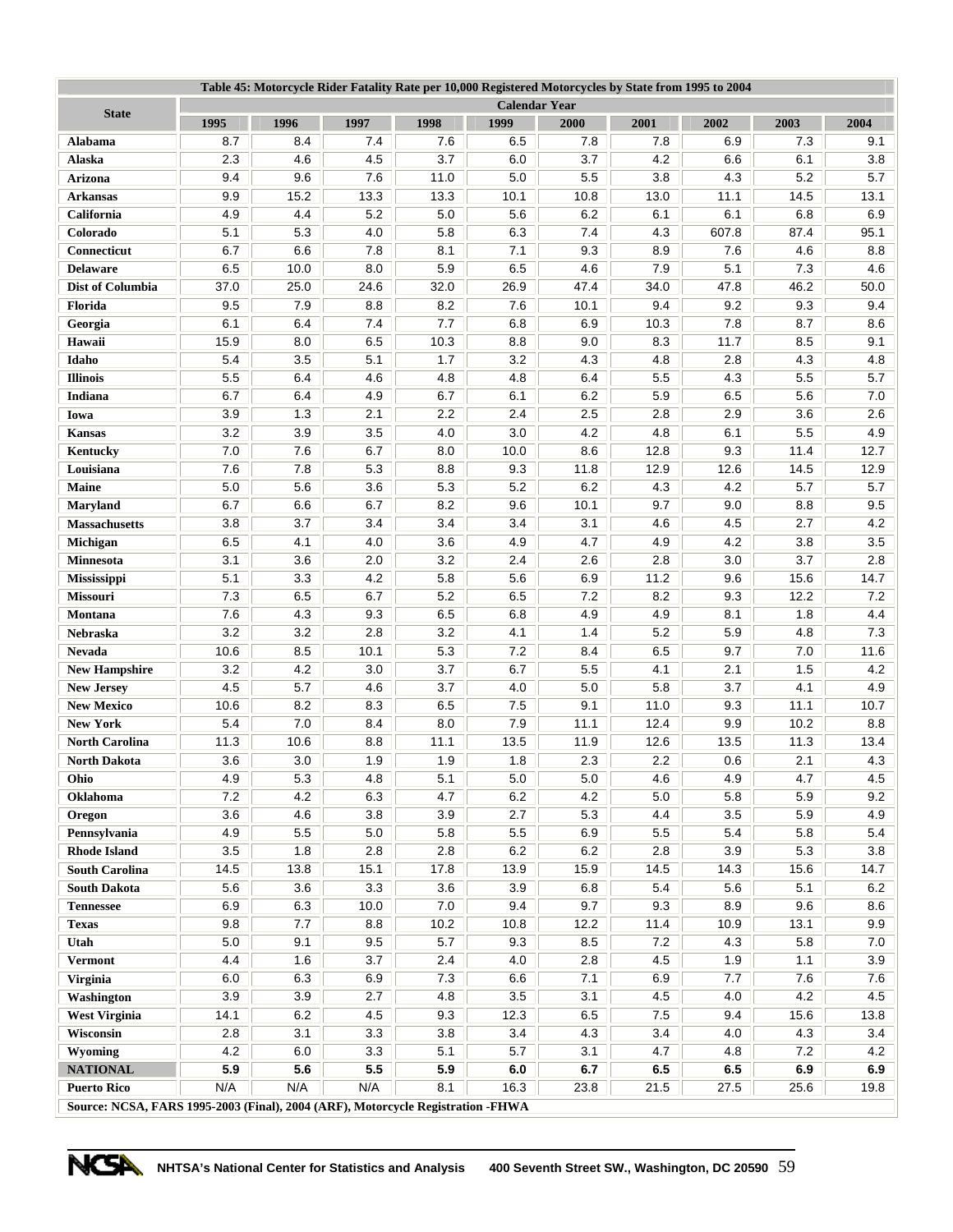# **7. APPENDIX B: Data Sources**

The following sections give information relating to the four data sources used in the analysis.

## **7.1 Fatality Analysis Reporting System (FARS)**

The National Center for Statistics and Analysis (NCSA) collects and analyzes data, conducts research, and disseminates statistical information to support efforts by NHTSA and the highway safety community aimed at reducing deaths, injuries, and economic losses resulting from motor vehicle crashes.

NCSA designed and developed the Fatality Analysis Reporting System (FARS) database, a national census of police-reported motor vehicle crashes resulting in fatal injuries. FARS compiles data from various sources on the location and circumstances of the crash, types of vehicles, and people involved. This system generates overall measures of highway safety, helps identify traffic safety problems, and provides a basis to evaluate the effectiveness of motor vehicle safety standards and highway safety programs.

FARS system became operational in 1975. It contains a census of fatal motor vehicle traffic crashes within the 50 states and the District of Columbia and Puerto Rico.

A motor vehicle crash is a transport incident that involves a motor vehicle in transport, is not an aircraft incident or water craft incident, and does not include any harmful event involving a railway train in transport prior to involvement of a motor vehicle in transport.

To be included in FARS, a crash must involve a motor vehicle traveling on a traffic way customarily open to the public, and result in the death of a person (either an occupant of a vehicle or a non-motorist) within 30 days of the crash. Data elements contain specific information including the age of the person, license status of the driver, roadway type, motorcycle engine size, and land use (urban/rural). These data elements can be used in determining trends relating to fatal crashes. Thus, the FARS system provides a basis to evaluate the effectiveness of motor vehicle safety standards and highway safety programs.

Additional information on FARS can be obtained from NHTSA's website at: www-fars.nhtsa.dot.gov

# **7.2 Motorcycle Industry Council (MIC)**

The Motorcycle Industry Council (MIC) is a nonprofit national trade association representing the motorcycle industry. MIC's purpose is to preserve and promote motorcycling and the motorcycle industry. This is accomplished through activities in government relations, statistics, communications, and technical and aftermarket programs. MIC has two offices, an Executive Office in Irvine, California, and a Government Relations Office in the Washington, DC, area.

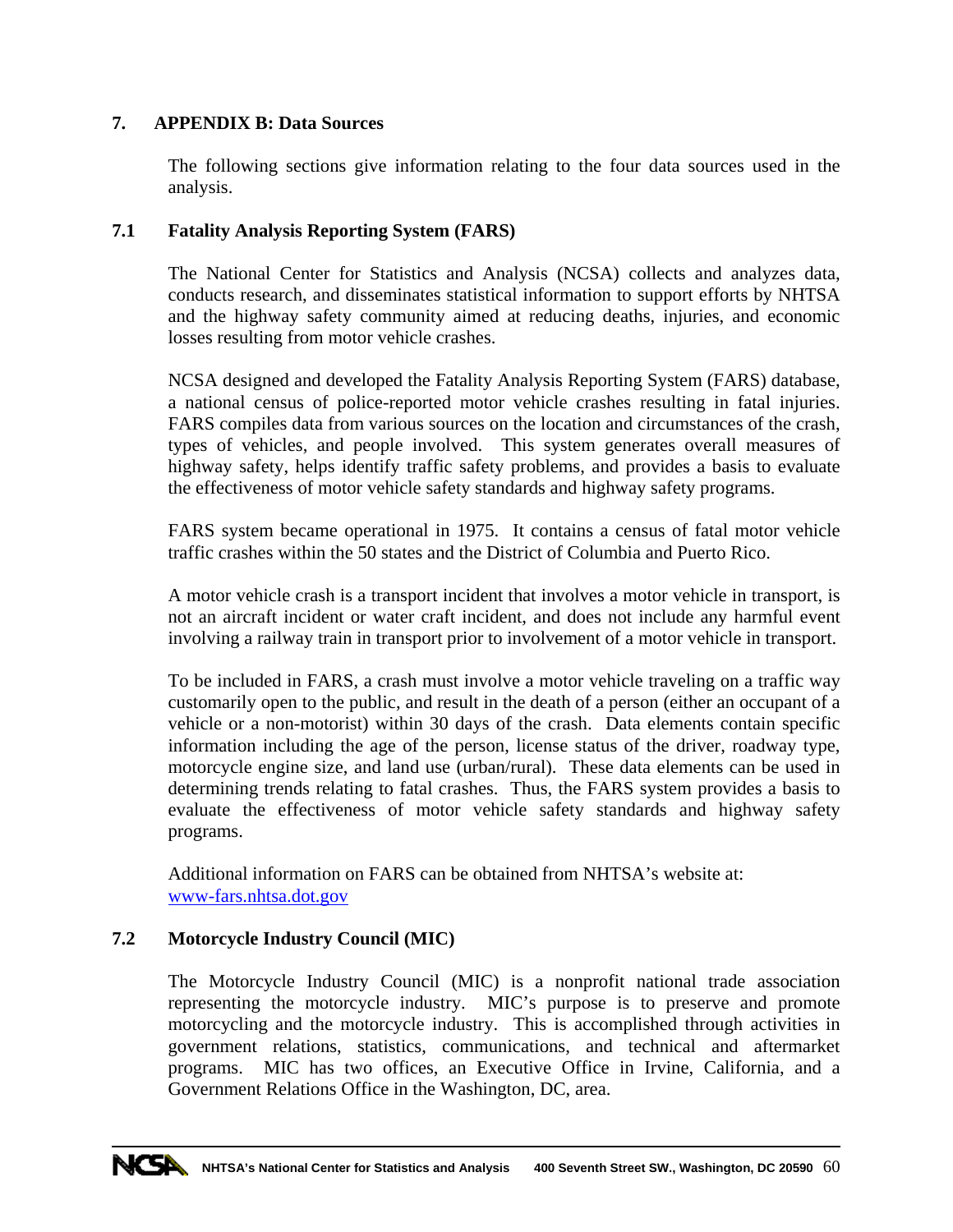More than 300 members represent manufacturers and distributors of motorcycles, scooters, parts and accessories, and members of allied trades, such as publishing companies, advertising agencies, insurance companies, and consultants. While dealers, clubs and individuals are not eligible for membership, MIC works with these groups on issues of mutual interest. Additional information can be obtained at: www.mic.org

# **7.3 Federal Highway Administration (FHWA)**

FHWA is part of the U.S. Department of Transportation and is headquartered in Washington, DC, with field offices across the United States. FHWA performs its mission through these main programs:

*The Federal Highway Program* provides federal financial assistance to States to construct and improve the National Highway System, urban and rural roads, and bridges. The program provides funds for general improvements and development of safe highways and roads.

*The Federal Lands Highway Program* provides access to and within national forests, national parks, Indian reservations and other public lands by preparing plans, letting contracts, supervising construction facilities, and conducting bridge inspections and surveys.

To support these program areas, FHWA conducts and manages a comprehensive research, development, and technology program.

Each year FHWA brings together annual series of selected statistical tabulations relating to highway transportation in three major areas:

- Highway Use the ownership and operation of motor vehicles;
- Highway Finance the receipts and expenditures for highways by public agencies; and
- The Highway Plant  $-$  the extent, characteristics, and performance of the public roadways, roads, and streets in the United States.

Additional information can be obtained at: [www.fhwa.dot.gov](http://www.fhwa.dot.gov/)

# **7.4 U.S. Census Bureau**

The U.S. Census Bureau is part of the Department of Commerce and located in Washington, DC. One of the missions of the Census Bureau is to collect census data every ten years and update the data each year. The sole purpose of the census is to secure general statistical information and compile the population by state, race, age groups, and several other categories. Additional information can be obtained at: www.census.gov

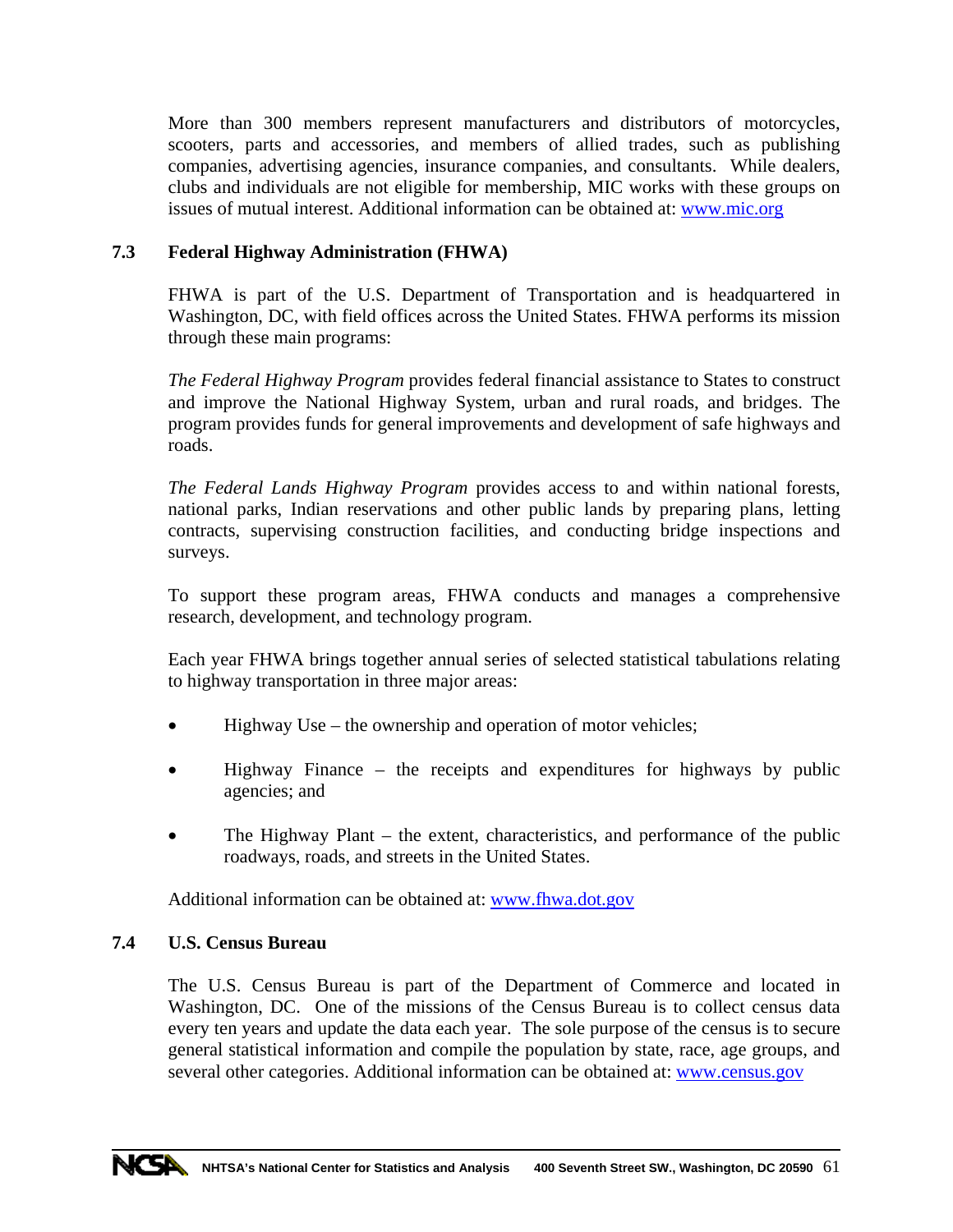## **8. REFERENCES**

Department of Transportation, National Highway Traffic Safety Administration, "*Traffic Safety Facts 2004: Motorcycle*", November 2005.

Department of Transportation, National Highway Traffic Safety Administration, "*Recent Trends in Fatal Motorcycle Crashes (DOT HS 809 271)*", June 2001.

Motorcycle Industry Council, "*Statistical Annual 2004*".

U.S. Bureau of the Census, *Historical National Population Estimates Internet Release Date, April 11, 2000* (revised June 28, 2000) 2000-2004 Population data are the July 1 estimates from the 2000 Census; *Release Date:* December 22, 2004

Department of Transportation, Federal Highway Administration, "*Motorcycle Vehicle Miles Traveled"*.

Department of Transportation, Federal Highway Administration, "*Registered Motorcycles*".

Department of Transportation, National Highway Traffic Safety Administration, "*Transitioning to Multiple Imputation – A New Method to Impute Missing Blood Alcohol Concentration (BAC) values in FARS (DOT HS 809 403)*", January 2003.